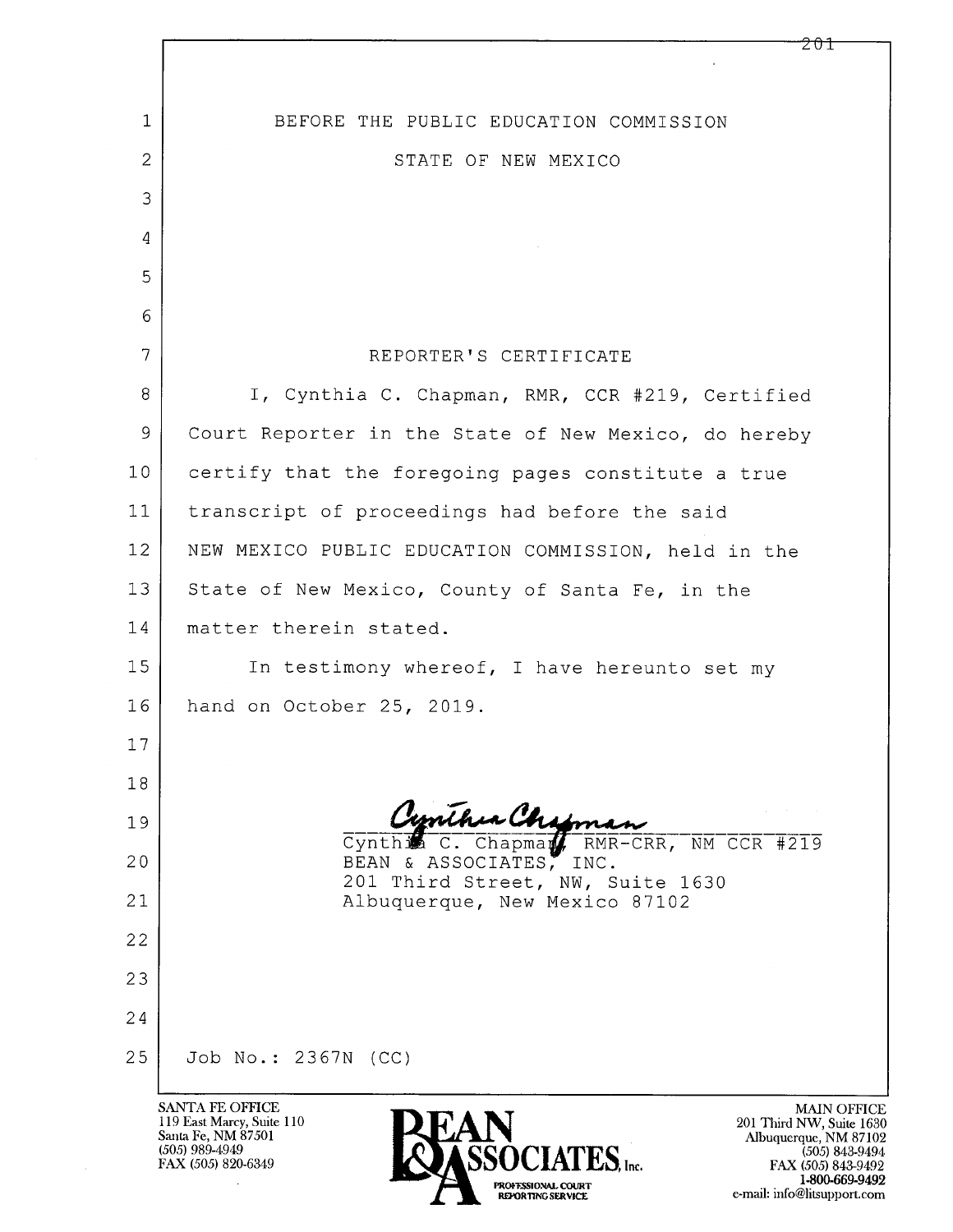Page 1

### BEFORE THE PUBLIC EDUCATION COMMISSION

STATE OF NEW MEXICO

### TRANSCRIPT OF PROCEEDINGS OPEN PUBLIC MEETING October 11, 2019 9:00 a.m. Jerry Apodaca Education Building - Mabry Hall 300 Don Gaspar Avenue Santa Fe, New Mexico

REPORTED BY: Cynthia C. Chapman, RMR-CRR, NM CCR #219 Bean & Associates, Inc. Professional Court Reporting Service 201 Third Street, NW, Suite 1630 Albuquerque, New Mexico 87102

JOB NO.: 2367N (CC)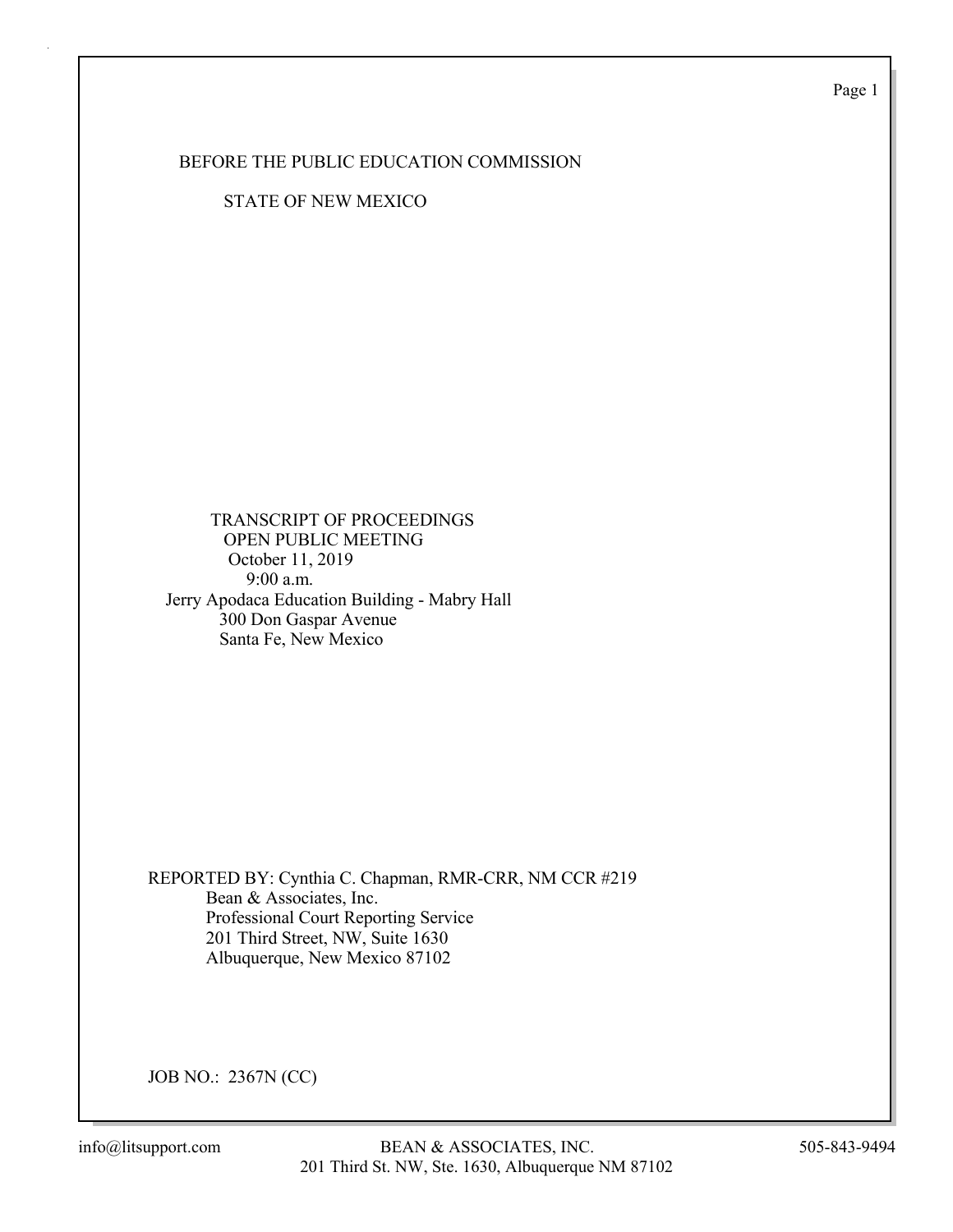# 2 (Pages 2 to 5)

| Page 2                                                                                                                                                                                                                                                                                                                                                                                                                                                                                                                                                                                                                                                                                                                                                                                                                                                                                                                                                                                                                                                                                                                                                                                                                                                                                                                                                                                                                                                                                                                                                                                                            | Page 4                                                                                                                                                                                                                                                                                                                                                                                                                                                                                                                                                                                                                                                                                                                                                                                                                                                                                                                                                                                                           |
|-------------------------------------------------------------------------------------------------------------------------------------------------------------------------------------------------------------------------------------------------------------------------------------------------------------------------------------------------------------------------------------------------------------------------------------------------------------------------------------------------------------------------------------------------------------------------------------------------------------------------------------------------------------------------------------------------------------------------------------------------------------------------------------------------------------------------------------------------------------------------------------------------------------------------------------------------------------------------------------------------------------------------------------------------------------------------------------------------------------------------------------------------------------------------------------------------------------------------------------------------------------------------------------------------------------------------------------------------------------------------------------------------------------------------------------------------------------------------------------------------------------------------------------------------------------------------------------------------------------------|------------------------------------------------------------------------------------------------------------------------------------------------------------------------------------------------------------------------------------------------------------------------------------------------------------------------------------------------------------------------------------------------------------------------------------------------------------------------------------------------------------------------------------------------------------------------------------------------------------------------------------------------------------------------------------------------------------------------------------------------------------------------------------------------------------------------------------------------------------------------------------------------------------------------------------------------------------------------------------------------------------------|
| <b>APPEARANCES</b><br>1<br>2<br><b>COMMISSIONERS:</b><br>3<br>MS. PATRICIA GIPSON, Chair<br>MS. TRISH RUIZ, Vice Chair<br>4<br>MS. KARYL ANN ARMBRUSTER, Secretary<br>MR. R. CARLOS CABALLERO, Member<br>5<br>MR. MICHAEL CHAVEZ, Member<br>MR. TIM CRONE, Member<br>6<br>MS. GEORGINA DAVIS, Member<br>MS. M. SONIA RAFTERY, Member<br>7<br>MR. DAVID ROBBINS, Member<br>MS. GLENNA VOIGT, Member<br>8<br>PED STAFF:<br>9<br>MR. ALAN BRAUER, Acting Director, Options for<br>10<br>Parents and Families<br>MS. KAREN WOERNER, Deputy Director, Options for<br>Parents and Families<br>11<br>(Telephonically)<br>MS. BEVERLY FRIEDMAN, PED Custodian of Record<br>12<br>and Liaison to the PEC<br>13<br>PEC COUNSEL:<br>14<br>MS. AMI JAEGER, Counsel to the PEC<br>15<br>MR. MARK CHAIKEN, Counsel to the PEC<br>16<br>17<br>18<br>19<br>20<br>21<br>22<br>23<br>24<br>25                                                                                                                                                                                                                                                                                                                                                                                                                                                                                                                                                                                                                                                                                                                                       | INDEX TO PROCEEDINGS, Continued<br>1<br>$\mathbf{2}$<br><b>PAGE</b><br>3<br>13 Discussion and Possible Action on Estancia 132<br>Valley Classical Academy's Proposed Bylaw<br>4<br>Changes<br>5<br>14 Discussion and Possible Action on<br>148<br>New Mexico Connections Academy Charter<br>6<br>School Contract Renewal for 2018-2023<br>$\tau$<br>15 Report from the Chair<br>151<br>$\,$ $\,$<br>16 PEC Comments<br>188<br>9<br>17 Executive Session<br>196<br>10<br>18 Adjourn<br>200<br>11<br>REPORTER'S CERTIFICATE<br>201<br>12<br><b>ATTACHMENTS:</b><br>13<br>1. Additional Education Program for<br>Pre-Kindergarten Early Childhood Education<br>14<br>Amendment Request Form, Final and<br>Redline Versions; AND<br>15<br>Additional Education Program for Pre-Kindergarten<br>Early Childhood Amendment Request Form, Final and<br>16<br><b>Redline Versions</b><br>17<br>2. Visitor Sign-In Sheets<br>18<br>19<br>20<br>21<br>22<br>23<br>24<br>25                                                 |
| Page 3<br>1<br>INDEX TO PROCEEDINGS<br>$\sqrt{2}$<br>PAGE<br>$\mathfrak z$<br>1 Call to Order, Roll Call, Pledge<br>of Allegiance and Salute to New Mexico Flag<br>4<br>6<br>2 Approval of Agenda<br>5<br>8<br>Open Forum - No Speaker<br>3<br>6<br>8<br>Consent Agenda<br>4<br>7<br>10<br>Report from Options for Parents and<br>8<br>the Charter School Division - Discussion<br>and Possible Actions<br>9<br>6 Discussion and Possible Action on<br>176<br>10<br><b>ACES Technical Charter School's</b><br>Board of Finance<br>11<br>7 Discussion and Possible Action on School 36<br>12<br>Location Within District Amendment Request<br>for Aldo Leopold Charter School<br>13<br>8 Discussion and Possible Action on<br>50<br>14<br>Procedures, Amendments, and Notifications<br>for State Charter Schools' Pre-Kindergarten<br>and Early Childhood Education Programs<br>15<br>9 Adoption of 2018-2019 School Year CSD<br>53<br>16<br>Site Visit Reports and Findings for All<br>State Authorized Charter Schools That Are<br>17<br>Renewing in 2020<br>18<br>10 Discussion and Possible Action on the<br>58<br>19<br>Montessori Elementary and Middle School<br>Financial and Pre-K Program Concerns,<br>20<br>Including Possible Corrective Action Plan<br>21<br>11 Discussion and Possible Action on McCurdy 108<br>Charter School Financial and Pre-K Program<br>Concerns Including Possible Corrective<br>22<br><b>Action Plan</b><br>23<br>12 Discussion and Possible Action on the<br>119<br>Response from La Tierra Montessori to<br>24<br>the Notice of Concern Regarding Governing<br>25<br>Board | Page 5<br>$\mathbf{1}$<br>THE CHAIR: I am going to call to order<br>2<br>this meeting of the Public Education Commission. It<br>3<br>is Friday, October 11th, and it is 9:05 a.m.<br>4<br>Commissioner Armbruster, roll call,<br>5<br>please.<br>6<br>COMMISSIONER ARMBRUSTER: Commissioner<br>7<br>Robbins?<br>8<br>COMMISSIONER ROBBINS: Present.<br>9<br><b>COMMISSIONER ARMBRUSTER: Commissioner</b><br>10<br>Voigt?<br>11<br><b>COMMISSIONER VOIGT: Present.</b><br>12<br>COMMISSIONER ARMBRUSTER: Commissioner<br>13<br>Armbruster is here.<br>14<br><b>Commissioner Davis?</b><br>15<br><b>COMMISSIONER DAVIS: Present.</b><br>16<br>COMMISSIONER ARMBRUSTER: Commissioner<br>17<br>Chavez?<br>18<br><b>COMMISSIONER CHAVEZ: Present.</b><br>19<br>COMMISSIONER ARMBRUSTER: Commissioner<br>20<br>Gipson?<br>21<br>THE CHAIR: Here.<br>22<br>COMMISSIONER ARMBRUSTER: Commissioner<br>23<br>Raftery?<br>24<br><b>COMMISSIONER RAFTERY: Present.</b><br>25<br><b>COMMISSIONER ARMBRUSTER: Commissioner</b> |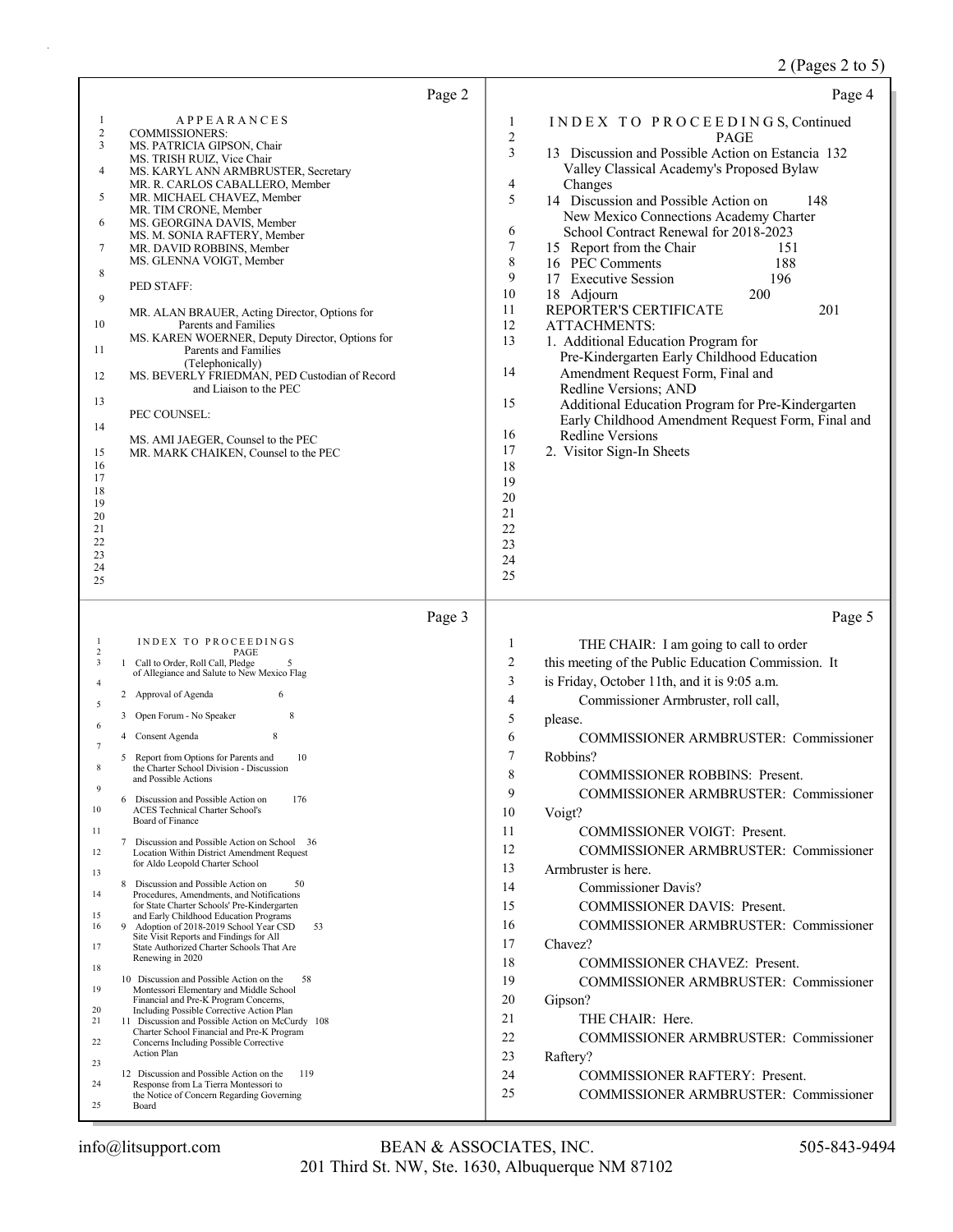#### 3 (Pages 6 to 9)

|    | Page 6                                               |                | Page 8                                             |
|----|------------------------------------------------------|----------------|----------------------------------------------------|
| 1  | Crone?                                               | 1              | Commissioner Ruiz, a second by Commissioner Crone. |
| 2  | <b>COMMISSIONER CRONE: Here.</b>                     | $\sqrt{2}$     | All in favor?                                      |
| 3  | COMMISSIONER ARMBRUSTER: Commissioner                | 3              | (Commissioners so indicate.)                       |
| 4  | Ruiz?                                                | 4              | THE CHAIR: Opposed?                                |
| 5  | <b>COMMISSIONER RUIZ: Present.</b>                   | 5              | (No response.)                                     |
| 6  | COMMISSIONER ARMBRUSTER: Commissioner                | 6              | THE CHAIR: Hearing no opposition, the              |
| 7  | Caballero?                                           | 7              | motion passes.                                     |
| 8  | COMMISSIONER CABALLERO: Here.                        | 8              | We are on to Item No. 3 which is Open              |
| 9  | COMMISSIONER ARMBRUSTER: We are ten.                 | 9              | Forum. And no one signed up, so we will move to    |
| 10 | Everybody's here.                                    | 10             | Item No. 4, which is the Consent Agenda.           |
| 11 | THE CHAIR: Everyone's here. Thank you                | 11             | And are there any changes to the Consent           |
| 12 | very much.                                           | 12             | Agenda?                                            |
| 13 | I'm going to ask Commissioner Robbins to             | 13             | COMMISSIONER RUIZ: Motion to approve.              |
| 14 | lead us in the Pledge of Allegiance and Commissioner | 14             | THE CHAIR: Okay. There's a motion to               |
| 15 | Crone in the Salute to the New Mexico flag.          | 15             | approve.                                           |
| 16 | (Pledge of Allegiance and Salute to the              | 16             | COMMISSIONER ROBBINS: Second.                      |
| 17 | New Mexico Flag conducted.)                          | 17             | THE CHAIR: A second by Commissioner                |
| 18 | THE CHAIR: We are on to Item No. 2, which            | 18             | Robbins.                                           |
| 19 | is the approval of the agenda. And I do have one     | 19             | Roll call, please.                                 |
| 20 | change for the agenda.                               | 20             | COMMISSIONER ARMBRUSTER: Commissioner              |
| 21 | On -- on the Consent -- oh, well, it's on            | 21             | Caballero?                                         |
| 22 | the Consent Agenda, but we'll change it. I'll tell   | 22             | COMMISSIONER CABALLERO: Yes.                       |
| 23 | you what the change is now. We will remove Item      | 23             | COMMISSIONER ARMBRUSTER: Commissioner              |
| 24 | No. 5. Monte del Sol can be removed. They've         | 24             | Ruiz?                                              |
| 25 | turned in all their paperwork. Under C. I'm sorry.   | 25             | COMMISSIONER RUIZ: Yes.                            |
|    | Page 7                                               |                | Page 9                                             |
| 1  | Under C, 5-C, Notification Concerns.                 | 1              | <b>COMMISSIONER ARMBRUSTER: Commissioner</b>       |
| 2  | COMMISSIONER ARMBRUSTER: Got it.                     | $\overline{c}$ | Crone?                                             |
| 3  | THE CHAIR: No. 2.                                    | 3              | <b>COMMISSIONER CRONE: Yes.</b>                    |
| 4  | COMMISSIONER ARMBRUSTER: Madam Chair?                | 4              | COMMISSIONER ARMBRUSTER: Commissioner              |
| 5  | THE CHAIR: No, it's not -- it's Item                 | 5              | Raftery?                                           |
| 6  | No. 5 on the report from Options. So Monte del Sol   | 6              | COMMISSIONER RAFTERY: Yes.                         |
| 7  | comes off because they're no longer a concern there, | 7              | COMMISSIONER ARMBRUSTER: Commissioner              |
| 8  | okay?                                                | $\,$ 8 $\,$    | Gipson?                                            |
| 9  | (Chair consults with Commission counsel.)            | 9              | THE CHAIR: Yes.                                    |
| 10 | THE CHAIR: Alan, do they -- have we --               | 10             | COMMISSIONER ARMBRUSTER: Commissioner              |
| 11 | have we seen all the other paperwork? So they're     | 11             | Chavez?                                            |
| 12 | not moving to consent because all the paperwork is   | 12             | COMMISSIONER CHAVEZ: Yes.                          |
| 13 | in? Or are they already on Consent and I missed it?  | 13             | COMMISSIONER ARMBRUSTER: Commissioner              |
| 14 | MR. ALAN BRAUER: Monte del Sol?                      | 14             | Davis?                                             |
| 15 | THE CHAIR: They are on the agenda.                   | 15             | COMMISSIONER DAVIS: Yes.                           |
| 16 | They're on the Consent Agenda. Okay. We're good.     | 16             | <b>COMMISSIONER ARMBRUSTER: Commissioner</b>       |
| 17 | COMMISSIONER RUIZ: Madam Chair?                      | 17             | Armbruster votes "Yes."                            |

18 THE CHAIR: Hold on. What's the problem? 19 COMMISSIONER ARMBRUSTER: Is Karen on the

22 COMMISSIONER RUIZ: Motion to approve the

21 THE CHAIR: Karen's on the phone.

23 agenda with the aforementioned changes. 24 COMMISSIONER CRONE: Second. 25 THE CHAIR: There's a motion by

20 phone?

18 Commissioner Voigt?

21 Robbins?

24 vote. Passes.

19 COMMISSIONER VOIGT: Yes.

22 COMMISSIONER ROBBINS: Yes.

25 THE CHAIR: Okay. Thank you.

20 COMMISSIONER ARMBRUSTER: Commissioner

23 COMMISSIONER ARMBRUSTER: Ten-to-zero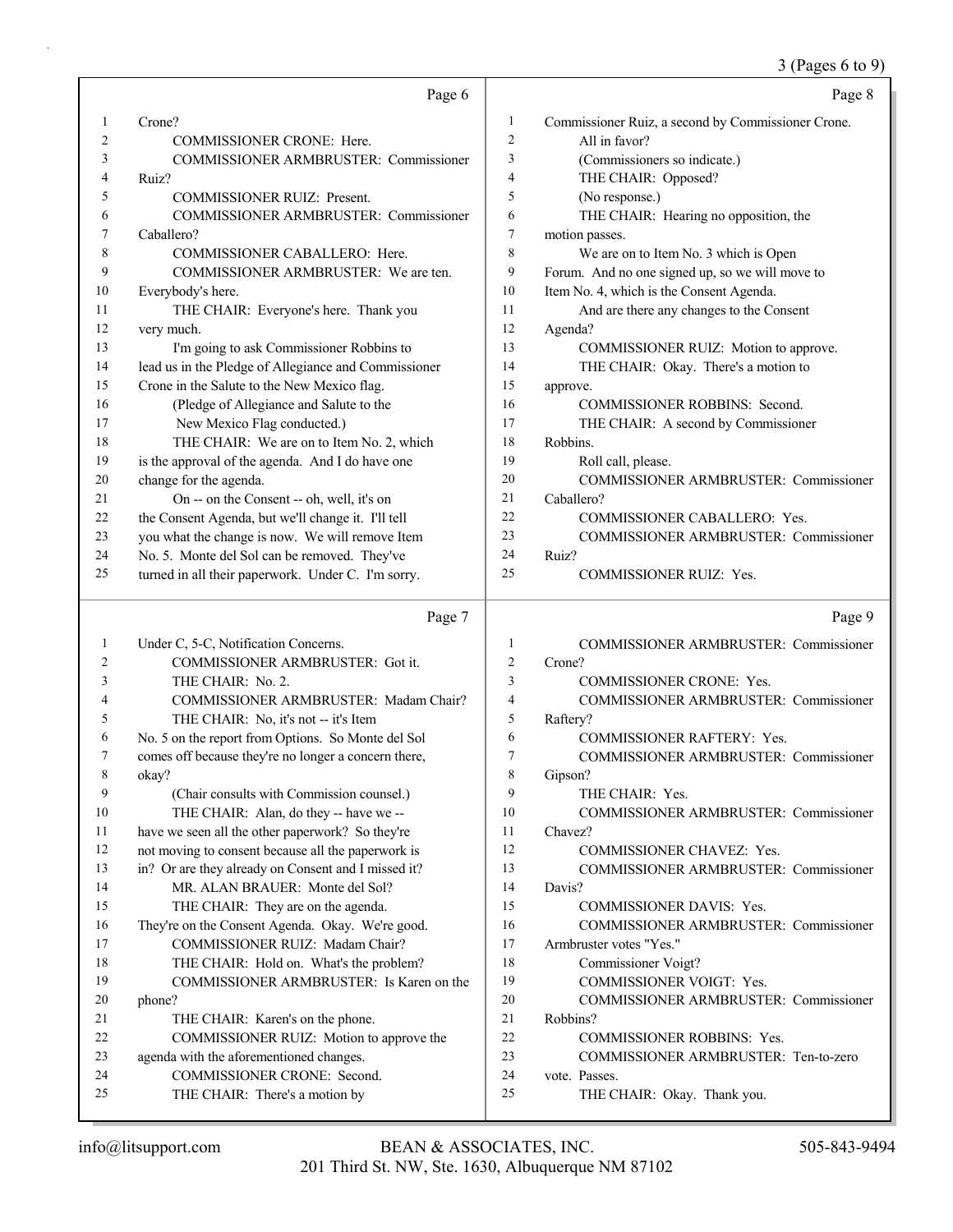# 4 (Pages 10 to 13)

|    | Page 10                                             |    | Page 12                                              |
|----|-----------------------------------------------------|----|------------------------------------------------------|
| 1  | Moving right along, we are on to Item               | 1  | schools. And so we're awaiting a new list of         |
| 2  | No. 5, Report from Options for Parents and the      | 2  | candidates so that we can reopen that process.       |
| 3  | Charter School Division.                            | 3  | Unfortunately, we had a couple of people             |
| 4  | MR. ALAN BRAUER: Good morning,                      | 4  | who we really wanted to join our team. As the        |
| 5  | Madam Chair, members of the Commission. Good to be  | 5  | school year starts and progresses, it's very hard to |
| 6  | here with you today.                                | 6  | take somebody out of the classroom and have -- and   |
| 7  | The first part of my report is to welcome           | 7  | join our team. There's definitely an ethical         |
| 8  | Secretary Ryan Stewart to our team. I did mention   | 8  | dilemma there. And two of our candidates that we     |
| 9  | that it probably would be around 9:30 about when he | 9  | made offers to, understandably so, wanted to stay in |
| 10 | would be able to join. So he'll join later on. But  | 10 | their schools and continue their work there. And we  |
| 11 | I wanted to share that with you-all, that we're all | 11 | acknowledge that and accept that, for sure. So we    |
| 12 | a little bit ahead of schedule than I thought we    | 12 | are urgently working to fill that position.          |
| 13 | might be at this point; so                          | 13 | I wanted to give a quick update on the               |
| 14 | THE CHAIR: I know. We're either late or             | 14 | Charter School Program Grant process. I'm pleased    |
| 15 | early.                                              | 15 | to say we have one new school award. ACES Technical  |
| 16 | MR. ALAN BRAUER: For sure.                          | 16 | High School will be awarded a grant for their --     |
| 17 | So in terms of my updates, I wanted to              | 17 | their new site. So we're really excited about that,  |
| 18 | give some staffing updates. I first wanted to       | 18 | and we can celebrate that with Dr. Campbell when we  |
| 19 | acknowledge Dylan Wilson. He was just promoted to a | 19 | see him later on today on one of our items.          |
| 20 | new position of Technical Assistance Training and   | 20 | We also have ten applications for                    |
| 21 | Support Specialist.                                 | 21 | expansion throughout the state. It was a good mix    |
| 22 | (Applause.)                                         | 22 | of PEC-authorized schools and local-authorized       |
| 23 | MR. ALAN BRAUER: Started last Monday, I             | 23 | schools who have applied. We're hoping that we       |
| 24 | believe -- or this Monday. It was this Monday.      | 24 | complete the entire review process here by the end   |
| 25 | So congratulations, Dylan, on that.                 | 25 | of today or early next week so that we can           |
|    | Page 11                                             |    | Page 13                                              |

### Page 11 |

|    | THE CHAIR: Congratulations.                         | 1  | acknowledge the awards, and also think about what    |
|----|-----------------------------------------------------|----|------------------------------------------------------|
| 2  | MR. DYLAN WILSON: Thank you.                        | 2  | might be on the horizon for us for next steps.       |
| 3  | MR. ALAN BRAUER: We also have an offer              | 3  | In talking with Leslie, we can have                  |
| 4  | out for a Finance and Data Director role. We're     | 4  | another round of applications, and we would like to  |
| 5  | hoping to hear back from that person very soon. As  | 5  | open that up again, once we finish up this           |
| 6  | you-all know, that is a position that we've been    | 6  | application deadline process. And so we're hoping    |
| 7  | trying to fill since probably last year at this     | 7  | that we can encourage even more schools who meet the |
| 8  | time. And we're really hopeful that we're going to  | 8  | qualifications, the eligibility requirements around  |
| 9  | be able to get somebody -- get this person to join  | 9  | increased enrollment status, and get them to apply   |
| 10 | our team.                                           | 10 | again so that we can really support our schools.     |
| 11 | THE CHAIR: Before your time, it was                 | 11 | As we know, there have been different --             |
| 12 | filled for three days. It was -- he stayed a very   | 12 | there have been, you know, some dilemmas that        |
| 13 | short, short time with us.                          | 13 | they've experienced with making ends meet in their   |
| 14 | MR. ALAN BRAUER: Yeah. Got you.                     | 14 | budget this year. And we really do believe that      |
| 15 | And then I wanted to share that we also             | 15 | this is a great opportunity for schools that were    |
| 16 | have an offer out for a person to be the Charter    | 16 | expanding their program, and we really want to make  |
| 17 | School Program Grant Coordinator with Leslie Kelly. | 17 | sure we're able to support their work and meeting    |
| 18 | We still are awaiting their decision as well. But   | 18 | the application's expectations. And so -- but also   |
| 19 | we really are hopeful that these two positions,     | 19 | encouraging them to apply is the first step. And so  |
| 20 | we're going to be able to celebrate sooner than     | 20 | we hope to do that sooner than later, for sure.      |
| 21 | later on that.                                      | 21 | I wanted to pause and share my gratitude             |
| 22 | We have a few other openings. We are                | 22 | to the Charter School Division team. As you-all      |
| 23 | urgently working to fill our other authorizing      | 23 | know, Madam Chair, and the Commission, October is a  |
| 24 | practices admin aide to join Megan Maestas for our  | 24 | very busy time with site visits for renewals,        |
| 25 | work involving site visits and supports to our      | 25 | regular site visits that need to happen, as well as  |
|    |                                                     |    |                                                      |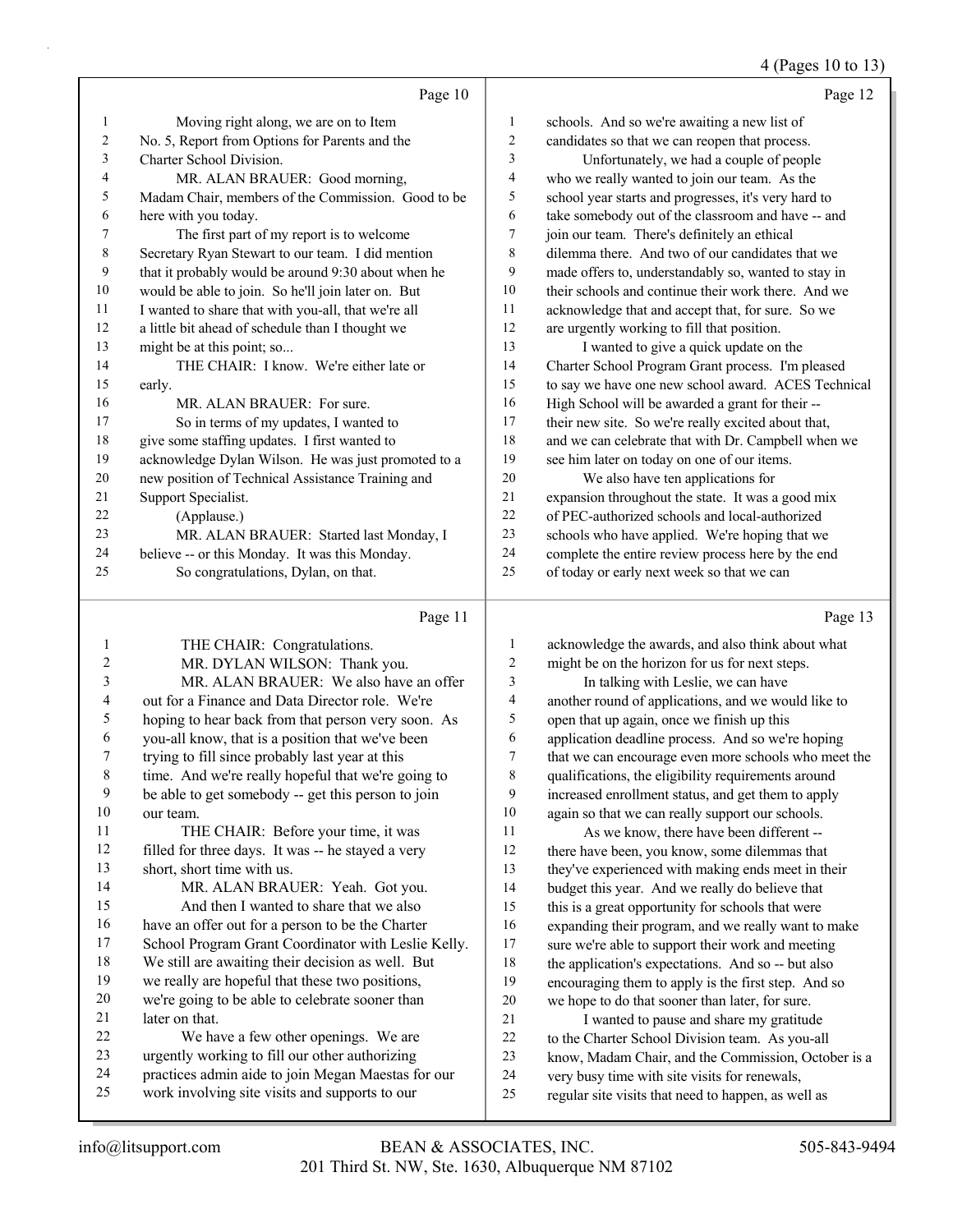|                |                                                      |                         | 5 (Pages 14 to 17)                                   |
|----------------|------------------------------------------------------|-------------------------|------------------------------------------------------|
|                | Page 14                                              |                         | Page 16                                              |
| $\mathbf{1}$   | completing annual reports.                           | $\mathbf{1}$            | available to you all as well.                        |
| 2              | And so many of the team members have been,           | $\overline{2}$          | THE CHAIR: Okay. And my understanding --             |
| $\mathfrak{Z}$ | you know, trekking across the state, starting last   | $\mathfrak{Z}$          | and it's been a while since I spoke with the         |
| 4              | week down in the southern part of our state and then | $\overline{4}$          | gentleman. But my understanding is that we're not    |
| 5              | out west this week. And so I just wanted to          | 5                       | comped for that. And it was a pretty pricy           |
| 6              | acknowledge and share my gratitude to the team, as   | 6                       | conference.                                          |
| 7              | every single one of them are working extremely hard  | 7                       | MR. ALAN BRAUER: Yeah. Madam Chair?                  |
| $\,$ 8 $\,$    | right now and doing work beyond what their current   | $\,$ 8 $\,$             | THE CHAIR: Thank you to the Public                   |
| 9              | scope of work is to support our efforts in           | 9                       | Charter Schools for comping us for the -- for the    |
| 10             | delivering our promises to you-all and to our        | 10                      | conference. But, yeah, that was my understanding,    |
| 11             | schools, for sure.                                   | 11                      | that there was -- so that it was an individual -- I  |
| 12             | So thank you very much, Team.                        | 12                      | think, like, \$300, like, per person for us to be    |
| 13             | I also wanted to acknowledge the two                 | 13                      | able to attend that.                                 |
| 14             | charter-related conferences that are coming up in    | 14                      | So we all -- we all did get it, I believe,           |
| 15             | November: The Public Charter Schools of New Mexico.  | 15                      | a long time ago. We were all copied the invitation.  |
| 16             | I'm sure Mr. Pahl is going to share a little bit     | 16                      | But I spoke with him. And it's months ago            |
| 17             | more about the conference in his comments later on.  | 17                      | now. And the indication was there was -- there was   |
| 18             | But I know that we're going to be meeting on the     | 18                      | not going to be any compensate -- you know, comping  |
| 19             | 15th, I believe the 15th, of that conference. And    | 19                      | us. And so I didn't -- I didn't put in an            |
| 20             | so I just wanted to acknowledge that, and we're      | 20                      | application for it.                                  |
| 21             | looking forward to participating in that conference. | 21                      | MR. ALAN BRAUER: Madam Chair,                        |
| 22             | I'm also, alongside Mayra Valtierrez,                | 22                      | Commissioners, I believe that is correct. The PED    |
| 23             | going to do a session there on Yazzie-Martinez and   | 23                      | staff, I asked Debbie Dolbow to support me in seeing |
| 24             | developing a multicultural framework for schools.    | 24                      | what we could do to support our staff to go. And so  |
| 25             | And we really want to make sure that our charter     | 25                      | we are planning -- we got a discounted price. I was  |
|                | Page 15                                              |                         | Page 17                                              |
| $\mathbf{1}$   | schools are really taking leadership in that and     | $\mathbf{1}$            | able to finagle that.                                |
| 2              | getting an opportunity to engage deeply with their   | $\overline{c}$          | I would like to open that up to the                  |
| 3              | communities and their students and families to       | 3                       | members of the PEC as well, if there is interest.    |
| 4              | devise and design a really strong framework that is  | $\overline{\mathbf{4}}$ | And I have some fliers here, and I can talk with you |
| 5              | going to support all of our students to be secure in | 5                       | all offline about the potential.                     |
| 6              | their identity, healthy, and college -- and          | 6                       | COMMISSIONER ROBBINS: Remind us again of             |
| Ί              | academically prepared.                               | 7                       | the date.                                            |
| 8              | I also wanted to note that on                        | $\,$ 8 $\,$             | THE CHAIR: It's the following Monday                 |
| 9              | November the 17th through the 20th, there is an      | 9                       | after -- so it's the Monday-Tuesday after the        |
| 10             | Independent Charter School Symposium. If you were    | 10                      | charter conference.                                  |
| 11             | on the call yesterday morning with charter leaders,  | 11                      | COMMISSIONER ROBBINS: 18th, 19th.                    |
| 12             | Rafe Martinez from Albuquerque Sign Language Academy | 12                      | COMMISSIONER VOIGT: The 17th.                        |
| 13             | gave a quick overview of the symposium.              | 13                      | THE CHAIR: Yeah. I think that's what it              |
| 14             | But this is a great opportunity for                  | 14                      | is. So you have more swagger, I guess, than I do.    |
| 15             | New Mexico. We're one of the states that has almost  | 15                      | MR. ALAN BRAUER: Madam Chair, I would                |
| 16             | exclusively independent charter schools, mom-and-pop | 16                      | never say that. You have plenty of swagger, for      |
| 17             | charter schools that have developed here and have    | 17                      | sure.                                                |
| 18             | done a lot of great innovations for our students and | 18                      | THE CHAIR: Hold on. I'm trying to get                |
| 19             | our communities.                                     | 19                      | the exact dates for Commissioner -- the 18th and     |
| 20             | This is the first time that we've ever had           | 20                      | 19th, yeah.                                          |
| 21             | the annual Independent Charter Symposium here in     | 21                      | So I guess it would be best -- if it was             |
| 22             | Albuquerque. And so we really are hoping that our    | 22                      | because of, you know, the convoluted system of       |
| 23             | school leaders and the PEC will be able to join.     | 23                      | reimbursement, I guess it would be best by the end   |
| 24             | And I can share more about that, and I               | 24                      | of the day if people could identify if they were     |
| 25             | have a couple of fliers left that I can make         | 25                      | interested in attending that as well so that that    |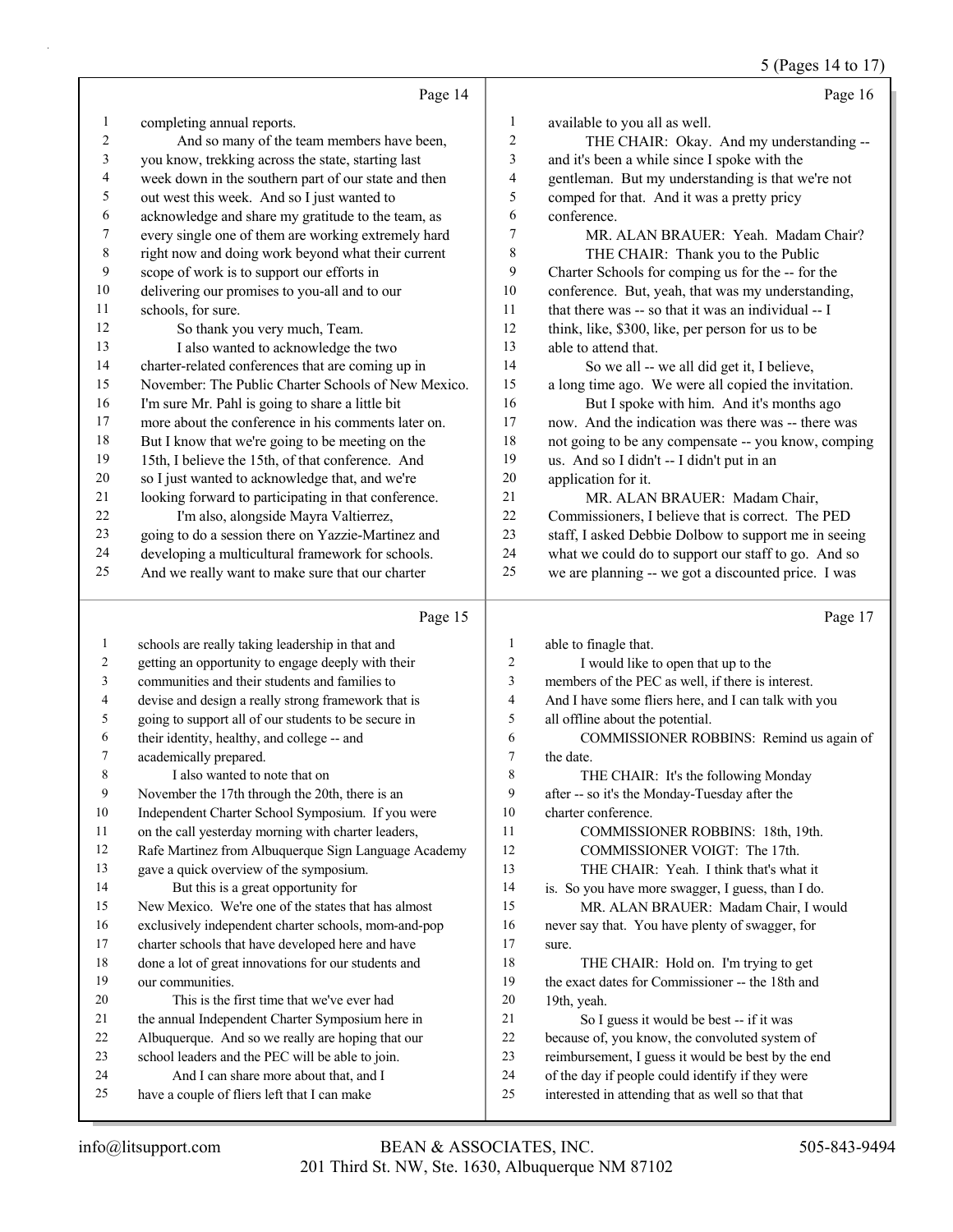### 6 (Pages 18 to 21)

|              | Page 18                                                                                         |                          | Page 20                                              |
|--------------|-------------------------------------------------------------------------------------------------|--------------------------|------------------------------------------------------|
| 1            | can be taken care of.                                                                           | 1                        | universities and were really surrounded in a         |
| 2            | Commissioner Armbruster?                                                                        | 2                        | community that supported them, that loved them and   |
| 3            | COMMISSIONER ARMBRUSTER: Since my                                                               | 3                        | really defied the narrative about what it means to   |
| 4            | computer was wiped clean yesterday, I have zero                                                 | 4                        | grow up in low-income communities in many ways;      |
| 5            | PEC-anything on my computer. Could someone send me                                              | 5                        | just, the assets that were there were so rich and    |
| 6            | that?                                                                                           | 6                        | powerful.                                            |
| 7            | THE CHAIR: No. When I said we were                                                              | 7                        | I know we have that in so many of our                |
| 8            | copied it, it was months ago that we got an e-mail.                                             | 8                        | communities here in New Mexico. I know that the      |
| 9            | So -- and, honestly, I don't even remember the                                                  | 9                        | opportunities and the abilities of all of our kids   |
| 10           | gentleman's name any longer.                                                                    | 10                       | are limitless regardless of their circumstances in   |
| 11           | MR. ALAN BRAUER: Steve. Steve Zimmerman                                                         | 11                       | terms of their economic well-being, in terms of      |
| 12           | is who it was. Yeah.                                                                            | 12                       | where they grow up. And we have so many great        |
| 13           | THE CHAIR: It was months ago when they                                                          | 13                       | opportunities.                                       |
| 14           | were first thinking about the conference and coming                                             | 14                       | So really looking forward to being able to           |
| 15           | into New Mexico. And since that time, I have                                                    | 15                       | work across all of our different areas of the sector |
| 16           | received no information from them since that early                                              | 16                       | to make sure that we are -- that we are driving      |
| 17           | contact.                                                                                        | 17                       | forward in New Mexico and creating a national model  |
| 18           | COMMISSIONER ARMBRUSTER: Okay.                                                                  | 18                       | for how we can do this really well.                  |
| 19           | THE CHAIR: So I haven't been really aware                                                       | 19                       | When it comes to the -- the systems that             |
| 20           | of much that the conference is doing. So, yeah. If                                              | $20\,$                   | we have, one of the things I'm really passionate     |
| 21           | you could send that out so folks could look at it                                               | 21                       | about is answering this question of how are we       |
| 22           | and make a decision if they wanted to go by the end                                             | 22                       | organized as a state to be coherent across our       |
| 23           | of the day so we could get that in the works, I'd                                               | 23                       | governance models, and also how are we organized to  |
| 24           | appreciate it.                                                                                  | 24                       | learn.                                               |
| 25           | So I guess we should stop there at this                                                         | 25                       | Because one of the things that I've seen             |
|              |                                                                                                 |                          |                                                      |
|              | Page 19                                                                                         |                          | Page 21                                              |
| $\mathbf{1}$ | point in time because I see Secretary Stewart has                                               | 1                        | in my work -- in my short time here and then, of     |
| 2            | arrived. So --                                                                                  | $\overline{c}$           | course, nationally, is we have a lot of great things |
| 3            | MR. ALAN BRAUER: Secretary Stewart, it                                                          | 3                        | going on kind of all across different schools,       |
| 4            | would be great for you to join us up here.                                                      | $\overline{\mathcal{A}}$ | different governance models. And we don't have a     |
| 5            | SECRETARY RYAN STEWART: Thank you. Thank                                                        | 5                        | lot of great systems to make sure that great         |
| 6            | you for the invitation to come speak. I know I've                                               | 6                        | learning gets shared across, and that when you talk  |
| 7            | gotten to meet a few of you around the state and in                                             | $\tau$                   | to educators and you sit down and kind of get past a |
| 8            | Hobbs and Silver City. And it's great to be able to                                             | $\,$ 8 $\,$              | lot of the politics and funding streams and          |
| 9            | meet the full body. So thank you for the                                                        | 9                        | governance models, they just want to know how they   |
| 10           | opportunity to speak.                                                                           | 10                       | can do better for their kids. And would love to be   |
| 11           | THE CHAIR: Thank you. And we appreciate                                                         | 11                       | able to share and be able to hear from others.       |
| 12           | you coming. So I don't know if you just want to say                                             | 12                       | And so when we do that really well, I                |
| 13           | a few words?                                                                                    | 13                       | think we're going to be able to create a new         |
| 14           | SECRETARY RYAN STEWART: Absolutely.                                                             | 14                       | paradigm for our district schools, our charter       |
| 15           | So -- this is loud.                                                                             | 15                       | schools, and our sector really comes together to     |
| 16           | So, first of all, just to start off, I                                                          | 16                       | move forward with kids. So I look forward to moving  |
| 17           | want to say, as an introduction for myself, the --                                              | 17                       | forward with all of you in this effort.              |
| 18<br>19     | the whole reason I'm here is to make sure that we,                                              | 18                       | So thank you.                                        |
| 20           | as a state, are able to provide a really great                                                  | 19<br>$20\,$             | THE CHAIR: Thank you. And thank you for              |
| 21           | world-class education for every single child.                                                   | 21                       | all the work that you're going to be doing.          |
| 22           | My parents grew up in poor communities,<br>segregated communities in the Midwest, and they were | 22                       | SECRETARY RYAN STEWART: It has started.              |
| 23           | living proof that demography is not destiny, were                                               | 23                       | I promise.<br>THE CHAIR: Well, I was in Silver City. |
| 24           | able to have a wonderful educational experience in                                              | 24                       | So it's -- it's an exciting challenge to be here     |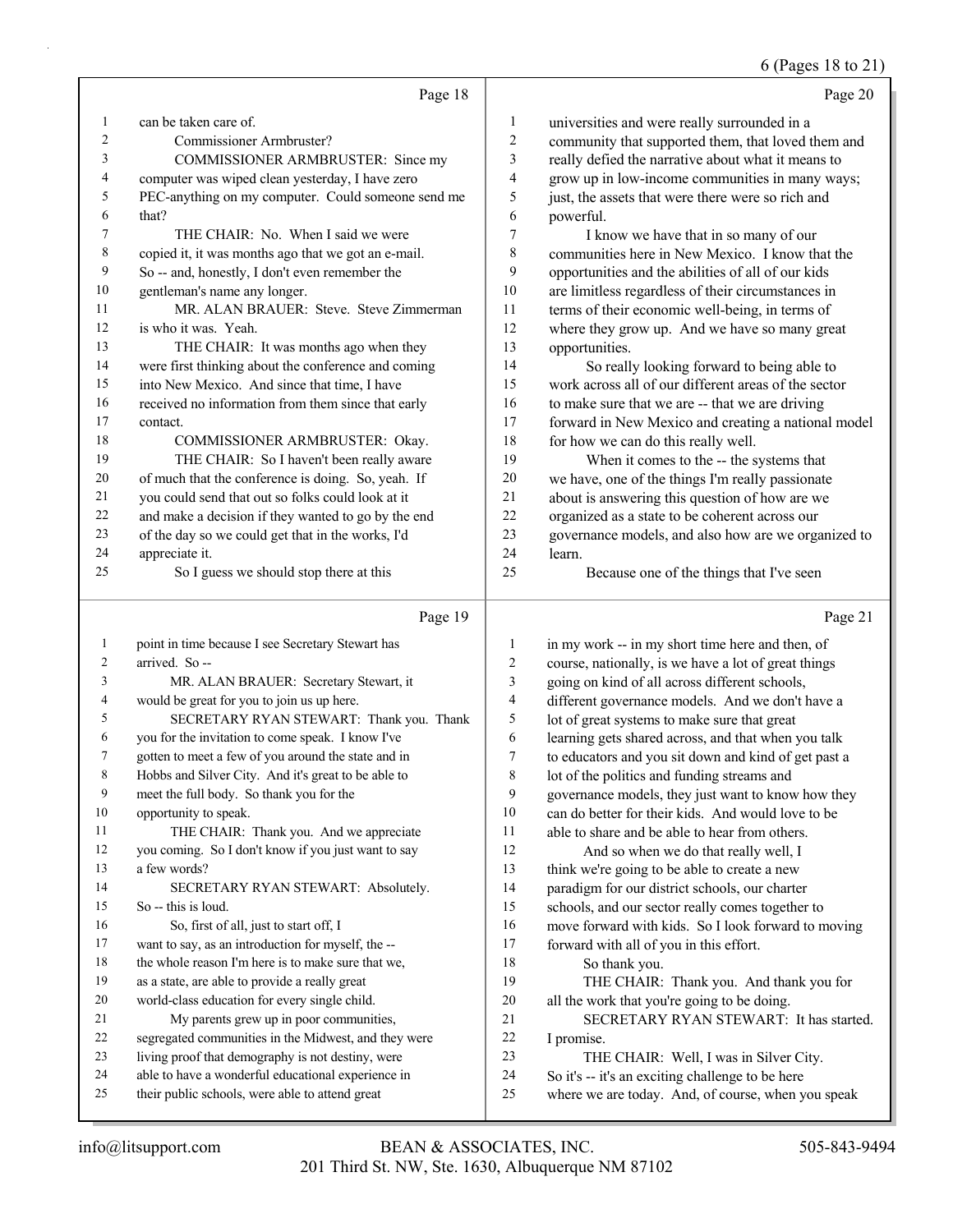7 (Pages 22 to 25)

|                |                                                                                                       |                | $(1 \text{ ages } 22 \text{ to } 29)$                                                   |
|----------------|-------------------------------------------------------------------------------------------------------|----------------|-----------------------------------------------------------------------------------------|
|                | Page 22                                                                                               |                | Page 24                                                                                 |
| 1              | of better communication, being able to work                                                           | 1              | to assist. Thank you.                                                                   |
| 2              | together, that's the backbone of why charters were                                                    | $\mathfrak{2}$ | COMMISSIONER CRONE: Mr. Secretary, Trish                                                |
| 3              | established here in New Mexico was to offer that                                                      | 3              | and I are on the NMPSIA board. And the provider for                                     |
| 4              | model for innovation. And I think that's where                                                        | 4              | NMPSIA is Davis Vision. So if you contacted Sam                                         |
| 5              | we've failed is to share out as much as we should                                                     | 5              | Garcia at Davis Vision -- I don't have a number for                                     |
| 6              | with schools and in partnership with our traditional                                                  | 6              | him right now -- but I believe he'd be able to help                                     |
| $\overline{7}$ | public schools.                                                                                       | 7              | you.                                                                                    |
| 8              | It's -- that really hasn't happened as                                                                | 8              | SECRETARY RYAN STEWART: Thank you.                                                      |
| 9              | much as it should. And that's where, hopefully                                                        | 9              | Appreciate that. We'll follow back up with him.                                         |
| 10             | moving forward, we can have those broader                                                             | 10             | COMMISSIONER CRONE: One last thing. From                                                |
| 11             | conversations and that sharing out so that it is --                                                   | 11             | what I've heard from the education community, I                                         |
| 12             | it's an effort that we're all joining together to                                                     | 12             | don't believe you'll have to hire personal                                              |
| 13             | move New Mexico forward, and we're not just sitting                                                   | 13             | bodyguards.                                                                             |
| 14             | in our own little world and trying to move our small                                                  | 14             | SECRETARY RYAN STEWART: Well, I hope not,                                               |
| 15             | sector. It's -- we're in this all together.                                                           | 15             | and I'll hold you to that six months from now.                                          |
| 16             | So, Commissioners, I don't know if anyone                                                             | 16             | THE CHAIR: Well, thank you once again.                                                  |
| 17             | else wants to say anything.                                                                           | 17             | And, please, hopefully, this -- this communication                                      |
| 18             | COMMISSIONER RUIZ: Yes. Thank you,                                                                    | 18             | doesn't end here. And we're a partner in this work.                                     |
| 19             | Secretary Ryan Stewart, for coming to Hobbs and for                                                   | 19             | So we look forward to helping you in however we can,                                    |
| $20\,$         | the tours that you've made across New Mexico. I'm                                                     | 20             | and I hope it's mutual.                                                                 |
| 21             | so excited to see what great things you have in                                                       | 21             | SECRETARY RYAN STEWART: I appreciate                                                    |
| $22\,$         | store and the collaboration between us, the PEC,                                                      | 22             | that. And I want to make sure that I also reiterate                                     |
| 23             | and, of course, education in general. And I was                                                       | 23             | on our end that we want to have a great relationship                                    |
| 24             | just really thrilled to see you in our little corner                                                  | 24             | and open communication and be able to move forward.                                     |
| 25             | of the state.                                                                                         | 25             | Because the work that you all are doing is so                                           |
|                |                                                                                                       |                |                                                                                         |
|                |                                                                                                       |                |                                                                                         |
|                | Page 23                                                                                               |                | Page 25                                                                                 |
| 1              |                                                                                                       | $\mathbf{1}$   |                                                                                         |
| 2              | So thank you.                                                                                         | $\sqrt{2}$     | important to making sure that we've got the right                                       |
| 3              | SECRETARY RYAN STEWART: Well, thank you.                                                              | 3              | infrastructure in place to make sure that we're able<br>to deliver for all of our kids. |
| 4              | It was a pleasure to be down there. And I don't                                                       | $\overline{4}$ |                                                                                         |
| 5              | know if you had anything to do with the wonderful<br>food that was available at that school. But that | 5              | So look forward to that open line of                                                    |
| 6              |                                                                                                       | 6              | communication, and thank you again.<br>THE CHAIR: Okay. Thank you so much.              |
| 7              | was absolutely delicious. So that was a double<br>thank you.                                          | $\overline{7}$ | So can the record reflect that                                                          |
| 8              | And one of the things that was great was                                                              | 8              | Commissioner Ruiz is out right now?                                                     |
| 9              | just to be able to be out in the community and hear                                                   | 9              | MR. ALAN BRAUER: Madam Chair and members                                                |
| 10             | from stakeholders from all over the city, not just                                                    | 10             | of the Commission -- thank you, Secretary Stewart,                                      |
| 11             | about education, but about other things.                                                              | 11             | for joining us today.                                                                   |
| 12             | And one of the things that I heard -- and                                                             | 12             | SECRETARY RYAN STEWART: Thank you.                                                      |
| 13             | we were in the same small group there -- was around                                                   | 13             | MR. ALAN BRAUER: I -- just one last                                                     |
| 14             | vision care access in the schools and people who                                                      | 14             | thing. I do have -- I have only six fliers for the                                      |
| 15             | were there not being able to find providers for                                                       | 15             | Independent Charter Symposium. I apologize I don't                                      |
| 16             | their children around vision care. So we've been                                                      | 16             | have more. We've been doling these out to some                                          |
| 17             | looking into that since then and have been trying to                                                  | 17             | schools. But if you are interested and want to                                          |
| 18             | follow up with the woman who actually brought that                                                    | 18             | learn more about the opportunity to join, there's                                       |
| 19             | issue up, because we identified some potential                                                        | 19             | enough information in there to keep you busy on                                         |
| 20             | providers and solutions.                                                                              | 20             | that.                                                                                   |
| 21             | And so I think we've actually had a hard                                                              | 21             | I wanted to move on to Notification                                                     |
| 22             | time following up with that person. So maybe I'll                                                     | 22             | Concerns.                                                                               |
| 23             | follow up with you and see if I can get in touch                                                      | 23             | Madam Chair, Monte del Sol did send in all                                              |
| 24             | with you.                                                                                             | 24             | their governing board information, as you shared                                        |
| 25             | COMMISSIONER RUIZ: So whatever I can do                                                               | 25             | earlier.                                                                                |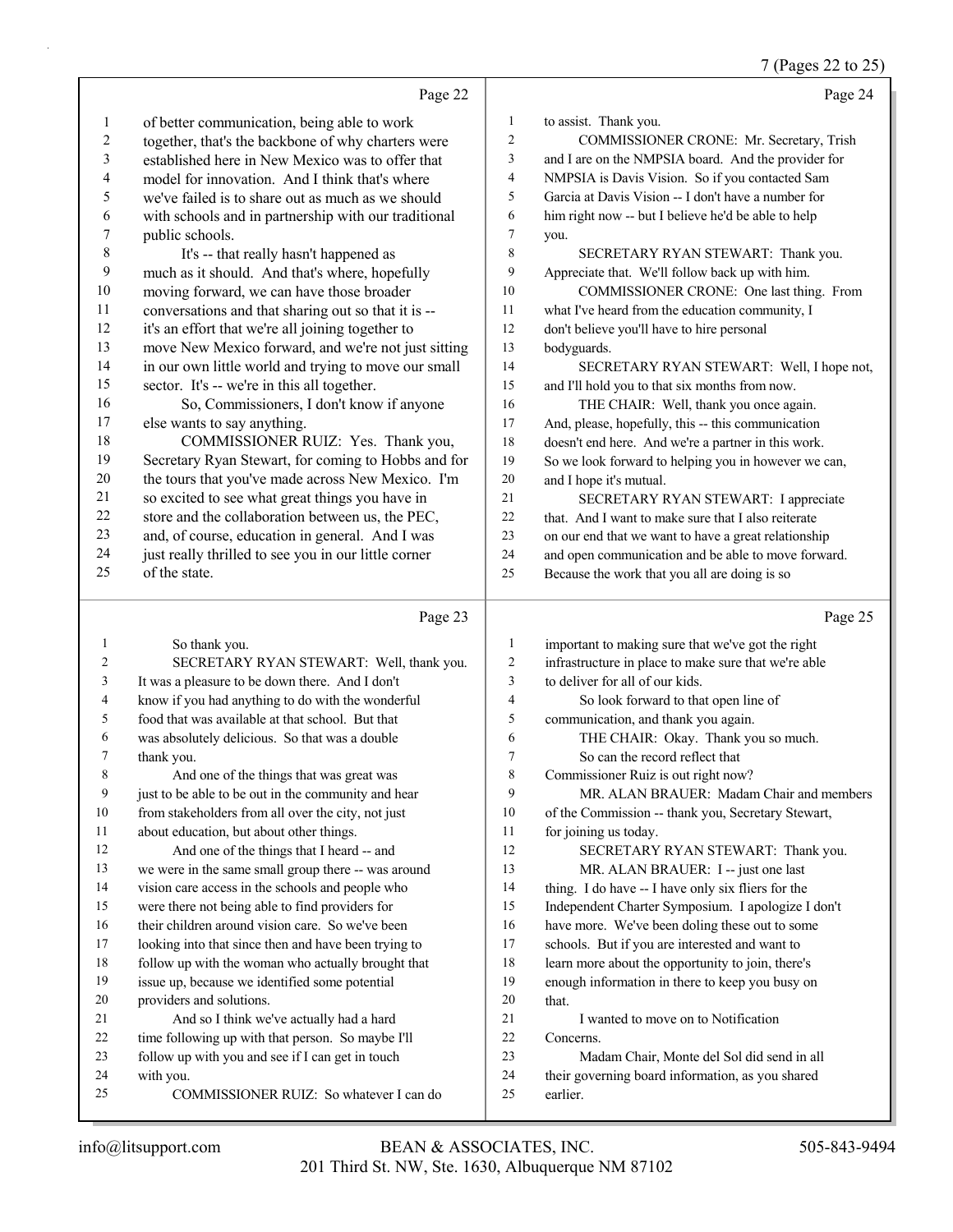# 8 (Pages 26 to 29)

|                | Page 26                                              |                  | Page 28                                              |
|----------------|------------------------------------------------------|------------------|------------------------------------------------------|
| 1              | La Tierra Montessori did send in all their           | 1                | The school restructured how it teaches               |
| 2              | information for their business manager CPO change.   | $\boldsymbol{2}$ | content all through short terms with a focus on      |
| $\mathfrak{Z}$ | However, I did share with the -- with the PEC, one   | 3                | standards mastery.                                   |
| 4              | of your documents is a contract of employment for    | 4                | Grading is now standard-based instead of             |
| 5              | the Business Manager CPO. I did want to share that   | 5                | traditional grading, a huge shift for the staff, and |
| 6              | with you all for the conversation with La Tierra     | 6                | takes a lot of commitment and professional           |
| $\tau$         | later on in the agenda. It's a short contract        | 7                | development to really make that happen.              |
| 8              | between October 1st and October 16th of this year.   | 8                | Most schools that go through this type of            |
| 9              | So I wanted to flag that for you-all.                | 9                | redesign lose many staff members. But Las Montañas   |
| 10             | And one thing that I noticed when we                 | 10               | has retained their teachers. The entire school is    |
| 11             | received this yesterday as well is that the -- the   | 11               | to be commended for their sustained efforts to       |
| 12             | director's signature looks like it's the -- it's     | 12               | constantly grow and to do what is best for their     |
| 13             | been signed by the governing council president. And  | 13               | students.                                            |
| 14             | so I wanted to flag that for you all for the         | 14               | So I wanted to just thank them publicly              |
| 15             | discussion item later on today.                      | 15               | and acknowledge all their hard work as they continue |
| 16             | THE CHAIR: All right. Thank you.                     | 16               | to support our students in Las Cruces.               |
| 17             | MR. ALAN BRAUER: So, now, my favorite                | 17               | I also wanted to acknowledge a few bureaus           |
| 18             | part of the meeting is the acknowledgments and       | 18               | here.                                                |
| 19             | appreciations. We did something a little bit         | 19               | First off, the Language and Culture                  |
| 20             | different this time. We wanted to acknowledge a      | 20               | Division, under the leadership of Mayra Valtierrez   |
| 21             | school, but also share our acknowledgments and       | 21               | and Kirsi Laine, the Director and Deputy Director of |
| 22             | gratitude towards some key bureaus and divisions     | 22               | that team. They've been extremely supportive of our  |
| 23             | within the PED that have been really integral to our | 23               | efforts over the last year, and I wanted to          |
| 24             | work over the last couple of months.                 | 24               | acknowledge their support in making sure that we're  |
| 25             | And so we wanted to acknowledge and share            | 25               | providing equity to all of our students regardless   |
|                | Page 27                                              |                  | Page 29                                              |
| 1              | our gratitude with La Montañas High School. Chaz --  | 1                | of their identified English language status.         |
| 2              | or Caz -- Martinez was not able to join us today.    | $\overline{c}$   | And Kirsi, especially, has always been               |
| 3              | But he did send us a kind e-mail yesterday and       | 3                | willing to review any data, support us in developing |

|                | 01 Ca2 -- Martinez was not able to join us today.    |                | And Kitsi, especially, has always occu-              |
|----------------|------------------------------------------------------|----------------|------------------------------------------------------|
| $\mathbf{3}$   | But he did send us a kind e-mail yesterday and       | 3              | willing to review any data, support us in developing |
| $\overline{4}$ | showing his appreciation for being appreciated by    | $\overline{4}$ | plans to really bring out the best in our schools.   |
| 5              | us. And I think he mentioned that Matt Pahl was      | 5              | And I just wanted to acknowledge and share my        |
| 6              | going to be here accepting the kind words today on   | 6              | gratitude to that team, for sure.                    |
| 7              | his behalf.                                          |                | Similarly, the Special Education Bureau              |
| 8              | So -- but just wanted to share a few words           | 8              | has also been very, very helpful to us. Deborah      |
| 9              | from our team with regard to Las Montañas. The       | 9              | Dominguez-Clark and I -- it took us several months   |
| 10             | administration, faculty, and staff at Las Montañas   | 10             | to have quality time with Deborah. We did a          |
| 11             | Charter High School have demonstrated a high level   | 11             | presentation a couple of weeks ago as a conference,  |
| 12             | of commitment to continuous school improvement.      | 12             | and it's just really great to learn from her wisdom  |
| 13             | The Head Administrator, Caz Martinez,                | 13             | and her team's wisdom, especially Charlene, who has  |
| 14             | participated in the Principals Pursuing Excellence   | 14             | been here with us through our support of schools, as |
| 15             | program, and the school implemented the New Mexico   | 15             | well as the deputy director, Tim Crum.               |
| 16             | DASH plan with fidelity, raising school grades from  | 16             | And so they're always willing and ready to           |
| 17             | an "F" in 2017 to a "C" in 2018.                     | 17             | support us, especially in areas that, quite frankly, |
| 18             | Proficiency rates for 2019 have increased            | 18             | are personally my blind spots in really              |
| 19             | significantly. And we're looking forward to seeing   | 19             | understanding all the ins-and-outs about special     |
| 20             | how that is amplified within our new dashboard       | 20             | education. It's just really great to have a team     |
| 21             | system.                                              | 21             | who's there to really support our team in general    |
| 22             | Most recently, the school has joined the             | 22             | around that.                                         |
| 23             | High School Redesign Network in the year 2018-'19 -- | 23             | And so, most recently, they did join us              |
| 24             | that was their planning year -- and the changes are  | 24             | for a visit to Alma d'Arte. Alma d'Arte requested    |
| 25             | being implemented this year at the school.           | 25             | that we visit with them after the meeting in August. |
|                |                                                      |                |                                                      |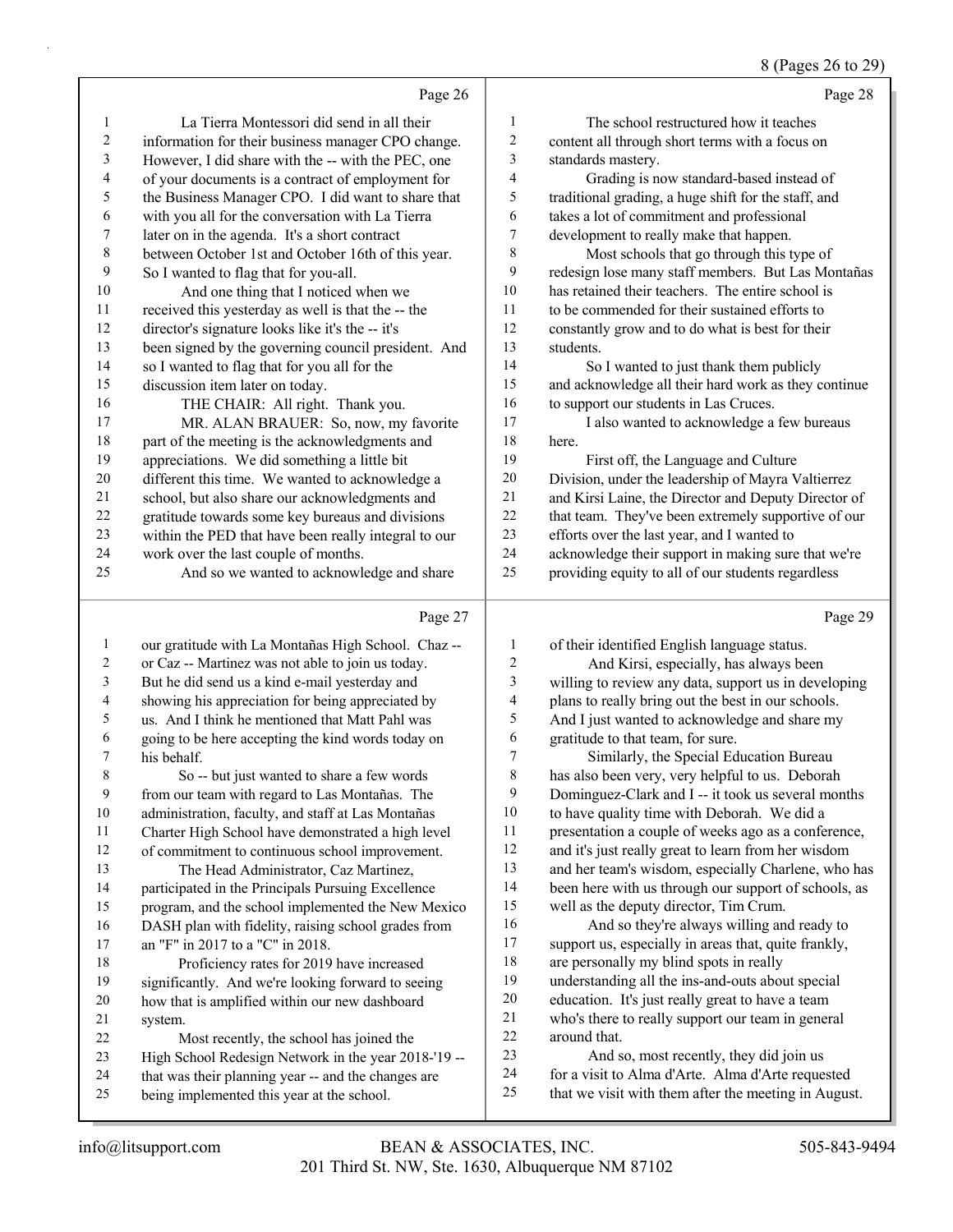# 9 (Pages 30 to 33)

|                         | Page 30                                                                                    |                          | Page 32                                                        |
|-------------------------|--------------------------------------------------------------------------------------------|--------------------------|----------------------------------------------------------------|
| $\mathbf{1}$            | And so we joined them early in October. The Special                                        | $\mathbf{1}$             | going to be on the phone.                                      |
| $\overline{c}$          | Education team came down as well. And I think that                                         | 2                        | We usually don't make that arrangement on                      |
| 3                       | just exemplifies the interagency dependence as well                                        | 3                        | the fly. And I don't know if Commissioners have                |
| $\overline{\mathbf{4}}$ | as partnership that's really possible for us. So I                                         | $\overline{\mathbf{4}}$  | questions, because we hadn't gotten to it. And I               |
| 5                       | just wanted to thank them as well.                                                         | 5                        | didn't know that he wasn't going to be here. So                |
| 6                       | And then, last but not least, the Early                                                    | 6                        | that's unfortunate. And I know this is timely for              |
| 7                       | Childhood Division under the leadership of Brenda                                          | $\overline{7}$           | them.                                                          |
| $\,$ $\,$               | Kofahl. We had a lot of quality time with Brenda                                           | 8                        | The school has -- needs their Board of                         |
| 9                       | yesterday. I'm immensely grateful to her and to her                                        | 9                        | Finance approved so that they can begin to receive             |
| 10                      | team. At a moment's notice, they're always ready to                                        | 10                       | the CPS Grant money. So that was why they asked to             |
| 11                      | support me and my team, as well as you-all, with our                                       | 11                       | be put on the agenda for this month so that they               |
| 12                      | questions around how to best support our youngest                                          | 12                       | could get that in the works. So I'm a little                   |
| 13                      | students to make sure that they are being offered a                                        | 13                       | disappointed that they didn't come.                            |
| 14                      | really quality academic and -- and social experience                                       | 14                       | COMMISSIONER CABALLERO: Madam Chair,                           |
| 15                      | at the early childhood level.                                                              | 15                       | if -- I think it's important for them to be here.              |
| 16                      | So I just wanted to acknowledge those                                                      | 16                       | THE CHAIR: I do, too.                                          |
| 17                      | three divisions and bureaus as being integral to our                                       | 17                       | COMMISSIONER CABALLERO: And so if I may                        |
| 18                      | work as we move forward.                                                                   | 18                       | move to move the item for the next PEC regular                 |
| 19                      | That's all my comments.                                                                    | 19                       | session meeting --                                             |
| 20                      | THE CHAIR: All right. Thank you.                                                           | 20                       | THE CHAIR: Yeah.                                               |
| 21                      | MR. ALAN BRAUER: Thank you.                                                                | 21                       | COMMISSIONER CABALLERO: -- and make sure                       |
| 22                      | THE CHAIR: Let me ask. Do we want to                                                       | 22                       | that they attend.                                              |
| 23                      | push No. 6 off? Is he planning on being here?                                              | 23                       | THE CHAIR: So would you like to make that                      |
| 24                      | FROM THE FLOOR: Yes.                                                                       | 24                       | motion?                                                        |
| 25                      | THE CHAIR: Because I'll hold off, and we                                                   | 25                       | COMMISSIONER CABALLERO: Yes. I would                           |
|                         |                                                                                            |                          |                                                                |
|                         |                                                                                            |                          |                                                                |
|                         | Page 31                                                                                    |                          | Page 33                                                        |
| $\mathbf{1}$            | can move on.                                                                               | $\mathbf{1}$             | make that into a motion, that we take it off the               |
| 2                       | MR. ALAN BRAUER: Madam Chair, I think                                                      | $\mathfrak{2}$           | agenda for today and put it on next month's.                   |
| 3                       | that would be good.                                                                        | 3                        | MS. AMI JAEGER: I think it's better if                         |
| 4                       | THE CHAIR: We're just earlier than --                                                      | $\overline{\mathcal{L}}$ | you table. We've already changed the agenda. So to             |
| 5                       | okay. All right. So we'll --                                                               | 5                        | table it until the November meeting.                           |
| 6                       | MS. KAREN WOERNER: Excuse me.                                                              | 6                        | COMMISSIONER CABALLERO: Yes. I move to                         |
| 7                       | Madam Chair?                                                                               | $\tau$                   | table this item until the next regular monthly                 |
| 8                       | THE CHAIR: Yes.                                                                            | $\,$ $\,$                | meeting.                                                       |
| 9                       | MS. KAREN WOERNER: Jerome Campbell -- are                                                  | 9                        | COMMISSIONER ROBBINS: I'll second.                             |
| 10                      | you talking about the ACES Board of Finance?                                               | 10                       | THE CHAIR: There's a motion by                                 |
| 11                      | THE CHAIR: Yes.                                                                            | 11                       | Commissioner Caballero and a second by Commissioner            |
| 12                      | MS. KAREN WOERNER: He is in Las Cruces.                                                    | 12                       | Robbins.                                                       |
| 13                      | And he had called yesterday and asked that if he had                                       | 13                       | Any discussion?                                                |
| 14                      | everything submitted and he was set to go -- he has                                        | 14                       | COMMISSIONER CRONE: Yes. I know our                            |
| 15                      | submitted everything necessary. And I told him that                                        | 15                       | November and December meetings -- our agendas are              |
| 16                      | if there were questions, we could call him, because                                        | 16                       | really crowded; so                                             |
| 17                      | he was finding it difficult to get to the meeting                                          | 17                       | THE CHAIR: Well -- and the only thing I                        |
| 18                      | today.                                                                                     | 18                       | would say is for the November -- and I know the                |
| 19                      | THE CHAIR: Okay. All right. Thank you.                                                     | 19                       | November is really -- we scheduled it because we               |
| 20                      | So -- I -- are we good?                                                                    | 20                       | scheduled the school to come up to speak. I'm going            |
| 21                      | (Chair consults with Commission counsel.)                                                  | 21                       | to say this probably isn't going to take a lot of              |
| 22                      | THE CHAIR: We normally make arrangements                                                   | 22                       | time. So I don't think it's -- it's going to put a             |
| 23                      | for anyone that's going to participate on phone at                                         | 23                       | strain on that November meeting.                               |
| 24<br>25                | least the night before, that there's an<br>acknowledgment that someone from the schools is | 24<br>25                 | COMMISSIONER CRONE: Okay.<br>THE CHAIR: So December. Yeah. But |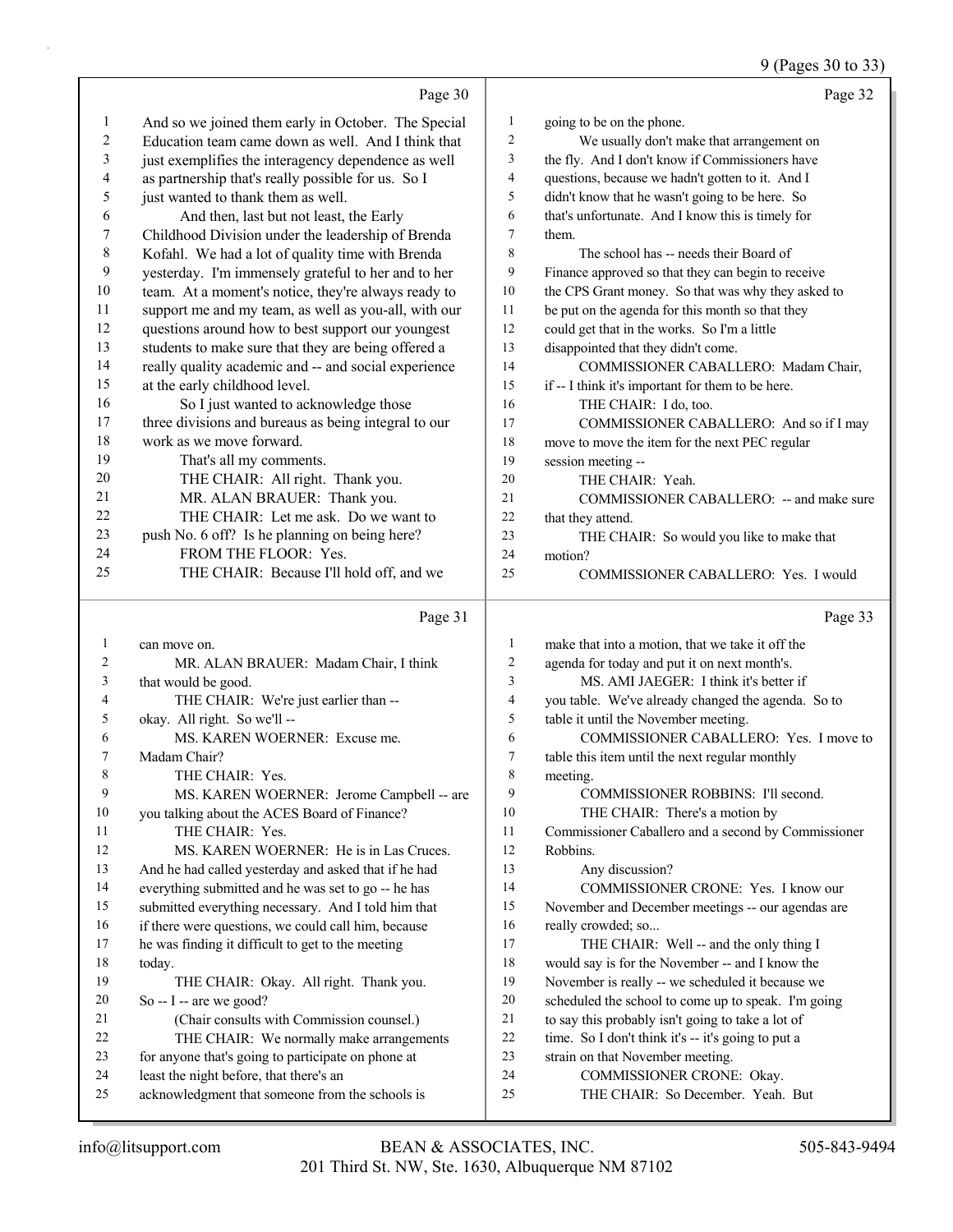10 (Pages 34 to 37)

|    | Page 34                                              |                | Page 36                                              |
|----|------------------------------------------------------|----------------|------------------------------------------------------|
| 1  | November, I think -- I -- I'm comfortable with the   | 1              | <b>COMMISSIONER DAVIS: Yes.</b>                      |
| 2  | time frame with November in terms of the amount of   | 2              | COMMISSIONER ARMBRUSTER: Commissioner                |
| 3  | time it might take at a meeting. But I just think    | 3              | Caballero?                                           |
| 4  | it's important, personally, that the school be here  | $\overline{4}$ | COMMISSIONER CABALLERO: Yes.                         |
| 5  | when we do this.                                     | 5              | <b>COMMISSIONER ARMBRUSTER: Commissioner</b>         |
| 6  | Yeah. Commissioner Armbruster?                       | 6              | Gipson?                                              |
| 7  | COMMISSIONER ARMBRUSTER: Yes. Just my                | 7              | THE CHAIR: Yes.                                      |
| 8  | question is in case Dr. Campbell cannot attend, do   | 8              | COMMISSIONER ARMBRUSTER: Commissioner                |
| 9  | we have the capability of a phone thing? I mean,     | 9              | Raftery?                                             |
| 10 | it's in Albuquerque, so I'm sure that's much easier. | 10             | <b>COMMISSIONER RAFTERY: Yes.</b>                    |
| 11 | But I just wanted to know that for --                | 11             | <b>COMMISSIONER ARMBRUSTER: Commissioner</b>         |
| 12 | THE CHAIR: I don't -- I don't have the               | 12             | Crone?                                               |
| 13 | answer to that. Can we bring that? Or -- Matt, do    | 13             | <b>COMMISSIONER CRONE: Yes.</b>                      |
| 14 | you know, is there -- is it possible to have a phone | 14             | <b>COMMISSIONER ARMBRUSTER: Commissioner</b>         |
| 15 | connection?                                          | 15             | Ruiz is not here.                                    |
| 16 | MR. MATT PAHL: Yeah. We'll --                        | 16             | So it's a nine-to $-$                                |
| 17 | THE CHAIR: I assume because of the                   | 17             | THE CHAIR: The motion passes, nine-zero.             |
| 18 | technology at the Rankin Center that it's probably   | 18             | Okay. Thank you. So if you would just communicate    |
| 19 | fairly -- it's probably easier to get it there than  | 19             | to Mr. Campbell that we felt the need to table it,   |
| 20 | it is here.                                          | 20             | and we'd appreciate if someone from the school could |
| 21 | And it doesn't have to be Mr. Campbell if            | 21             | be there at our November meeting. And I would        |
| 22 | he can't make it. But someone else on the founding   | 22             | presume that there will be folks from the school, I  |
| 23 | team can certainly be -- that would be able to       | 23             | would hope, at the conference anyway. Thanks.        |
| 24 | answer questions. It is -- I believe it's            | 24             | We are now on to Item No. $7 -$ oh, no, 6.           |
| 25 | important, and I think other Commissioners have      | 25             | Sorry -- no, 7 -- Discussion and Possible Action on  |

# Page 35

| -1 | expressed that for someone to be here --             | 1  | School Location Within District Amendment Request    |
|----|------------------------------------------------------|----|------------------------------------------------------|
| 2  | MR. ALAN BRAUER: Madam Chair, members of             | 2  | for Aldo Leopold Charter School. So come on up.      |
| 3  | the Commission, I know that Rankin does have -- I've | 3  | MR. WAYNE SHERWOOD: All right.                       |
| 4  | used similar phones in those -- in those rooms.      | 4  | Madam Chair, Commissioners.                          |
| 5  | THE CHAIR: Okay.                                     | 5  | THE CHAIR: Is the green light on?                    |
| 6  | MR. ALAN BRAUER: So I -- one, I'm not                | 6  | MR. WAYNE SHERWOOD: It is now.                       |
| 7  | sure if I can -- since you're in the moment of a     | 7  | Madam Chair, Commissioners, my name is Wayne         |
| 8  | motion, is it okay if I share?                       | 8  | Sherwood. I am the director of Aldo Leopold Charter  |
| 9  | THE CHAIR: Not really.                               | 9  | School in Silver City. And I thank you guys for      |
| 10 | MR. ALAN BRAUER: Okay.                               | 10 | coming down last week, I guess it was, or two weeks  |
| 11 | THE CHAIR: Okay. Is there any other                  | 11 | ago.                                                 |
| 12 | discussion?                                          | 12 | THE CHAIR: All right. So, Alan, do you               |
| 13 | Then roll call, please.                              | 13 | want to --                                           |
| 14 | COMMISSIONER ARMBRUSTER: Commissioner                | 14 | MR. ALAN BRAUER: I'm going to defer to               |
| 15 | Chavez?                                              | 15 | Ms. Woerner on the phone to give you the updates on  |
| 16 | <b>COMMISSIONER CHAVEZ: Yes.</b>                     | 16 | where we are with Aldo Leopold.                      |
| 17 | <b>COMMISSIONER ARMBRUSTER: Commissioner</b>         | 17 | MS. KAREN WOERNER: Madam Chair, can you              |
| 18 | Armbruster votes "Yes."                              | 18 | hear me?                                             |
| 19 | Commissioner Robbins?                                | 19 | THE CHAIR: Yes.                                      |
| 20 | <b>COMMISSIONER ROBBINS: Yes.</b>                    | 20 | MS. KAREN WOERNER: Okay. I'm having a                |
| 21 | <b>COMMISSIONER ARMBRUSTER: Commissioner</b>         | 21 | little trouble with my voice.                        |
| 22 | Voigt?                                               | 22 | But -- so Aldo Leopold had submitted                 |
| 23 | <b>COMMISSIONER VOIGT: Yes.</b>                      | 23 | district -- excuse me -- an amendment request on the |
| 24 | <b>COMMISSIONER ARMBRUSTER: Commissioner</b>         | 24 | old forms back in July of 2018, which was also       |
| 25 | Davis?                                               | 25 | provided in your packet. Apparently, the school was  |
|    |                                                      |    |                                                      |

Page 37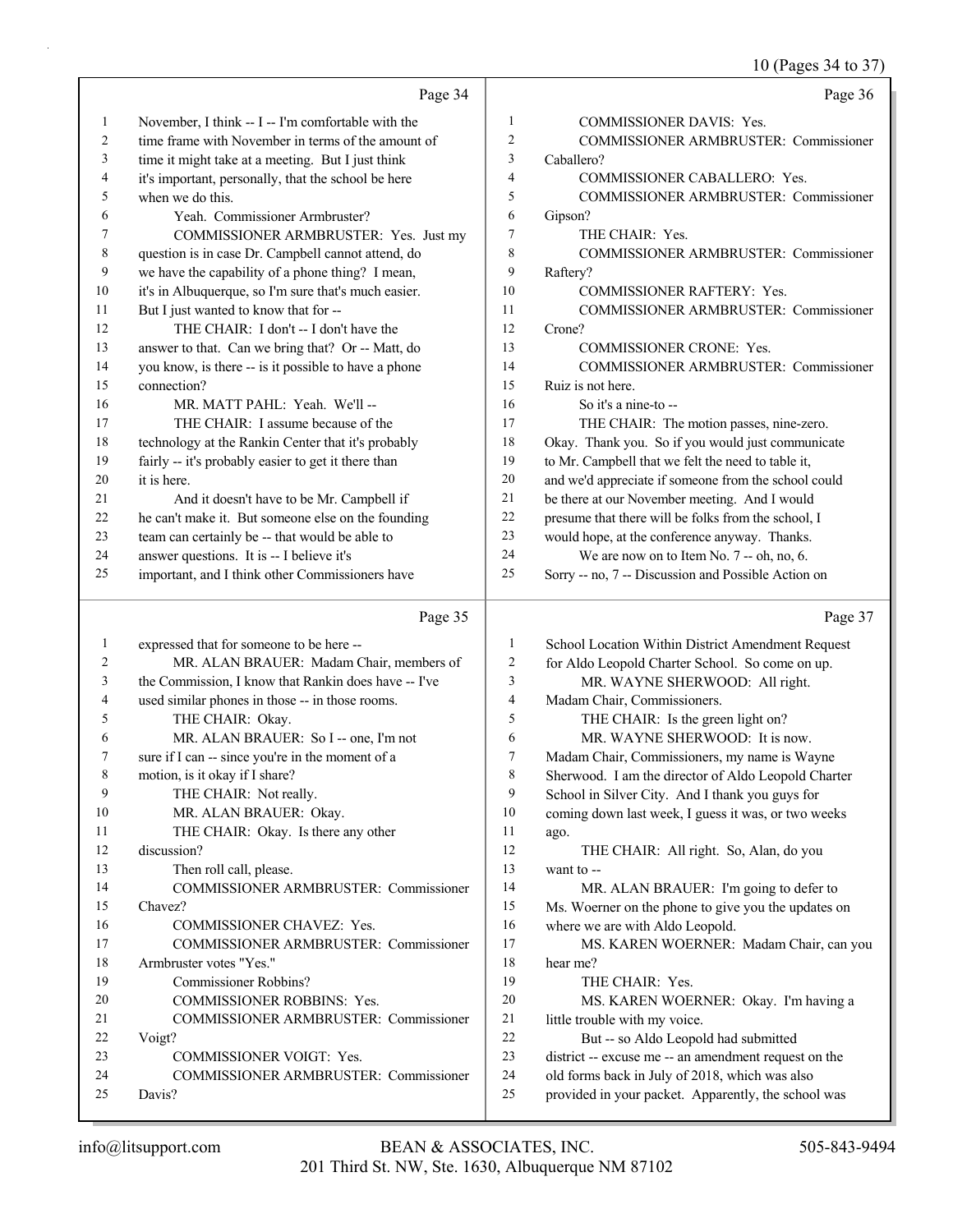|                | Page 38                                                                                    |                | Page 40                                                                          |
|----------------|--------------------------------------------------------------------------------------------|----------------|----------------------------------------------------------------------------------|
| 1              | advised to submit it on the new forms. I was --                                            | 1              | what happened when they notified you that you had to                             |
| $\overline{c}$ | that was back July of 2018.                                                                | $\overline{c}$ | resubmit?                                                                        |
| 3              | THE CHAIR: Okay.                                                                           | 3              | MR. WAYNE SHERWOOD: This was -- it was                                           |
| 4              | MS. AMI JAEGER: We can't hear.                                                             | 4              | under our charter renewal this year. And we had our                              |
| 5              | THE CHAIR: Cindy is having struggles                                                       | 5              | annual visit last week. And they -- the team said,                               |
| 6              | hearing.                                                                                   | 6              | "Well, we don't see that in our file that you're                                 |
| 7              | MR. ALAN BRAUER: All right. Karen, can                                                     | 7              | moving to Western -- you know, the high school."                                 |
| $\,$ $\,$      | you go ahead and start again, please?                                                      | 8              | And then I pulled out my own form, and                                           |
| 9              | MS. KAREN WOERNER: Yes. Thank you, Alan.                                                   | 9              | they're, like, "Well, let's just get all -- let's                                |
| 10             | Madam Chair, Commissioners, Aldo Leopold                                                   | 10             | just have you fill out all the new paperwork that is                             |
| 11             | has been working on a plan to relocate their school                                        | 11             | required now."                                                                   |
| 12             | eventually to the Western New Mexico University                                            | 12             | And I was able to do that very quickly,                                          |
| 13             | campus. They've already moved their high school                                            | 13             | because I -- and get it submitted the next day. And                              |
| 14             | classes there, and they're planning to try to move                                         | 14             | so now that should be what she's referring to in                                 |
| 15             | their middle school there I think as early as next                                         | 15             | your packet, all the information for the move to                                 |
| 16             | year.                                                                                      | 16             | Western New Mexico University.                                                   |
| 17             | According to the State Board, submitted --                                                 | 17             | THE CHAIR: Right. I guess the concern                                            |
| 18             | the school apparently submitted an amendment request                                       | 18             | was -- because when I received the phone call, it's                              |
| 19             | on the old forms in July of 2018, which, as you                                            | 19             | disconcerting when we don't know where a school is.                              |
| 20             | know, was a few months after the new forms were                                            | 20             | MR. WAYNE SHERWOOD: Right.                                                       |
| 21             | adopted and the new policy. The school was advised                                         | 21             | THE CHAIR: You know, it -- you know.                                             |
| 22             | to resubmit on the new forms. And I don't -- that                                          | 22             | It's, like, we're going out to do a site visit and                               |
| 23             | never did occur. And somehow that got lost in the                                          | 23             | we didn't know they were there, you know. It's --                                |
| 24             | shuffle.                                                                                   | 24             | it doesn't work really well. So that was -- you                                  |
| 25             | But the school has already relocated their                                                 | 25             | know, it's -- it's -- it's just a concern.                                       |
|                | Page 39                                                                                    |                | Page 41                                                                          |
| $\mathbf{1}$   | high school classes to the Western New Mexico                                              | 1              | But -- so do you have an MOU with -- with                                        |
| 2              | University campus. They've submitted this                                                  | 2              | Western for --                                                                   |
| 3              | notification with the documentation necessary and is                                       | 3              | MR. WAYNE SHERWOOD: Yes. I thought I                                             |
| 4              | asking -- or notifying -- that the middle school                                           | 4              | e-mailed that to you as part of the packet.                                      |
| 5              | will also be moving I think as early as next school                                        | 5              | THE CHAIR: I mean, I look---                                                     |
| 6              | year.                                                                                      | 6              | MR. WAYNE SHERWOOD: If you didn't get it                                         |
| 7              | All of that information is contained in                                                    | 7              | as part of that packet, I do have an MOU with                                    |
| 8              | your packet, and it is complete. And I believe the                                         | 8              | Western, and we have a contract signed, also, with                               |
| 9              | school is there to present.                                                                | 9              | them for --                                                                      |
| 10             | THE CHAIR: Yes. Okay. Thank you. So                                                        | $10\,$         | THE CHAIR: And I could -- I'm looking if                                         |
| 11             | here we are.                                                                               | 11             | there's an MOU. There's also a contract.                                         |
| 12             | MR. WAYNE SHERWOOD: Yes.                                                                   | $12\,$         | MS. KAREN WOERNER: I believe that's in                                           |
| 13             | THE CHAIR: I don't know how many                                                           | 13             | the packet.                                                                      |
| 14             | amendment -- honestly, I don't know how many                                               | 14             | THE CHAIR: I see the lease agreement.                                            |
| 15             | amendment requests you've done prior. Because when                                         | 15             | But I haven't -- and I thought maybe I was just                                  |
| 16             | we do amendment requests, you do get a signed                                              | 16             | missing something. So do you have -- you have an                                 |
| 17             | acknowledgment that we voted on it and it has been                                         | 17             | MOU with Western?                                                                |
| $18\,$         | approved.                                                                                  | $18\,$         | MR. WAYNE SHERWOOD: I do. But I don't                                            |
| 19             | So -- and I know this is -- when you did                                                   | 19             | have that with me right now, so --                                               |
| 20             | it, it was probably just a notification.                                                   | $20\,$         | THE CHAIR: Because that, I don't see. I                                          |
| 21             | MR. WAYNE SHERWOOD: Yeah. It was just                                                      | 21             | looked through before and didn't think -- there is                               |
| 22             | the one form that -- yeah, it was just, like, a                                            | 22             | the lease agreement here, but I didn't see an MOU.                               |
| 23<br>24       | notification form, and then it's signed by my                                              | $23\,$<br>24   | So we do need a copy. And you would -- well, you're<br>up for renewal this year. |
|                |                                                                                            |                |                                                                                  |
| 25             | governing council chair, and then I e-mailed it.<br>THE CHAIR: Right. But then -- so -- so | 25             | MR. WAYNE SHERWOOD: Yes.                                                         |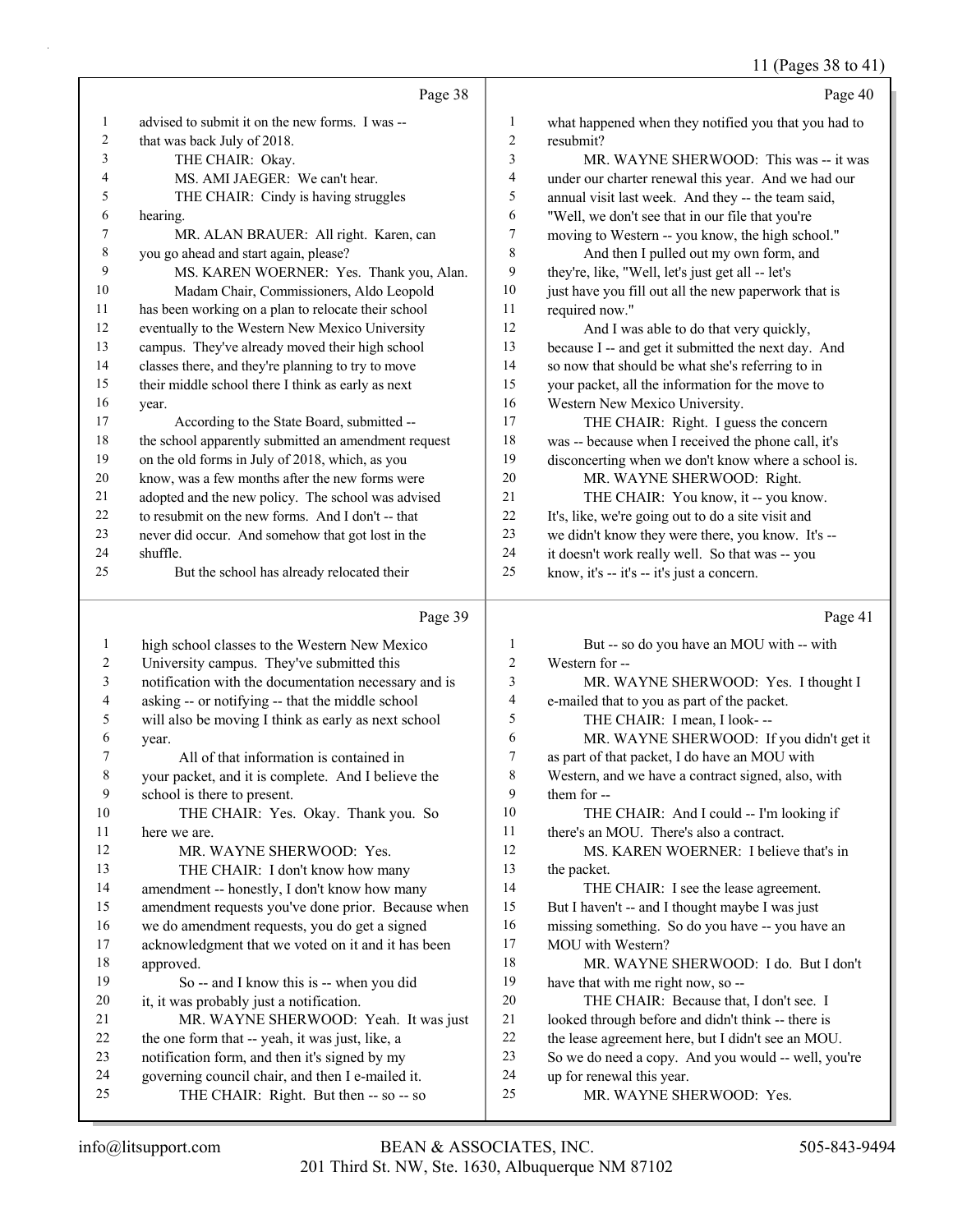#### 12 (Pages  $42$  to  $45$ )

|                  |                                                      |                | $12$ (rages 42 to 45                                |
|------------------|------------------------------------------------------|----------------|-----------------------------------------------------|
|                  | Page 42                                              |                | Page 44                                             |
| 1                | THE CHAIR: So it'll be in the renewal                | 1              | school from -- for years, for facilities. So it's   |
| 2                | packet. But we should have it for now as well.       | $\overline{2}$ | exciting that you've got this opportunity. But once |
| 3                | MR. WAYNE SHERWOOD: Okay.                            | 3              | again, the only concern is it's problematic when we |
| 4                | THE CHAIR: So if you could just resubmit             | 4              | don't know where a school is.                       |
| 5                | that. Or if you can check to see, because Karen      | 5              | MR. WAYNE SHERWOOD: Yes. I completely               |
| 6                | indicated that it should be here. And it's not. So   | 6              | understand that.                                    |
| 7                | maybe -- could you check to see if you have it?      | $\tau$         | THE CHAIR: So that's truly the concern.             |
| 8                | MR. ALAN BRAUER: Yes.                                | 8              | If Commissioners have any other questions?          |
| 9                | THE CHAIR: And then let them know so that            | 9              | COMMISSIONER ARMBRUSTER: I just -- pardon           |
| 10               | they don't have to resubmit it if it's already here. | 10             | my ignorance. So you were someplace. And do we      |
| 11               | But it is not in our packet.                         | 11             | know that you moved to Western? Is that what we're  |
| 12               | MR. WAYNE SHERWOOD: Yeah. I can have my              | 12             | saying?                                             |
| 13               | business manager -- I'll e-mail him after this and   | 13             | THE CHAIR: That's what we're saying. We             |
| 14               | see if he can just get that sent up.                 | 14             | didn't know where they were.                        |
| 15               | THE CHAIR: And does that MOU just now                | 15             | COMMISSIONER ARMBRUSTER: Oh. Ever.                  |
| 16               | cover the high school?                               | 16             | Okay. Because I was thinking, where did I hear      |
| 17               | MR. WAYNE SHERWOOD: It does. That's                  | 17             | about this? But that doesn't mean you didn't do it. |
| 18               | correct. It's just the high school this year. And    | 18             | It just means I didn't remember.                    |
| 19               | then if things work out on some of the remodeling    | 19             | MR. WAYNE SHERWOOD: It's definitely been            |
| 20               | that has to take place -- it would still be in the   | 20             | in the works for years. And when I filled out this  |
| 21               | same building, the middle school, but it would be    | 21             | first amendment request form -- and this was in     |
| 22               | the lower level.                                     | 22             | 2018 -- I really realized -- I thought that's all I |
| 23               | The building is called "Ritch Hall," which           | 23             | needed to do. And then I found out that there was   |
| 24               | is a great building. It's got a lot of history.      | 24             | more paperwork that I needed to fill out. And       |
| 25               | The original part of the building was built in 1905  | 25             | that's what I did last week, to get everything else |
|                  | Page 43                                              |                | Page 45                                             |
| 1                | and was added on in 1950. And we're actually -- the  | 1              | up to the newer standards.                          |
| $\boldsymbol{2}$ | classrooms are in the 1950 wing of the building.     | 2              | COMMISSIONER ARMBRUSTER: So on this                 |
| 3                | It's three stories tall. And for Silver City,        | 3              | facility that you're going -- that you're partly in |
| 4                | that's a big building.                               | 4              | and going to move the rest of you, does that allow  |
| 5                | So last year, Western remodeled the                  | 5              | for an expansion of how many students you take? I'm |

 for an expansion of how many students you take? I'm looking at --

7 THE CHAIR: There's no enrollment cap --

8 COMMISSIONER ARMBRUSTER: I see the several hundred. I'm just asking those two

questions.

11 MR. WAYNE SHERWOOD: It's a great question. Because the building itself is a very large building. It's 30,000 square feet. We will be occupying 20,000 square feet of that when the middle school gets there. But our cap is 210. And right now we're at 173. 17 And Grant County has a declining

 population. And the Silver Schools has a declining population. So does Cobre Schools.

20 So we've stayed stable at Aldo Leopold Charter School and actually have gone up in the last

couple of years. But I don't anticipate us getting

- a whole lot bigger than we are right now just
- because of the declining population in Grant County.
- 25 THE CHAIR: Commissioner Crone, did you

rejoined us?

 building, made it handicapped accessible, added an elevator. They also -- we now have a sprinkler

 building. And I'm very happy to be on the campus, because our students now are dual-credit. They get to walk to classes. It's a very quiet campus. And so we're excited to be there, and we're hoping that the middle school, we will be able to provide some

16 But as we all know, with middle-schoolers, they still need a playground. And so that's my thing that I'm working on this year -- right now I'm working with Dr. Shepard at the University -- is to build some kind of facility that the kids can go out

22 THE CHAIR: Great. Well -- and could the record please indicate that Commissioner Ruiz has

25 And I know it's been a challenge for our

system in the building.

space for them next year.

and play and be safe.

9 And so it's -- it's really a great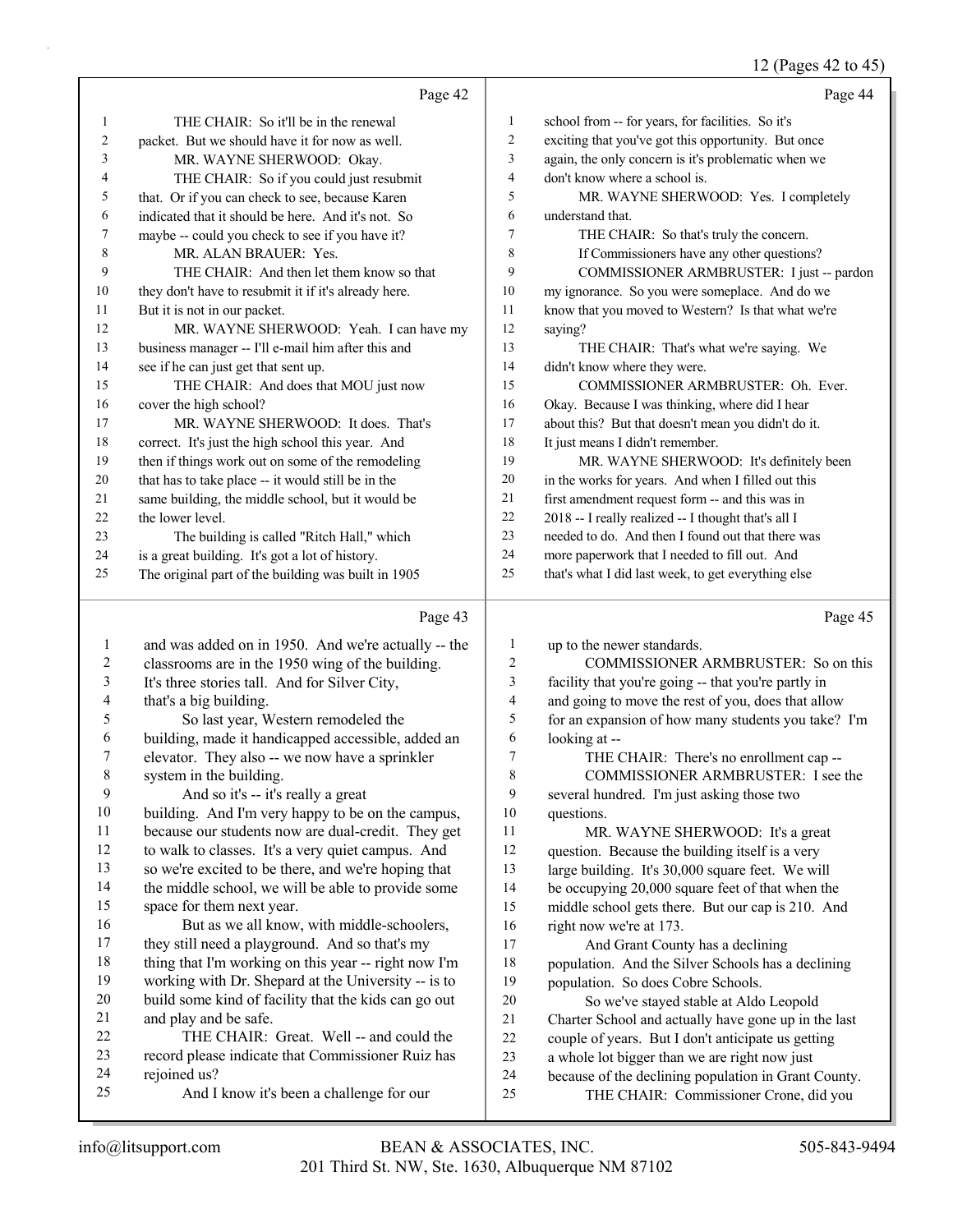# 13 (Pages 46 to 49)

|              | Page 46                                                               |                          | Page 48                                              |
|--------------|-----------------------------------------------------------------------|--------------------------|------------------------------------------------------|
| $\mathbf{1}$ | have a question?                                                      | 1                        | COMMISSIONER CHAVEZ: I'll make the                   |
| 2            | COMMISSIONER CRONE: I did. My wife                                    | $\overline{c}$           | motion. Madam Chair, I move that the Public          |
| 3            | attended Western back in the '70s. And so we were                     | 3                        | Education Commission approve the requested amendment |
| 4            | on your campus in May. Could you -- is this an                        | $\overline{\mathcal{L}}$ | from Aldo Leopold Charter School to change the       |
| 5            | older building right across the street from a                         | 5                        | location of the school within the local school       |
| 6            | residential area?                                                     | 6                        | district.                                            |
| 7            | MR. WAYNE SHERWOOD: Dr. Shepard's house                               | 7                        | THE CHAIR: Should we put the address? Or             |
| 8            | is the only thing that's right there. There's                         | 8                        | no?                                                  |
| 9            | another dormitory called "Centennial Hall" right                      | 9                        | COMMISSIONER ROBBINS: I'll second.                   |
| 10           | there, and it's right by the museum. If you're                        | 10                       | THE CHAIR: There's a motion by                       |
| 11           | familiar with the museum and the library, we're                       | 11                       | Commissioner Chavez. There's a second by             |
| 12           | 100 feet from the library, which our students are                     | 12                       | Commissioner Robbins.                                |
| 13           | able to use Western's library.                                        | 13                       | Any discussion?                                      |
| 14           | That's one of the things in the MOU, that                             | 14                       | (No response.)                                       |
| 15           | we're able to use the library. It's just been a                       | 15                       | THE CHAIR: Roll call, please.                        |
| 16           | great benefit for a charter school that we didn't                     | 16                       | COMMISSIONER ARMBRUSTER: Commissioner                |
| 17           | have all these facilities, using the gym that they                    | 17                       | Voigt?                                               |
| 18           | have there, all the fields that they have. It's                       | 18                       | <b>COMMISSIONER VOIGT: Yes.</b>                      |
| 19           | been really nice.                                                     | 19                       | COMMISSIONER ARMBRUSTER: Commissioner                |
| 20           | COMMISSIONER CRONE: Was the -- that was a                             | 20                       | Ruiz?                                                |
| 21           | women's dormitory? That's where my wife resided.                      | 21                       | <b>COMMISSIONER RUIZ: Yes.</b>                       |
| 22           | MR. WAYNE SHERWOOD: Oh, okay.                                         | 22                       | <b>COMMISSIONER ARMBRUSTER: Commissioner</b>         |
| 23           | COMMISSIONER CRONE: I thought I saw a                                 | 23                       | Armbruster votes "Yes."                              |
| 24           | little park right in that kind of immediate area.                     | 24                       | Commissioner Crone?                                  |
| 25           | MR. WAYNE SHERWOOD: There is. Right                                   | 25                       | COMMISSIONER CRONE: Yes.                             |
|              |                                                                       |                          |                                                      |
|              |                                                                       |                          |                                                      |
|              | Page 47                                                               |                          | Page 49                                              |
| $\mathbf{1}$ |                                                                       | $\mathbf{1}$             | COMMISSIONER ARMBRUSTER: Commissioner                |
| 2            | across is a little gazebo area. It's a small park.                    | 2                        | Robbins?                                             |
| 3            | It wouldn't be something for our whole entire middle                  | 3                        | <b>COMMISSIONER ROBBINS: Yes.</b>                    |
| 4            | school to be able to go to. But there is a little<br>park area there. | 4                        | COMMISSIONER ARMBRUSTER: Commissioner                |
| 5            | COMMISSIONER CRONE: Anybody that goes to                              | 5                        | Raftery?                                             |
| 6            | Silver, go to the campus. Go to the library.                          | 6                        | <b>COMMISSIONER RAFTERY: Yes.</b>                    |
| 7            | THE CHAIR: The museum is incredible. It                               | 7                        | <b>COMMISSIONER ARMBRUSTER: Commissioner</b>         |
| 8            | is. It's a little gem sitting there in Silver City.                   | 8                        | Davis?                                               |
| 9            | And a lot of people go to Silver City and don't even                  | 9                        | COMMISSIONER DAVIS: Yes.                             |
| 10           | know that that's there.                                               | 10                       | COMMISSIONER ARMBRUSTER: Commissioner                |
| 11           | And it is exciting that a school has the                              | 11                       | Gipson?                                              |
| 12           | opportunity to use those facilities. I don't think                    | 12                       | THE CHAIR: Yes.                                      |
| 13           | any of us are saying, "No, you shouldn't have gone."                  | 13                       | COMMISSIONER ARMBRUSTER: Commissioner                |
| 14           | The point is we should have known you                                 | 14                       | Chavez?                                              |
| 15           | left, you know.                                                       | 15                       | COMMISSIONER CHAVEZ: Yes.                            |
| 16           | MR. WAYNE SHERWOOD: I agree. I'm sorry                                | 16                       | COMMISSIONER ARMBRUSTER: Commissioner                |
| 17           | about not getting everything turned in properly in                    | 17                       | Caballero?                                           |
| 18           | the amount of time that I should have got it turned                   | 18                       | COMMISSIONER CABALLERO: Yes.                         |
| 19           | in.                                                                   | 19                       | COMMISSIONER ARMBRUSTER: It's a                      |
| 20           | THE CHAIR: Okay. Well, we appreciate                                  | $20\,$                   | ten-to-zero vote. The motion passes.                 |
| 21           | your coming up.                                                       | 21                       | THE CHAIR: The motion passes, ten-zero.              |
| 22           | And does anyone have any other questions?                             | $22\,$                   | Thank you so much, and we'll see you in December.    |
| 23           | Otherwise, I'll entertain a motion.                                   | 23                       | MR. WAYNE SHERWOOD: All right. Thank                 |
| 24<br>25     | (No response.)<br>THE CHAIR: Okay. I'll make the motion.              | 24<br>25                 | you.<br>THE CHAIR: Thank you.                        |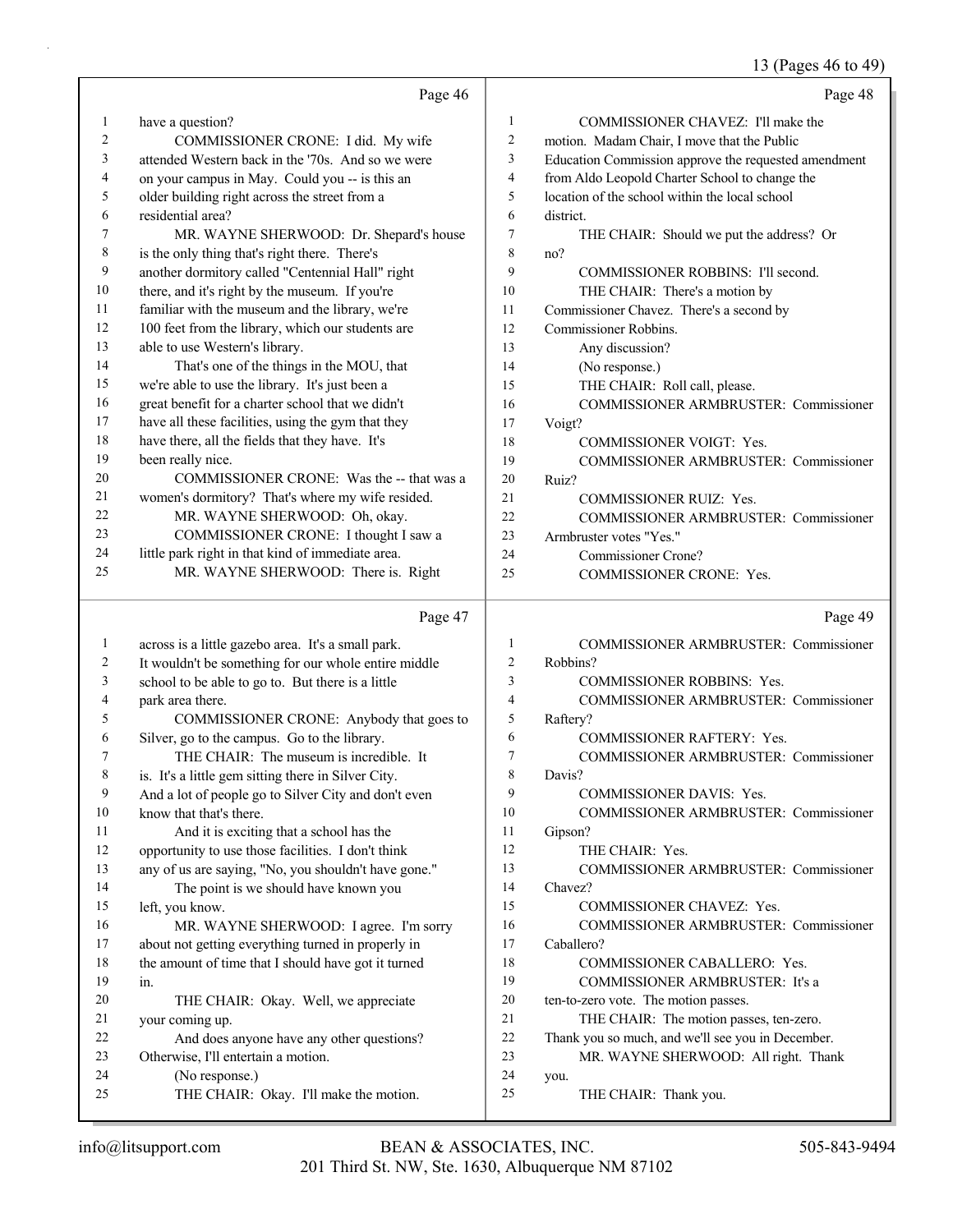# 14 (Pages 50 to 53)

|          | Page 50                                                         |                | Page 52                                                                        |
|----------|-----------------------------------------------------------------|----------------|--------------------------------------------------------------------------------|
| 1        | And I'm going to ask for a short break.                         | 1              | Public Education Commission adopt the Amendment Form                           |
| 2        | (Recess taken, 9:54 a.m. to 10:09 a.m.)                         | $\overline{c}$ | and Procedures for State Charter Schools'                                      |
| 3        | THE CHAIR: Okay. We are now on to Item                          | 3              | Pre-Kindergarten Early Childhood Programs.                                     |
| 4        | No. 8, Discussion and Possible Action on Procedures,            | $\overline{4}$ | COMMISSIONER RUIZ: Second.                                                     |
| 5        | Amendments and Notifications for State Charter                  | 5              | THE CHAIR: There's a motion by                                                 |
| 6        | Schools' Pre-Kindergarten and Early Childhood                   | 6              | Commissioner Raftery. There's a second by                                      |
| 7        | <b>Education Programs.</b>                                      | 7              | Commissioner Ruiz.                                                             |
| 8        | And thank everyone once again for all the                       | 8              | If there's no other discussion,                                                |
| 9        | work on this yesterday, and, as Alan had mentioned              | 9              | Commissioner Armbruster?                                                       |
| 10       | earlier in his accolades, the Early Childhood Bureau            | 10             | COMMISSIONER ARMBRUSTER: Commissioner                                          |
| 11       | coming in and offering all the information. And                 | 11             | Davis?                                                                         |
| 12       | they came to our July meeting as well. So we                    | 12             | COMMISSIONER DAVIS: Yes.                                                       |
| 13       | absolutely appreciate all the time and the input                | 13             | COMMISSIONER ARMBRUSTER: Commissioner                                          |
| 14       | that they have offered us.                                      | 14             | Ruiz?                                                                          |
| 15       | So as a result of yesterday's work, we                          | 15             | <b>COMMISSIONER RUIZ: Yes.</b>                                                 |
| 16       | have a couple of documents. And thank Ami for                   | 16             | COMMISSIONER ARMBRUSTER: Commissioner                                          |
| 17       | working last night and making those changes for us              | 17             | Gipson?                                                                        |
| 18       | so we have a clean copy to look at.                             | 18             | THE CHAIR: Yes.                                                                |
| 19       | So that we do have the Additional                               | 19             | COMMISSIONER ARMBRUSTER: Commissioner                                          |
| 20       | Education Program for Pre-Kindergarten Early                    | 20             | Robbins?                                                                       |
| 21       | Childhood Amendment Request Form, with all of the               | 21             | <b>COMMISSIONER ROBBINS: Yes.</b>                                              |
| 22       | changes that were made. And the Amendment                       | 22             | <b>COMMISSIONER ARMBRUSTER: Commissioner</b>                                   |
| 23       | Request -- also, the second document shows the                  | 23             | Caballero?                                                                     |
| 24       | redline changes.                                                | 24             | COMMISSIONER CABALLERO: Yes.                                                   |
| 25       | So you've got the clean one. You've got                         | 25             | COMMISSIONER ARMBRUSTER: Commissioner                                          |
|          |                                                                 |                |                                                                                |
|          | Page 51                                                         |                | Page 53                                                                        |
| 1        | the one that shows -- the old form with the changes             | 1              | Voigt?                                                                         |
| 2        | on it that you're able to look at. And then the                 | $\overline{2}$ | <b>COMMISSIONER VOIGT: Yes.</b>                                                |
| 3        | final document is what the school receives as                   | 3              | <b>COMMISSIONER ARMBRUSTER: Commissioner</b>                                   |
| 4        | confirmation whether we have approved or denied that            | 4              | Armbruster votes "Yes."                                                        |
| 5        | amendment request. So that goes into their contract             | 5              | Commissioner Chavez?                                                           |
| 6        | documents.                                                      | 6              | COMMISSIONER CHAVEZ: Yes.                                                      |
| 7        | So are there any questions or concerns                          | 7              | <b>COMMISSIONER ARMBRUSTER: Commissioner</b>                                   |
| 8        | regarding these documents?                                      | 8              | Crone?                                                                         |
| 9        | For those Commissioners that were not here                      | 9              | COMMISSIONER CRONE: Yes.                                                       |
| 10       | yesterday, after talking with the folks from the                | 10             | COMMISSIONER ARMBRUSTER: Commissioner                                          |
| 11       | Early Childhood Bureau, their application process               | 11             | Raftery?                                                                       |
| 12       | begins after the first of the year, so that in order            | 12             | COMMISSIONER RAFTERY: Yes.                                                     |
| 13       | for us to be able to give them notice as to what                | 13             | COMMISSIONER ARMBRUSTER: Ten-to-zero                                           |
| 14       | schools we have approved the amendment for, we need             | 14             | vote. It passes.                                                               |
| 15       | to do this in December so that we can then give the             | 15             | THE CHAIR: So the motion passed,                                               |
| 16       | notification to the Early Childhood folks, and then             | 16             | ten-zero.                                                                      |
| 17       | they will go through their application process and              | 17             | We are on to Item No. 9, which is Adoption                                     |
| 18       | awards for the money.                                           | 18<br>19       | of the 2018-2019 School Year CSD Site Visit Reports                            |
| 19       | So if there are no other questions, I'll<br>entertain a motion. | 20             | and Findings for All State Authorized Charter                                  |
| 20<br>21 | COMMISSIONER RAFTERY: I'll make the                             | 21             | Schools That Are Renewing in 2020.<br>And, of course, these site visit reports |
| 22       | motion.                                                         | $22\,$         | are complete, with the exception that there's not                              |
| 23       | THE CHAIR: There's -- you need to state                         | 23             | the State Accountability System for this year has                              |
| 24       | the motion.                                                     | 24             | been rolled into those. It should be out                                       |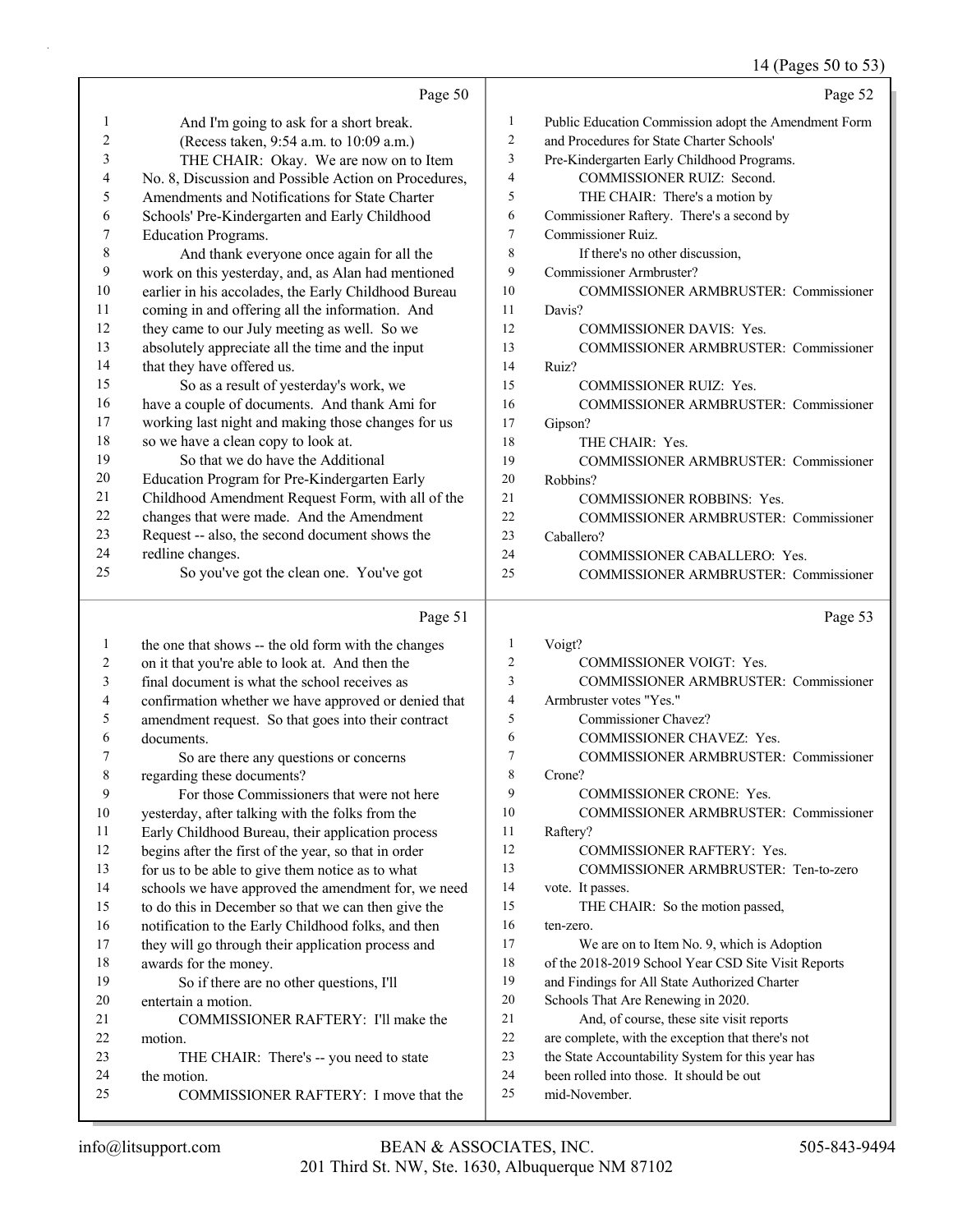# 15 (Pages 54 to 57)

|                | Page 54                                                             |                | Page 56                                                               |
|----------------|---------------------------------------------------------------------|----------------|-----------------------------------------------------------------------|
| 1              | So that'll -- but it -- and, remember,                              | $\mathbf{1}$   | Performance Indicators."                                              |
| $\sqrt{2}$     | that's why we didn't do the early renewals in                       | $\mathfrak{2}$ | Is that, like, from 2018? Some of them --                             |
| 3              | November, because we wouldn't have the information.                 | 3              | is that what that's reflecting?                                       |
| $\overline{4}$ | So by the time December rolls around, they will be                  | 4              | THE CHAIR: It's reflecting --                                         |
| 5              | able to embed that into the renewal applications.                   | 5              | MS. KAREN WOERNER: The Required Academic                              |
| 6              | But I would absolutely encourage                                    | 6              | Performance Indicators are what we refer to as the                    |
| 7              | Commissioners, the two parts of the renewal                         | 7              | school's goals. But, remember, prior to the new                       |
| $\,$ 8 $\,$    | applications -- all the renewal application                         | 8              | contracts, they were academic goals typically                         |
| 9              | information has now been put into the SharePoint.                   | 9              | around -- most of them, not all -- around math and                    |
| 10             | So -- and now the site visit reports have been also                 | 10             | reading short-cycle. That's the Required Academic                     |
| 11             | uploaded into SharePoint. And, once again, there's                  | 11             | Performance Indicators in the pre-2018 contracts.                     |
| 12             | 19 of these schools.                                                | 12             | THE CHAIR: Okay. But that's the site                                  |
| 13             | So it's a lot of work to go through. So I                           | 13             | visit reports from last year.                                         |
| 14             | would highly recommend, when you can't sleep some                   | 14             | MS. KAREN WOERNER: So those site visit                                |
| 15             | nights, to just open up that iPad and start reading                 | 15             | reports are from the '18-'19 school year. And the                     |
| 16             | through these renewal applications so that they                     | 16             | documents, the charts in your packet, tell the last                   |
| 17             | become familiar to you.                                             | 17             | three years, or whatever the years have been under                    |
| $18\,$         | I wish I could get them on audio so I                               | $18\,$         | this contract, of ratings for the school, of course,                  |
| 19             | could listen to them as I'm driving up and back,                    | 19             | with the first one being pending the accountability                   |
| 20             | because it would be -- it would -- you know, it                     | 20             | reports.                                                              |
| 21             | would be fascinating listening to.                                  | 21             | COMMISSIONER ARMBRUSTER: Okay. Thank                                  |
| 22             | But it would really -- when I commuted                              | 22             | you. I just wanted to make sure I understood what I                   |
| 23             | during college, I used to read my notes on tape, to                 | 23             | was reading.                                                          |
| 24             | tape. And I would record my notes, and then I would                 | 24             | THE CHAIR: Sure. Question?                                            |
| 25             | listen to my notes, because I'm a nerd like that.                   | 25             | COMMISSIONER RUIZ: No.                                                |
|                | Page 55                                                             |                | Page 57                                                               |
| $\mathbf{1}$   | So -- but it was not a waste of time, then, to --                   | 1              | THE CHAIR: Okay.                                                      |
| 2              | when I was in the car.                                              | 2              | COMMISSIONER RUIZ: I move that the Public                             |
| 3              | But this is -- this is really important                             | 3              | Education Commission adopt and ratify the 2018-2019                   |
| 4              | information. And I appreciate -- because the CSD is                 | 4              | School Year CSD site visit reports and findings for                   |
| 5              | out there doing the site visits and trying to get                   | 5              | all State-authorized charter schools that are                         |
| 6              | this information completed and rolled into                          | 6              | applying to renew their charter contracts for 2020.                   |
| 7              | SharePoint has been, without a doubt, a lot of work.                | 7              | COMMISSIONER VOIGT: Second.                                           |
| 8              | But it is important work.                                           | 8              | THE CHAIR: There's a motion by                                        |
| 9              | A couple of us are going to be on planes.                           | 9              | Commissioner Ruiz, a second by Commissioner Voigt.                    |
| 10             | So we'll have good reading on the planes to get                     | 10             | Any further discussion?                                               |
| 11             | ourselves started.                                                  | 11             | (No response.)                                                        |
| 12             |                                                                     |                | THE CHAIR: If not, roll call, please.                                 |
| 13             | So I appreciate this. So I will -- if                               | 12             |                                                                       |
|                | there's no further discussion on these site visit                   | 13             | COMMISSIONER ARMBRUSTER: Commissioner                                 |
| 14             | reports --                                                          | 14             | Raftery?                                                              |
| 15             | COMMISSIONER ARMBRUSTER: I have.                                    | 15             | COMMISSIONER RAFTERY: Yes.                                            |
| 16             | THE CHAIR: Oh, sure.                                                | 16             | COMMISSIONER ARMBRUSTER: Commissioner                                 |
| 17             | COMMISSIONER ARMBRUSTER: This is a                                  | 17             | Robbins?                                                              |
| 18             | clarification. Deputy Director, are you there?                      | 18             | COMMISSIONER ROBBINS: Yes.                                            |
| 19             | MS. KAREN WOERNER: I am here.                                       | 19             | COMMISSIONER ARMBRUSTER: Commissioner                                 |
| 20             | COMMISSIONER ARMBRUSTER: I guess --                                 | 20             | Chavez?                                                               |
| 21             | whomever can answer this.                                           | 21             | COMMISSIONER CHAVEZ: Yes.                                             |
| 22             | So on the very top, you know, it says,                              | 22             | COMMISSIONER ARMBRUSTER: Commissioner                                 |
| 23             | "Academic Performance Framework." So some of these                  | 23             | Caballero?                                                            |
| 24<br>25       | say, "Pending." I get that.<br>And then it says, "Required Academic | 24<br>25       | COMMISSIONER CABALLERO: Yes.<br>COMMISSIONER ARMBRUSTER: Commissioner |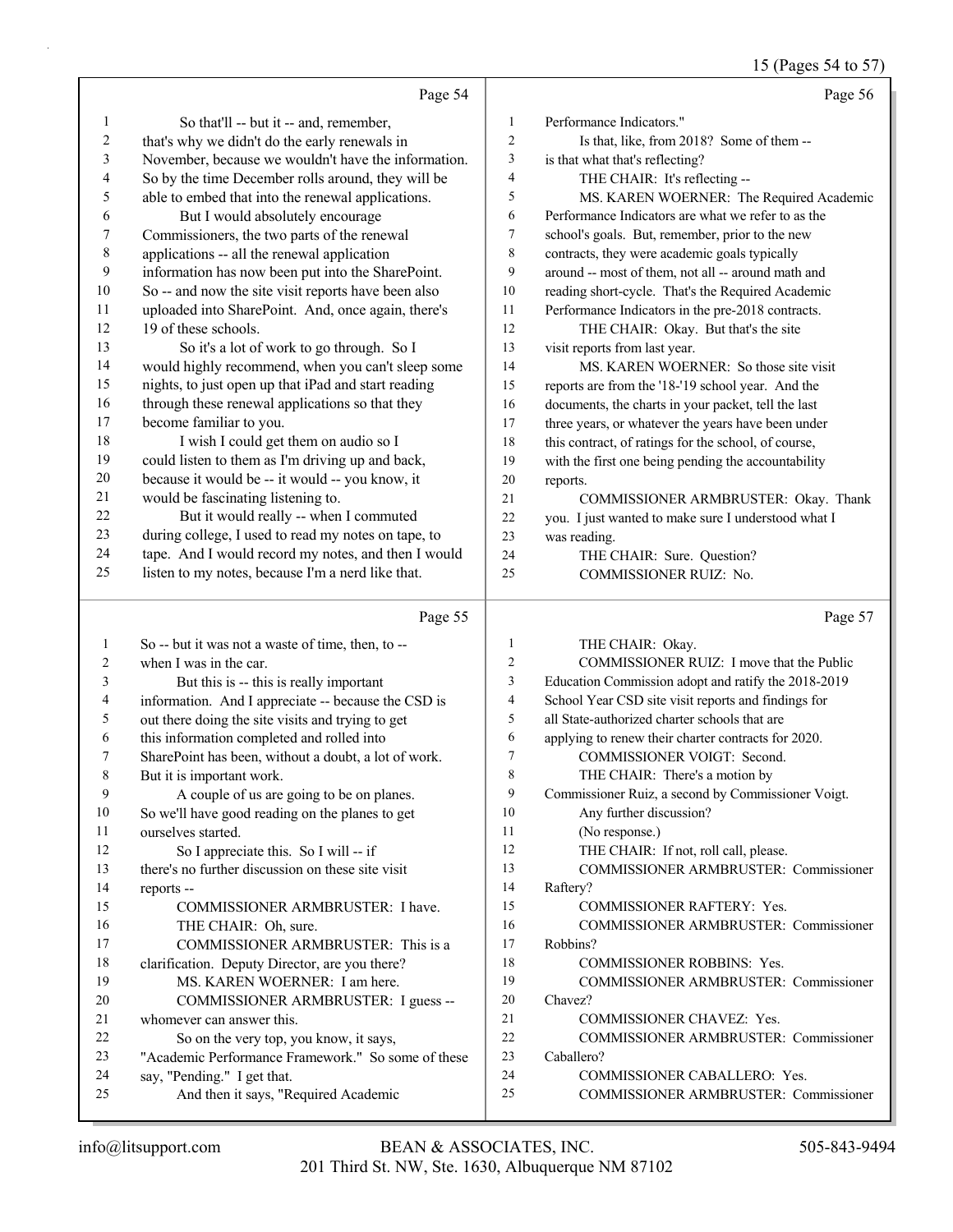# 16 (Pages 58 to 61)

|    | Page 58                                             |    | Page 60                                             |
|----|-----------------------------------------------------|----|-----------------------------------------------------|
| 1  | Voigt?                                              | 1  | And when I mentioned that, someone                  |
| 2  | <b>COMMISSIONER VOIGT: Yes.</b>                     | 2  | mentioned yesterday that there might be a fix. So   |
| 3  | <b>COMMISSIONER ARMBRUSTER: Commissioner</b>        | 3  | we'll work into that.                               |
| 4  | Crone?                                              | 4  | So thank you for -- thank you for coming            |
| 5  | <b>COMMISSIONER CRONE: Yes.</b>                     | 5  | up. And I don't know if it would just be easier for |
| 6  | <b>COMMISSIONER ARMBRUSTER: Commissioner</b>        | 6  | the Director to guide us through this? Because it   |
| 7  | Ruiz?                                               | 7  | seems -- it just seems a little wonky that -- you   |
| 8  | <b>COMMISSIONER RUIZ: Yes.</b>                      | 8  | know, for us. May not be for you. But I'll remind   |
| 9  | <b>COMMISSIONER ARMBRUSTER: Commissioner</b>        | 9  | everyone that I'm still with Wells Fargo. So -- you |
| 10 | Armbruster votes "Yes."                             | 10 | know, my financial acumen is limited.               |
| 11 | Commissioner Gipson?                                | 11 | MR. DAVID CRAIG: Commissioner Gipson and            |
| 12 | THE CHAIR: Yes.                                     | 12 | members of the Public Education Commission.         |
| 13 | <b>COMMISSIONER ARMBRUSTER: Commissioner</b>        | 13 | For the record, my name is David Craig.             |
| 14 | Davis?                                              | 14 | I'm the Director of the School Budget and Finance   |
| 15 | <b>COMMISSIONER DAVIS: Yes.</b>                     | 15 | Analysis Bureau here at the Public Education        |
| 16 | COMMISSIONER ARMBRUSTER: I think I got              | 16 | Department.                                         |
| 17 | everyone. That will be a ten-to-zero vote.          | 17 | I can kind of -- I have, like, so much I            |
| 18 | THE CHAIR: Motion passes, ten-zero.                 | 18 | want to download to you guys that I'm trying to     |
| 19 | Thank you.                                          | 19 | figure out how to organize my thoughts on the fly.  |
| 20 | We are now on to item No. 10, which is              | 20 | So my understanding of the issue that I'm           |
| 21 | Discussion and Possible Action on the Montessori    | 21 | here to provide testimony on is educational fees    |
| 22 | Elementary and Middle School Financial and Pre-K    | 22 | that are related to a pre-K program, not related to |
| 23 | Concerns Including Possible Corrective Action Plan. | 23 | a Public Education Commission or CYFD program, how  |
| 24 | And I know there's folks from the school            | 24 | we track that at the Public Education Department,   |
| 25 | here. So they can come on up.                       | 25 | any steps we've done to have oversight or any       |

### Page 59

|    | And I also see a familiar face here that            | 1  | questions that we've had around that in the past.    |
|----|-----------------------------------------------------|----|------------------------------------------------------|
| 2  | we haven't seen in a while. Director Craig is here  | 2  | So that being said, I've never met these             |
| 3  | to help us out.                                     | 3  | young ladies and gentleman. I'm sure they're very    |
| 4  | Yesterday, very briefly, when we were               | 4  | nice people. But some of the things I'm going to     |
| 5  | talking about the pre-K programming, we just --     | 5  | talk about have nothing to do with the Montessori    |
| 6  | there was just a mention that the program run       | 6  | Elementary or Middle School.                         |
| 7  | through this school is tuition-based, so that there | 7  | THE CHAIR: Okay.                                     |
| 8  | was a concern raised, I guess with a conversation,  | 8  | MR. DAVID CRAIG: And I want to talk about            |
| 9  | that -- with the Pre-K Bureau in terms of -- not    | 9  | how the School Budget and Financial Analysis Bureau  |
| 10 | exactly sure how that works. And we weren't really  | 10 | kind of came into its oversight role related to this |
| 11 | sure how we blend a tuition-based program into a    | 11 | issue from a different way. Okay?                    |
| 12 | public school program.                              | 12 | In October of 2018, I started taking a               |
| 13 | So I appreciate the school coming up. I             | 13 | look at this issue in depth -- well, let me back up. |
| 14 | appreciate the Director coming up -- or down -- to  | 14 | In April and May -- excuse me. In April              |
| 15 | be able to give us some clarity on this.            | 15 | and May of 2018, we had a number of charter schools  |
| 16 | And, hopefully, for the school, we might            | 16 | submitting applications -- and by "a number," just a |
| 17 | have some possibilities for you not having to be    | 17 | handful, three or four -- that were showing          |
| 18 | tuition-based.                                      | 18 | educational fees in their operating budgets.         |
| 19 | So I had a brief phone conversation with            | 19 | And, again, that's -- I can give you the             |
| 20 | the school, I guess, two or three days ago, about   | 20 | wonky part. But, basically, they were saying,        |
| 21 | this. And the folks at the school indicated that it | 21 | "We're getting money outside of the SEG into our     |
| 22 | wasn't really by choice that they've been           | 22 | funds from an outside source for fees."              |
| 23 | tuition-based, but because of the lack of           | 23 | And my focus at the time was not related             |
| 24 | Free-and-Reduced funding kids, they haven't been    | 24 | to pre-K or anything like that; it was around fees.  |
| 25 | able to get the funding.                            | 25 | I'm very interested, and can remain                  |
|    |                                                     |    |                                                      |

Page 61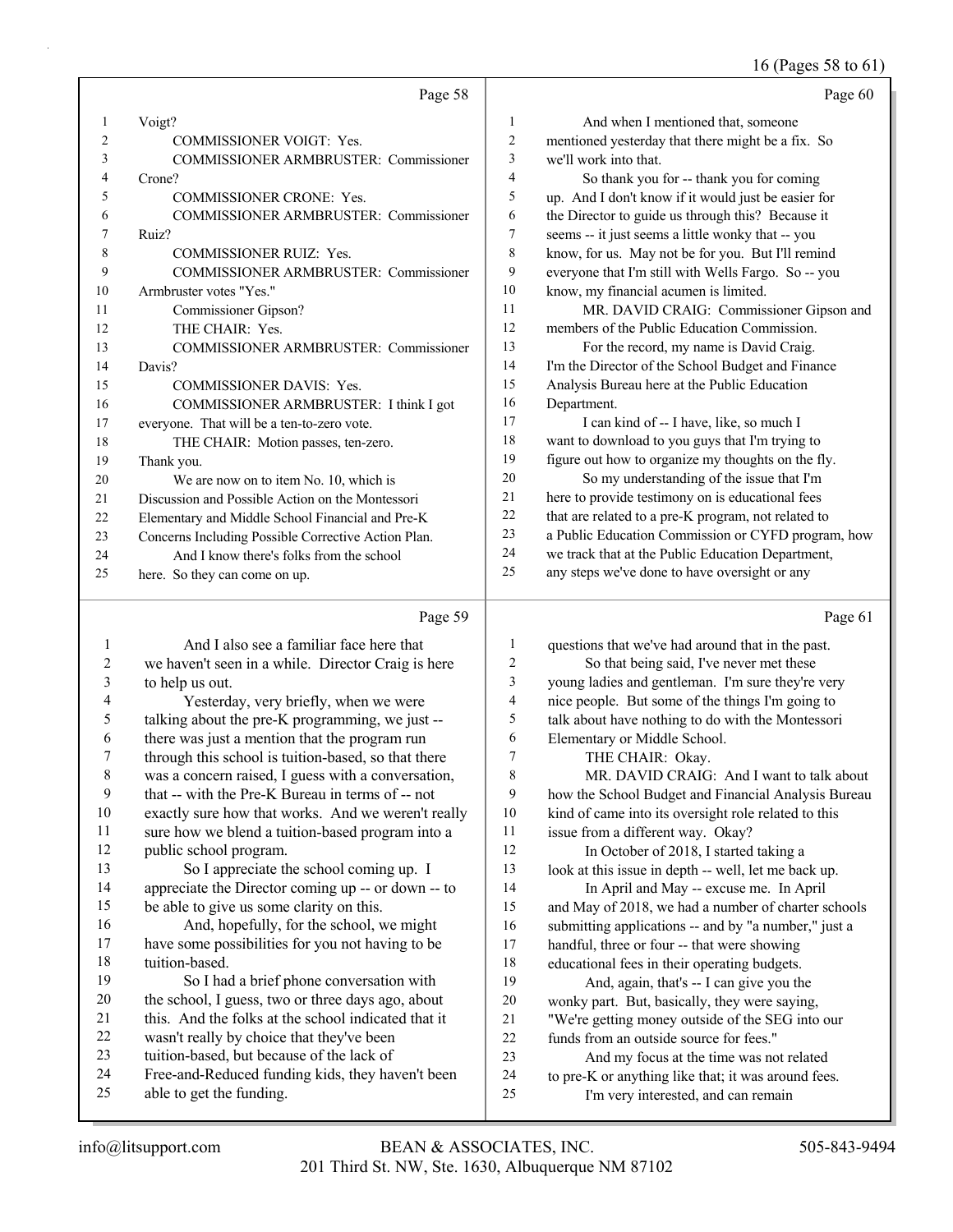### 17 (Pages 62 to 65)

|                          |                                                      |                  | $17$ (1 agos 02 to 02                                |
|--------------------------|------------------------------------------------------|------------------|------------------------------------------------------|
|                          | Page 62                                              |                  | Page 64                                              |
| $\mathbf{1}$             | interested, in the process by which school districts | 1                | very limited charter school issue that's blowing up  |
| $\overline{c}$           | and charter schools and the practice of charging     | $\boldsymbol{2}$ | in a neighbor state.                                 |
| 3                        | fees for public schools. That is kind of a gray      | 3                | And so I said, "Look, we really need to go           |
| $\overline{\mathcal{L}}$ | area in our law.                                     | 4                | into this school and review what's going on there."  |
| 5                        | Well, it's black-and-white. You're not               | 5                | So I got all filled up with vinegar, like            |
| 6                        | allowed to charge tuition; right? But when does a    | 6                | I sometimes do. And I went down there, and I said,   |
| 7                        | fee become tuition? When is it appropriate to be     | 7                | "I'm going to need to see your books. Please show    |
| 8                        | charging for offset of costs that are over and       | 8                | me everything."                                      |
| 9                        | above? And when is it that you're charging kids to   | 9                | And they produced everything. And they               |
| 10                       | come to public schools?                              | $10\,$           | were running a pre-K program. And it was able to be  |
| 11                       | And so I'm an equal opportunity person on            | 11               | tracked to the penny. And they were charging kids    |
| 12                       | this issue, also looking at school districts on this | 12               | costs that were probably a little under what it cost |
| 13                       | issue. But I have one charter school -- so I took    | 13               | to run a pre-K program.                              |
| 14                       | everybody that had that line item, 11000,            | 14               | And it became a very clear to me early on            |
| 15                       | Educational Fees. I think it's 57202; I'll have to   | 15               | in this risk review that these people were running a |
| 16                       | double-check.                                        | 16               | pre-K program that was designed for the best         |
| 17                       | And it says "Educational Fees,                       | 17               | interests of the student. And, in fact, not only     |
| 18                       | Activities." That's it.                              | 18               | were they not charging more money to economically    |
| 19                       | Educational Fees, Direct Education.                  | 19               | disadvantaged kids, they were forgiving some of      |
| $20\,$                   | And I did a percentage of their total                | $20\,$           | those fees related to that and eating it at the      |
| 21                       | operational budget. And there were some big          | 21               | school level.                                        |
| 22                       | outliers. And so I took the outliers and had a       | 22               | And so I said, "Well, if you're running              |
| 23                       | conversation with them.                              | 23               | this pre-K program, why don't you just get into a    |
| 24                       | I said, "What is this? What are we doing             | 24               | PED or CYFD program?                                 |
| 25                       | that you have this much in your budget for           | 25               | And he said "David, our programmatic                 |
|                          | Page 63                                              |                  | Page 65                                              |
| $\mathbf{1}$             | educational fees? Remember, you're a public          | 1                | structure is that we can't. We don't meet the        |
| $\overline{c}$           | school."                                             | 2                | qualifications for PED or CYFD to be able to do      |
| 3                        | And they said -- you know, one of them was           | 3                | something like that."                                |
| $\overline{\mathcal{A}}$ | another school, very similar in programmatic         | 4                | I said, "Like, what's the problem there?"            |
| 5                        | structure to this, because of -- and you'll see why. | 5                | And they said, "Well, you have to have hot           |
| 6                        | I don't want to name them. But I kind of flagged     | 6                | lunches. They want you to have a construction floor  |
| 7                        | them.                                                | $\overline{7}$   | plan that had" -- he prefaced it by saying, "I'm not |
| 8                        | And I said, "We're going to do a risk                | $\,8\,$          | an expert on pre-K programs."                        |
| 9                        | review on you in the next fiscal year."              | 9                | And I said, "Well, I'm not either. But,              |
| $10\,$                   | But their answer to me was, "I'm running a           | 10               | just anecdotally, what have you heard?               |
| 11                       | pre-K program outside of the PED CYFD program."      | 11               | He said, "Well, you have to have hot                 |
| 12                       | And I told Alan this. And he goes, "We               | 12               | lunches. You have to have a construction floor plan  |
| 13                       | really need you to come to the PEC, David."          | 13               | that meets certain requirements that would require   |
| 14                       | And I said, "Okay. That's fine."                     | 14               | us to make a bunch of capital outlay changes to our  |
| 15                       | And I'll talk to you about what I found              | 15               | footprint. And then, also, there are some            |
| 16                       | with that.                                           | 16               | credentialing issues related to our specific         |
| 17                       | So I said, "Well, I'm really worried about           | 17               | program."                                            |
| 18                       | that," because at the same time, we also had the     | 18               | And I'm sure that the lady and the                   |
| 19                       | issue blowing up in Texas where the Knowledge is     | 19               | gentleman next to me with their Montessori program   |
| $20\,$                   | Power program schools were being flagged by the      | $20\,$           | can talk a little bit more in-depth about that,      |

- because I'm not an expert on that. But the
- Montessori schools probably have something very
- similar, where you have to go through a special
- 24 credentialing program, and that may or may not align<br>25 to their pre-K program.
	- to their pre-K program.

 Texas State Auditor's group for charging fees for 22 economically disadvantaged kids that were far in<br>23 excess of what their ability to pay was. excess of what their ability to pay was. 24 So at the same time I've got this issue of<br>25 tuition blowing up with that. I also have, like, a tuition blowing up with that, I also have, like, a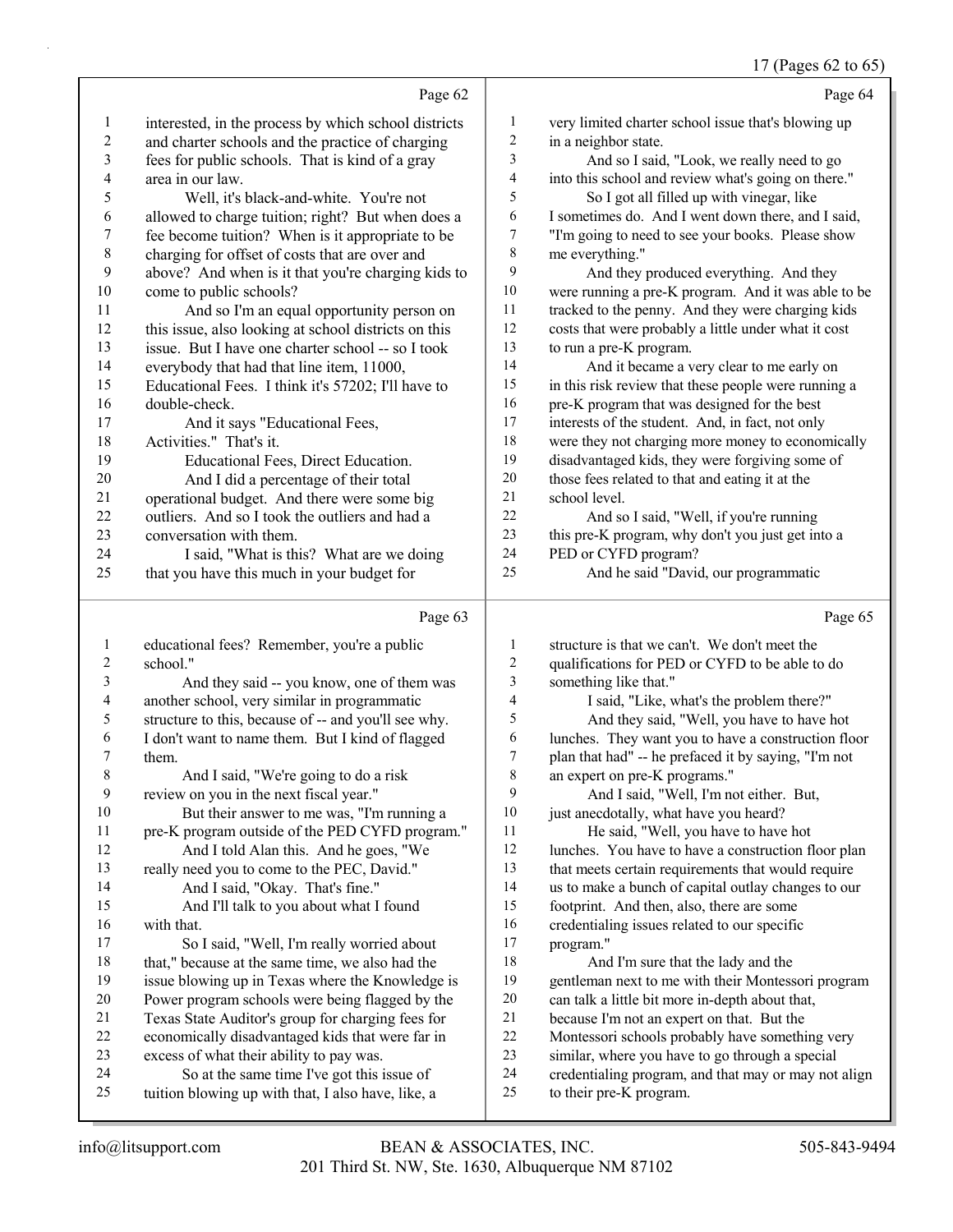#### 18 (Pages 66 to 69)

|    | Page 66                                             |                | Page 68                                             |
|----|-----------------------------------------------------|----------------|-----------------------------------------------------|
| 1  | I said, "Okay."                                     | 1              | MR. DAVID CRAIG: That's fair. Right.                |
| 2  | Then an issue popped up that I didn't even          | $\overline{c}$ | I'm sorry. Commissioner Gipson and members of the   |
| 3  | think about. They said, "David, we do everything by | 3              | Commission. I mean, I think that that's a fair      |
| 4  | the book for these kids related to the Charter      | 4              | concern.                                            |
| 5  | Schools Act, too. They have to go through the       | 5              | In the particular school I was looking at,          |
| 6  | lottery process. They have to go through all of the | 6              | that was not the case. They were able to document   |
| 7  | things that the other grades do."                   | 7              | that this was self-sustaining.                      |
| 8  | And I didn't even think about that at the           | 8              | Now, there were times in which that                 |
| 9  | time. But that's another thing, that if you're      | 9              | particular program ran at a deficit, and the        |
| 10 | going to run a pre-K program, you'd better be       | 10             | school's operational fund had to pick it up. Or     |
| 11 | thinking about, is how do the kids get in the       | 11             | there were times when modest amounts of the fees    |
| 12 | lottery. Right?                                     | 12             | generated were in excess of the pre-K.              |
| 13 | So at the end of it, I was left with,               | 13             | And so what do you do with that delta?              |
| 14 | "Okay -- and you have an adequate program. It's     | 14             | And it was very modest; it was, like, less than     |
| 15 | adequately accounted for. You can account for all   | 15             | \$1,000. And so that got deposited back into the    |
| 16 | the dollars. The kids are forgiven if they can't    | 16             | operational fund. But under accounting principles,  |
| 17 | pay."                                               | 17             | that's the appropriate place to put that. The       |
| 18 | I couldn't see any difference between that          | 18             | operational fund is the fund of last resort. If you |
| 19 | or running an after-school program. There was no    | 19             | have no other place to put some money, you have to  |
| 20 | parochial sort of overtones or anything of it.      | 20             | put it in the operational fund.                     |
| 21 | And so at that point in time, I said,               | 21             | THE CHAIR: Right. But I guess my                    |
| 22 | "Okay. As long as the educational fees can be       | 22             | question and possible concern is if a school is     |
| 23 | tracked to the pre-K program expenditures and       | 23             | using operational monies for pre-K programs that is |
| 24 | revenues, I'm all right with this."                 | 24             | tuition-based --                                    |
| 25 | And so I just didn't forward it for any             | 25             | MR. DAVID CRAIG: I mean -- so the                   |
|    | Page 67                                             |                | Page 69                                             |

 other additional review. Mentioned that I'd done it, put the codicil, closed down everything that I had with it, and said, "You know, we're done here." 4 But that was what we found when we looked at one school, one time, one year ago, that had one of these programs that was a pre-K program that was outside of the PED Charter School Division. 8 Other things I tried to think of on the way down here, Commissioner Gipson and Commissioners, is I don't know how that interacts with the Charter Schools Act, whether or not that has to be part of their charter schools contract. I can tell you that the money was properly accounted for, okay? 15 THE CHAIR: Okay. Because I guess there was a -- I guess part of the concern was if you're 17 taking tuition money and you're rolling it into a -- and you're using it for operational monies -- because their staffing -- yes? 20 Are there -- are there staff members that work with K or above on that also work with the pre-K kids? And I'm assuming there is. So if 23 that's the case, and that money is coming from a tuition-based, that's where we started to go a little catty-wampus with this. tuition -- I'm trying to figure out -- Commissioner Gipson, give me a moment to organize my thoughts. 3 How do I answer that without getting into wonky accountant-speak; right? 5 So it depends upon how you structure the receipt of those revenues; right? And so I'll give you the wonky answer, and then I'll try and translate. 9 The -- 'cause there's two ways that you can do this. Some schools are collecting those fees. And, remember, that -- I hear you weren't using the word "tuition." I get it. They're not allowed to charge tuition. So, technically, that's illegal. 15 The word they're using is "Educational Fees." When they charge fees for this program, they would either deposit it in the operational fund or they classify it as a fiduciary activity for the benefit of it's a District Activity and code into the Agency funds under GASB 84. 21 Under those instances, we may not even see 22 that at the Public Education Department, because until this year, they were never required to report any Agency or 90000 District Activity Funds. 25 For those entities that are classifying it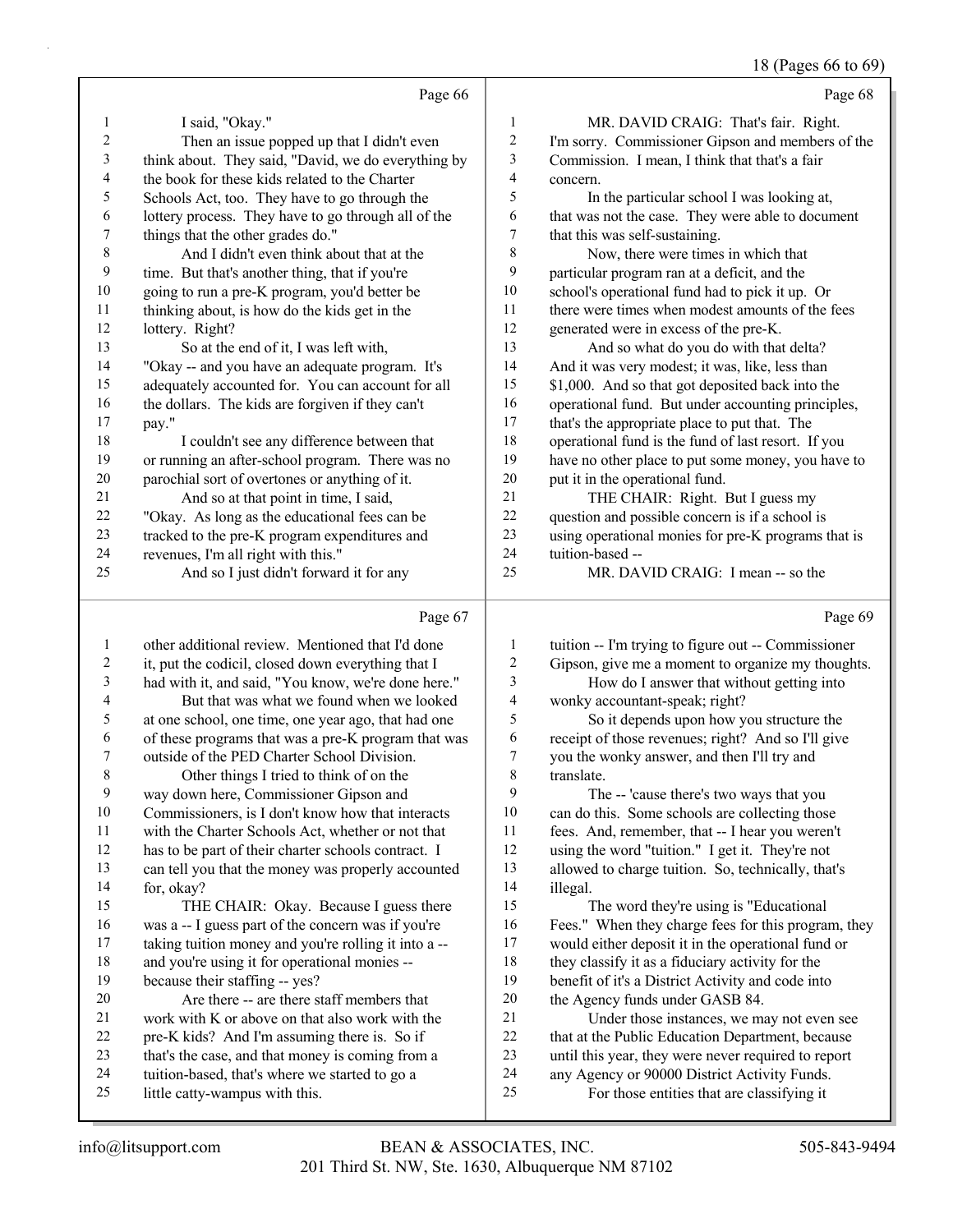#### 19 (Pages 70 to 73)

|                | Page 70                                              |                         | Page 72                                              |
|----------------|------------------------------------------------------|-------------------------|------------------------------------------------------|
| $\mathbf{1}$   | as an Operational -- as a sub-program of their       | 1                       | accounting structures.                               |
| $\overline{c}$ | Operational Fund, we do see those funds. That's      | $\boldsymbol{2}$        | Does that help answer your question,                 |
| 3              | where I don't have a problem. If you labeled this    | 3                       | Commissioner Gipson?                                 |
| 4              | as a nonfiduciary, and you have it as a governmental | $\overline{\mathbf{4}}$ | THE CHAIR: It does. And I certainly                  |
| 5              | activity, basically, saying, "I'm not running this   | 5                       | appreciate that. But it also helps to muddy it a     |
| 6              | to make money, I'm running this as part of my normal | 6                       | little bit.                                          |
| 7              | governmental activity," the Operational Fund would   | 7                       | MR. DAVID CRAIG: I'm sorry. I tried.                 |
| $\,$ 8 $\,$    | be the appropriate place to put those funds.         | $\,$ 8 $\,$             | THE CHAIR: Because when we were talking              |
| 9              | Now, it's going -- what we have here is              | 9                       | about -- and I get and appreciate the fact that      |
| 10             | something that I think is kind of an emerging area.  | 10                      | there is that clear accounting. And that's           |
| 11             | To me, like, this is not something that there's any  | 11                      | important for us.                                    |
| 12             | sort of rules around; right? Like, how do you        | 12                      | But when you're then putting that into               |
| 13             | handle a pre-K program that isn't approved by PED,   | 13                      | that governmental entity, how do you not then have   |
| 14             | and it's -- and the reason we're encountering this   | 14                      | that pre-K program have to comply with all of the    |
| 15             | issue, Commissioner Gipson and the members of the    | 15                      | requirements that the government entity is           |
| 16             | Commission, is because pre-K is starting to get into | 16                      | requiring?                                           |
| 17             | the government sphere; whereas, before, it was not.  | 17                      | So it's a little bit -- you know, how --             |
| 18             | So, to me, a lot of these people have                | $18\,$                  | we want to stay outside, because we -- we can't --   |
| 19             | pre-K programs that far -- that outdate the          | 19                      | we don't have the space or whatever it is. But at    |
| 20             | existence of a public PED pre-K program. And so      | 20                      | the same time, we're melding this money in with that |
| 21             | they're trying to figure out the intersection of how | 21                      | government entity. And that's clear. But they want   |
| 22             | they can do this.                                    | 22                      | to stay outside of the limits of the government      |
| 23             | And I do believe people have the best                | 23                      | entity. So that's where I have the -- you know,      |
| 24             | interests of the kids to the extent like how you     | 24                      | that's where it's -- and that, unfortunately, you    |
| 25             | began your testimony, Commissioner Gipson. That we   | 25                      | can't fix for me.                                    |
|                | Page 71                                              |                         | Page 73                                              |
| $\mathbf{1}$   | can get them into the fold without disruption is     | 1                       | MR. DAVID CRAIG: Commissioner Gipson?                |
| $\overline{c}$ | probably the best way to go forward.                 | $\boldsymbol{2}$        | THE CHAIR: I wish you could, but I -- and            |
| $\mathfrak{Z}$ | But the Operational Fund, it's all one --            | 3                       | you're right. It's this burgeoning area that         |
| 4              | to answer your question as best I can, it's all one  | 4                       | started and now we're trying to go back, because     |
| 5              | color of money; right? So if you're collecting       | 5                       | we've got -- we've got programs that have been good  |
| 6              | educational fees, you're going to have to provide    | 6                       | programs and have been offering quality services and |
| 7              | for and account for that program within, on your own | 7                       | they've existed for -- some more than a decade. And  |
| $\,8\,$        | general ledger on your side as a school, how those   | $\,$ 8 $\,$             | now we're trying to bring them in the fold and how   |
| 9              | costs and expenditures are associated with it.       | 9                       | do we do this without a lot of disruption to the     |
| $10\,$         | And it's not uncommon for other programs             | 10                      | program but also have that accountability.           |
| $11\,$         | to be supplemented from other operational dollars.   | $11\,$                  | MR. DAVID CRAIG: Commissioner Gipson, I              |
| 12             | It doesn't surprise me that's what's going on. I     | 12                      | mean, the -- the one school I looked at, remember,   |
| 13             | don't see any problem with that as long as we all    | 13                      | that's a very small sample size. And I'm not sure    |
| 14             | agree that that's a governmental activity that's     | 14                      | that we're going to be doing those kind of limited   |
| 15             | allowed.                                             | 15                      | risk reviews going forward.                          |
| 16             | I think the things to consider about that            | 16                      | But the one school that I found was                  |

16 I think the things to consider about that is how -- like I said in my earlier testimony, how does the charter school contract treat the pre-K program that isn't approved by the PED? Is that coming in front of the charter -- or the Public Education Commission? Are we going to treat it more as a district activity and after-school program? 23 Those are going to decide -- the

 programmatic decisions around this, I think, are going to drive how we later on establish the

 somebody who was really, really trying to conform as much as possible to the existing legal framework, somebody who had -- was doing the lottery process for these, making sure that anybody who was around kids had had background checks and was licensed, things that all of the other elements layered on

24 And so I just want to say that as we go forward, I -- I've kind of eaten my humble pie. And

there were being met.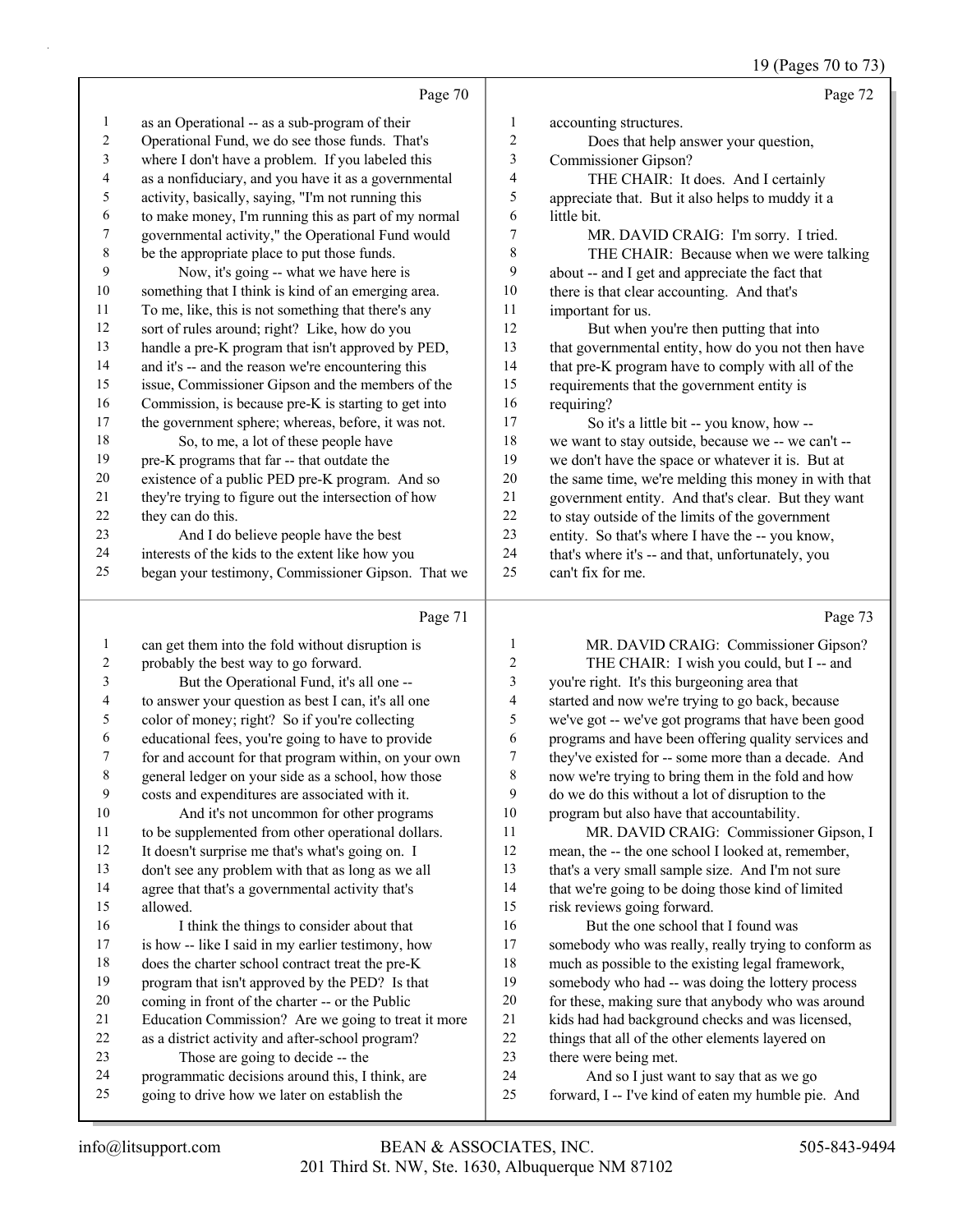| instead of, you know, assuming that people are<br>loved that experience of being a teacher and seeing<br>1<br>1<br>$\boldsymbol{2}$<br>trying -- have mal-intent here, people are really<br>2<br>how the kids learn.<br>3<br>trying their best, right? And so I really feel like<br>3<br>I actually had a question about how and<br>that's important to keep in mind for me.<br>4<br>why are these funds commingled? It looks like<br>4<br>5<br>they -- it sounds like they are being commingled,<br>5<br>And I would just counsel the Commission<br>6<br>6<br>that as we go forward, a lot of people are really,<br>which kind of raises a concern.<br>7<br>7<br>If you're bringing money in for whatever,<br>really trying to try and make sure that this program<br>$\,$ $\,$<br>$\,8\,$<br>does intersect to the best of their ability that<br>a lab fee for a photography class, but it's going<br>9<br>9<br>they can. And that includes with accounting for<br>into your general operational funds, that would be<br>10<br>money from what I've seen, okay?<br>$10\,$<br>commingling of the funds. That's kind of a concern<br>11<br>11<br>THE CHAIR: Thank you. And you're<br>for me.<br>12<br>12<br>absolutely right. I don't think that any of these<br>And it seems like, you know, a public<br>13<br>13<br>school, any public school, whether it's a large<br>programs, anyone's been in it for the money.<br>14<br>MR. DAVID CRAIG: Yeah. That's --<br>14<br>district school or a charter school that has a<br>15<br>15<br>THE CHAIR: So it's not that they're<br>specific mission shouldn't be charging fees for<br>16<br>really trying to make a profit off of this, that it<br>16<br>their programs, you know. Being not-for-profit<br>17<br>17<br>has been well-intentioned. But we do have that<br>entities, anti-donation, all of that stuff, as<br>18<br>18<br>government entities, it just seems a little strange<br>responsibility to make sure that those health and<br>19<br>19<br>that there would be fees being charged.<br>safety aspects are -- are covered.<br>$20\,$<br>$20\,$<br>So, you know, where -- where do we fit<br>And then I had a question about your<br>21<br>this all in?<br>21<br>lottery for your kids. This might be a whole<br>22<br>22<br>different subject area about how this tuition-based<br>But I certainly do appreciate the fact<br>23<br>23<br>pre-K, how does that feed into your lottery for your<br>that, you know, there's been the clarity given<br>24<br>24<br>around where the funds are. And I also hear you<br>enrollment for your elementary school?<br>Is that -- how do you address your pre-K<br>25<br>25<br>with those activities. Yeah. And you're right.<br>Page 75<br>Page 77<br>And I struggle with that as well. When you're<br>students coming in that are paying the tuition? Do<br>$\mathbf{1}$<br>1<br>looking at a public school and schools have to ask<br>they have to go through your elementary school<br>2<br>2<br>3<br>for fees for participation, and then are we then<br>3<br>lottery? Thanks.<br>4<br>selecting out students.<br>4<br>MS. MARY JANE BESANTE: Their lottery --<br>5<br>THE CHAIR: I'm sorry. Before you start,<br>5<br>And that's not the way it should be, even<br>if it's by appearance. Because we all know that<br>could you just identify yourself for the record?<br>6<br>6<br>7<br>there are students who will be uncomfortable coming<br>7<br>MS. MARY JANE BESANTE: I am Mary Jane<br>8<br>8<br>forward and saying, "My family can't afford this."<br>Besante, and I'm the Executive Director and<br>9<br>And you don't want to put a child in that<br>9<br>Principal at the Montessori Elementary and Middle<br>position, either, to have to -- for those words to<br>10<br>10<br>School.<br>11<br>come out. And it's a very -- it's a very slippery<br>11<br>MR. STAN ALBRYCHT: I'm Stan Albrycht, the<br>12<br>line that we run with this.<br>12<br>business manager.<br>13<br>And it's unfortunate that some of the<br>MS. MARY JANE BESANTE: And so the<br>13<br>14<br>14<br>programs have become that expensive. We fundraise<br>students lottery in any grade that they come in.<br>parents sometimes to death, you know. And that's --<br>15<br>15<br>THE CHAIR: Do they lottery also in your<br>you know, "How many cookies can you buy? How many<br>16<br>16<br>pre-K? Or no.<br>17<br>17<br>T-shirts can you buy?" That it's -- it's really --<br>MS. MARY JANE BESANTE: They do, yes.<br>18<br>18<br>it's very difficult now. And it's a strain, I know,<br>THE CHAIR: They do. Okay.<br>19<br>19<br>on even, quote, unquote, average families.<br>MR. DAVID CRAIG: Commissioner Gipson and<br>20<br>Commissioner Voigt, did you want to say<br>Commissioner Voigt, the question about commingling<br>20<br>21<br>of funds, I'll try and answer that the best of my<br>21<br>something?<br>22<br>22<br>COMMISSIONER VOIGT: Thank you,<br>ability.<br>23<br>23<br>As long as you properly account separately<br>Madam Chair.<br>24<br>Good morning. I'm a fan of Montessori<br>for the revenues coming in and can be able to tie<br>24<br>25<br>them for expenditures, we don't technically think of<br>25<br>education, I used to teach Montessori in Japan and | Page 74 | Page 76 |
|---------------------------------------------------------------------------------------------------------------------------------------------------------------------------------------------------------------------------------------------------------------------------------------------------------------------------------------------------------------------------------------------------------------------------------------------------------------------------------------------------------------------------------------------------------------------------------------------------------------------------------------------------------------------------------------------------------------------------------------------------------------------------------------------------------------------------------------------------------------------------------------------------------------------------------------------------------------------------------------------------------------------------------------------------------------------------------------------------------------------------------------------------------------------------------------------------------------------------------------------------------------------------------------------------------------------------------------------------------------------------------------------------------------------------------------------------------------------------------------------------------------------------------------------------------------------------------------------------------------------------------------------------------------------------------------------------------------------------------------------------------------------------------------------------------------------------------------------------------------------------------------------------------------------------------------------------------------------------------------------------------------------------------------------------------------------------------------------------------------------------------------------------------------------------------------------------------------------------------------------------------------------------------------------------------------------------------------------------------------------------------------------------------------------------------------------------------------------------------------------------------------------------------------------------------------------------------------------------------------------------------------------------------------------------------------------------------------------------------------------------------------------------------------------------------------------------------------------------------------------------------------------------------------------------------------------------------------------------------------------------------------------------------------------------------------------------------------------------------------------------------------------------------------------------------------------------------------------------------------------------------------------------------------------------------------------------------------------------------------------------------------------------------------------------------------------------------------------------------------------------------------------------------------------------------------------------------------------------------------------------------------------------------------------------------------------------------------------------------------------------------------------------------------------------------------------------------------------------------------------------------------------------------------------------------------------------------------------------------------------------------------------------------------------------------------------------------------------------------------------------------------------------------------------------------------------------------------------------------------------------------------------------------------------------------------------------------------------------------------------------------------------------------------------------------------------------------------------------------------------------------------------------------------------------------------------------------------------------------------------------------------------------------------------------------------------------------------------------------------------------------------------------------------------------------------------------------------------------------------------------------------------------------------------------------------------------------------------------------------------------------------------------------------------------------------------------------------------------------------------------------------------------------------------------------------------------------------------------------------------------------------------------------------------|---------|---------|
|                                                                                                                                                                                                                                                                                                                                                                                                                                                                                                                                                                                                                                                                                                                                                                                                                                                                                                                                                                                                                                                                                                                                                                                                                                                                                                                                                                                                                                                                                                                                                                                                                                                                                                                                                                                                                                                                                                                                                                                                                                                                                                                                                                                                                                                                                                                                                                                                                                                                                                                                                                                                                                                                                                                                                                                                                                                                                                                                                                                                                                                                                                                                                                                                                                                                                                                                                                                                                                                                                                                                                                                                                                                                                                                                                                                                                                                                                                                                                                                                                                                                                                                                                                                                                                                                                                                                                                                                                                                                                                                                                                                                                                                                                                                                                                                                                                                                                                                                                                                                                                                                                                                                                                                                                                                                                             |         |         |
|                                                                                                                                                                                                                                                                                                                                                                                                                                                                                                                                                                                                                                                                                                                                                                                                                                                                                                                                                                                                                                                                                                                                                                                                                                                                                                                                                                                                                                                                                                                                                                                                                                                                                                                                                                                                                                                                                                                                                                                                                                                                                                                                                                                                                                                                                                                                                                                                                                                                                                                                                                                                                                                                                                                                                                                                                                                                                                                                                                                                                                                                                                                                                                                                                                                                                                                                                                                                                                                                                                                                                                                                                                                                                                                                                                                                                                                                                                                                                                                                                                                                                                                                                                                                                                                                                                                                                                                                                                                                                                                                                                                                                                                                                                                                                                                                                                                                                                                                                                                                                                                                                                                                                                                                                                                                                             |         |         |
|                                                                                                                                                                                                                                                                                                                                                                                                                                                                                                                                                                                                                                                                                                                                                                                                                                                                                                                                                                                                                                                                                                                                                                                                                                                                                                                                                                                                                                                                                                                                                                                                                                                                                                                                                                                                                                                                                                                                                                                                                                                                                                                                                                                                                                                                                                                                                                                                                                                                                                                                                                                                                                                                                                                                                                                                                                                                                                                                                                                                                                                                                                                                                                                                                                                                                                                                                                                                                                                                                                                                                                                                                                                                                                                                                                                                                                                                                                                                                                                                                                                                                                                                                                                                                                                                                                                                                                                                                                                                                                                                                                                                                                                                                                                                                                                                                                                                                                                                                                                                                                                                                                                                                                                                                                                                                             |         |         |
|                                                                                                                                                                                                                                                                                                                                                                                                                                                                                                                                                                                                                                                                                                                                                                                                                                                                                                                                                                                                                                                                                                                                                                                                                                                                                                                                                                                                                                                                                                                                                                                                                                                                                                                                                                                                                                                                                                                                                                                                                                                                                                                                                                                                                                                                                                                                                                                                                                                                                                                                                                                                                                                                                                                                                                                                                                                                                                                                                                                                                                                                                                                                                                                                                                                                                                                                                                                                                                                                                                                                                                                                                                                                                                                                                                                                                                                                                                                                                                                                                                                                                                                                                                                                                                                                                                                                                                                                                                                                                                                                                                                                                                                                                                                                                                                                                                                                                                                                                                                                                                                                                                                                                                                                                                                                                             |         |         |
|                                                                                                                                                                                                                                                                                                                                                                                                                                                                                                                                                                                                                                                                                                                                                                                                                                                                                                                                                                                                                                                                                                                                                                                                                                                                                                                                                                                                                                                                                                                                                                                                                                                                                                                                                                                                                                                                                                                                                                                                                                                                                                                                                                                                                                                                                                                                                                                                                                                                                                                                                                                                                                                                                                                                                                                                                                                                                                                                                                                                                                                                                                                                                                                                                                                                                                                                                                                                                                                                                                                                                                                                                                                                                                                                                                                                                                                                                                                                                                                                                                                                                                                                                                                                                                                                                                                                                                                                                                                                                                                                                                                                                                                                                                                                                                                                                                                                                                                                                                                                                                                                                                                                                                                                                                                                                             |         |         |
|                                                                                                                                                                                                                                                                                                                                                                                                                                                                                                                                                                                                                                                                                                                                                                                                                                                                                                                                                                                                                                                                                                                                                                                                                                                                                                                                                                                                                                                                                                                                                                                                                                                                                                                                                                                                                                                                                                                                                                                                                                                                                                                                                                                                                                                                                                                                                                                                                                                                                                                                                                                                                                                                                                                                                                                                                                                                                                                                                                                                                                                                                                                                                                                                                                                                                                                                                                                                                                                                                                                                                                                                                                                                                                                                                                                                                                                                                                                                                                                                                                                                                                                                                                                                                                                                                                                                                                                                                                                                                                                                                                                                                                                                                                                                                                                                                                                                                                                                                                                                                                                                                                                                                                                                                                                                                             |         |         |
|                                                                                                                                                                                                                                                                                                                                                                                                                                                                                                                                                                                                                                                                                                                                                                                                                                                                                                                                                                                                                                                                                                                                                                                                                                                                                                                                                                                                                                                                                                                                                                                                                                                                                                                                                                                                                                                                                                                                                                                                                                                                                                                                                                                                                                                                                                                                                                                                                                                                                                                                                                                                                                                                                                                                                                                                                                                                                                                                                                                                                                                                                                                                                                                                                                                                                                                                                                                                                                                                                                                                                                                                                                                                                                                                                                                                                                                                                                                                                                                                                                                                                                                                                                                                                                                                                                                                                                                                                                                                                                                                                                                                                                                                                                                                                                                                                                                                                                                                                                                                                                                                                                                                                                                                                                                                                             |         |         |
|                                                                                                                                                                                                                                                                                                                                                                                                                                                                                                                                                                                                                                                                                                                                                                                                                                                                                                                                                                                                                                                                                                                                                                                                                                                                                                                                                                                                                                                                                                                                                                                                                                                                                                                                                                                                                                                                                                                                                                                                                                                                                                                                                                                                                                                                                                                                                                                                                                                                                                                                                                                                                                                                                                                                                                                                                                                                                                                                                                                                                                                                                                                                                                                                                                                                                                                                                                                                                                                                                                                                                                                                                                                                                                                                                                                                                                                                                                                                                                                                                                                                                                                                                                                                                                                                                                                                                                                                                                                                                                                                                                                                                                                                                                                                                                                                                                                                                                                                                                                                                                                                                                                                                                                                                                                                                             |         |         |
|                                                                                                                                                                                                                                                                                                                                                                                                                                                                                                                                                                                                                                                                                                                                                                                                                                                                                                                                                                                                                                                                                                                                                                                                                                                                                                                                                                                                                                                                                                                                                                                                                                                                                                                                                                                                                                                                                                                                                                                                                                                                                                                                                                                                                                                                                                                                                                                                                                                                                                                                                                                                                                                                                                                                                                                                                                                                                                                                                                                                                                                                                                                                                                                                                                                                                                                                                                                                                                                                                                                                                                                                                                                                                                                                                                                                                                                                                                                                                                                                                                                                                                                                                                                                                                                                                                                                                                                                                                                                                                                                                                                                                                                                                                                                                                                                                                                                                                                                                                                                                                                                                                                                                                                                                                                                                             |         |         |
|                                                                                                                                                                                                                                                                                                                                                                                                                                                                                                                                                                                                                                                                                                                                                                                                                                                                                                                                                                                                                                                                                                                                                                                                                                                                                                                                                                                                                                                                                                                                                                                                                                                                                                                                                                                                                                                                                                                                                                                                                                                                                                                                                                                                                                                                                                                                                                                                                                                                                                                                                                                                                                                                                                                                                                                                                                                                                                                                                                                                                                                                                                                                                                                                                                                                                                                                                                                                                                                                                                                                                                                                                                                                                                                                                                                                                                                                                                                                                                                                                                                                                                                                                                                                                                                                                                                                                                                                                                                                                                                                                                                                                                                                                                                                                                                                                                                                                                                                                                                                                                                                                                                                                                                                                                                                                             |         |         |
|                                                                                                                                                                                                                                                                                                                                                                                                                                                                                                                                                                                                                                                                                                                                                                                                                                                                                                                                                                                                                                                                                                                                                                                                                                                                                                                                                                                                                                                                                                                                                                                                                                                                                                                                                                                                                                                                                                                                                                                                                                                                                                                                                                                                                                                                                                                                                                                                                                                                                                                                                                                                                                                                                                                                                                                                                                                                                                                                                                                                                                                                                                                                                                                                                                                                                                                                                                                                                                                                                                                                                                                                                                                                                                                                                                                                                                                                                                                                                                                                                                                                                                                                                                                                                                                                                                                                                                                                                                                                                                                                                                                                                                                                                                                                                                                                                                                                                                                                                                                                                                                                                                                                                                                                                                                                                             |         |         |
|                                                                                                                                                                                                                                                                                                                                                                                                                                                                                                                                                                                                                                                                                                                                                                                                                                                                                                                                                                                                                                                                                                                                                                                                                                                                                                                                                                                                                                                                                                                                                                                                                                                                                                                                                                                                                                                                                                                                                                                                                                                                                                                                                                                                                                                                                                                                                                                                                                                                                                                                                                                                                                                                                                                                                                                                                                                                                                                                                                                                                                                                                                                                                                                                                                                                                                                                                                                                                                                                                                                                                                                                                                                                                                                                                                                                                                                                                                                                                                                                                                                                                                                                                                                                                                                                                                                                                                                                                                                                                                                                                                                                                                                                                                                                                                                                                                                                                                                                                                                                                                                                                                                                                                                                                                                                                             |         |         |
|                                                                                                                                                                                                                                                                                                                                                                                                                                                                                                                                                                                                                                                                                                                                                                                                                                                                                                                                                                                                                                                                                                                                                                                                                                                                                                                                                                                                                                                                                                                                                                                                                                                                                                                                                                                                                                                                                                                                                                                                                                                                                                                                                                                                                                                                                                                                                                                                                                                                                                                                                                                                                                                                                                                                                                                                                                                                                                                                                                                                                                                                                                                                                                                                                                                                                                                                                                                                                                                                                                                                                                                                                                                                                                                                                                                                                                                                                                                                                                                                                                                                                                                                                                                                                                                                                                                                                                                                                                                                                                                                                                                                                                                                                                                                                                                                                                                                                                                                                                                                                                                                                                                                                                                                                                                                                             |         |         |
|                                                                                                                                                                                                                                                                                                                                                                                                                                                                                                                                                                                                                                                                                                                                                                                                                                                                                                                                                                                                                                                                                                                                                                                                                                                                                                                                                                                                                                                                                                                                                                                                                                                                                                                                                                                                                                                                                                                                                                                                                                                                                                                                                                                                                                                                                                                                                                                                                                                                                                                                                                                                                                                                                                                                                                                                                                                                                                                                                                                                                                                                                                                                                                                                                                                                                                                                                                                                                                                                                                                                                                                                                                                                                                                                                                                                                                                                                                                                                                                                                                                                                                                                                                                                                                                                                                                                                                                                                                                                                                                                                                                                                                                                                                                                                                                                                                                                                                                                                                                                                                                                                                                                                                                                                                                                                             |         |         |
|                                                                                                                                                                                                                                                                                                                                                                                                                                                                                                                                                                                                                                                                                                                                                                                                                                                                                                                                                                                                                                                                                                                                                                                                                                                                                                                                                                                                                                                                                                                                                                                                                                                                                                                                                                                                                                                                                                                                                                                                                                                                                                                                                                                                                                                                                                                                                                                                                                                                                                                                                                                                                                                                                                                                                                                                                                                                                                                                                                                                                                                                                                                                                                                                                                                                                                                                                                                                                                                                                                                                                                                                                                                                                                                                                                                                                                                                                                                                                                                                                                                                                                                                                                                                                                                                                                                                                                                                                                                                                                                                                                                                                                                                                                                                                                                                                                                                                                                                                                                                                                                                                                                                                                                                                                                                                             |         |         |
|                                                                                                                                                                                                                                                                                                                                                                                                                                                                                                                                                                                                                                                                                                                                                                                                                                                                                                                                                                                                                                                                                                                                                                                                                                                                                                                                                                                                                                                                                                                                                                                                                                                                                                                                                                                                                                                                                                                                                                                                                                                                                                                                                                                                                                                                                                                                                                                                                                                                                                                                                                                                                                                                                                                                                                                                                                                                                                                                                                                                                                                                                                                                                                                                                                                                                                                                                                                                                                                                                                                                                                                                                                                                                                                                                                                                                                                                                                                                                                                                                                                                                                                                                                                                                                                                                                                                                                                                                                                                                                                                                                                                                                                                                                                                                                                                                                                                                                                                                                                                                                                                                                                                                                                                                                                                                             |         |         |
|                                                                                                                                                                                                                                                                                                                                                                                                                                                                                                                                                                                                                                                                                                                                                                                                                                                                                                                                                                                                                                                                                                                                                                                                                                                                                                                                                                                                                                                                                                                                                                                                                                                                                                                                                                                                                                                                                                                                                                                                                                                                                                                                                                                                                                                                                                                                                                                                                                                                                                                                                                                                                                                                                                                                                                                                                                                                                                                                                                                                                                                                                                                                                                                                                                                                                                                                                                                                                                                                                                                                                                                                                                                                                                                                                                                                                                                                                                                                                                                                                                                                                                                                                                                                                                                                                                                                                                                                                                                                                                                                                                                                                                                                                                                                                                                                                                                                                                                                                                                                                                                                                                                                                                                                                                                                                             |         |         |
|                                                                                                                                                                                                                                                                                                                                                                                                                                                                                                                                                                                                                                                                                                                                                                                                                                                                                                                                                                                                                                                                                                                                                                                                                                                                                                                                                                                                                                                                                                                                                                                                                                                                                                                                                                                                                                                                                                                                                                                                                                                                                                                                                                                                                                                                                                                                                                                                                                                                                                                                                                                                                                                                                                                                                                                                                                                                                                                                                                                                                                                                                                                                                                                                                                                                                                                                                                                                                                                                                                                                                                                                                                                                                                                                                                                                                                                                                                                                                                                                                                                                                                                                                                                                                                                                                                                                                                                                                                                                                                                                                                                                                                                                                                                                                                                                                                                                                                                                                                                                                                                                                                                                                                                                                                                                                             |         |         |
|                                                                                                                                                                                                                                                                                                                                                                                                                                                                                                                                                                                                                                                                                                                                                                                                                                                                                                                                                                                                                                                                                                                                                                                                                                                                                                                                                                                                                                                                                                                                                                                                                                                                                                                                                                                                                                                                                                                                                                                                                                                                                                                                                                                                                                                                                                                                                                                                                                                                                                                                                                                                                                                                                                                                                                                                                                                                                                                                                                                                                                                                                                                                                                                                                                                                                                                                                                                                                                                                                                                                                                                                                                                                                                                                                                                                                                                                                                                                                                                                                                                                                                                                                                                                                                                                                                                                                                                                                                                                                                                                                                                                                                                                                                                                                                                                                                                                                                                                                                                                                                                                                                                                                                                                                                                                                             |         |         |
|                                                                                                                                                                                                                                                                                                                                                                                                                                                                                                                                                                                                                                                                                                                                                                                                                                                                                                                                                                                                                                                                                                                                                                                                                                                                                                                                                                                                                                                                                                                                                                                                                                                                                                                                                                                                                                                                                                                                                                                                                                                                                                                                                                                                                                                                                                                                                                                                                                                                                                                                                                                                                                                                                                                                                                                                                                                                                                                                                                                                                                                                                                                                                                                                                                                                                                                                                                                                                                                                                                                                                                                                                                                                                                                                                                                                                                                                                                                                                                                                                                                                                                                                                                                                                                                                                                                                                                                                                                                                                                                                                                                                                                                                                                                                                                                                                                                                                                                                                                                                                                                                                                                                                                                                                                                                                             |         |         |
|                                                                                                                                                                                                                                                                                                                                                                                                                                                                                                                                                                                                                                                                                                                                                                                                                                                                                                                                                                                                                                                                                                                                                                                                                                                                                                                                                                                                                                                                                                                                                                                                                                                                                                                                                                                                                                                                                                                                                                                                                                                                                                                                                                                                                                                                                                                                                                                                                                                                                                                                                                                                                                                                                                                                                                                                                                                                                                                                                                                                                                                                                                                                                                                                                                                                                                                                                                                                                                                                                                                                                                                                                                                                                                                                                                                                                                                                                                                                                                                                                                                                                                                                                                                                                                                                                                                                                                                                                                                                                                                                                                                                                                                                                                                                                                                                                                                                                                                                                                                                                                                                                                                                                                                                                                                                                             |         |         |
|                                                                                                                                                                                                                                                                                                                                                                                                                                                                                                                                                                                                                                                                                                                                                                                                                                                                                                                                                                                                                                                                                                                                                                                                                                                                                                                                                                                                                                                                                                                                                                                                                                                                                                                                                                                                                                                                                                                                                                                                                                                                                                                                                                                                                                                                                                                                                                                                                                                                                                                                                                                                                                                                                                                                                                                                                                                                                                                                                                                                                                                                                                                                                                                                                                                                                                                                                                                                                                                                                                                                                                                                                                                                                                                                                                                                                                                                                                                                                                                                                                                                                                                                                                                                                                                                                                                                                                                                                                                                                                                                                                                                                                                                                                                                                                                                                                                                                                                                                                                                                                                                                                                                                                                                                                                                                             |         |         |
|                                                                                                                                                                                                                                                                                                                                                                                                                                                                                                                                                                                                                                                                                                                                                                                                                                                                                                                                                                                                                                                                                                                                                                                                                                                                                                                                                                                                                                                                                                                                                                                                                                                                                                                                                                                                                                                                                                                                                                                                                                                                                                                                                                                                                                                                                                                                                                                                                                                                                                                                                                                                                                                                                                                                                                                                                                                                                                                                                                                                                                                                                                                                                                                                                                                                                                                                                                                                                                                                                                                                                                                                                                                                                                                                                                                                                                                                                                                                                                                                                                                                                                                                                                                                                                                                                                                                                                                                                                                                                                                                                                                                                                                                                                                                                                                                                                                                                                                                                                                                                                                                                                                                                                                                                                                                                             |         |         |
|                                                                                                                                                                                                                                                                                                                                                                                                                                                                                                                                                                                                                                                                                                                                                                                                                                                                                                                                                                                                                                                                                                                                                                                                                                                                                                                                                                                                                                                                                                                                                                                                                                                                                                                                                                                                                                                                                                                                                                                                                                                                                                                                                                                                                                                                                                                                                                                                                                                                                                                                                                                                                                                                                                                                                                                                                                                                                                                                                                                                                                                                                                                                                                                                                                                                                                                                                                                                                                                                                                                                                                                                                                                                                                                                                                                                                                                                                                                                                                                                                                                                                                                                                                                                                                                                                                                                                                                                                                                                                                                                                                                                                                                                                                                                                                                                                                                                                                                                                                                                                                                                                                                                                                                                                                                                                             |         |         |
|                                                                                                                                                                                                                                                                                                                                                                                                                                                                                                                                                                                                                                                                                                                                                                                                                                                                                                                                                                                                                                                                                                                                                                                                                                                                                                                                                                                                                                                                                                                                                                                                                                                                                                                                                                                                                                                                                                                                                                                                                                                                                                                                                                                                                                                                                                                                                                                                                                                                                                                                                                                                                                                                                                                                                                                                                                                                                                                                                                                                                                                                                                                                                                                                                                                                                                                                                                                                                                                                                                                                                                                                                                                                                                                                                                                                                                                                                                                                                                                                                                                                                                                                                                                                                                                                                                                                                                                                                                                                                                                                                                                                                                                                                                                                                                                                                                                                                                                                                                                                                                                                                                                                                                                                                                                                                             |         |         |
|                                                                                                                                                                                                                                                                                                                                                                                                                                                                                                                                                                                                                                                                                                                                                                                                                                                                                                                                                                                                                                                                                                                                                                                                                                                                                                                                                                                                                                                                                                                                                                                                                                                                                                                                                                                                                                                                                                                                                                                                                                                                                                                                                                                                                                                                                                                                                                                                                                                                                                                                                                                                                                                                                                                                                                                                                                                                                                                                                                                                                                                                                                                                                                                                                                                                                                                                                                                                                                                                                                                                                                                                                                                                                                                                                                                                                                                                                                                                                                                                                                                                                                                                                                                                                                                                                                                                                                                                                                                                                                                                                                                                                                                                                                                                                                                                                                                                                                                                                                                                                                                                                                                                                                                                                                                                                             |         |         |
|                                                                                                                                                                                                                                                                                                                                                                                                                                                                                                                                                                                                                                                                                                                                                                                                                                                                                                                                                                                                                                                                                                                                                                                                                                                                                                                                                                                                                                                                                                                                                                                                                                                                                                                                                                                                                                                                                                                                                                                                                                                                                                                                                                                                                                                                                                                                                                                                                                                                                                                                                                                                                                                                                                                                                                                                                                                                                                                                                                                                                                                                                                                                                                                                                                                                                                                                                                                                                                                                                                                                                                                                                                                                                                                                                                                                                                                                                                                                                                                                                                                                                                                                                                                                                                                                                                                                                                                                                                                                                                                                                                                                                                                                                                                                                                                                                                                                                                                                                                                                                                                                                                                                                                                                                                                                                             |         |         |
|                                                                                                                                                                                                                                                                                                                                                                                                                                                                                                                                                                                                                                                                                                                                                                                                                                                                                                                                                                                                                                                                                                                                                                                                                                                                                                                                                                                                                                                                                                                                                                                                                                                                                                                                                                                                                                                                                                                                                                                                                                                                                                                                                                                                                                                                                                                                                                                                                                                                                                                                                                                                                                                                                                                                                                                                                                                                                                                                                                                                                                                                                                                                                                                                                                                                                                                                                                                                                                                                                                                                                                                                                                                                                                                                                                                                                                                                                                                                                                                                                                                                                                                                                                                                                                                                                                                                                                                                                                                                                                                                                                                                                                                                                                                                                                                                                                                                                                                                                                                                                                                                                                                                                                                                                                                                                             |         |         |
|                                                                                                                                                                                                                                                                                                                                                                                                                                                                                                                                                                                                                                                                                                                                                                                                                                                                                                                                                                                                                                                                                                                                                                                                                                                                                                                                                                                                                                                                                                                                                                                                                                                                                                                                                                                                                                                                                                                                                                                                                                                                                                                                                                                                                                                                                                                                                                                                                                                                                                                                                                                                                                                                                                                                                                                                                                                                                                                                                                                                                                                                                                                                                                                                                                                                                                                                                                                                                                                                                                                                                                                                                                                                                                                                                                                                                                                                                                                                                                                                                                                                                                                                                                                                                                                                                                                                                                                                                                                                                                                                                                                                                                                                                                                                                                                                                                                                                                                                                                                                                                                                                                                                                                                                                                                                                             |         |         |
|                                                                                                                                                                                                                                                                                                                                                                                                                                                                                                                                                                                                                                                                                                                                                                                                                                                                                                                                                                                                                                                                                                                                                                                                                                                                                                                                                                                                                                                                                                                                                                                                                                                                                                                                                                                                                                                                                                                                                                                                                                                                                                                                                                                                                                                                                                                                                                                                                                                                                                                                                                                                                                                                                                                                                                                                                                                                                                                                                                                                                                                                                                                                                                                                                                                                                                                                                                                                                                                                                                                                                                                                                                                                                                                                                                                                                                                                                                                                                                                                                                                                                                                                                                                                                                                                                                                                                                                                                                                                                                                                                                                                                                                                                                                                                                                                                                                                                                                                                                                                                                                                                                                                                                                                                                                                                             |         |         |
|                                                                                                                                                                                                                                                                                                                                                                                                                                                                                                                                                                                                                                                                                                                                                                                                                                                                                                                                                                                                                                                                                                                                                                                                                                                                                                                                                                                                                                                                                                                                                                                                                                                                                                                                                                                                                                                                                                                                                                                                                                                                                                                                                                                                                                                                                                                                                                                                                                                                                                                                                                                                                                                                                                                                                                                                                                                                                                                                                                                                                                                                                                                                                                                                                                                                                                                                                                                                                                                                                                                                                                                                                                                                                                                                                                                                                                                                                                                                                                                                                                                                                                                                                                                                                                                                                                                                                                                                                                                                                                                                                                                                                                                                                                                                                                                                                                                                                                                                                                                                                                                                                                                                                                                                                                                                                             |         |         |
|                                                                                                                                                                                                                                                                                                                                                                                                                                                                                                                                                                                                                                                                                                                                                                                                                                                                                                                                                                                                                                                                                                                                                                                                                                                                                                                                                                                                                                                                                                                                                                                                                                                                                                                                                                                                                                                                                                                                                                                                                                                                                                                                                                                                                                                                                                                                                                                                                                                                                                                                                                                                                                                                                                                                                                                                                                                                                                                                                                                                                                                                                                                                                                                                                                                                                                                                                                                                                                                                                                                                                                                                                                                                                                                                                                                                                                                                                                                                                                                                                                                                                                                                                                                                                                                                                                                                                                                                                                                                                                                                                                                                                                                                                                                                                                                                                                                                                                                                                                                                                                                                                                                                                                                                                                                                                             |         |         |
|                                                                                                                                                                                                                                                                                                                                                                                                                                                                                                                                                                                                                                                                                                                                                                                                                                                                                                                                                                                                                                                                                                                                                                                                                                                                                                                                                                                                                                                                                                                                                                                                                                                                                                                                                                                                                                                                                                                                                                                                                                                                                                                                                                                                                                                                                                                                                                                                                                                                                                                                                                                                                                                                                                                                                                                                                                                                                                                                                                                                                                                                                                                                                                                                                                                                                                                                                                                                                                                                                                                                                                                                                                                                                                                                                                                                                                                                                                                                                                                                                                                                                                                                                                                                                                                                                                                                                                                                                                                                                                                                                                                                                                                                                                                                                                                                                                                                                                                                                                                                                                                                                                                                                                                                                                                                                             |         |         |
|                                                                                                                                                                                                                                                                                                                                                                                                                                                                                                                                                                                                                                                                                                                                                                                                                                                                                                                                                                                                                                                                                                                                                                                                                                                                                                                                                                                                                                                                                                                                                                                                                                                                                                                                                                                                                                                                                                                                                                                                                                                                                                                                                                                                                                                                                                                                                                                                                                                                                                                                                                                                                                                                                                                                                                                                                                                                                                                                                                                                                                                                                                                                                                                                                                                                                                                                                                                                                                                                                                                                                                                                                                                                                                                                                                                                                                                                                                                                                                                                                                                                                                                                                                                                                                                                                                                                                                                                                                                                                                                                                                                                                                                                                                                                                                                                                                                                                                                                                                                                                                                                                                                                                                                                                                                                                             |         |         |
|                                                                                                                                                                                                                                                                                                                                                                                                                                                                                                                                                                                                                                                                                                                                                                                                                                                                                                                                                                                                                                                                                                                                                                                                                                                                                                                                                                                                                                                                                                                                                                                                                                                                                                                                                                                                                                                                                                                                                                                                                                                                                                                                                                                                                                                                                                                                                                                                                                                                                                                                                                                                                                                                                                                                                                                                                                                                                                                                                                                                                                                                                                                                                                                                                                                                                                                                                                                                                                                                                                                                                                                                                                                                                                                                                                                                                                                                                                                                                                                                                                                                                                                                                                                                                                                                                                                                                                                                                                                                                                                                                                                                                                                                                                                                                                                                                                                                                                                                                                                                                                                                                                                                                                                                                                                                                             |         |         |
|                                                                                                                                                                                                                                                                                                                                                                                                                                                                                                                                                                                                                                                                                                                                                                                                                                                                                                                                                                                                                                                                                                                                                                                                                                                                                                                                                                                                                                                                                                                                                                                                                                                                                                                                                                                                                                                                                                                                                                                                                                                                                                                                                                                                                                                                                                                                                                                                                                                                                                                                                                                                                                                                                                                                                                                                                                                                                                                                                                                                                                                                                                                                                                                                                                                                                                                                                                                                                                                                                                                                                                                                                                                                                                                                                                                                                                                                                                                                                                                                                                                                                                                                                                                                                                                                                                                                                                                                                                                                                                                                                                                                                                                                                                                                                                                                                                                                                                                                                                                                                                                                                                                                                                                                                                                                                             |         |         |
|                                                                                                                                                                                                                                                                                                                                                                                                                                                                                                                                                                                                                                                                                                                                                                                                                                                                                                                                                                                                                                                                                                                                                                                                                                                                                                                                                                                                                                                                                                                                                                                                                                                                                                                                                                                                                                                                                                                                                                                                                                                                                                                                                                                                                                                                                                                                                                                                                                                                                                                                                                                                                                                                                                                                                                                                                                                                                                                                                                                                                                                                                                                                                                                                                                                                                                                                                                                                                                                                                                                                                                                                                                                                                                                                                                                                                                                                                                                                                                                                                                                                                                                                                                                                                                                                                                                                                                                                                                                                                                                                                                                                                                                                                                                                                                                                                                                                                                                                                                                                                                                                                                                                                                                                                                                                                             |         |         |
|                                                                                                                                                                                                                                                                                                                                                                                                                                                                                                                                                                                                                                                                                                                                                                                                                                                                                                                                                                                                                                                                                                                                                                                                                                                                                                                                                                                                                                                                                                                                                                                                                                                                                                                                                                                                                                                                                                                                                                                                                                                                                                                                                                                                                                                                                                                                                                                                                                                                                                                                                                                                                                                                                                                                                                                                                                                                                                                                                                                                                                                                                                                                                                                                                                                                                                                                                                                                                                                                                                                                                                                                                                                                                                                                                                                                                                                                                                                                                                                                                                                                                                                                                                                                                                                                                                                                                                                                                                                                                                                                                                                                                                                                                                                                                                                                                                                                                                                                                                                                                                                                                                                                                                                                                                                                                             |         |         |
|                                                                                                                                                                                                                                                                                                                                                                                                                                                                                                                                                                                                                                                                                                                                                                                                                                                                                                                                                                                                                                                                                                                                                                                                                                                                                                                                                                                                                                                                                                                                                                                                                                                                                                                                                                                                                                                                                                                                                                                                                                                                                                                                                                                                                                                                                                                                                                                                                                                                                                                                                                                                                                                                                                                                                                                                                                                                                                                                                                                                                                                                                                                                                                                                                                                                                                                                                                                                                                                                                                                                                                                                                                                                                                                                                                                                                                                                                                                                                                                                                                                                                                                                                                                                                                                                                                                                                                                                                                                                                                                                                                                                                                                                                                                                                                                                                                                                                                                                                                                                                                                                                                                                                                                                                                                                                             |         |         |
|                                                                                                                                                                                                                                                                                                                                                                                                                                                                                                                                                                                                                                                                                                                                                                                                                                                                                                                                                                                                                                                                                                                                                                                                                                                                                                                                                                                                                                                                                                                                                                                                                                                                                                                                                                                                                                                                                                                                                                                                                                                                                                                                                                                                                                                                                                                                                                                                                                                                                                                                                                                                                                                                                                                                                                                                                                                                                                                                                                                                                                                                                                                                                                                                                                                                                                                                                                                                                                                                                                                                                                                                                                                                                                                                                                                                                                                                                                                                                                                                                                                                                                                                                                                                                                                                                                                                                                                                                                                                                                                                                                                                                                                                                                                                                                                                                                                                                                                                                                                                                                                                                                                                                                                                                                                                                             |         |         |
|                                                                                                                                                                                                                                                                                                                                                                                                                                                                                                                                                                                                                                                                                                                                                                                                                                                                                                                                                                                                                                                                                                                                                                                                                                                                                                                                                                                                                                                                                                                                                                                                                                                                                                                                                                                                                                                                                                                                                                                                                                                                                                                                                                                                                                                                                                                                                                                                                                                                                                                                                                                                                                                                                                                                                                                                                                                                                                                                                                                                                                                                                                                                                                                                                                                                                                                                                                                                                                                                                                                                                                                                                                                                                                                                                                                                                                                                                                                                                                                                                                                                                                                                                                                                                                                                                                                                                                                                                                                                                                                                                                                                                                                                                                                                                                                                                                                                                                                                                                                                                                                                                                                                                                                                                                                                                             |         |         |
|                                                                                                                                                                                                                                                                                                                                                                                                                                                                                                                                                                                                                                                                                                                                                                                                                                                                                                                                                                                                                                                                                                                                                                                                                                                                                                                                                                                                                                                                                                                                                                                                                                                                                                                                                                                                                                                                                                                                                                                                                                                                                                                                                                                                                                                                                                                                                                                                                                                                                                                                                                                                                                                                                                                                                                                                                                                                                                                                                                                                                                                                                                                                                                                                                                                                                                                                                                                                                                                                                                                                                                                                                                                                                                                                                                                                                                                                                                                                                                                                                                                                                                                                                                                                                                                                                                                                                                                                                                                                                                                                                                                                                                                                                                                                                                                                                                                                                                                                                                                                                                                                                                                                                                                                                                                                                             |         |         |
|                                                                                                                                                                                                                                                                                                                                                                                                                                                                                                                                                                                                                                                                                                                                                                                                                                                                                                                                                                                                                                                                                                                                                                                                                                                                                                                                                                                                                                                                                                                                                                                                                                                                                                                                                                                                                                                                                                                                                                                                                                                                                                                                                                                                                                                                                                                                                                                                                                                                                                                                                                                                                                                                                                                                                                                                                                                                                                                                                                                                                                                                                                                                                                                                                                                                                                                                                                                                                                                                                                                                                                                                                                                                                                                                                                                                                                                                                                                                                                                                                                                                                                                                                                                                                                                                                                                                                                                                                                                                                                                                                                                                                                                                                                                                                                                                                                                                                                                                                                                                                                                                                                                                                                                                                                                                                             |         |         |
|                                                                                                                                                                                                                                                                                                                                                                                                                                                                                                                                                                                                                                                                                                                                                                                                                                                                                                                                                                                                                                                                                                                                                                                                                                                                                                                                                                                                                                                                                                                                                                                                                                                                                                                                                                                                                                                                                                                                                                                                                                                                                                                                                                                                                                                                                                                                                                                                                                                                                                                                                                                                                                                                                                                                                                                                                                                                                                                                                                                                                                                                                                                                                                                                                                                                                                                                                                                                                                                                                                                                                                                                                                                                                                                                                                                                                                                                                                                                                                                                                                                                                                                                                                                                                                                                                                                                                                                                                                                                                                                                                                                                                                                                                                                                                                                                                                                                                                                                                                                                                                                                                                                                                                                                                                                                                             |         |         |
|                                                                                                                                                                                                                                                                                                                                                                                                                                                                                                                                                                                                                                                                                                                                                                                                                                                                                                                                                                                                                                                                                                                                                                                                                                                                                                                                                                                                                                                                                                                                                                                                                                                                                                                                                                                                                                                                                                                                                                                                                                                                                                                                                                                                                                                                                                                                                                                                                                                                                                                                                                                                                                                                                                                                                                                                                                                                                                                                                                                                                                                                                                                                                                                                                                                                                                                                                                                                                                                                                                                                                                                                                                                                                                                                                                                                                                                                                                                                                                                                                                                                                                                                                                                                                                                                                                                                                                                                                                                                                                                                                                                                                                                                                                                                                                                                                                                                                                                                                                                                                                                                                                                                                                                                                                                                                             |         |         |
|                                                                                                                                                                                                                                                                                                                                                                                                                                                                                                                                                                                                                                                                                                                                                                                                                                                                                                                                                                                                                                                                                                                                                                                                                                                                                                                                                                                                                                                                                                                                                                                                                                                                                                                                                                                                                                                                                                                                                                                                                                                                                                                                                                                                                                                                                                                                                                                                                                                                                                                                                                                                                                                                                                                                                                                                                                                                                                                                                                                                                                                                                                                                                                                                                                                                                                                                                                                                                                                                                                                                                                                                                                                                                                                                                                                                                                                                                                                                                                                                                                                                                                                                                                                                                                                                                                                                                                                                                                                                                                                                                                                                                                                                                                                                                                                                                                                                                                                                                                                                                                                                                                                                                                                                                                                                                             |         |         |
|                                                                                                                                                                                                                                                                                                                                                                                                                                                                                                                                                                                                                                                                                                                                                                                                                                                                                                                                                                                                                                                                                                                                                                                                                                                                                                                                                                                                                                                                                                                                                                                                                                                                                                                                                                                                                                                                                                                                                                                                                                                                                                                                                                                                                                                                                                                                                                                                                                                                                                                                                                                                                                                                                                                                                                                                                                                                                                                                                                                                                                                                                                                                                                                                                                                                                                                                                                                                                                                                                                                                                                                                                                                                                                                                                                                                                                                                                                                                                                                                                                                                                                                                                                                                                                                                                                                                                                                                                                                                                                                                                                                                                                                                                                                                                                                                                                                                                                                                                                                                                                                                                                                                                                                                                                                                                             |         |         |
|                                                                                                                                                                                                                                                                                                                                                                                                                                                                                                                                                                                                                                                                                                                                                                                                                                                                                                                                                                                                                                                                                                                                                                                                                                                                                                                                                                                                                                                                                                                                                                                                                                                                                                                                                                                                                                                                                                                                                                                                                                                                                                                                                                                                                                                                                                                                                                                                                                                                                                                                                                                                                                                                                                                                                                                                                                                                                                                                                                                                                                                                                                                                                                                                                                                                                                                                                                                                                                                                                                                                                                                                                                                                                                                                                                                                                                                                                                                                                                                                                                                                                                                                                                                                                                                                                                                                                                                                                                                                                                                                                                                                                                                                                                                                                                                                                                                                                                                                                                                                                                                                                                                                                                                                                                                                                             |         |         |
|                                                                                                                                                                                                                                                                                                                                                                                                                                                                                                                                                                                                                                                                                                                                                                                                                                                                                                                                                                                                                                                                                                                                                                                                                                                                                                                                                                                                                                                                                                                                                                                                                                                                                                                                                                                                                                                                                                                                                                                                                                                                                                                                                                                                                                                                                                                                                                                                                                                                                                                                                                                                                                                                                                                                                                                                                                                                                                                                                                                                                                                                                                                                                                                                                                                                                                                                                                                                                                                                                                                                                                                                                                                                                                                                                                                                                                                                                                                                                                                                                                                                                                                                                                                                                                                                                                                                                                                                                                                                                                                                                                                                                                                                                                                                                                                                                                                                                                                                                                                                                                                                                                                                                                                                                                                                                             |         |         |
|                                                                                                                                                                                                                                                                                                                                                                                                                                                                                                                                                                                                                                                                                                                                                                                                                                                                                                                                                                                                                                                                                                                                                                                                                                                                                                                                                                                                                                                                                                                                                                                                                                                                                                                                                                                                                                                                                                                                                                                                                                                                                                                                                                                                                                                                                                                                                                                                                                                                                                                                                                                                                                                                                                                                                                                                                                                                                                                                                                                                                                                                                                                                                                                                                                                                                                                                                                                                                                                                                                                                                                                                                                                                                                                                                                                                                                                                                                                                                                                                                                                                                                                                                                                                                                                                                                                                                                                                                                                                                                                                                                                                                                                                                                                                                                                                                                                                                                                                                                                                                                                                                                                                                                                                                                                                                             |         |         |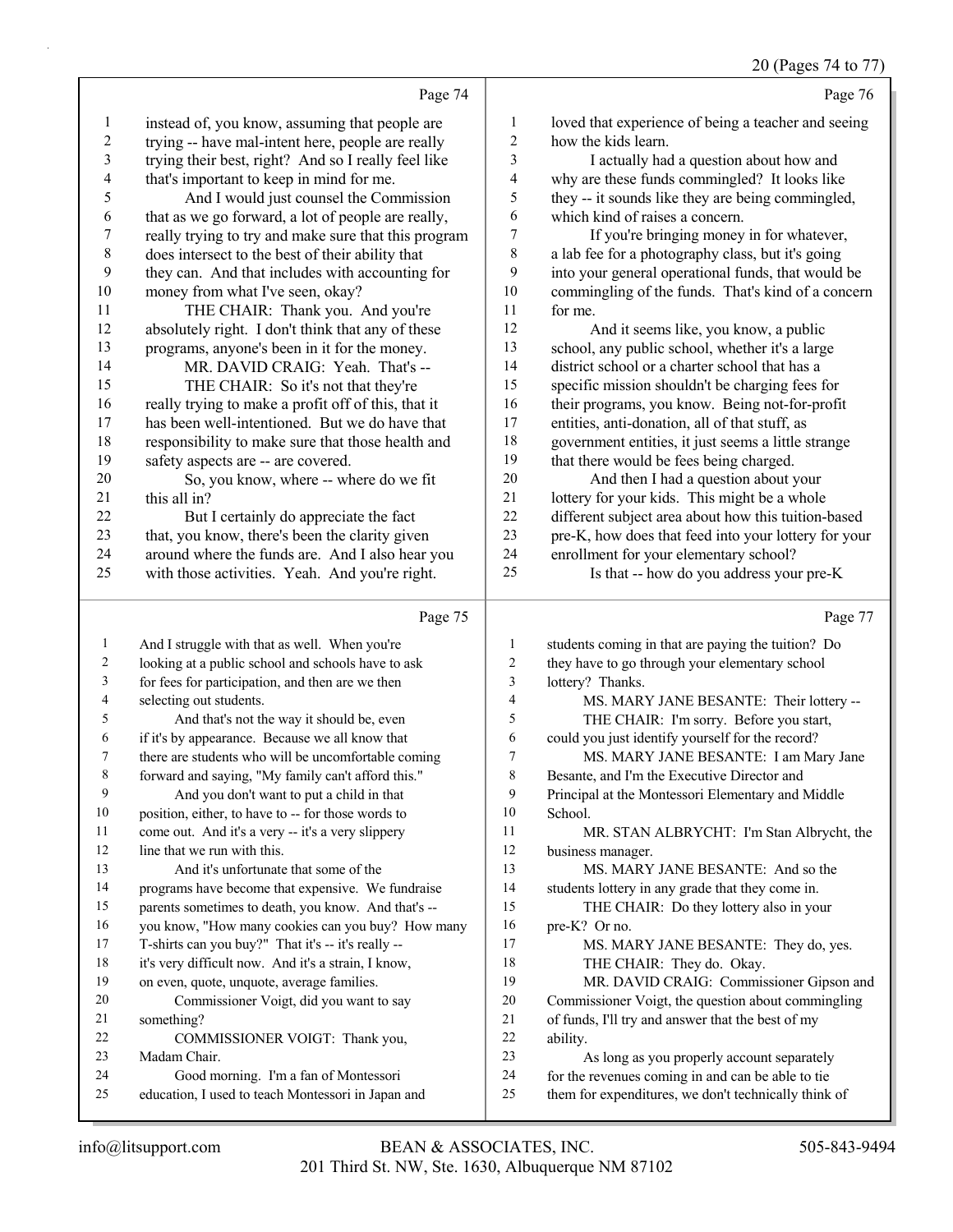#### 21 (Pages 78 to 81)

|              | Page 78                                             |                | Page 80                                              |
|--------------|-----------------------------------------------------|----------------|------------------------------------------------------|
| 1            | that as commingling; right? Like, there's many,     | $\mathbf{1}$   | But those that can -- so my only concern             |
| 2            | many times in which you receive revenues into the   | $\overline{c}$ | is not the tuition with that kind of situation as    |
| 3            | Operational Fund, in which, if that were            | 3              | Montessori has it, is that that overuse of public    |
| 4            | commingling, we're commingling a lot; right?        | 4              | money into that program. If -- if accounting-wise    |
| 5            | Like, you have donations from private               | 5              | they can put aside the \$1,000, and they track how   |
| 6            | entities. You have your half mill levy in school    | 6              | they spend that \$1,000 and maybe come up with a     |
| 7            | districts. You have county-assessed evaluation --   | $\tau$         | percentage of what the public side can lend or give  |
| 8            | or IMPACT aid receipts or Forest Reserve receipts.  | 8              | to the program money where it will not be considered |
| 9            | You have your SEG. All of this gets dumped into the | 9              | overly burdensome, then I would like to know.        |
| 10           | Operational Fund.                                   | 10             | But if all the money that comes in goes              |
| 11           | It's the accounting for which that makes            | 11             | out for that program, I don't see a big concern. It  |
| 12           | it not commingling. Because, technically, all of    | 12             | is when the children are getting monies, public      |
| 13           | that gets dumped in with all of the federal funds   | 13             | monies, are losing to the program that they have on  |
| 14           | and all of the transportation and debt service      | 14             | the side, even though -- even though we have to      |
| 15           | funds, all into the one big bank account. If you    | 15             | remember that they're students, and we want to       |
| 16           | don't have proper accounting in a cash environment, | 16             | educate that sector, and that's going to be our hope |
| 17           | you're commingling everything.                      | 17             | to improve education.                                |
| 18           | COMMISSIONER VOIGT: Okay. Perfect.                  | 18             | But if we figure out how to do that as --            |
| 19           | Thank you, Mr. Craig.                               | 19             | right now, maybe something fast and loose, if you    |
| 20           | MR. DAVID CRAIG: I'm sorry. Too long.               | 20             | want to call it that, and say, programatically,      |
| 21           | COMMISSIONER VOIGT: Thank you for the               | 21             | accounting-wise what would be overburdensome on the  |
| 22           | investigation. In other words, then, in your OBMS   | 22             | public side that they borrow, well, what number      |
| 23           | reporting, and you have a teacher that's sharing    | 23             | would that be?                                       |
| 24           | duties with the pre-K and maybe with third grade or | 24             | I know that in business you have what we             |
| 25           | whatever, you're designating the FTE that's         | 25             | used to call "reserves," which was an account in     |
|              | Page 79                                             |                | Page 81                                              |
| $\mathbf{1}$ | allocated for each position by the same teacher.    | 1              | case you get in trouble or there's an emergency.     |
| 2            | MR. STAN ALBRYCHT: Madam Chair,                     | 2              | You dip into that. We -- in the nonprofit world      |
| 3            | Commissioners. Yes.                                 | 3              | that I was involved in, we had a group of            |

4 THE CHAIR: I'm sorry. Is the mic on? 5 MR. STAN ALBRYCHT: Yes. All the expenditures are reported in the OBMS as the teacher or the EA or whoever it may be. 8 THE CHAIR: And I don't think that was the concern, as much as the fact that it's that private money. And I, for one -- the tuition money going in to pay for that public side. 12 COMMISSIONER VOIGT: Right. 13 THE CHAIR: And that's -- I struggle to wrap my head around that. 15 COMMISSIONER CABALLERO: Madam Chair? The -- I'm not so much concerned at this point, because there was a -- not a lot. But there were attempts to -- to educate very young children, which has been a plus for the state. And so charter schools, private schools have done that. 21 I had to send my son, paid tuition, because I knew he needed it. And I'm sure there's parents out there that want to do this. And there are parents that want to do Montessori. Not everybody can do it. businessmen that we would run to in case we were in that situation so that we don't raid our -- our accounting so that we don't mix and mingle. And that worked well. Yes? saying.

# 8 But the schools don't have that. It took us ten years to come up with a -- with the benefactors that could help us out. 11 THE CHAIR: Well, there are reserves. 13 MR. DAVID CRAIG: Commissioner Gipson and

 Commissioner Caballero, yeah, whether or not it's called a reserve or not. But there's cash carryover. And I do think -- but I -- schools, depending upon the school, may not have as much as the next one, depending upon spending habits and revenues coming in. 20 THE CHAIR: But I do hear what you're

- 22 Commissioner Robbins?
- 23 COMMISSIONER ROBBINS: Yes. On your
- lottery, you mentioned for each grade. They lottery
- in to your preschool. Are those students given any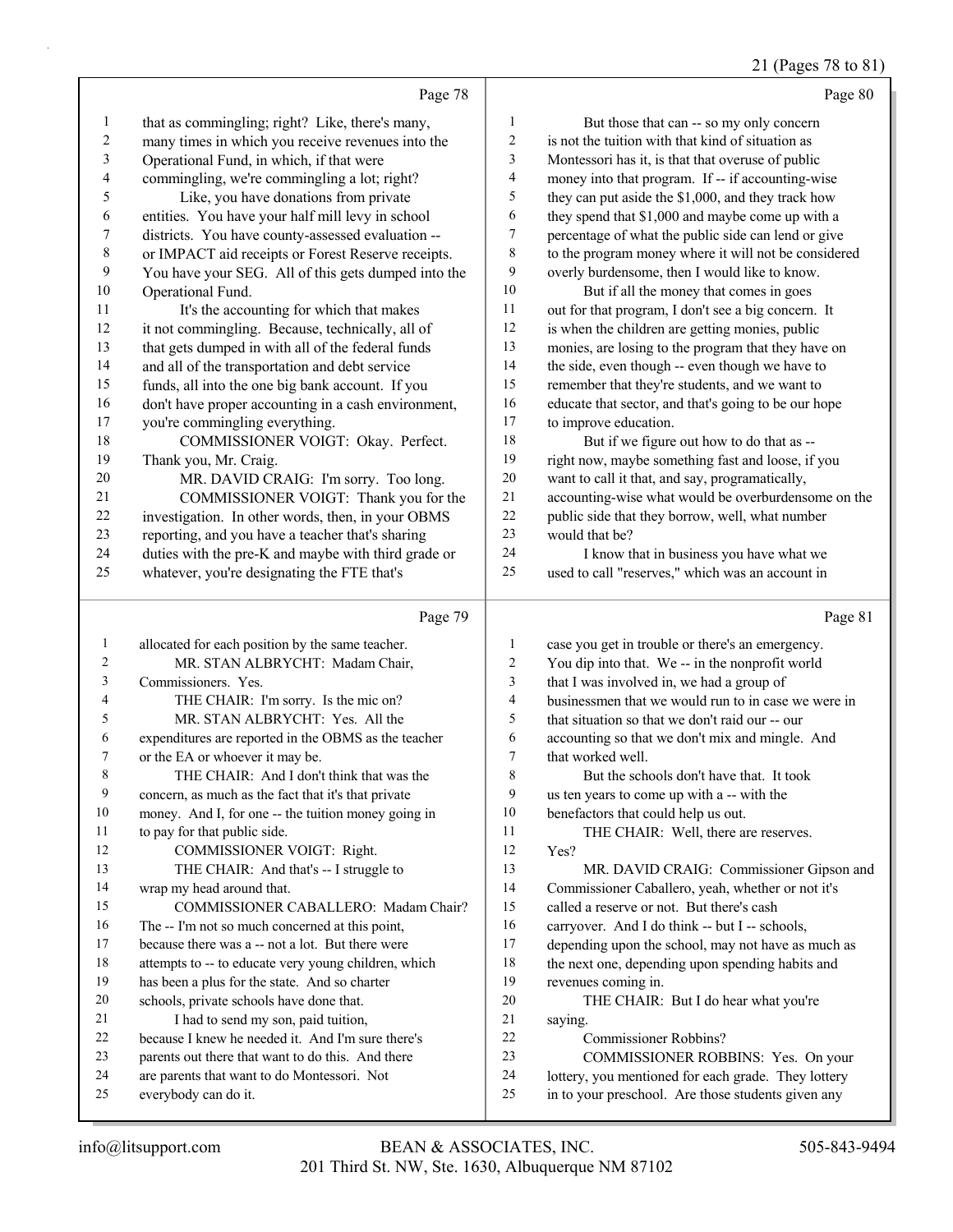22 (Pages 82 to 85)

|          |                                                                                                    |                                | $22 \text{ (1 qgcs of } 20$                                                                                |
|----------|----------------------------------------------------------------------------------------------------|--------------------------------|------------------------------------------------------------------------------------------------------------|
|          | Page 82                                                                                            |                                | Page 84                                                                                                    |
| 1        | preference into the kindergarten program?                                                          | 1                              | equity.                                                                                                    |
| 2        | In other words, once they're in the pre-K,                                                         | $\boldsymbol{2}$               | COMMISSIONER CABALLERO: Right, right.                                                                      |
| 3        | they automatically get accepted into the                                                           | 3                              | And so I think -- once we think about it, and we                                                           |
| 4        | kindergarten program. If that's the case -- is that                                                | $\overline{4}$                 | say, "Well, low-income students are not going to                                                           |
| 5        | the case?                                                                                          | 5                              | have access" -- but the school could probably show                                                         |
| 6        | MS. MARY JANE BESANTE: That's the case,                                                            | 6                              | that there's other charter schools that are now                                                            |
| 7        | uh-huh.                                                                                            | 7                              | providing, to that sector, access.                                                                         |
| 8        | MR. STAN ALBRYCHT: That's the case.                                                                | 8                              | Or, you know -- I just -- I just have a                                                                    |
| 9        | COMMISSIONER ROBBINS: I have a concern                                                             | 9                              | hard time with -- when parents are paying them. I                                                          |
| 10       | with that. Because only the parents that can afford                                                | 10                             | don't think it's hard-and-fast.                                                                            |
| 11       | to send their kid to pre-K are getting an advantage.                                               | 11                             | THE CHAIR: Okay. And I'm going to say                                                                      |
| 12       | And that, I think, conflicts with State law. That's                                                | 12                             | I -- I agree more with Commissioner Robbins, that I                                                        |
| 13       | the problem, if they're given preference.                                                          | 13                             | think it -- it has the potential for creating an                                                           |
| 14       | If you go through a whole new lottery for                                                          | 14                             | economic disparity. Because you've got parents who                                                         |
| 15       | the kindergarten program, and those students that                                                  | 15                             | can afford to pay to go to the pre-K program, and                                                          |
| 16       | are now -- their parents are paying to be in the                                                   | 16                             | they now have a leg-up in getting into that                                                                |
| 17<br>18 | preschool program, if they're not given any                                                        | 17<br>18                       | K program, when we've already been told, until we                                                          |
| 19       | preference whatsoever, I don't have a problem with                                                 | 19                             | create a new policy, that students that are in any                                                         |
| 20       | what's going on.                                                                                   | 20                             | pre-K program have to lottery-in equally with<br>everyone else to get into the K program, that there       |
| 21       | The fact that they are given preference<br>violates, I think, what this Commission has set as      | 21                             | can't be preference.                                                                                       |
| 22       | no -- there can be no preference given. And you                                                    | 22                             | That's what we've told every other                                                                         |
| 23       | have done that. That's a concern.                                                                  | 23                             | charter. So that's also creating an inequity. But                                                          |
| 24       | MR. STAN ALBRYCHT: We understand.                                                                  | 24                             | if -- you're saying that parents that can afford                                                           |
| 25       | COMMISSIONER ROBBINS: So you would have                                                            | 25                             | here now have a greater -- so I'm actually buying my                                                       |
|          |                                                                                                    |                                |                                                                                                            |
|          |                                                                                                    |                                |                                                                                                            |
|          | Page 83                                                                                            |                                | Page 85                                                                                                    |
| 1        |                                                                                                    |                                |                                                                                                            |
| 2        | to establish and immediately establish, going                                                      | $\mathbf{1}$<br>$\overline{c}$ | child -- this may not be from you. But the optics                                                          |
| 3        | forward, a new lottery until such time as this<br>Commission and/or the State laws change to allow | 3                              | are, "I can buy my child's way in to that                                                                  |
| 4        | preference for such a thing.                                                                       | $\overline{4}$                 | kindergarten program by going to that pre-K and<br>paying the tuition."                                    |
| 5        | THE CHAIR: And you're right. And I                                                                 | 5                              | COMMISSIONER CABALLERO: Well,                                                                              |
| 6        | apologize. Because when I asked if there was a                                                     | 6                              | Madam Chair, this is the way I see it. I send my                                                           |
| 7        | lottery, my assumption was that it was -- everyone                                                 | 7                              | oldest son to Catholic school. And, man, the                                                               |
| 8        | was back in the mix.                                                                               | $\,$ 8 $\,$                    | tuition was high. They didn't tell me -- they                                                              |
| 9        | COMMISSIONER VOIGT: That's what my                                                                 | 9                              | didn't tell me you can't. They just said, "It's                                                            |
| 10       | question was alluding to.                                                                          | 10                             | going to be very hard for you to do it. He can work                                                        |
| 11       | THE CHAIR: Because you're absolutely                                                               | 11                             | at the school. We can put you on a payment plan.                                                           |
| 12       | right. That does -- that could create an economic                                                  | 12                             | You'll probably get behind. But, you know, if he's                                                         |
| 13       | imbalance there for only those that can afford in to                                               | 13                             | able to cut the mustard" -- because Cathedral                                                              |
| 14       | that program.                                                                                      | 14                             | High School in El Paso was very tough -- "then he                                                          |
| 15       | COMMISSIONER CABALLERO: Madam Chair?                                                               | 15                             | stays."                                                                                                    |
| $16\,$   | I have a hard time understanding whether                                                           | 16                             | But they didn't keep us out. We managed                                                                    |
| 17       | what Commissioner Robbins said is a hard-and fast                                                  | 17                             | to get him in for four years. He graduated. I was                                                          |
| 18       | rule in the law that says if -- if people are paying                                               | 18                             | still paying for the next three years on my balance.                                                       |
| 19<br>20 | their own money, and the institution is giving                                                     | 19<br>$20\,$                   | And so the kids that came from Juarez from                                                                 |
| 21       | preference to that -- I have a hard time. And I<br>believe in fairness.                            | 21                             | super-wealthy families, you know, they had no                                                              |
| 22       | But I thought that the -- the lottery and                                                          | 22                             | problem getting in.<br>And so -- so that's why I feel -- that's                                            |
| 23       | everybody being treated fairly was connected to                                                    | 23                             | why I feel, Madam Chair, that the preference, I                                                            |
| 24       | public money. That was my understanding.<br>THE CHAIR: Public access, access and                   | 24<br>25                       | think, was more tied in to the use of public money.<br>But when you -- when you put a program that charges |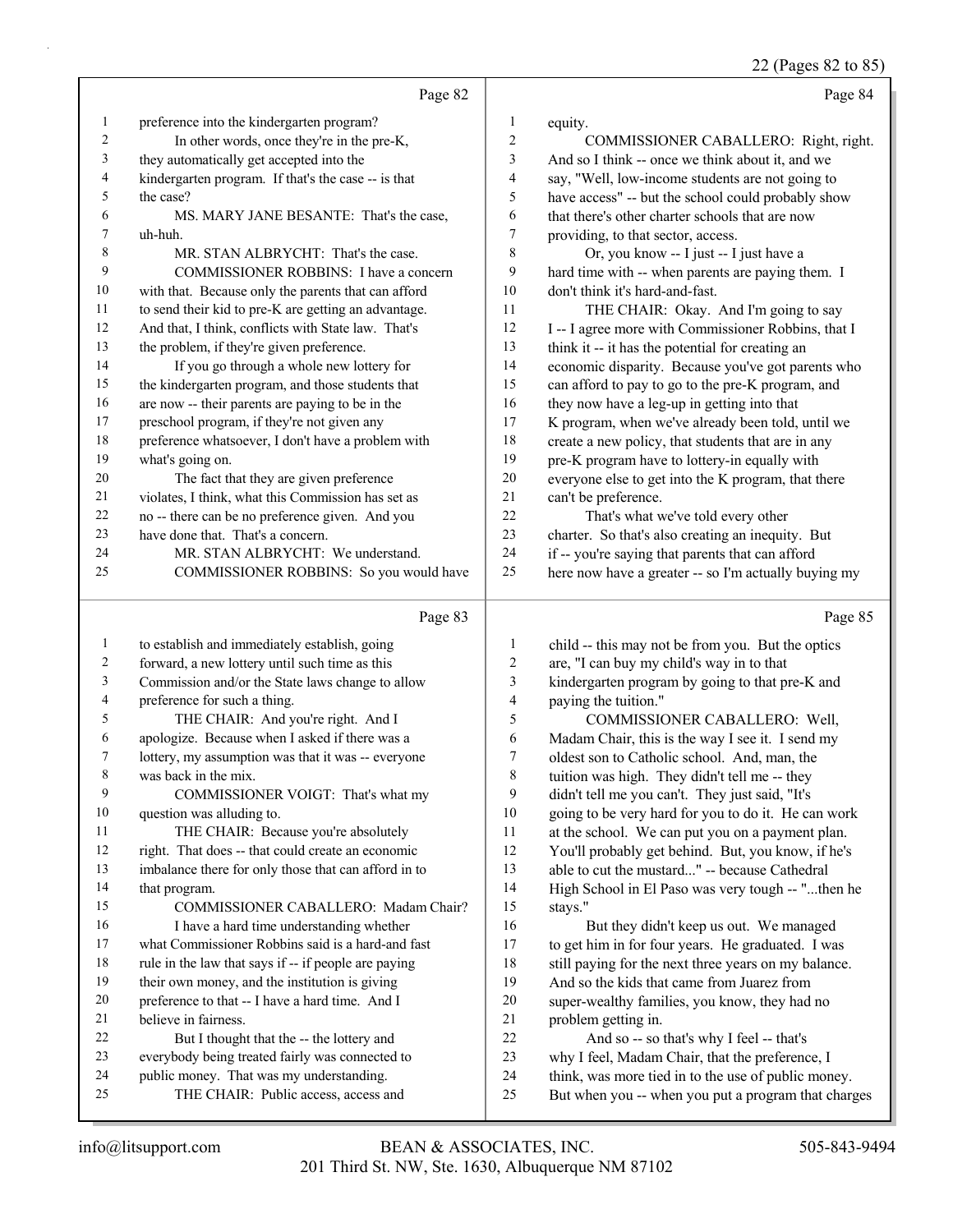#### 23 (Pages 86 to 89)

|                          |                                                      |                         | 25 (Pages 60 to 69)                                  |
|--------------------------|------------------------------------------------------|-------------------------|------------------------------------------------------|
|                          | Page 86                                              |                         | Page 88                                              |
| $\mathbf{1}$             | tuition, it's those -- I don't think it's so much a  | $\mathbf{1}$            | the money. If the kid can't afford it, we pretty     |
| $\overline{c}$           | preference; but those that come in and pay, the      | $\sqrt{2}$              | much waive that.                                     |
| $\mathfrak{Z}$           | child stays.                                         | 3                       | THE CHAIR: So let me ask you about the               |
| 4                        | THE CHAIR: It is a preference. They get              | $\overline{\mathbf{4}}$ | waiving. Because Director Craig mentioned with the   |
| 5                        | a preference getting into kindergarten. And I        | 5                       | other school, there was a $501(c)(3)$ connected with |
| 6                        | appreciate what you said. But you're talking about   | 6                       | it that could then put monies in.                    |
| 7                        | a private school.                                    | $\tau$                  | Do --                                                |
| $\,$ $\,$                | COMMISSIONER VOIGT: Exactly.                         | $\,$ $\,$               | MR. STAN ALBRYCHT: We don't have a                   |
| 9                        | THE CHAIR: You chose to pay tuition for              | 9                       | $501(c) -$                                           |
| $10\,$                   | your child to a private school, to the Catholic      | 10                      | THE CHAIR: So if the student couldn't                |
| 11                       | school. This is a public school.                     | 11                      | afford it, then it would come out of your            |
| 12                       | <b>Commissioner Davis?</b>                           | 12                      | operational monies.                                  |
| 13                       | COMMISSIONER DAVIS: So I thought that I              | 13                      | MR. STAN ALBRYCHT: Not out of                        |
| 14                       | heard you say that there was a lottery to get in to  | 14                      | operational. It comes out of my activity fund. We    |
| 15                       | the preschool; but the children who could not afford | 15                      | do a lot of fundraising at our school and we have a  |
| 16                       | the full amount were given some kind of a financial  | 16                      | lot of money.                                        |
| 17                       | break. Did I hear that not correctly?                | 17                      | THE CHAIR: But it comes out of the                   |
| 18                       | MR. DAVID CRAIG: So, Commissioner Gipson             | $18\,$                  | school's --                                          |
| 19                       | and Commissioner Davis, in the school -- not this    | 19                      | MR. STAN ALBRYCHT: The activity fund.                |
| 20                       | school, in another school I looked at, that's        | 20                      | There's a difference between operational and --      |
| $21\,$                   | exactly what it was. And -- because I had similar    | 21                      | THE CHAIR: It's ultimately commingled                |
| $22\,$                   | concerns to what Commissioner Robbins had, where I   | 22                      | money.                                               |
| 23                       | said, "How are you not charging kids for access to   | 23                      | MR. STAN ALBRYCHT: It's not commingled.              |
| 24                       | your school?"                                        | 24                      | It's fund accounting. It's accountable --            |
| 25                       | And they said, "Well, David, we don't levy           | 25                      | THE CHAIR: I understand that. But it's               |
|                          | Page 87                                              |                         | Page 89                                              |
| $\mathbf{1}$             | any of the fees at the time we do the lottery. We    | $\mathbf{1}$            | coming out of the funds of your K-8 school.          |
| $\overline{c}$           | run a lottery just like we would if the first grade  | $\overline{c}$          | That's -- it's com- -- if they can't afford it, if a |
| $\sqrt{3}$               | was K. And then if the kid can't pay it, then we     | 3                       | child can't afford it, and it's coming out of your,  |
| $\overline{\mathcal{A}}$ | don't collect it. We find some way to get the        | $\overline{\mathbf{4}}$ | quote, unquote, activities, those -- that activities |
| $\mathfrak s$            | $501(c)(3)$ to pay for that."                        | 5                       | money is made up of the tuition money plus other     |
| 6                        | And so, at that point in time, that                  | 6                       | fundraising activities of your traditional --        |
| 7                        | alleviated my concerns that I had for that, because  | 7                       | MR. STAN ALBRYCHT: At the school. Or a               |
| 8                        | it wasn't pay-to-play, it was "play" and then "pay." | 8                       | donation. Any donations or anything else that comes  |
| 9                        | Does that help?                                      | 9                       | to the school goes through activities.               |
| $10\,$                   | COMMISSIONER DAVIS: So in fact, the                  | 10                      | THE CHAIR: Correct. Right.                           |
| 11                       | students moving on aren't given an economic          | 11                      | MR. STAN ALBRYCHT: We chose to do the                |
| 12                       | preference. Is that what you're saying?              | 12                      | activity run, not the $501(c)(3)$ .                  |
| 13                       | MR. DAVID CRAIG: My understanding was                | 13                      | THE CHAIR: So it goes back to the                    |
| 14                       | that they had no information at the lottery about    | 14                      | question from Commissioner -- Commissioner Caballero |
| 15                       | their economic status. They were accepting kids      | 15                      | of how much -- what's the percentage of the monies   |
| 16                       | regardless of whatever their economic status was.    | 16                      | are coming out to help support that. So that's --    |
| 17                       | When they went to levy the fees, Commissioner Davis, | 17                      | COMMISSIONER ROBBINS: I still believe                |

- if the kid couldn't pay, they stayed in school.
- This was in one school. That's not this school.
- 20 COMMISSIONER DAVIS: That should be an issue going forward for the lottery and the kids going forward. 23 MR. STAN ALBRYCHT: Madam Chair,
	-
- Commissioners? It's basically the same thing the way we run our lottery system and the way we collect
- whatever reason, into a charter kindergarten without running a separate lottery, that's the problem I
- have. Until this Commission and/or the State sets

18 that the fact that you have a non-charter preschool, and you're giving preference to those students, for

- standards for that, there is a violation.
- 24 MR. STAN ALBRYCHT: Madam Chair?
- 25 THE CHAIR: And I certainly hear you on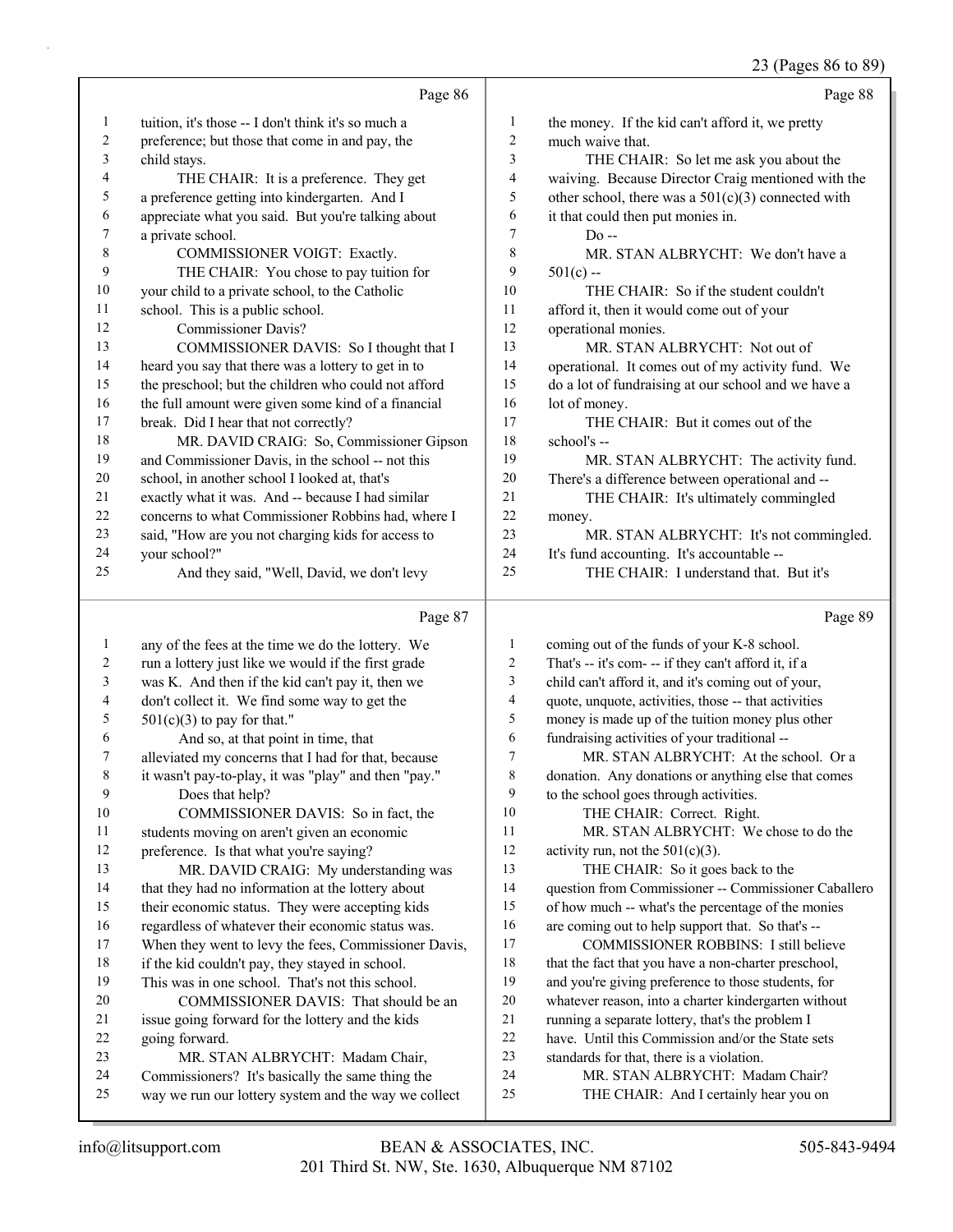#### 24 (Pages 90 to 93)

|    | Page 90                                              |                | Page 92                                              |
|----|------------------------------------------------------|----------------|------------------------------------------------------|
| 1  | that, because we've discussed it and talked about    | 1              | COMMISSIONER CABALLERO: Madam Chair, I               |
| 2  | it. And I have that heightened concern because of    | $\overline{c}$ | think it's like the after-school or evening computer |
| 3  | the tuition and then the preference given.           | 3              | classes for GED. I don't think we have those in the  |
| 4  | That's -- that is a concern that I have.             | $\overline{4}$ | contract.                                            |
| 5  | MR. STAN ALBRYCHT: Madam Chair, can I                | 5              | THE CHAIR: Yeah. We do.                              |
| 6  | answer that question?                                | 6              | COMMISSIONER CABALLERO: We do? But at                |
| 7  | THE CHAIR: Sure.                                     | 7              | some point this came up. The Commission and the      |
| 8  | MR. STAN ALBRYCHT: When we first did this            | 8              | Division looked at it as outside our purview, and    |
| 9  | pre-K program, we had it approved by the State. We   | 9              | they did the best they could just to allow younger   |
| 10 | had it approved by the Charter School Division back  | 10             | kids to be brought in. Now we have it in front of    |
| 11 | in 2008 or '9 when the program was started.          | 11             | us. So what do we do now?                            |
| 12 | We went through the whole lottery system.            | 12             | THE CHAIR: That's the -- that's the                  |
| 13 | We explained the whole thing to them. They told us   | 13             | question.                                            |
| 14 | how to do it. That's how we've been doing it ever    | 14             | COMMISSIONER VOIGT: Madam Chair?                     |
| 15 | since.                                               | 15             | THE CHAIR: Commissioner Voigt.                       |
| 16 | THE CHAIR: Let me ask you. That approval             | 16             | COMMISSIONER VOIGT: So thanks for the                |
| 17 | process -- that was before any of us certainly were  | 17             | explanation, because it sounds like over time and    |
| 18 | on. That approval process, was that through an       | 18             | over change of personnel, you know, there's been     |
| 19 | amendment process that you did? Or how did you go    | 19             | some things that have been done and, you know, we    |
| 20 | about -- do we have any documentation of that?       | 20             | have to backtrack and see what we can do with that.  |
| 21 | MR. STAN ALBRYCHT: There was nothing at              | 21             | But I just had a general question.                   |
| 22 | the time in the charter, no amendment or anything    | 22             | THE CHAIR: We're time-traveling back                 |
| 23 | for that. We've been approved with that program      | 23             | decades now.                                         |
| 24 | twice now.                                           | 24             | COMMISSIONER VOIGT: We're back to the                |
| 25 | THE CHAIR: Approved.                                 | 25             | past instead of back to the future. So just a        |
|    |                                                      |                |                                                      |
|    | Page 91                                              |                | Page 93                                              |
| 1  | MR. STAN ALBRYCHT: Our charter has been              | 1              | question. So is your pre-K accredited by any         |
| 2  | approved with that program going forward twice now.  | $\overline{c}$ | preschool accrediting agency?                        |
| 3  | THE CHAIR: So your original -- so let me             | 3              | MS. MARY JANE BESANTE: No. Our board                 |
| 4  | just get this clear. Are you saying your original    | 4              | oversees it. Our governing board overseas it.        |
| 5  | charter included that pre-K program?                 | 5              | COMMISSIONER VOIGT: Okay.                            |
| 6  | MR. STAN ALBRYCHT: It wasn't. It wasn't              | 6              | THE CHAIR: So your governance council                |
| 7  | written in there, no.                                | 7              | oversees the pre-K program as well.                  |
| 8  | THE CHAIR: So where did the approval come            | 8              | MS. MARY JANE BESANTE: Yes. And the                  |
| 9  | from?                                                | 9              | teachers are all Montessori-certified.               |
| 10 | MR. STAN ALBRYCHT: From the Charter                  | 10             | THE CHAIR: Right. Right. So I guess --               |
| 11 | School Division.                                     | 11             | so let me just talk a little bit about the           |
| 12 | THE CHAIR: So it's in your contract.                 | 12             | conversation that we had yesterday with the pre-K    |
| 13 | MR. STAN ALBRYCHT: There was nothing in              | 13             | Bureau. Because my understanding was some of the     |
| 14 | the contract that set it in force to put it in there | 14             | challenge, going back to '08 or '09 or whenever it   |
| 15 | at the time. There was never any -- from the         | 15             | was that we first started this program, was the fact |
| 16 | Charter School Division themselves.                  | 16             | that you didn't qualify for whatever State monies    |
| 17 | THE CHAIR: Just a verbal.                            | 17             | were available because you didn't have a sufficient  |

- 18 percentage of Title I or Free-and-Reduced-Lunch 19 students. And that was a challenge.
- 20 And then you -- correct me if I'm wrong --
- 21 you wanted to apply for this last round of pre-K
- 22 money, but it's the same challenge. Is that
- 23 correct?
- 24 MS. MARY JANE BESANTE: We haven't applied 25 in a few years.

22 law.

18 MR. STAN ALBRYCHT: The director, yeah. 19 It was a verbal. And they came to the school more<br>20 than once. We went through the whole program, than once. We went through the whole program,

21 explained the lottery. They gave us the federal

23 What we basically do when we do a lottery 24 for a pre-K, we're lotterying them in two years in

25 advance; right? Does that make sense?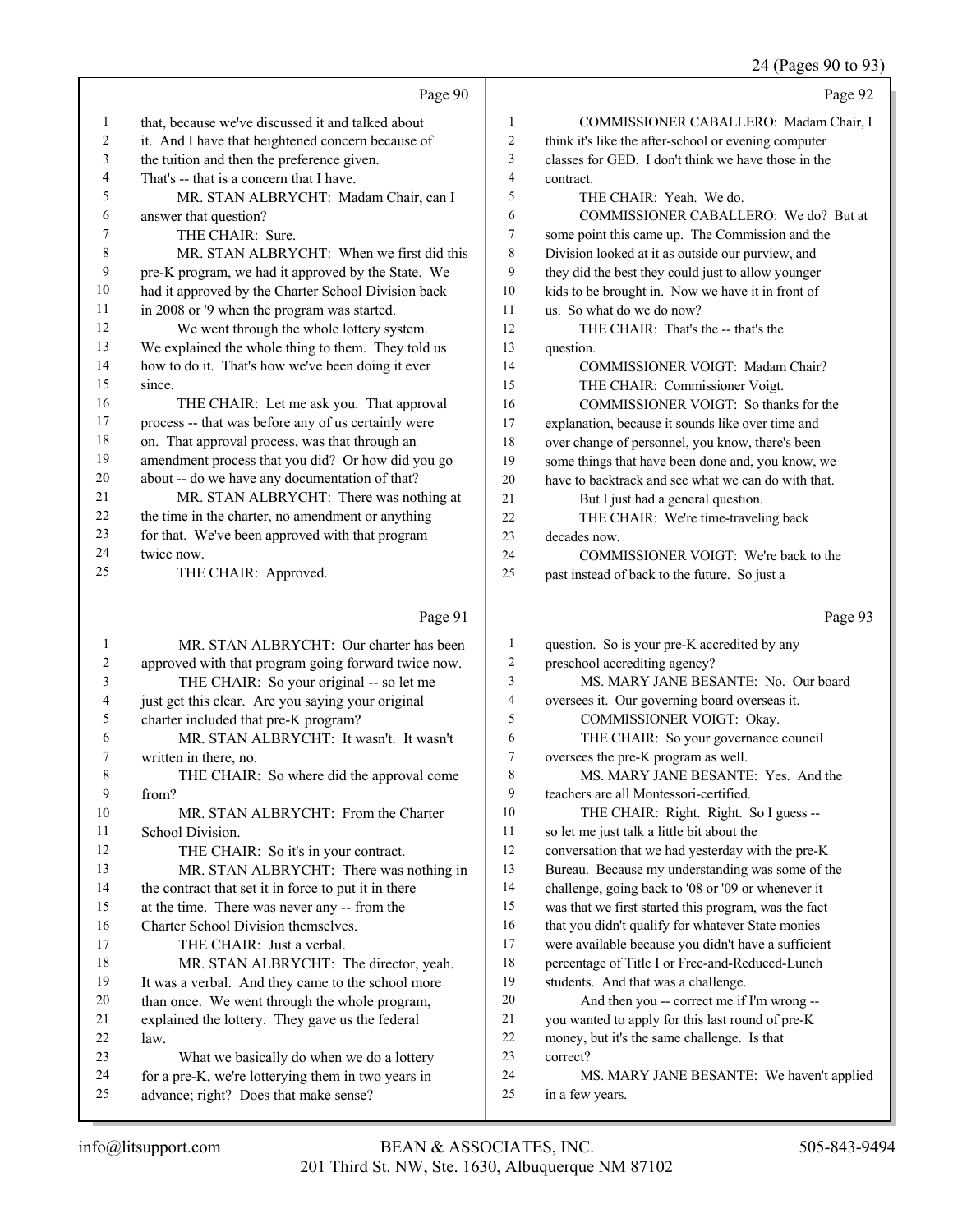25 (Pages 94 to 97)

|                |                                                      |                | $10^{14}$ kg $10^{11}$ kg $21$                       |
|----------------|------------------------------------------------------|----------------|------------------------------------------------------|
|                | Page 94                                              |                | Page 96                                              |
| $\mathbf{1}$   | THE CHAIR: So in talking yesterday with              | 1              | MR. STAN ALBRYCHT: Madam Chair, we did               |
| 2              | the Pre-K Bureau, Brenda Kofahl indicated that it's  | $\overline{2}$ | have the attorney at PED at the time approve this    |
| 3              | not necessarily directly tied to your school and the | 3              | also. It was back in --                              |
| 4              | Free-and-Reduced students in your school, but it's   | $\overline{4}$ | MS. MARY JANE BESANTE: With the                      |
| 5              | in the elementary schools that are in your area or   | 5              | federal --                                           |
| 6              | zone.                                                | 6              | THE CHAIR: Once again, we have no record             |
| 7              | So if the elementary schools that are in             | 7              | of that approval.                                    |
| 8              | your direct feeding area are                         | 8              | MR. STAN ALBRYCHT: I get it. I                       |
| 9              | Free-and-Reduced-eligible for the pre-K monies, that | 9              | understand.                                          |
| 10             | would make you eligible.                             | 10             | THE CHAIR: So -- and, obviously, policies            |
| 11             | So that opens an opportunity, A, for money           | 11             | and procedures change, so that that's something      |
| $12\,$         | for the school. I think it would help to make it     | 12             | that -- because we don't -- it's not allowed with    |
| 13             | clearer for us, because you would be in the State's  | 13             | any other charter to have preference -- at this      |
| 14             | pre-K program. Obviously, you would have to comply   | 14             | moment in time, there's no policy that allows pre-K  |
| 15             | with all of the -- and I'm sorry. I didn't see       | 15             | programs to offer preference to students going into  |
| 16             | Commissioner Crone leave, but he's back.             | 16             | $K_{\cdot}$                                          |
| 17             | COMMISSIONER CRONE: It was an emergency.             | 17             | So until that changes, and because I think           |
| 18             | THE CHAIR: But he's back.                            | 18             | there's a little bit of a speed bump there with it   |
| 19             | You would have to comply with all the                | 19             | also being tuition-based and getting the preference, |
| 20             | adequacy requirements, PSFA and that. And I don't    | 20             | that the lottery will have to start fresh with the   |
| 21             | think that would be a problem for you with your      | 21             | kindergarten students.                               |
| 22             | facility.                                            | 22             | <b>COMMISSIONER ROBBINS: Madam Chair?</b>            |
| 23             | At least for us, that would make it a                | 23             | THE CHAIR: Commissioner Robbins?                     |
| 24             | whole lot easier. And then you get into the          | 24             | COMMISSIONER ROBBINS: I don't want to                |
| 25             | contract. I think it becomes a little more           | 25             | dismiss the quality of the education that Montessori |
|                | Page 95                                              |                | Page 97                                              |
| 1              | troublesome when it's that private program. How do   | 1              | Elementary and Middle School provides, or even your  |
| $\overline{2}$ | we incorporate a tuition-based program into our      | 2              | pre-K program. I am not objecting to any of that.    |

| $\angle$ | we incorporate a fuition-based program into our      | z  | pre-K program. I am not objecting to any of that.    |
|----------|------------------------------------------------------|----|------------------------------------------------------|
| 3        | contracts?                                           | 3  | I am only objecting to the fact that even            |
| 4        | That becom- -- but -- so I'm going to ask            | 4  | though you may have received things, this            |
| 5        | you to pursue that and see if that's a viable option | 5  | Commission, in your contract, did not approve any of |
| 6        | for you. I think it opens a window. I don't know     | 6  | that. And this Commission does not have any          |
| $\tau$   | what the feeder schools are in your area. And I      | 7  | procedures or policies right now, nor do we have the |
| 8        | don't know what the -- I don't know what the         | 8  | authority, to grant a preference of this nature      |
| 9        | distance out is.                                     | 9  | going from pre-K to kindergarten.                    |
| 10       | But if the elementary schools that are the           | 10 | And until such time as we do that, I think           |
| 11       | closest to you -- my understanding from Brenda       | 11 | it's inappropriate, as the Chair has said.           |
| 12       | yesterday was that's what would be the indicator.    | 12 | Thank you.                                           |
| 13       | If they are Free-and-Reduced-eligible, that would    | 13 | THE CHAIR: Commissioner Armbruster?                  |
| 14       | make you.                                            | 14 | COMMISSIONER ARMBRUSTER: One second. I               |
| 15       | MS. MARY JANE BESANTE: We'll look into               | 15 | can't get this on. Okay. Sorry. Yes. I have a        |
| 16       | it, and we'll speak with our governing board.        | 16 | number of questions.                                 |
| 17       | THE CHAIR: Okay. Because I think that                | 17 | Number one, let me preface this by saying            |
| 18       | would -- that would help us. Otherwise, I think      | 18 | that although I was living in California, our        |
| 19       | we're going to have to take more of a look at this   | 19 | daughter went from age four till sixth grade at      |
| 20       | to see what we're going to do. Yes? Yeah.            | 20 | Montessori. So I don't have any issues with          |
| 21       | (Chair consults with Commission counsel.)            | 21 | Montessori for sure.                                 |
| 22       | THE CHAIR: Yeah. Yeah. And I-I                       | 22 | But I just have some questions -- a lot,             |
| 23       | think, at the very least, you're going to have to    | 23 | sorry. But I've been taking them down.               |
| 24       | start a brand new kindergarten lottery without       | 24 | So on the preschool, my understanding is             |
| 25       | preference to the tuition-based --                   | 25 | that the one that the State is now doing, those are  |
|          |                                                      |    |                                                      |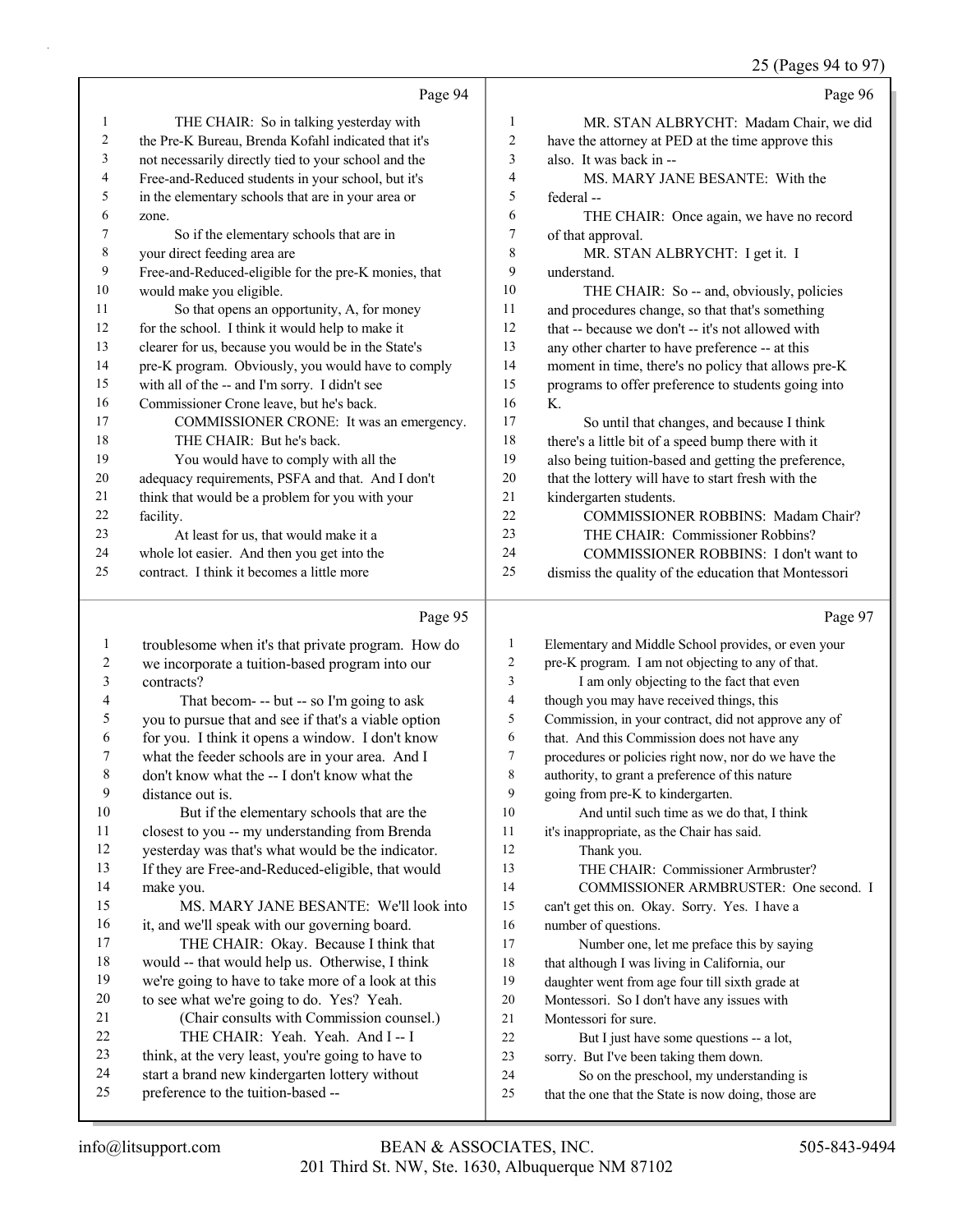26 (Pages 98 to 101)

|          |                                                      |                  | 20 (Fages 70 to 101)                                                                                     |
|----------|------------------------------------------------------|------------------|----------------------------------------------------------------------------------------------------------|
|          | Page 98                                              |                  | Page 100                                                                                                 |
| 1        | licensed teachers, not licensed Montessori teachers. | $\mathbf{1}$     | that, too. It's been a year.                                                                             |
| 2        | THE CHAIR: Right.                                    | $\overline{c}$   | THE CHAIR: Is it a requirement for -- it                                                                 |
| 3        | COMMISSIONER ARMBRUSTER: So that's                   | 3                | has to be a hot lunch with the pre-K program? I                                                          |
| 4        | already one issue, I think.                          | 4                | just thought it had to be lunch. And I could be                                                          |
| 5        | THE CHAIR: I don't know. They said they              | 5                | wrong. I've never heard hot lunch being -- I don't                                                       |
| 6        | were licensed Montessori. I don't know if they're    | 6                | know if anyone knows. But I've never heard that hot                                                      |
| 7        | not licensed. They haven't -- they didn't indicate   | 7                | lunch -- lunch, I'm sure.                                                                                |
| 8        | that they weren't.                                   | 8                | MR. ALAN BRAUER: Madam Chair, members of                                                                 |
| 9        | MS. MARY JANE BESANTE: They're licensed.             | 9                | the Commission, I do not know. But I can find that                                                       |
| 10       | COMMISSIONER ARMBRUSTER: Montessori and a            | 10               | out. But I can't imagine that would be the case.                                                         |
| 11       | preschool -- I'm not sure -- I do believe that if    | 11               | THE CHAIR: Thanks. But you offer lunch.                                                                  |
| 12       | they're certified Montessori, that that's not the    | 12               | MS. MARY JANE BESANTE: No, no. Part of                                                                   |
| 13       | same as having a New Mexico teaching credential.     | 13               | our curriculum is grace and courtesy. So they eat                                                        |
| 14       | MS. MARY JANE BESANTE: Our teachers have             | 14               | family-style in the classroom with the teachers, and                                                     |
| 15       | both.                                                | 15               | everyone brings their own lunch and their own snack.                                                     |
| 16       | COMMISSIONER ARMBRUSTER: Okay. Then                  | 16               | So we do not offer lunches.                                                                              |
| 17       | that's great.                                        | 17               | COMMISSIONER ARMBRUSTER: For any at the                                                                  |
| 18       | The second thing is, you mentioned that              | 18               | school.                                                                                                  |
| 19       | the hot lunches -- there were two issues, maybe      | 19               | MS. MARY JANE BESANTE: For any of the                                                                    |
| 20       | three. But this one was hot lunches and --           | 20               | students.                                                                                                |
| 21       | THE CHAIR: No. That was the other school             | 21               | COMMISSIONER ARMBRUSTER: So that was one                                                                 |
| 22       | that Director Craig had looked at.                   | 22               | of my questions. So you've answered that already.                                                        |
| 23       | COMMISSIONER ARMBRUSTER: Oh. You have                | 23               | The other question is, on their website,                                                                 |
| 24       | hot lunches?                                         | 24               | it says that the TMES -- Casita preschool, "a                                                            |
| 25       | MS. MARY JANE BESANTE: No.                           | 25               | tuition-based nondenominational preschool dedicated                                                      |
|          | Page 99                                              |                  | Page 101                                                                                                 |
| 1        | MR. DAVID CRAIG: Commissioner Gipson, and            |                  |                                                                                                          |
|          |                                                      | 1                |                                                                                                          |
| 2        | Commissioner Armbruster. That was the answer that I  | $\boldsymbol{2}$ | to providing a quality Montessori education in a<br>warm loving environment."                            |
| 3        | got, when I said, "Why can't you guys do PED?"       | 3                | (Commissioner Caballero leaves                                                                           |
| 4        | And it was --                                        | 4                | meeting room.)                                                                                           |
| 5        | COMMISSIONER ARMBRUSTER: I thought it was            | 5                | COMMISSIONER ARMBRUSTER: And                                                                             |
| 6        | this school you were talking about.                  | 6                | blah-blah-blah. The rest is not important. It's                                                          |
| 7        | MR. DAVID CRAIG: No, it was not. It was              | 7                | about your program. But if I were a person who had                                                       |
| 8        | a separate school. I have never had the pleasure of  | 8                | no means to pay tuition, how would I know to apply                                                       |
| 9        | interacting with these individuals before. And I'll  | 9                | for -- why would I even think to apply though the                                                        |
| 10       | be happy to visit.                                   | 10               | school for the preschool if I -- if it says                                                              |
| 11       | So, no, that school said that there was              | 11               | "tuition-based" and doesn't mention -- I don't know                                                      |
| 12       | also some square footage requirements for capital    | 12               | what words -- waiver or whatever the correct word                                                        |
| 13       | outlay involved as well. My understanding,           | 13               | is?                                                                                                      |
| 14       | Commissioner Gipson and Commissioner Armbruster and  | 14               | So that's a concern of mine. And I'm sure                                                                |
| 15       | Commissioner Robbins, was that that school also had  | 15               | you can -- since you indicated that you are doing                                                        |
| $16\,$   | the pre-K program approved by its authorizer, which  | 16               | it, then I guess I would like to see this change,                                                        |
| 17       | was not this body.                                   | 17               | because I wouldn't even apply if I couldn't pay.                                                         |
| $18\,$   | So it's a little bit of a different                  | 18               | Does that make sense?                                                                                    |
| 19       | scenario, too, there; right? Like, if you have the   | 19               | THE CHAIR: Yeah. Yeah.                                                                                   |
| $20\,$   | pre-K program that's been approved, I don't know if  | 20               | COMMISSIONER ARMBRUSTER: So that's                                                                       |
| 21       | this problem goes away for this body or not. But it  | 21               | somewhere in that list.                                                                                  |
| $22\,$   | seemed to have done it for that body, okay?          | $22\,$           | So I'm tossing things off.                                                                               |
| 23       | THE CHAIR: And can I just interrupt and              | 23               | Another concern I had was on the -- in the                                                               |
| 24<br>25 | ask?<br>MR. DAVID CRAIG: And I may be mistaken on    | 24<br>25         | preschool program, are some of those people who are<br>paying tuition -- or in this case -- in your case |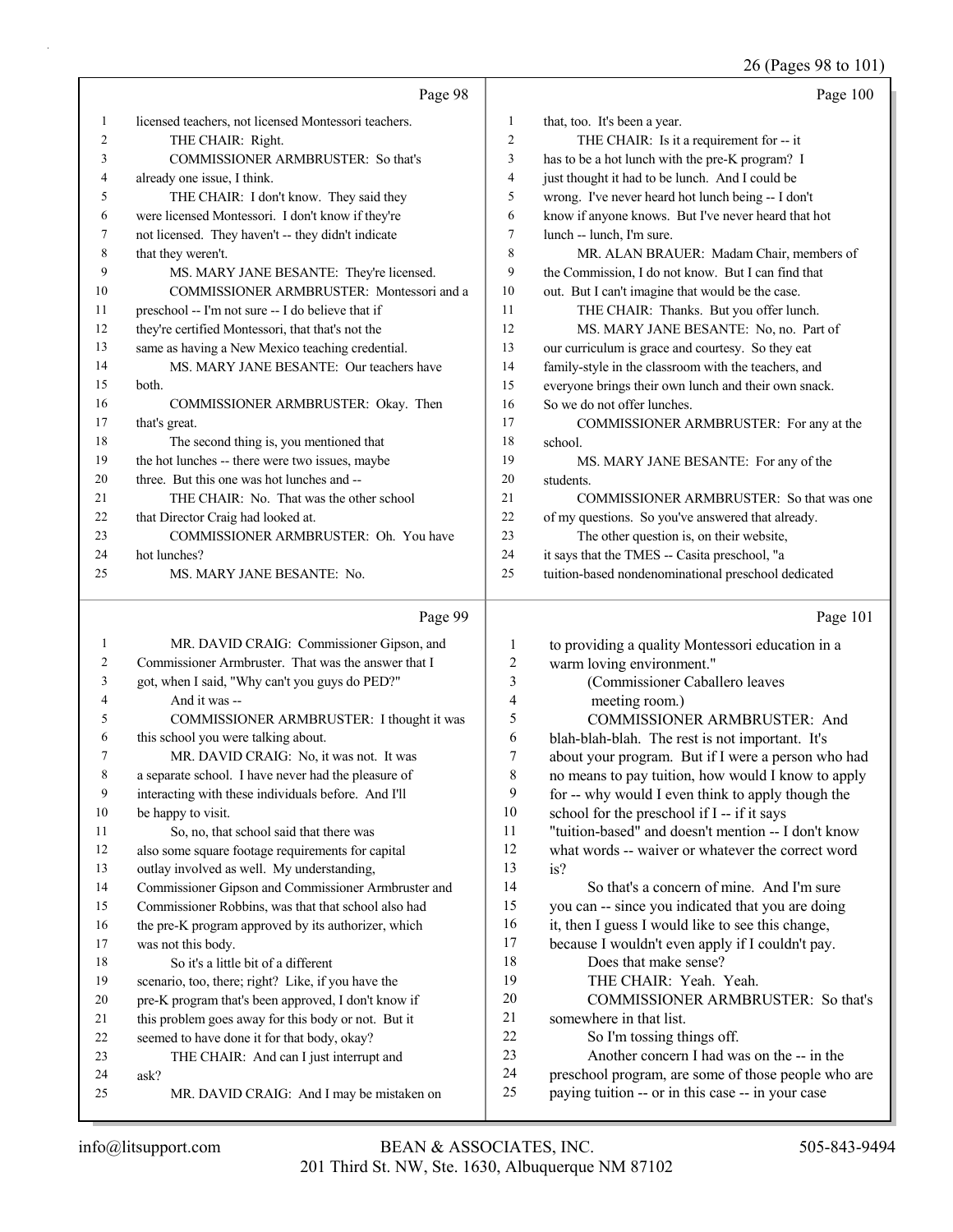27 (Pages 102 to 105)

|    | Page 102                                                                            |    | Page 104                                           |
|----|-------------------------------------------------------------------------------------|----|----------------------------------------------------|
| 1  | actually -- or not but are in -- siblings of                                        | 1  | it is what it is. But -- and that's why we're      |
| 2  | children who are already attending school?                                          | 2  | trying to get these policies in. It's not that     |
| 3  | MS. MARY JANE BESANTE: Most of them.                                                | 3  | we're really picking on you. I want to say it that |
| 4  | COMMISSIONER ARMBRUSTER: Most of them are                                           | 4  | way.                                               |
| 5  | siblings.                                                                           | 5  | So that kind of explains. And I do                 |
| 6  | MS. MARY JANE BESANTE: Yes.                                                         | 6  | believe that you did get permission. I just can't  |
| 7  | COMMISSIONER ARMBRUSTER: So in a sense --                                           | 7  | imagine that you just picked up and did that.      |
| 8  | this goes back to maybe this law thing that we want                                 | 8  | So was there any problem, first of all,            |
| 9  | to get changed or talk about legislation that Matt                                  | 9  | in -- just in changing your website?               |
| 10 | has mentioned, is it's a loose interpretation of the                                | 10 | MS. MARY JANE BESANTE: No.                         |
| 11 | law; but if you're not -- your considered students                                  | 11 | COMMISSIONER ARMBRUSTER: That would be             |
| 12 | are $K-12$ .                                                                        | 12 | probably -- since that is what you're doing.       |
| 13 | So because of all these changes that are                                            | 13 | MR. STAN ALBRYCHT: It's easy to do.                |
| 14 | occurring, I guess somewhere, maybe we need to                                      | 14 | <b>COMMISSIONER ARMBRUSTER: I think that's</b>     |
| 15 | specify that preschool is now considered a student,                                 | 15 | important, because it's already somewhat           |
| 16 | so they can just continue in to your school.                                        | 16 | discriminatory in the way it's stated.             |
| 17 | (Commissioner Caballero returns                                                     | 17 | I may have another question, but I'll              |
| 18 | to meeting.)                                                                        | 18 | yield the floor.                                   |
| 19 | COMMISSIONER ARMBRUSTER: Because I don't                                            | 19 | THE CHAIR: I don't think anyone else --            |
| 20 | know how you'd say a preschool -- I mean, I can                                     | 20 | I'm going to say, at this point in time, I don't   |
| 21 | understand people have to pay to go. But they're                                    | 21 | think there's a Corrective Action Plan that's      |
| 22 | already siblings, just because you don't have that                                  | 22 | necessary. But I think it's -- I would appreciate  |
| 23 | other program.                                                                      | 23 | it if the school had the conversation about making |
| 24 | MS. MARY JANE BESANTE: And not everyone.                                            | 24 | the -- the grant application and seeing if that is |
| 25 | We do take people from the outside. But I would say                                 | 25 | possible for the -- for the next school year.      |
|    | Page 103                                                                            |    | Page 105                                           |
| 1  | a majority of our students are siblings.                                            | 1  | Because I think that would -- those --             |
|    | $\alpha$ and $\alpha$ $\alpha$ and $\alpha$ in $\alpha$ is the $\alpha$ is $\alpha$ |    |                                                    |

| $\mathbf{1}$   | a majority of our students are siblings.             | 1              | Because I thi          |
|----------------|------------------------------------------------------|----------------|------------------------|
| 2              | COMMISSIONER ARMBRUSTER: And that would              | 2              | yeah, for -- those ap  |
| $\overline{3}$ | make sense, because not -- are they trying to get in | 3              | January 1. It would    |
| $\overline{4}$ | your school because they would get into your school  | $\overline{4}$ | process for schools    |
| 5              | as kindergarteners anyway. They're just going there  | 5              | might need to be do    |
| 6              | to preschool. Am I say saying that correctly?        | 6              | amendment, lookin      |
| 7              | MS. MARY JANE BESANTE: Yes.                          | $\tau$         | that.                  |
| $\,$ $\,$      | COMMISSIONER ARMBRUSTER: I can say, Madam            | 8              | But we are co          |
| 9              | Chair Gipson and I are the oldest and more           | 9              | Childhood Bureau t     |
| 10             | experienced people here. I thought that would never  | 10             | there's not duplicati  |
| 11             | occur, but it is. There has been so much that        | 11             | things like that. So   |
| 12             | changed. We started in January of 2015.              | 12             | whatever that might    |
| 13             | THE CHAIR: Was it just then?                         | 13             | And we'll hav          |
| 14             | COMMISSIONER ARMBRUSTER: And it seems                | 14             | we meld this tuition   |
| 15             | like 2001. But okay. And so I do understanded what   | 15             | contracts. That's ou   |
| 16             | you're saying. I do believe that you went through    | 16             | it's something -- but  |
| 17             | CSD. And I think that's one of the things that the   | 17             | fact that there was a  |
| 18             | current deputy director, as well as the director and | 18             | offered here on the    |
| 19             | the former one, has really pushed the PEC to do,     | 19             | Director coming an     |
| 20             | which is to have these policies and things.          | 20             | MR. DAVID              |
| 21             | Because we had schools -- I mean, there's            | 21             | Gipson. Commissio      |
| 22             | a school that had a preschool and a night school,    | 22             | Commission, I do tl    |
| 23             | and we didn't know anything about it at all.         | 23             | reiterate that I do th |
| 24             | They've had it since the Richardson Administration.  | 24             | intention of kids he   |
| 25             | So we can't blame you, because it isn't --           | 25             | whatever you-all de    |
|                |                                                      |                |                        |

| 1              | Because I think that would -- those --               |
|----------------|------------------------------------------------------|
| $\overline{c}$ | yeah, for -- those applications will be out after    |
| 3              | January 1. It would -- we're still working on the    |
| $\overline{4}$ | process for schools that currently exist and what    |
| 5              | might need to be done going forward if it's an       |
| 6              | amendment, looking at enrollment cap, things like    |
| 7              | that.                                                |
| 8              | But we are coordinating with the Early               |
| 9              | Childhood Bureau to try to work all that out so that |
| 10             | there's not duplication in providing forms and       |
| 11             | things like that. So that you'll be kept abreast of  |
| 12             | whatever that might be.                              |
| 13             | And we'll have to continue to look at how            |
| 14             | we meld this tuition-based program into our          |
| 15             | contracts. That's outside of the Budget Bureau, but  |
| 16             | it's something -- but I do -- I do appreciate the    |
| 17             | fact that there was a lot of clarity that was        |
| 18             | offered here on the finances. And I appreciate the   |
| 19             | Director coming and offering his sage words.         |
| 20             | MR. DAVID CRAIG: Thank you, Commissioner             |
| 21             | Gipson. Commissioner Gipson and members of the       |
| 22             | Commission, I do think that -- again, I want to      |
| 23             | reiterate that I do think people have the best       |
| 24             | intention of kids here. And to the extent that       |
| 25             | whatever you-all decide, you know, we'll -- we exist |
|                |                                                      |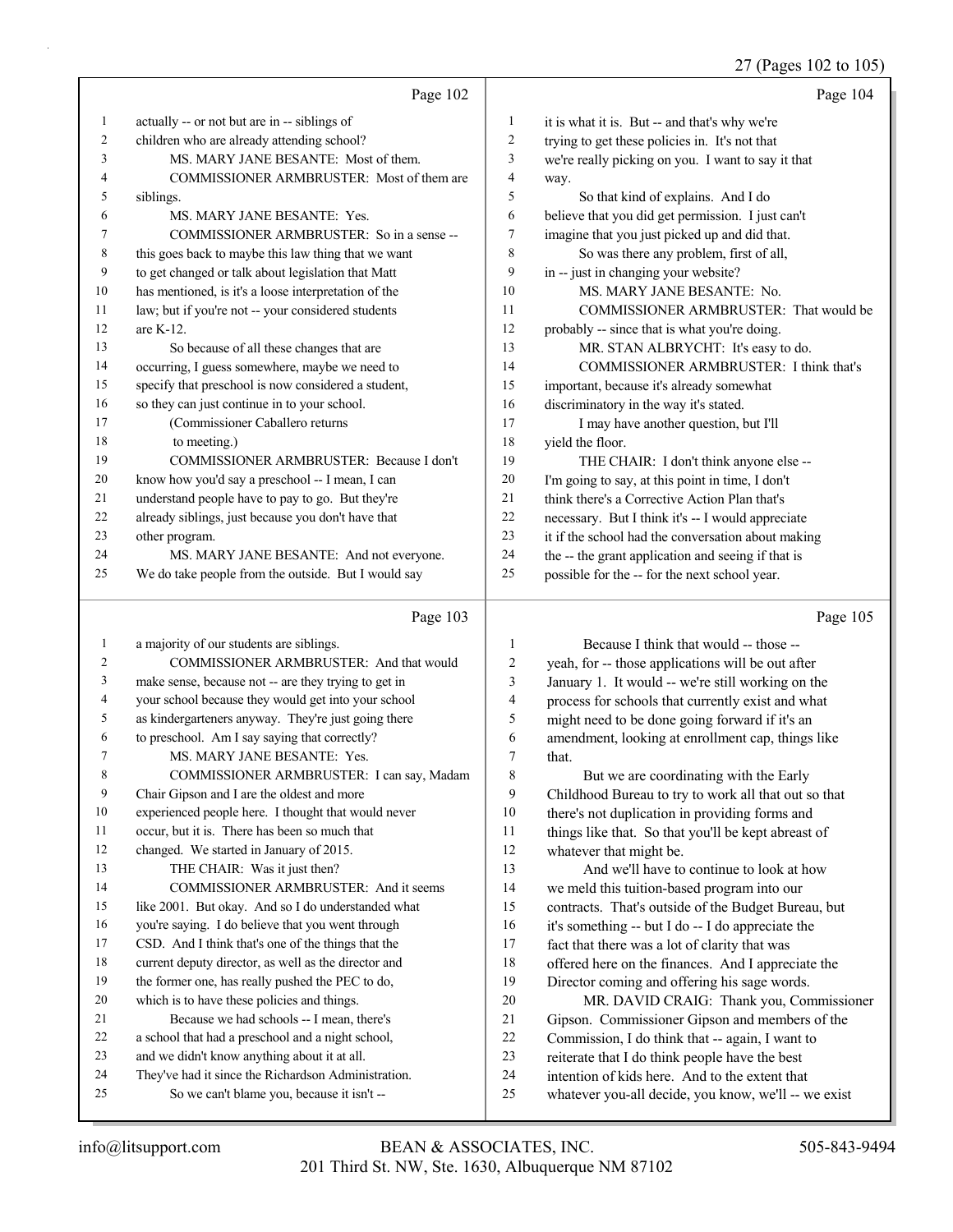28 (Pages 106 to 109)

|              |                                                                                                            |                  | 28 (Pages 106 to 109)                                                                                   |
|--------------|------------------------------------------------------------------------------------------------------------|------------------|---------------------------------------------------------------------------------------------------------|
|              | Page 106                                                                                                   |                  | Page 108                                                                                                |
| 1            | to serve in the School Budget Bureau.                                                                      | 1                | THE CHAIR: Okay. Thanks. So that's                                                                      |
| 2            | I understand the concerns about some of                                                                    | 2                | something that would have to be a fabric of the                                                         |
| 3            | the things around the lottery. I had similar                                                               | 3                | conversation with your governance council as well.                                                      |
| 4            | concerns. To the extent that whatever we decide                                                            | 4                | But I think it would offer a lot of opportunities                                                       |
| 5            | together in the direction we want to go, as long as                                                        | 5                | for the school as well, if you could get that grant                                                     |
| 6            | we don't, you know, penalize or disincentivize or                                                          | 6                | from PED.                                                                                               |
| 7            | create chilling effects for delivery of pre-K to                                                           | 7                | Thank you so much. I appreciate it. I                                                                   |
| 8            | kids, I think that's --                                                                                    | $\,$ $\,$        | appreciate all of your time.                                                                            |
| 9            | THE CHAIR: Absolutely. We're all on that                                                                   | 9                | MS. MARY JANE BESANTE: Thank you.                                                                       |
| 10           | same page, that this is a program that we want to                                                          | 10               | MR. STAN ALBRYCHT: Thank you.                                                                           |
| 11           | see go forward to be offered to as many students in                                                        | 11               | THE CHAIR: And sorry to take you away                                                                   |
| 12           | New Mexico as we can.                                                                                      | 12               | from your fall break.                                                                                   |
| 13           | And as I indicated to the school when I                                                                    | 13               | We are now on to Item No. 11, Discussion                                                                |
| 14           | had the brief conversation with them, it's never                                                           | 14               | and Possible Action on McCurdy Charter Schools                                                          |
| 15           | been a concern about the program of the school. And                                                        | 15               | Financial and Pre-K Program.                                                                            |
| 16           | we've never been worried about that. And that's                                                            | 16               | I'm going to say we're taking out -- and I                                                              |
| 17           | never been, you know, on our radar.                                                                        | 17               | think I mentioned yesterday. The pre-K concerns are                                                     |
| 18           | It's just that, you know, it's difficult                                                                   | 18               | no longer a concern because we were slightly                                                            |
| 19           | for a lot of us to try to work private,                                                                    | 19               | misinformed. They don't have a pre-K program at                                                         |
| $20\,$       | tuition-based with public. And we do get concerned                                                         | 20               | all. The pre-K program is a completely separate                                                         |
| 21           | when there's a potential, even if it's through the                                                         | $21\,$           | program not associated with that school or on the                                                       |
| $22\,$       | optics, that someone can be excluded, you know.                                                            | $22\,$           | campus. So they -- so that's off the table.                                                             |
| 23           | And as Commissioner Armbruster indicated,                                                                  | 23               | FROM THE FLOOR: And we don't plan to have                                                               |
| 24           | just that -- you know, tuition-based, well, if I                                                           | 24<br>25         | one, either.                                                                                            |
| 25           | look at it, and I can't afford the tuition, you                                                            |                  | THE CHAIR: Okay. So that's -- we would                                                                  |
|              | Page 107                                                                                                   |                  | Page 109                                                                                                |
| $\mathbf{1}$ | know, I'm not even going to pursue it to see, "Is                                                          | $\mathbf{1}$     | just appreciate, when you start to talk, if you'll                                                      |
| 2            | there an opportunity for me to have that waived or                                                         | $\boldsymbol{2}$ | just indicate that you do not have a pre-K program                                                      |
| 3            | some kind of assistance through that tuition?"                                                             | 3                | so it's on the record. But they don't.                                                                  |
| 4            | So, you know, I think for most of us, or                                                                   | 4                | So -- for all of -- for all of you,                                                                     |
| 5            | all of us, it would be important to have that on the                                                       | 5                | McCurdy was up here last month. And there were                                                          |
| 6            | website so that families know that everyone has,                                                           | 6                | concerns about the lack of reporting, the lateness                                                      |
|              | through the lottery, an equal chance to get in. And                                                        |                  |                                                                                                         |
|              |                                                                                                            | $\boldsymbol{7}$ | in reporting, and concerns with that there were                                                         |
| 8            | that would be important.                                                                                   | 8                | concerns about actually a lack of reporting by the                                                      |
| 9            | MR. ALAN BRAUER: Madam Chair, members of                                                                   | 9                | financial manager to the governance council as well.                                                    |
| 10           | the Commission, I want to thank Carolyn Bayne, one                                                         | 10               | But there was a Corrective Action Plan.                                                                 |
| 11           | of our staff members. She just went down to the                                                            | 11               | And we asked the school -- a budget, financial                                                          |
| 12           | Early Childhood Bureau.                                                                                    | 12               | Corrective Action Plan. So we did ask the school to                                                     |
| 13           | THE CHAIR: That book that we all got                                                                       | 13               | come back up this month so that we could get clarity                                                    |
| 14           | yesterday?                                                                                                 | 14               | as to what the status is. Because Deanna Gomez --                                                       |
| 15           | MR. ALAN BRAUER: To just, like, circle                                                                     | 15               | MS. SARAH TARIO: Mooney.                                                                                |
| 16           | back to the meals requirement. On Page 16 of this                                                          | 16               | MS. BENNETT ANDERSON: Mooney.                                                                           |
| 17           | book that you received yesterday, it shares in                                                             | 17               | FROM THE FLOOR: Her last name is Deanna                                                                 |
| 18           | detail what the requirements are.                                                                          | 18               | "Mooney" now.                                                                                           |
| 19           | And, essentially, it is a -- you must --                                                                   | 19               | THE CHAIR: Mooney. Deanna Mooney                                                                        |
| 20           | if you have a PED preschool program, you must                                                              | 20               | indicated that a lot of that would be cleared up by                                                     |
| 21           | participate in the USDA school lunch program. You                                                          | 21               | this month.                                                                                             |
| 22           | must organize your schedule to meet the requirements                                                       | 22<br>23         | So we asked the school to come back up so                                                               |
| 23<br>24     | of the program. But there's more information there.<br>But I wanted to provide that, that it is located in | 24               | that we would have clearer information to see if we<br>needed to go any further. So I don't know if the |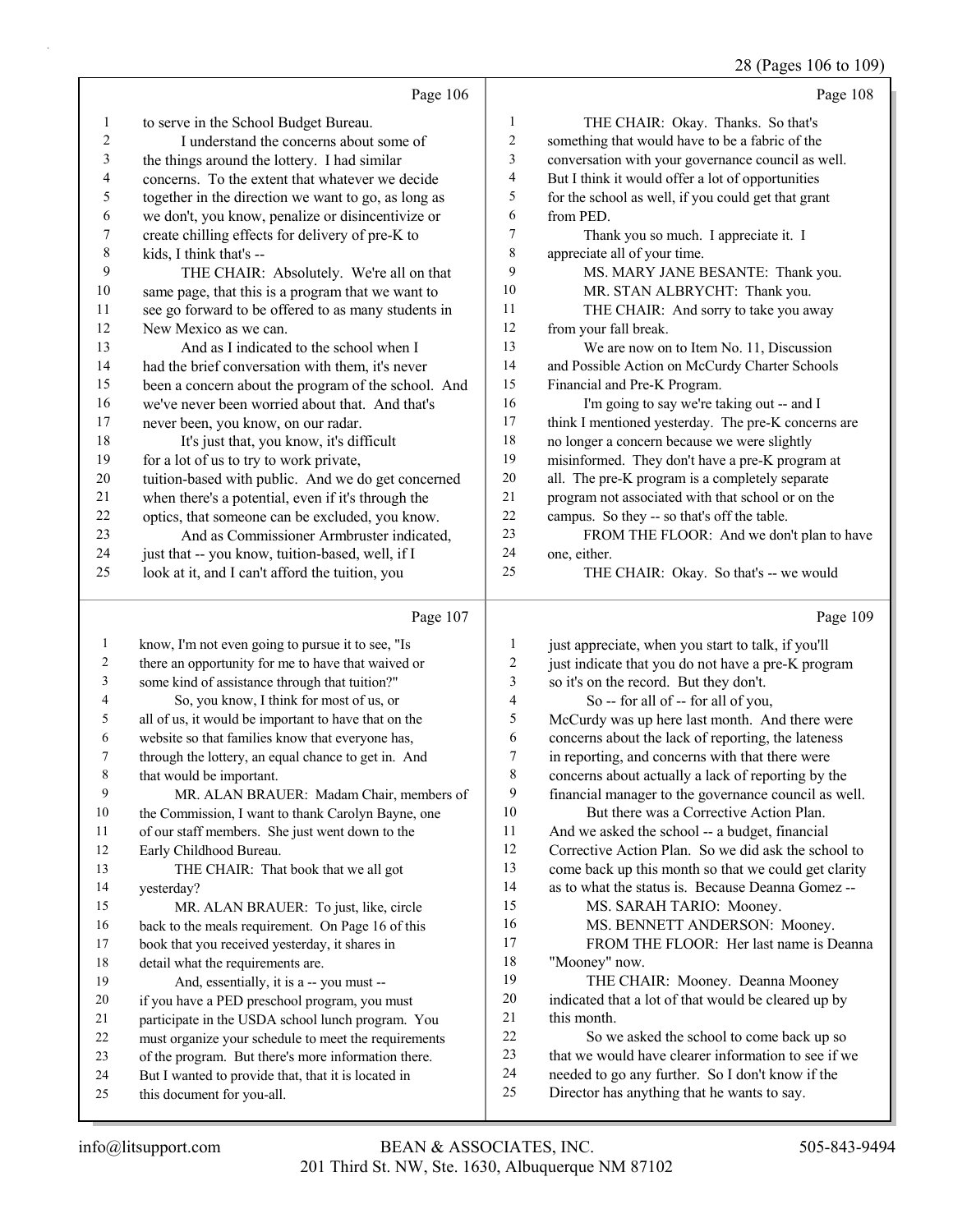29 (Pages 110 to 113)

|                |                                                    |    | $22 \text{ (14)}$                                    |
|----------------|----------------------------------------------------|----|------------------------------------------------------|
|                | Page 110                                           |    | Page 112                                             |
| 1              | MR. ALAN BRAUER: Madam Chair, members of           | 1  | approval -- any indication that the Corrective       |
| $\overline{2}$ | the Commission, at this time, we do not have any   | 2  | Action Plan was approved. You just submitted --      |
| 3              | additional comments.                               | 3  | MS. SARAH TARIO: Yeah. Because they                  |
| 4              | THE CHAIR: Okay. All right. So welcome             | 4  | didn't ask us for it. It was something we did on     |
| 5              | once again.                                        | 5  | our own because we wanted to get back on track. So   |
| 6              | MS. SARAH TARIO: Thank you.                        | 6  | there wasn't a necessary step of their approval.     |
| 7              | THE CHAIR: And we appreciate your taking           | 7  | But we wanted them to be in the loop for it.         |
| 8              | the time to come up. I don't know. Are you on fall | 8  | They haven't asked for an update, but I              |
| 9              | break as well?                                     | 9  | would be happy to provide one if they want one. I    |
| 10             | MS. SARAH TARIO: (Indicates.)                      | 10 | brought a copy with me today if anyone wanted to see |
| 11             | THE CHAIR: No. I guess a lot of the                | 11 | the status of the plan.                              |
| 12             | Albuquerque schools do because of Balloon Fiesta.  | 12 | We will be meeting in October, this month,           |
| 13             | It's just easier.                                  | 13 | to talk again about, like, what's the update to the  |
| 14             | MS. SARAH TARIO: No fall break for us.             | 14 | next steps.                                          |
| 15             | THE CHAIR: So we -- but we still                   | 15 | THE CHAIR: With the -- I'm sorry. You're             |
| 16             | appreciate, because you're taking your time out of | 16 | meeting with the Budget Bureau.                      |
| 17             | the school day.                                    | 17 | MS. SARAH TARIO: No. The finance                     |
| 18             | So if you would, please, remember to               | 18 | committee for our school. The Budget Bureau hasn't   |
| 19             | identify yourselves for the record.                | 19 | asked us to come back. Even when I met with Budget   |
| 20             | MS. SARAH TARIO: Yes. So I'm Sarah                 | 20 | Bureau, that was my request of meeting with them,    |
| 21             | Tario. I'm the director at McCurdy Charter School. | 21 | because we wanted to get on track and be transparent |
| 22             | MS. BENNETT ANDERSON: I'm Deborah Bennett          | 22 | and have communication flowing. So those have all    |
| 23             | Anderson. I'm the chairperson of the governance    | 23 | been our steps that we took.                         |
| 24             | board, McCurdy Charter School.                     | 24 | THE CHAIR: Okay. I appreciate that.                  |
| 25             | THE CHAIR: So thanks. So whatever                  | 25 | And so, obviously, you're continuing with            |
|                |                                                    |    |                                                      |

### Page 111 |

|         | Page 111                                             |    | Page 113                                             |
|---------|------------------------------------------------------|----|------------------------------------------------------|
| $\perp$ | additional information you can offer us at this      | 1  | the -- I would presume for the remainder of this     |
| 2       | point in time, we'd appreciate it.                   | 2  | school year, on the monthly reporting.               |
| 3       | MS. SARAH TARIO: So I'm thrilled to tell             | 3  | MS. SARAH TARIO: I don't know how long it            |
| 4       | you that all of our reports have been submitted for  | 4  | will continue.                                       |
| 5       | the entire last year, July and August. And we plan   | 5  | THE CHAIR: Right.                                    |
| 6       | to have September submitted on time, if not early.   | 6  | MS. SARAH TARIO: We're hoping it's not               |
| 7       | We're hoping in the coming week to have              | 7  | for the rest of the school year. I mean, that would  |
| 8       | September submitted. So we're on track and can plan  | 8  | be ideal. However, we'll continue as long as they    |
| 9       | to continue to be on track moving forward on. And    | 9  | require it of us, of course.                         |
| 10      | they have been approved. Yes.                        | 10 | THE CHAIR: Okay. I appreciate that. And              |
| 11      | THE CHAIR: And approved. All right.                  | 11 | I'm going to ask the Director if somehow we can --   |
| 12      | MS. SARAH TARIO: Yes.                                | 12 | you know, without having to drag the folks from the  |
| 13      | THE CHAIR: So in terms of your status,               | 13 | school up, if we can have an update by November or   |
| 14      | have you had any communication from the Budget       | 14 | December about if the Budget Bureau can give us some |
| 15      | Bureau in terms of -- because I don't recall what    | 15 | indication is monthly reporting going to continue    |
| 16      | the deadlines were with the Corrective Action Plan.  | 16 | for the remainder of the school year.                |
| 17      | So besides just approving the reports,               | 17 | MR. ALAN BRAUER: Madam Chair, members of             |
| 18      | have they given you any status update for the        | 18 | the Commission, we can definitely do that. And I'll  |
| 19      | Corrective Action Plan? Or that won't probably come  | 19 | work with David Craig's team to see if we can get an |
| 20      | until the end of the year.                           | 20 | update for the November meeting for sure.            |
| 21      | MS. SARAH TARIO: Right. The Corrective               | 21 | THE CHAIR: Right. And as long as we get              |
| 22      | Action Plan is our own that we created. I did give   | 22 | an update from them as to the status of those --     |
| 23      | it to him, and I have not heard anything back beyond | 23 | that those monthly reports are in, I think we're     |
| 24      | that we're approved and moving forward.              | 24 | good.                                                |
| 25      | THE CHAIR: So there was not even an                  | 25 | Anyone else have any questions?                      |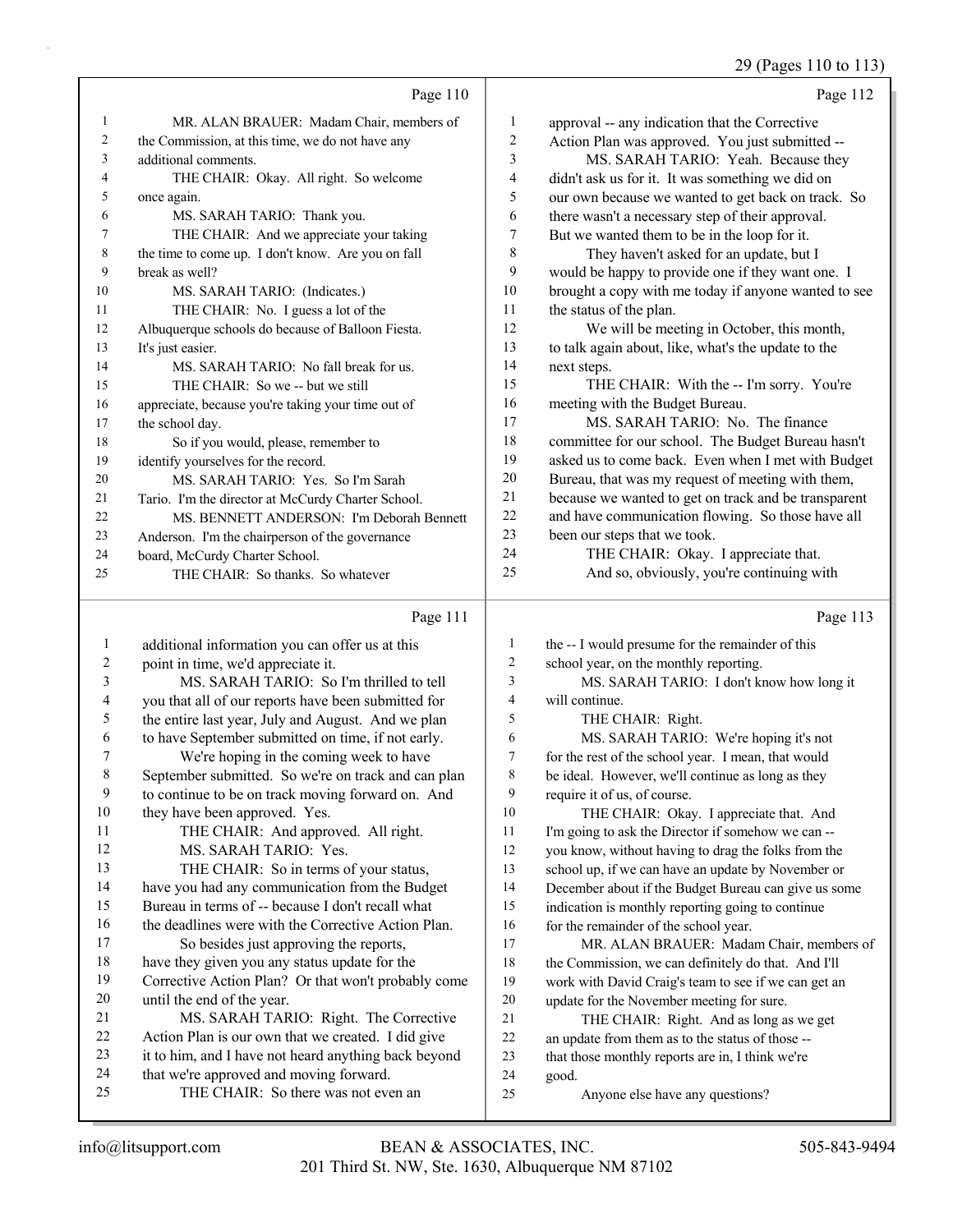30 (Pages 114 to 117)

|              |                                                                                                      |                | $30(1 \text{ gcs} 117 \text{ w} 11)$                                            |
|--------------|------------------------------------------------------------------------------------------------------|----------------|---------------------------------------------------------------------------------|
|              | Page 114                                                                                             |                | Page 116                                                                        |
| 1            | (No response.)                                                                                       | $\mathbf{1}$   | came up on the list. "Oh. There's the McCurdy                                   |
| 2            | THE CHAIR: Well, I appreciate this, and I                                                            | $\overline{c}$ | pre-K program."                                                                 |
| 3            | truly appreciate that you've gotten yourselves                                                       | 3              | So the -- the attachment was there, and it                                      |
| 4            | up-to-date.                                                                                          | $\overline{4}$ | wasn't until actually you called and said, "Hey,                                |
| 5            | MS. SARAH TARIO: Thank you. Me, too.                                                                 | 5              | wait a minute, we don't have a pre-K program," that                             |
| 6            | MS. BENNETT ANDERSON: Me, too.                                                                       | 6              | we found out that it truly wasn't -- it was just a                              |
| 7            | THE CHAIR: And I know when things like                                                               | $\overline{7}$ | name association.                                                               |
| 8            | this happen, it has a snowball effect.                                                               | 8              | MS. SARAH TARIO: Right.                                                         |
| 9            | MS. SARAH TARIO: Yes.                                                                                | 9              | MS. BENNETT ANDERSON: We have fought that                                       |
| 10           | THE CHAIR: And it's -- you know, there                                                               | 10             | for many years.                                                                 |
| 11           | was -- they're difficult to get yourself out of --                                                   | 11             | THE CHAIR: I bet. Thank you, once again.                                        |
| 12           | MS. SARAH TARIO: Yes.                                                                                | 12             | Have a great rest of your day.                                                  |
| 13           | THE CHAIR: -- easily. So I appreciate                                                                | 13             | COMMISSIONER VOIGT: Thanks.                                                     |
| 14           | the fact that you've obviously done your due                                                         | 14             | MS. SARAH TARIO: Thank you.                                                     |
| 15           | diligence in getting -- it's unfortunate. And I                                                      | 15             | THE CHAIR: And I'm going to ask for a                                           |
| 16           | think that's something that we've had, you know,                                                     | 16             | real short break. Thanks.                                                       |
| 17           | side conversations with the fact that management                                                     | 17             | (Recess taken, 11:30 a.m. to 11:50 a.m.)                                        |
| 18           | groups that are using outside reporting systems need                                                 | 18             | THE CHAIR: So before we move on the                                             |
| 19           | to -- need to be able to be more New Mexico-friendly                                                 | 19             | agenda, I'm going to make a proposal to see if the                              |
| 20           | if they're going to offer the services in                                                            | 20             | Commissioners are okay with it, that we can take a                              |
| 21           | New Mexico.                                                                                          | 21             | lunch break, an actual lunch break, and that --                                 |
| 22           | They need to make sure and to be able to                                                             | 22             | Jeron Campbell from ACES left Las Cruces and is                                 |
| 23           | make assurances to the schools that they can                                                         | 23             | heading up this way, and he thinks he'll be here by                             |
| 24           | adequately provide those services.                                                                   | 24             | 2:30.                                                                           |
| 25           | We've had a number of instances recently                                                             | 25             | So I'm going to ask the Commissioners if                                        |
|              | Page 115                                                                                             |                | Page 117                                                                        |
| $\mathbf{1}$ | where they haven't been as compliant and friendly.                                                   | $\mathbf{1}$   | they -- those that are willing to stay, as long as                              |
| 2            | And it's created challenges for schools, that the                                                    | $\sqrt{2}$     | he's here by 2:30, if we take a lunch break, that'll                            |
| 3            | schools can't afford to have that challenge, and it                                                  | $\mathfrak{Z}$ | give a little more cushion of time for him to be                                |
| 4            | just creates more problems.                                                                          | 4              | able to get up here and we would be able to hear                                |
| 5            | And I think it's something, as well, as we                                                           | 5              | them today. I don't know. I can't tell you exactly                              |
| 6            | communicate out to schools and as they're looking to                                                 | 6              | what time he left.                                                              |
| 7            | change systems, that the schools ask those questions                                                 | $\tau$         | COMMISSIONER ARMBRUSTER: He has left?                                           |
| 8            | so that they don't get themselves into -- you know,                                                  | 8              | THE CHAIR: Oh, yeah. But, yes.                                                  |
| 9            | I guess in many cases, people are figuring, "Well,                                                   | 9              | COMMISSIONER RUIZ: Madam Chair, I think                                         |
| 10           | if you're offering the service in New Mexico, then                                                   | 10             | we should definitely do that to accommodate him.                                |
| 11           | you're compliant with all of New Mexico reporting."                                                  | 11             | He's traveling here, and it's important that the                                |
| 12           | And, unfortunately, it's not coming out to be the                                                    | 12             | Commissioners listen to what he has to say. So I                                |
| 13           | case.                                                                                                | 13             | would say we need to support that.                                              |
| 14           | So that's -- that's just a shame for the                                                             | 14             | THE CHAIR: Because it was not on him that                                       |
| 15           | schools that they get caught in this. So it's                                                        | 15             | he chose not to come. He was told he didn't need to                             |
| 16           | something that hopefully schools look at and ask                                                     | 16             | come.                                                                           |
| 17           | these questions before they start making these                                                       | 17             | So I -- you know, I feel -- I feel bad,                                         |
| 18           | changes with the systems.                                                                            | 18             | because this is something that he's been working                                |
| 19           |                                                                                                      |                |                                                                                 |
|              | MS. SARAH TARIO: Right. Absolutely.                                                                  | 19             | very hard to be able to get this in place right now                             |
| 20           | I'll just say also, for the record, as you asked,                                                    | 20             | so that they can get that funding in place for them.                            |
| 21           | that we do not have a pre-K program, have no plans                                                   | 21             | So                                                                              |
| 22           | to create one.                                                                                       | 22             | COMMISSIONER VOIGT: I'm good with that.                                         |
| 23           | THE CHAIR: Thank you. And I appreciate                                                               | 23             | Yeah.                                                                           |
| 24<br>25     | that. And I also apologize that you got kind of<br>thrown into that conversation. Because you always | 24<br>25       | THE CHAIR: So are we okay with that?<br>COMMISSIONER RAFTERY: I'm fine with it. |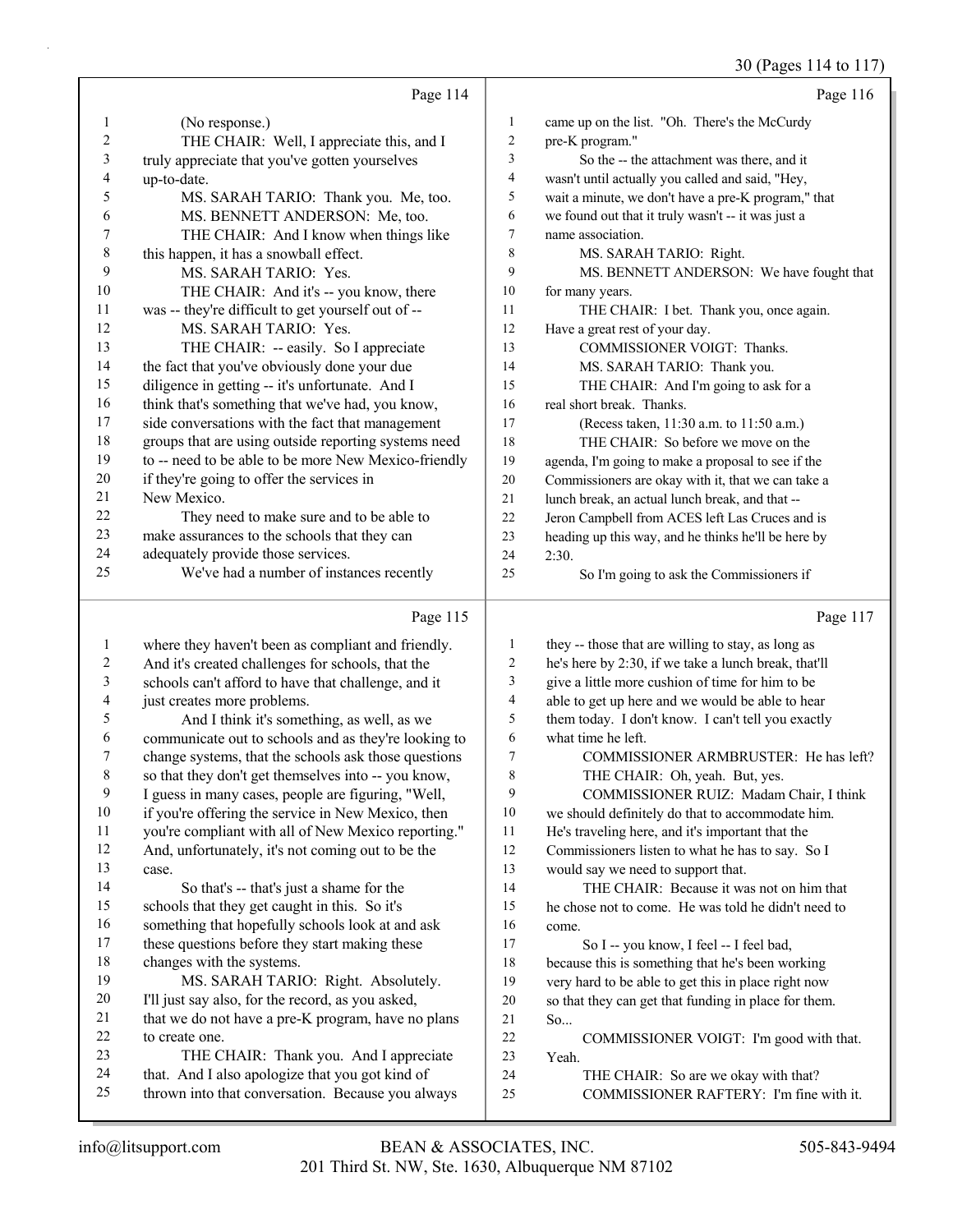31 (Pages 118 to 121)

|                         | Page 118                                                                                              |                | Page 120                                                                                                   |
|-------------------------|-------------------------------------------------------------------------------------------------------|----------------|------------------------------------------------------------------------------------------------------------|
| 1                       | THE CHAIR: Well, Commissioner Caballero                                                               | $\mathbf{1}$   | and we can have a little discussion.                                                                       |
| $\overline{\mathbf{c}}$ | is already out to lunch.                                                                              | $\overline{c}$ | MS. JULIEANN HILL-CLAPP: Hi. Good                                                                          |
| 3                       | All right. So we stand in recess and                                                                  | 3              | afternoon, Commissioner Gipson, Commissioners. I'm                                                         |
| 4                       | we'll be back at --                                                                                   | $\overline{4}$ | JulieAnn Hill-Clapp. I'm the governing council                                                             |
| 5                       | COMMISSIONER RUIZ: 1:00.                                                                              | 5              | president for La Tierra Montessori School.                                                                 |
| 6                       | THE CHAIR: -- 1:00?                                                                                   | 6              | MS. MONIQUE GARCIA: Good afternoon, Madam                                                                  |
| 7                       | Don't look at that clock. Look at that                                                                | 7              | Chairman. My name is Monique Garcia, and I'm the                                                           |
| $\,$ $\,$               | clock.                                                                                                | 8              | director of La Tierra Montessori School. Nice to                                                           |
| 9                       | Okay. We are in recess. Thank you.                                                                    | 9              | meet you.                                                                                                  |
| 10                      | (A recess was taken at 11:52 a.m., and                                                                | 10             | THE CHAIR: Thanks. And thank you for                                                                       |
| 11                      | reconvened at 1:09 p.m., as follows:)                                                                 | 11             | coming. So I'm sure you're not surprised that it                                                           |
| 12                      | THE CHAIR: Okay. So thank you all for                                                                 | 12             | would be a concern to us that you've lost governance                                                       |
| 13                      | our indulgence of time. And before we start our                                                       | 13             | board members. And you potentially lose quorum when                                                        |
| 14                      | regular meeting proceedings, we want to say "Happy                                                    | 14             | you're down to that three.                                                                                 |
| 15                      | Birthday" to Beverly. Thank you for everything that                                                   | 15             | And there's also the concern about Board                                                                   |
| 16                      | you do, because all too often you're the brunt of                                                     | 16             | of Finance when you're dropping below five. So we                                                          |
| 17                      | our e-mails. And you take it so graciously.                                                           | 17             | felt it important to have the conversation to see                                                          |
| 18                      | And we appreciate, and I don't think we                                                               | 18             | what might be going on. And also, I know part of                                                           |
| 19                      | show that nearly enough, the thanks for all the work                                                  | 19             | our process through notification is you generally                                                          |
| $20\,$                  | that you do do for us, and a lot that we don't even                                                   | 20             | automatically get the 45 days extended to get the                                                          |
| $21\,$                  | see that you do for us.                                                                               | 21             | new board members on. But when you fall that far                                                           |
| 22                      | And we certainly appreciate it. And                                                                   | 22             | below, it's -- it's not just a general change.                                                             |
| 23                      | Commissioner Crone was kind enough and thoughtful                                                     | 23             | So we felt we needed to have that                                                                          |
| 24                      | enough to go get some goodies. So before we begin,                                                    | 24             | conversation. So if there's any kind of update,                                                            |
| 25                      | if folks want to grab a little bite, and then we'll                                                   | 25             | hopefully, you have to offer us?                                                                           |
|                         |                                                                                                       |                |                                                                                                            |
|                         | Page 119                                                                                              |                | Page 121                                                                                                   |
|                         |                                                                                                       |                |                                                                                                            |
| $\mathbf{1}$<br>2       | begin.                                                                                                | 1              | MS. JULIEANN HILL-CLAPP: Yes. So we also                                                                   |
| 3                       | COMMISSIONER CRONE: There's blueberry and                                                             | 2<br>3         | have the same concern. You know, we lost a board                                                           |
| 4                       | peach. I was going to get apple. But I think --<br>apples are present. You have to thank Caroline, my | 4              | member -- actually, we lost two board members almost                                                       |
| 5                       | wife, because she saw it on her Facebook.                                                             | 5              | immediately, because both -- and I know, go                                                                |
| 6                       | MS. FRIEDMAN: Thank you very much.                                                                    | 6              | figure -- they both had heart issues. We had one of<br>our board members that actually had a heart attack. |
| 7                       | COMMISSIONER ARMBRUSTER: How does it feel                                                             | 7              | And he was pulling away. And then we had another --                                                        |
| 8                       | to be 50?                                                                                             | 8              | had similar issues with his heart. And so they both                                                        |
| 9                       | MS. FRIEDMAN: It would be wonderful.                                                                  | 9              | resigned, you know, within a month of each other.                                                          |
| 10                      | (Singing of birthday wishes.)                                                                         | 10             | And we had been working and are continuing                                                                 |
| 11                      | (Brief recess held.)                                                                                  | 11             | to work to resolve that issue. It kind of surprised                                                        |
| 12                      | THE CHAIR: Okay. Now that we've had our                                                               | 12             | us when the third board member was leaving and chose                                                       |
| 13                      | little sugar rush, we can get back on track.                                                          | 13             | to do what she did.                                                                                        |
| 14                      | And we are on to item No. 12, which is                                                                | 14             | That said, we now are in full compliance.                                                                  |
| 15                      | Discussion and Possible Action on the Response from                                                   | 15             | We have a full quorum. We've gotten three new board                                                        |
| 16                      | a letter to Tierra Montessori with concerns                                                           | 16             | members on our board, and they have completed the                                                          |
| 17                      | regarding the governing board.                                                                        | 17             | trainings. I have the paperwork, you know, just                                                            |
| 18                      | And just so that folks are reminded, last                                                             | 18             | updating everything, 'cause we did have a special                                                          |
| 19                      | meeting, I had asked that it be pulled off the                                                        | 19             | meeting last night to make sure that we got all the                                                        |
| 20                      | Consent Agenda because the school unfortunately had                                                   | $20\,$         | paperwork signed, everybody was in compliance, and                                                         |
| 21                      | gotten to three governing council members. And                                                        | $21\,$         | everything is up to snuff. So we -- we're in                                                               |
| 22                      | that, of course, is a concern to us in a number of                                                    | $22\,$         | compliance with having the five board members; so                                                          |
| 23                      | areas.                                                                                                | 23             | THE CHAIR: Okay. So while you're here,                                                                     |
| 24<br>25                | So I know there's folks from the school<br>that are here today. So we'll ask them to come down        | 24<br>$25\,$   | can we talk about the -- the letter that the --<br>because there was a concern that was raised -- and I    |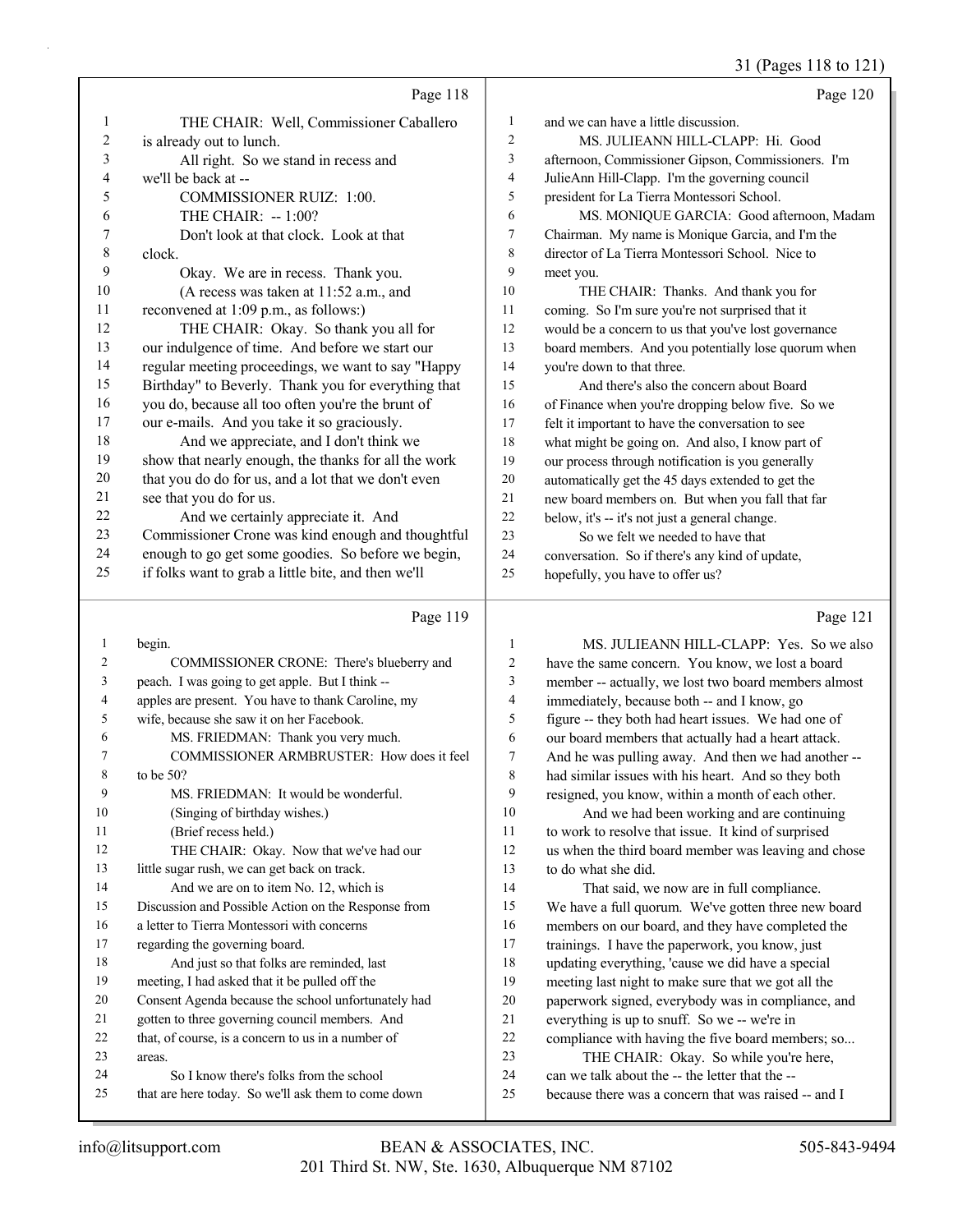# 32 (Pages 122 to 125)

|    | Page 122                                             |                | Page 124                                            |
|----|------------------------------------------------------|----------------|-----------------------------------------------------|
| 1  | appreciate the fact that the Director actually       | 1              | THE CHAIR: And -- the head administrator.           |
| 2  | caught this -- that the employment letter is signed  | $\mathfrak{2}$ | So that's where, you know, this is --               |
| 3  | by the head of the governance council and not the    | 3              | MS. JULIEANN HILL-CLAPP: I didn't hire              |
| 4  | head administrator. Because an employee's contract   | $\overline{4}$ | her.                                                |
| 5  | should be signed by the head administrator, not the  | 5              | THE CHAIR: But you're on the contract as            |
| 6  | head of the governance council.                      | 6              | the hirer.                                          |
| 7  | MS. JULIEANN HILL-CLAPP: Yes. And                    | $\overline{7}$ | MS. JULIEANN HILL-CLAPP: So let's be                |
| 8  | there's a reason for that. Our administrator --      | 8              | clear that the only thing I did was sign a contract |
| 9  | THE CHAIR: I know there's a reason why               | 9              | at the advice -- given advice of Matthews Fox.      |
| 10 | that should happen.                                  | 10             | That's all I did was sign the contract, so that we  |
| 11 | MS. JULIEANN HILL-CLAPP: Yes. Our                    | 11             | could have a CPO. We can go back and have           |
| 12 | administrator has tendered her resignation. So she   | 12             | Ms. Garcia sign it. She's got it here; so           |
| 13 | tendered that back on September the 18th. And when   | 13             | THE CHAIR: I think that's the clearest              |
| 14 | that happened, of course, it triggers a whole bunch  | 14             | thing to do. Because, you know, we try to make sure |
| 15 | of things. And our attorney, Matthews Fox,           | 15             | that the schools keep those clear lines.            |
| 16 | advised -- I called her, and I said, "You know, what | 16             | MS. JULIEANN HILL-CLAPP: Sure.                      |
| 17 | do we do? What's the next steps?" Because this was   | 17             | THE CHAIR: And when your name is on the             |
| 18 | kind of a -- we've done it at the end and not in the | 18             | contract, you are hiring that person.               |
| 19 | middle.                                              | 19             | MS. JULIEANN HILL-CLAPP: We have it here,           |
| 20 | And she said, "Well, she doesn't -- she's            | 20             | so she can sign it.                                 |
| 21 | going to have to lose the authority to sign          | 21             | THE CHAIR: We would appreciate that.                |
| 22 | contracts, because you're going to need your new     | 22             | That would just be cleaner for all of us just to    |
| 23 | administrator to be able to hire staff that -- you   | 23             | have that.                                          |
| 24 | know, if you need staff." And, you know, we went     | 24             | MS. JULIEANN HILL-CLAPP: Okay.                      |
| 25 | through the whole chain of discussion.               | 25             | THE CHAIR: Commissioners, are there any             |
|    | Page 123                                             |                | Page 125                                            |

|    | And the only reason I signed that contract           | 1  | other questions?                                    |
|----|------------------------------------------------------|----|-----------------------------------------------------|
| 2  | is it's been a comedy of errors at our school. And   | 2  | COMMISSIONER CRONE: I've got one.                   |
| 3  | I apologize for saying it like that. But our CPO,    | 3  | THE CHAIR: Sure.                                    |
| 4  | who was the woman who was initially hired to be the  | 4  | COMMISSIONER CRONE: Did you provide the             |
| 5  | CPO, when the paperwork was completed, her license   | 5  | names of the board members?                         |
| 6  | had lapsed by two days. So we had to turn around     | 6  | MS. JULIEANN HILL-CLAPP: Yes.                       |
| 7  | and figure out how we were going to do what we       | 7  | COMMISSIONER CRONE: Are they in our                 |
| 8  | needed.                                              | 8  | packet?                                             |
| 9  | And we quickly did this. And to be full              | 9  | MS. JULIEANN HILL-CLAPP: No, no. Options            |
| 10 | in compliance with what you had, I did consult       | 10 | for Parents has the names. Because what we did is   |
| 11 | Matthews Fox, and she said, "You'll have to sign the | 11 | got them to get the training before we seated them. |
| 12 | contract for this particular employee."              | 12 | So the board members that are seated have received  |
| 13 | I said, "All right. I can do that."                  | 13 | the ten -- the seven hours of training, the online  |
| 14 | And she says, "You shouldn't have any                | 14 | training. So they're on-boarded.                    |
| 15 | problems, you know, doing this as a -- you know,     | 15 | THE CHAIR: Right. It wouldn't have been             |
| 16 | because you're -- you're" -- we did have a CPO.      | 16 | in the packet, because it wasn't -- it wasn't       |
| 17 | And unfortunately, she couldn't get into the         | 17 | completed ten days ago.                             |
| 18 | training for CPO before the license expired. And so  | 18 | COMMISSIONER CRONE: Okay.                           |
| 19 | here we are. But that's the reason; so               | 19 | THE CHAIR: But you do have all that                 |
| 20 | THE CHAIR: Right. And I appreciate all               | 20 | information; correct? My understanding is --        |
| 21 | of that. However, it's clearly defined what the      | 21 | MR. ALAN BRAUER: Madam Chair,                       |
| 22 | role of governing council members are. And the       | 22 | Commissioners, I just confirmed with Melissa Brown, |
| 23 | governance council hires only the head               | 23 | our staff member that does that, and she confirmed  |
| 24 | administrator.                                       | 24 | that.                                               |
| 25 | MS. JULIEANN HILL-CLAPP: That's correct.             | 25 | THE CHAIR: Okay.                                    |
|    |                                                      |    |                                                     |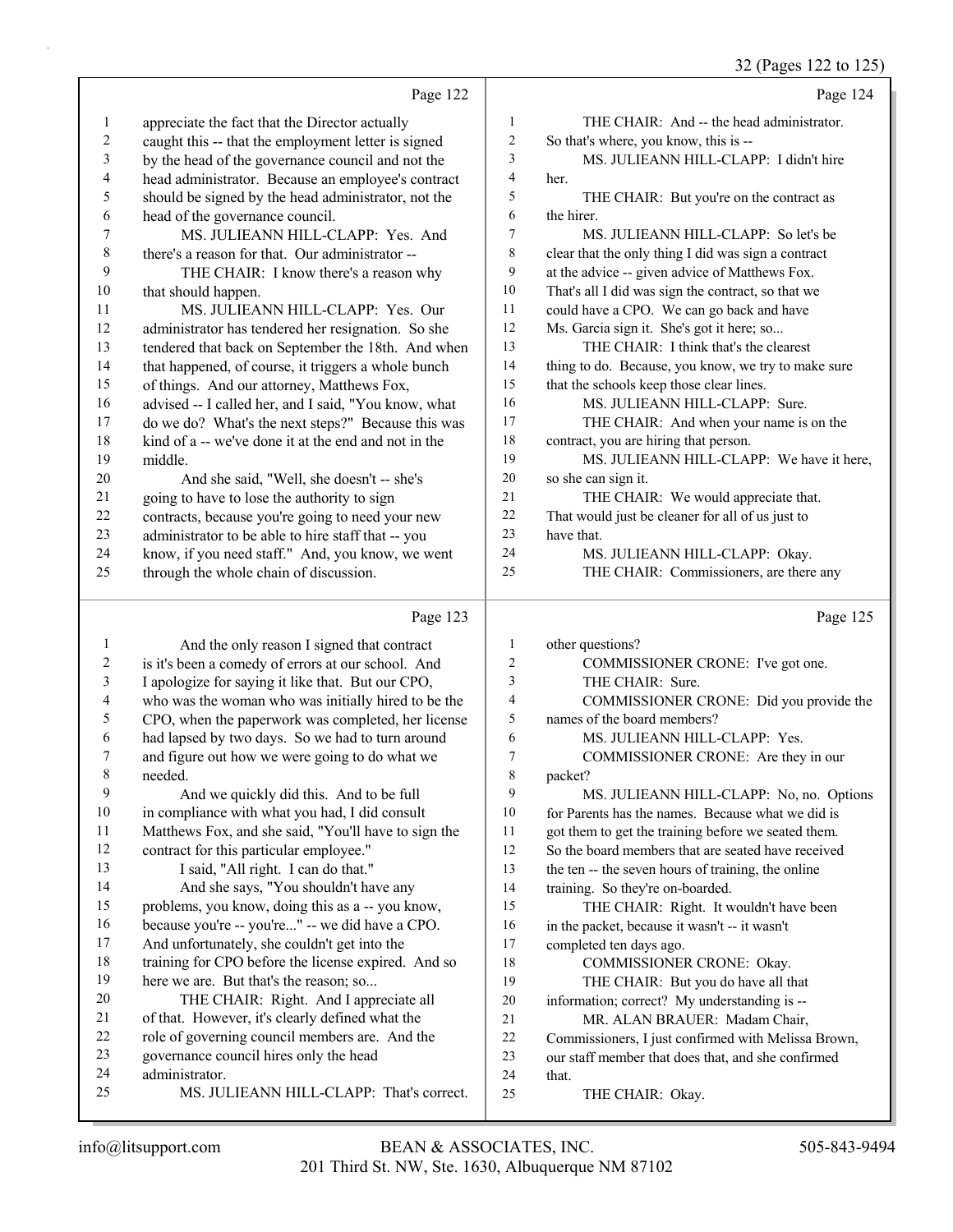#### 33 (Pages 126 to 129)

|    | Page 126                                           |    | Page 128                                            |
|----|----------------------------------------------------|----|-----------------------------------------------------|
|    | COMMISSIONER VOIGT: Madam Chair?                   | 1  | COMMISSIONER VOIGT: No. Madam Chair. So             |
| 2  | THE CHAIR: Commissioner Voigt.                     | 2  | I think, Commissioner Caballero --                  |
| 3  | COMMISSIONER VOIGT: Thank you. I have a            | 3  | THE CHAIR: -- we'll have to go through              |
| 4  | question. So your head administrator has given     | 4  | the Legislature to clarify.                         |
| 5  | notice.                                            | 5  | COMMISSIONER VOIGT: -- the only reason              |
| 6  | MS. JULIEANN HILL-CLAPP: Yes.                      | 6  | that their governing board president signed this    |
|    | COMMISSIONER VOIGT: But that person will           | 7  | contract was because the administrator had given    |
| 8  | be employed throughout the duration of this school | 8  | their notice of resignation.                        |
| 9  | year.                                              | 9  | But I think they know now that even though          |
| 10 | MS. JULIEANN HILL-CLAPP: No. She's --              | 10 | the head administrator had given their resignation, |
| 11 | her last day is the 18th.                          | 11 | she is still in full employ until her very last day |
| 12 | <b>COMMISSIONER VOIGT: Of?</b>                     | 12 | physically at the school, at which time the new     |
| 13 | MS. JULIEANN HILL-CLAPP: This month, of            | 13 | administrator will be signing contracts.            |
| 14 | October.                                           | 14 | COMMISSIONER CABALLERO: All I'm saying --           |
| 15 | COMMISSIONER VOIGT: Okay.                          | 15 | Commissioner Voigt, all I'm saying is this is not   |
| 16 | THE CHAIR: And you have hired a new --             | 16 | the first time it's going to happen.                |
| 17 | MS. JULIEANN HILL-CLAPP: We do. We're in           | 17 | COMMISSIONER VOIGT: Well, it should be.             |
| 18 | the process of transitioning. So the charter       | 18 | COMMISSIONER CABALLERO: And so do we need           |
| 19 | schools will get that paperwork. Yes.              | 19 | to say, "In case this happens" --                   |
| 20 | THE CHAIR: Are we good?                            | 20 | <b>COMMISSIONER VOIGT: No.</b>                      |
| 21 | COMMISSIONER CABALLERO: The only thing,            | 21 | COMMISSIONER CABALLERO: -- "we've got to            |
| 22 | Madam Chair, do we need to clarify order of        | 22 | have these safeguards?"                             |
| 23 | succession in those situations, such as what       | 23 | THE CHAIR: And I'm going to say no, only            |
| 24 | happened in this charter school, who or --         | 24 | because there's going to be too many "In case these |
| 25 | THE CHAIR: You mean with the head                  | 25 | happened." "Well, yeah, you said it's okay with     |

### Page 127

| 1  | administrators?                                      | 1              | this. But then -- oh, wait a minute. I thought       |
|----|------------------------------------------------------|----------------|------------------------------------------------------|
| 2  | COMMISSIONER CABALLERO: Yeah. When a                 | 2              | because you allowed it there" -- I think because it  |
| 3  | head administrator leaves --                         | 3              | is clearly defined, because they're a public school, |
| 4  | THE CHAIR: They give notice.                         | $\overline{4}$ | those -- those lines are clearly defined for school  |
| 5  | COMMISSIONER CABALLERO: But in this case,            | 5              | boards, for governance councils,                     |
| 6  | that somebody had to sign a contract, we're not too  | 6              | superintendents/head administrators.                 |
| 7  | sure whether that was okay. Do we need to clarify    | 7              | And I think if we start to breach those              |
| 8  | it by a policy, something --                         | 8              | lines and ask statute to give us the exceptions,     |
| 9  | THE CHAIR: No, because it's actually                 | 9              | "Oh, but it's okay to do it if A, B, C, and D," then |
| 10 | $in --$                                              | 10             | we really start to blur the lines.                   |
| 11 | <b>COMMISSIONER CABALLERO: Statute?</b>              | 11             | COMMISSIONER CABALLERO: Should it come               |
| 12 | THE CHAIR: It's in statute what the head             | 12             | back to the Commission, or that approval part to     |
| 13 | administrator does and what the governance council   | 13             | anything happening or the Secretary of Education?    |
| 14 | does. So that's clearly defined already, that the    | 14             | If they cannot do it -- so how do they get that done |
| 15 | governance council's sole employee that they hire is | 15             | in cases that need to be --                          |
| 16 | the head administrator. And then the head            | 16             | THE CHAIR: Well, they have a current head            |
| 17 | administrator hires all other staff.                 | 17             | administrator who can sign the contract. So they     |
| 18 | COMMISSIONER CABALLERO: So being that                | 18             | will sign it.                                        |
| 19 | charter schools are small districts, do we need to   | 19             | COMMISSIONER CABALLERO: Right. But at                |
| 20 | have, like, an exception and say, "In the case       | 20             | some point, they didn't.                             |
| 21 | where, similar to this, and" --                      | 21             | THE CHAIR: No. They've always had a head             |
| 22 | THE CHAIR: I don't think we can.                     | 22             | administrator. They've never been without the head   |
| 23 | COMMISSIONER CABALLERO: "and safety,                 | 23             | administrator. It was their legal counsel's advice   |
| 24 | it would have to go through" -- not us, but I        | 24             | that because they were transitioning, they shouldn't |
| 25 | think --                                             | 25             | have the current head administrator sign the         |
|    |                                                      |                |                                                      |

Page 129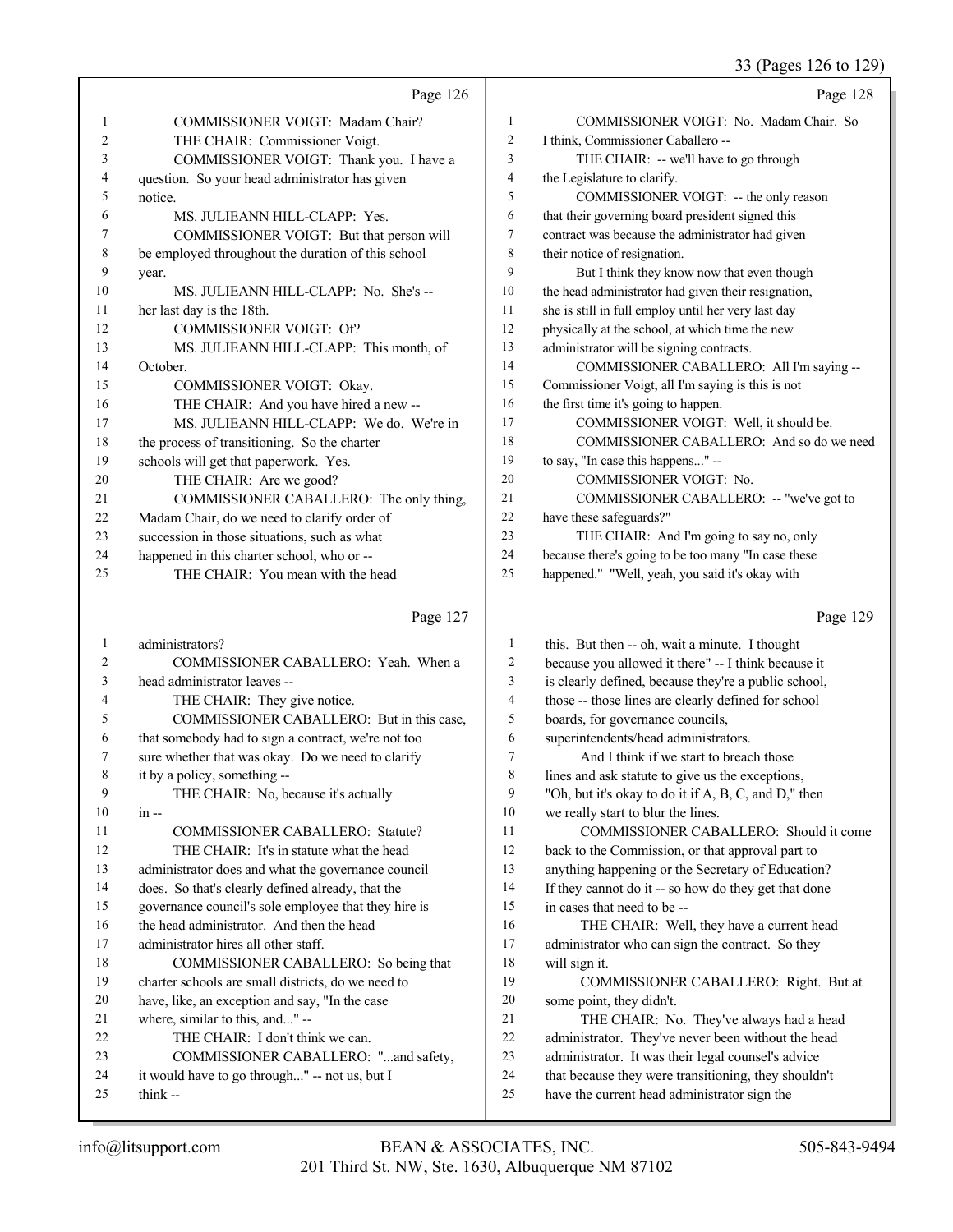$(D_{\text{0.029}} 120 \text{ to } 123)$ 

|                         |                                                      |                         | 34 (Pages 130 to 133)                               |
|-------------------------|------------------------------------------------------|-------------------------|-----------------------------------------------------|
|                         | Page 130                                             |                         | Page 132                                            |
| 1                       | contract. So it was legal counsel's -- their legal   | $\mathbf{1}$            | available.                                          |
| 2                       | counsel's advice. But they've never been without a   | $\overline{c}$          | I think you're doing -- oh, the charter --          |
| 3                       | head administrator.                                  | 3                       | during the conference. Is that the next --          |
| 4                       | MS. JULIEANN HILL-CLAPP: Yeah. Just to               | 4                       | MS. MELISSA BROWN: I have an eight-hour             |
| 5                       | clarify, we're not going to be without a head        | 5                       | training tomorrow in Albuquerque. In November, I'll |
| 6                       | administrator. We're just in that phase of           | 6                       | be in Taos. And the Coalition -- and the Public     |
| 7                       | transitioning between one and the other; so          | 7                       | Charter Schools of New Mexico's conference.         |
| $\,8\,$                 | THE CHAIR: So I'm going to say I -- you              | 8                       | THE CHAIR: Right. So there's a lot of               |
| 9                       | know, we're -- I'm not supportive of the exceptions, | 9                       | good opportunities for them to get themselves       |
| 10                      | when it's -- the exception is coming because advice  | $10\,$                  | situated. So thank you, and I appreciate you        |
| 11                      | is being given by someone to do that. I'm not --     | 11                      | staying through the day so far.                     |
| 12                      | COMMISSIONER ROBBINS: Madam Chair?                   | 12                      | MS. JULIEANN HILL-CLAPP: Yeah. Thank                |
| 13                      | COMMISSIONER CABALLERO: Maybe clarify                | 13                      | you.                                                |
| 14                      | that they cannot do that.                            | 14                      | MS. MONIQUE GARCIA: Thank you.                      |
| 15                      | THE CHAIR: I think it's pretty clear.                | 15                      | THE CHAIR: Okay. We are now on to                   |
| 16                      | The lines are there. This is what they do, and this  | 16                      | Discussion and Possible Action on Estancia Valley   |
| 17                      | is what they chose. I think the lines are pretty     | 17                      | Classical Academy's Proposed Bylaw Changes.         |
| 18                      | clear.                                               | 18                      | I know Harlan is here.                              |
| 19                      | And I think -- and maybe -- you know,                | 19                      | Okay. Thank you so much for coming.                 |
| 20                      | Melissa is here. But I think it's clear in           | 20                      | MR. HARLAN LAWSON: Madam Chairwoman and             |
| 21                      | trainings what -- what happens. So, you know, I'm    | 21                      | Commissioners, I'm Harlan Lawson, serving as the    |
| 22                      | right.                                               | 22                      | head of the governing council at Estancia Valley    |
| 23                      | COMMISSIONER ROBBINS: Madam Chair?                   | 23                      | Classical Academy now.                              |
| 24                      | THE CHAIR: Commissioner Robbins?                     | 24                      | And I believe we've made copies of a                |
| 25                      | COMMISSIONER ROBBINS: One thing that I               | 25                      | redline change which has been handed out. And I     |
|                         |                                                      |                         |                                                     |
|                         | Page 131                                             |                         | Page 133                                            |
| $\mathbf{1}$            | believe the governance council could do, if an       | $\mathbf{1}$            | think if we could just walk through that, it would  |
| $\overline{\mathbf{c}}$ | administrator left, and they were without a          | $\overline{c}$          | be very clear what we're trying to do.              |
| 3                       | permanent administrator, they could name an interim  | $\overline{\mathbf{3}}$ | The major change that we made, of course,           |
| 4                       | head administrator who could then sign documents.    | 4                       | was to change the --                                |
| 5                       | You have to have a head administrator in             | 5                       | COMMISSIONER VOIGT: Is your microphone              |
| 6                       | order to operate. So they would have to then be in   | 6                       | on?                                                 |
| 7                       | position of -- so, likely, either her employee would | 7                       | MR. HARLAN LAWSON: It was just -- yeah,             |
| 8                       | qualify, or bring in someone else as an interim head | 8                       | I'm sorry. I thought it was on.                     |
| 9                       | administrator until the permanent was replaced.      | 9                       | The major change that we wanted to make             |
|                         |                                                      |                         |                                                     |

10 That's the solution. That's on the governance council of the charter school. That's

not our responsibility.

- 13 THE CHAIR: Students have interims. I mean, that happens all the time. So we have
- interims. We have interim head administrators.
- That -- you know, that happens all the time. We're
- on a search. Sometimes it's a couple of months;
- sometimes it's a year. It happens. 19 But that person -- and you're right. That person has the authority to make those -- so as long
- as we can get this cleared up. 22 And I appreciate the fact that your -- all
- of your members are on-boarded at this point in time
- to be able to vote. And, hopefully, they will avail
- themselves of the upcoming trainings that are
- was to change from six to seven board members, which
- we did. And that's in the first article of the
- change you'll see.

13 And then we wanted to do some housekeeping and changes, word changes.

15 But the other major changes we did -- I'll summarize, and then we'll walk through the document. We also wanted to require all of our board members every two years to have a background check, which we had never had in our bylaws before.

- 20 We wanted to clarify on remote attendance, when people could be out, but could just be by
- telephone. We had that in the bylaws, but we
- changed the wording a little bit to make it a little
- bit more clear.
- 25 And we also clarified that the process for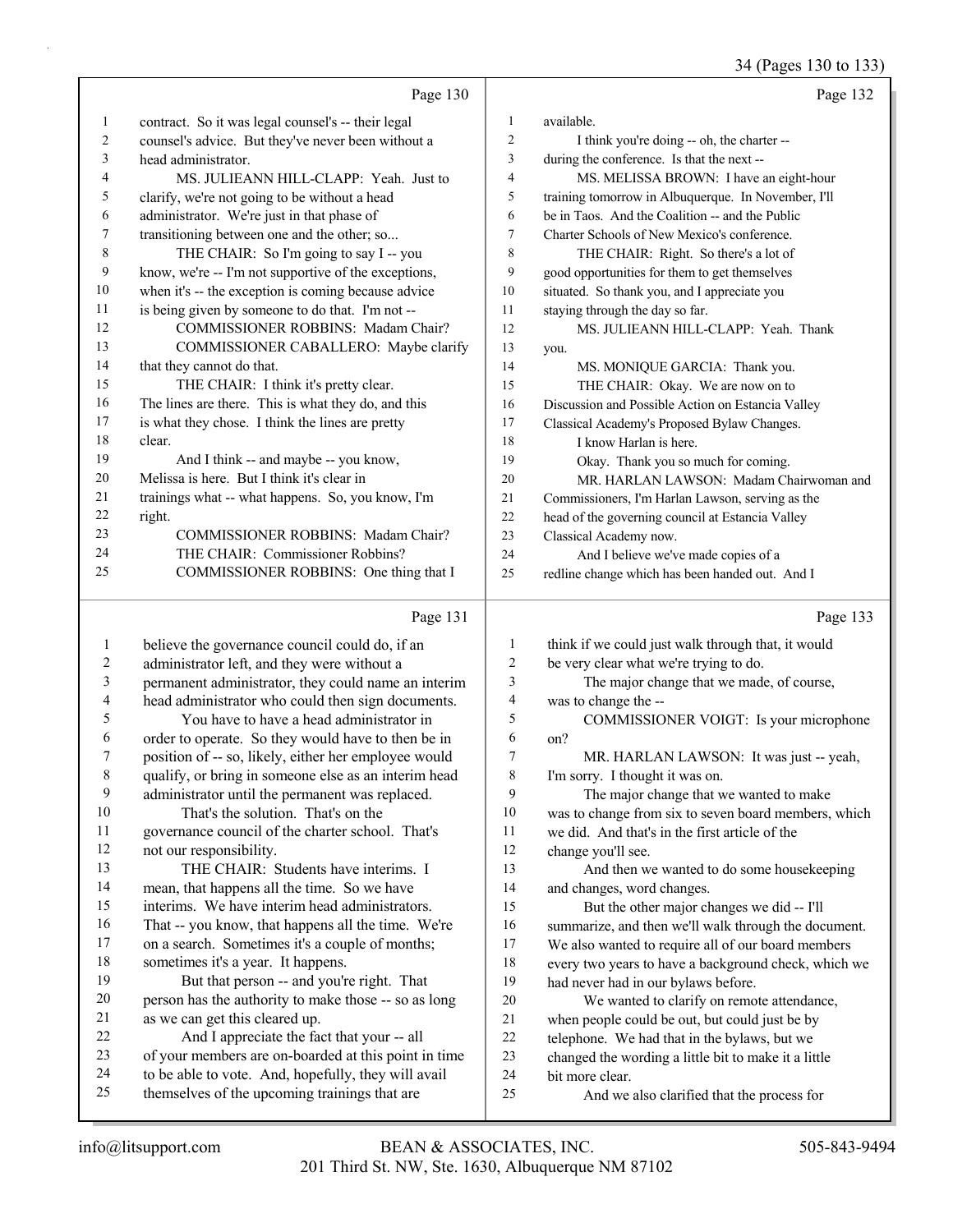35 (Pages 134 to 137)

|    | Page 134                                             |    | Page 136                                             |
|----|------------------------------------------------------|----|------------------------------------------------------|
| 1  | creating agenda items for upcoming meetings would be | 1  | so he wanted to know who was going to be there and   |
| 2  | the president's responsibility. And, of course,      | 2  | who wasn't going to be there.                        |
| 3  | every board member can, in fact, propose agenda      | 3  | But we just struck that. Because it                  |
| 4  | items.                                               | 4  | really doesn't matter who the executive director is  |
| 5  | So those were the major changes that we              | 5  | that is coming on the board. As long as we've got a  |
| 6  | actually made in here.                               | 6  | quorum, we can operate and do our business.          |
| 7  | If you all have a copy of it, if you want            | 7  | And you see the wording -- also earlier in           |
| 8  | to, Chairwoman, I can just go through each one?      | 8  | that, I forgot to mention -- on the remote           |
| 9  | THE CHAIR: Sure, if you want.                        | 9  | participation, we just re-wordsmithed that a little  |
| 10 | MR. HARLAN LAWSON: Article I, Section A,             | 10 | bit.                                                 |
| 11 | is just changing from six to seven. I think we were  | 11 | No. 8 is the background checks. We                   |
| 12 | asleep at the wheel that day, because we had talked  | 12 | require it every two years now. We required it of    |
| 13 | about making it a range. And so next time we do      | 13 | our teachers. So we thought it only fair that we     |
| 14 | make a change, we will have that. I don't know why   | 14 | required it of all the board members as well.        |
| 15 | we didn't do it this time.                           | 15 | THE CHAIR: I think it's probably best                |
| 16 | THE CHAIR: That has now become our                   | 16 | practice. Because you've got board members coming    |
| 17 | recommendation. You can always have more. But, you   | 17 | in and out of the school building, so that it's just |
| 18 | know, it's just easier on you.                       | 18 | the safest thing to do.                              |
| 19 | MR. HARLAN LAWSON: It is. And I                      | 19 | MR. HARLAN LAWSON: A few of us are                   |
| 20 | appreciate that. We will make that the next time we  | 20 | actually certified substitute or licensed teachers.  |
| 21 | change.                                              | 21 | For example, I'm a licensed teacher. And so that     |
| 22 | Looking at Article II, Section A, the --             | 22 | background check is already there for those.         |
| 23 | we took out a section there that talked about "in    | 23 | But for the others, we just thought it               |
| 24 | compliance with the founding documents," because I   | 24 | appropriate and a prudent move.                      |
| 25 | don't think that was necessary there.                | 25 | On the -- I think it's Article IV C --               |
|    |                                                      |    |                                                      |

# Page 135

|    | We also have moved the last sentence in              | 1  | yeah, IV-C.                                          |
|----|------------------------------------------------------|----|------------------------------------------------------|
| 2  | A-1 there, Article II, A-1, to a different part of   | 2  | We changed "tendering" to "acceptance."              |
| 3  | the document, where we actually do notify the        | 3  | There was a concern -- at one time, we had a board   |
| 4  | community and the -- at large of a position opening  | 4  | member who kept saying he was going to resign but    |
| 5  | on the school's governing body. But we moved that    | 5  | didn't, in fact, tender anything in writing. So now  |
| 6  | to a different location. I'll show you that here in  | 6  | what we're saying is that acceptance of such         |
| 7  | a minute.                                            | 7  | resignation doesn't have to be done to make it       |
| 8  | On -- 2-a was already there with the                 | 8  | effective. As soon as they tell the president or     |
| 9  | requirement that we not have parent board members    | 9  | secretary that they're resigning, basically, they're |
| 10 | outnumber non-parent board members. And we added b.  | 10 | resigning.                                           |
| 11 | Basically, we've always required this of a new board | 11 | In Article -- that same Article IV, in               |
| 12 | member, but we had not formalized it into the        | 12 | No. 1, you see that -- did the word come out in your |
| 13 | bylaws. So now they have to read at least three      | 13 | copies in blue? Or is that just a faint --           |
| 14 | books. They have to write a one-page description of  | 14 | THE CHAIR: It is in blue. Yeah.                      |
| 15 | what classical education means to them before we     | 15 | MR. HARLAN LAWSON: Okay. Then in the                 |
| 16 | nominate someone as a new board member.              | 16 | third line down, this is where we're talking about   |
| 17 | So that was just, again, formalizing                 | 17 | just the agenda items. It just clarifies, makes it   |
| 18 | something we had been doing, but it wasn't in the    | 18 | more clear, what we were doing as far as             |
| 19 | bylaws.                                              | 19 | incorporating those topics into the agenda for the   |
| 20 | On section A-7, we had, for some reason or           | 20 | next meeting. And, of course, just wordsmithing,     |
| 21 | other -- and I don't know. None of us remember how   | 21 | really, is what it really does, because it doesn't   |
| 22 | it got in there, to tell you the truth. But our      | 22 | really change how we did it.                         |
| 23 | first executive director asked that we check with    | 23 | And I think there's one more. Let me                 |
| 24 | him. He was pretty much running the meetings, as     | 24 | double-check my cheat sheet here.                    |
| 25 | far as the agenda part of the meetings, I mean. And  | 25 | I think that's all I had.                            |
|    |                                                      |    |                                                      |

Page 137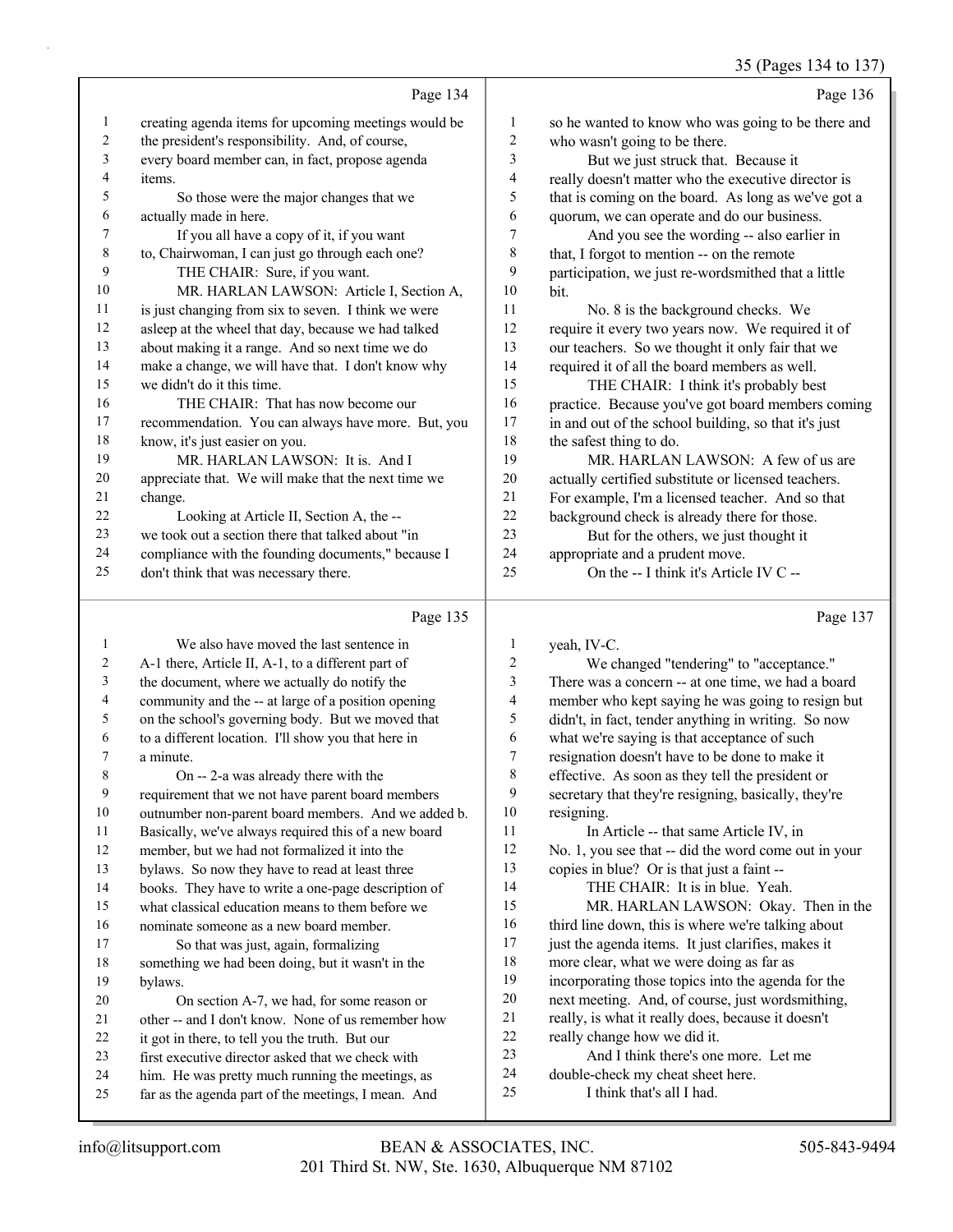36 (Pages 138 to 141)

|                |                                                                                                 |                | 0                                                                                            |
|----------------|-------------------------------------------------------------------------------------------------|----------------|----------------------------------------------------------------------------------------------|
|                | Page 138                                                                                        |                | Page 140                                                                                     |
| 1              | Yes.                                                                                            | 1              | a little bit of a disconnect there. And that's why                                           |
| 2              | Any questions on any of those proposed                                                          | 2              | we asked them to come up this month so we could get                                          |
| 3              | changes?                                                                                        | 3              | that clarity.                                                                                |
| 4              | (Chair consults with Commission counsel.)                                                       | 4              | That's something that, once again, we're                                                     |
| 5              | THE CHAIR: Okay. So, Harlan, let me just                                                        | 5              | going to have to clean up a little bit in our -- in                                          |
| 6              | ask you.                                                                                        | 6              | that notification form, that the request for not                                             |
| 7              | MR. HARLAN LAWSON: Sure.                                                                        | 7              | just the bylaw change, but the tracked changes for                                           |
| 8              | THE CHAIR: In Article II A, you struck                                                          | 8              | them. And even though you had to spend the time to                                           |
| 9              | out, "The Governing Council will notify the school's                                            | 9              | come up and do this, I appreciate the fact that this                                         |
| 10             | community and the community at large of a position                                              | 10             | was brought to our attention.                                                                |
| 11             | opening."                                                                                       | 11             | MR. HARLAN LAWSON: Sure.                                                                     |
| 12             | That just struck -- you didn't replace                                                          | 12             | THE CHAIR: A little at your expense. But                                                     |
| 13             | that? Did you put that someplace else?                                                          | 13             | it's -- it's a lesson learned. So, hopefully, we                                             |
| 14             | MR. HARLAN LAWSON: We did, though. We                                                           | 14             | move forward. But I would ask you to leave that                                              |
| 15             | put it back in.                                                                                 | 15             | change and submit that -- or did you find it?                                                |
| 16             | THE CHAIR: Because I don't see any other                                                        | 16             | MR. HARLAN LAWSON: Well, I didn't find                                                       |
| 17             | changes that --                                                                                 | 17             | where we actually put it in. What we did, in                                                 |
| 18             | MR. HARLAN LAWSON: Added it back in.                                                            | 18             | Article IX, the Miscellaneous, Section A, I believe,                                         |
| 19             | THE CHAIR: -- sound anything like that.                                                         | 19             | is where I felt we covered that. We can put it back                                          |
| 20             | MR. HARLAN LAWSON: Let me just see. I                                                           | 20             | in explicitly, because I think it should be.                                                 |
| 21             | thought we did.                                                                                 | 21             | That says simply that we will be compliant                                                   |
| 22             | THE CHAIR: So that's just out.                                                                  | 22             | with the current statutes and administrative rules,                                          |
| 23             | MR. HARLAN LAWSON: Well, it is, by that                                                         | 23             | which, in fact, do state that openings should be                                             |
| 24             | one. But I'm positive we added it back in. But I'm                                              | 24             | announced to the general public before you refill a                                          |
| 25             | not finding it, either.                                                                         | 25             | board member.                                                                                |
|                |                                                                                                 |                |                                                                                              |
|                | Page 139                                                                                        |                | Page 141                                                                                     |
| 1              |                                                                                                 | $\mathbf{1}$   |                                                                                              |
| 2              | THE CHAIR: No, I didn't -- no.                                                                  | $\overline{c}$ | So I think it probably legally covers it.<br>So it'll be clear if we add it back in. So I'll |
| 3              | MR. HARLAN LAWSON: We may have to do<br>another --                                              | 3              |                                                                                              |
| 4              |                                                                                                 | $\overline{4}$ | talk to the board about it again and propose that we                                         |
| 5              | THE CHAIR: I didn't see any other changes<br>after that.                                        | 5              | put that back in.<br>COMMISSIONER CHAVEZ: Madam Chair, it was                                |
| 6              | MR. HARLAN LAWSON: It doesn't show up.                                                          | 6              | just brought to my attention -- Ms. Beverly had                                              |
| 7              | You're right. I will take that under advisement.                                                | $\tau$         | pointed out that you did put it in. It's in the                                              |
| 8              | THE CHAIR: Let me just ask you. Do you                                                          | 8              | last page of Article II, A-1.                                                                |
| $\overline{9}$ | still make public openings?                                                                     | 9              | THE CHAIR: Okay. Hold on. Article II?                                                        |
| 10             | MR. HARLAN LAWSON: Yes. Yes.                                                                    | 10             | COMMISSIONER CHAVEZ: Yes, Under Article                                                      |
| 11             | THE CHAIR: So the only thing I would                                                            | 11             | II, under Governing Council Membership.                                                      |
| 12             | suggest is that you --                                                                          | 12             | COMMISSIONER RUIZ: Very last page,                                                           |
| 13             | MR. HARLAN LAWSON: Put it back in.                                                              | 13             | Governing Council Membership.                                                                |
| 14             | THE CHAIR: Put it back in, where if you                                                         | 14             | COMMISSIONER VOIGT: The very last page.                                                      |
| 15             | don't feel it belongs in that spot, just put it back                                            | 15             | I see.                                                                                       |
| 16             | in and just send it back to us.                                                                 | 16             | MS. AMI JAEGER: Where is that?                                                               |
| 17             | And, you know, I think because of the --                                                        | 17             | THE CHAIR: It's Article II.                                                                  |
| 18             | how it was put in our packet last month -- and                                                  | 18             | COMMISSIONER VOIGT: Yeah. I see it.                                                          |
| 19             | you're absolutely right. And it brought up a good                                               | 19             | MR. ALAN BRAUER: Madam Chair, members of                                                     |
| 20             | recommendation that when we ask for these bylaw                                                 | $20\,$         | the Commission, I think that looks like that is a                                            |
| 21             | changes, that the tracked changes are there, because                                            | 21             | vestigial remain of the original copy.                                                       |
| 22             | that was the problem last month.                                                                | 22             | THE CHAIR: It is. This is why we had the                                                     |
| 23             | MR. HARLAN LAWSON: Exactly.                                                                     | 23             | problem. This is what was --                                                                 |
| 24<br>25       | THE CHAIR: We saw what was changing, but<br>couldn't really see what it had been. And there was | 24<br>25       | MS. FRIEDMAN: Oh. Sorry.<br>THE CHAIR: So that's not -- it's a piece                         |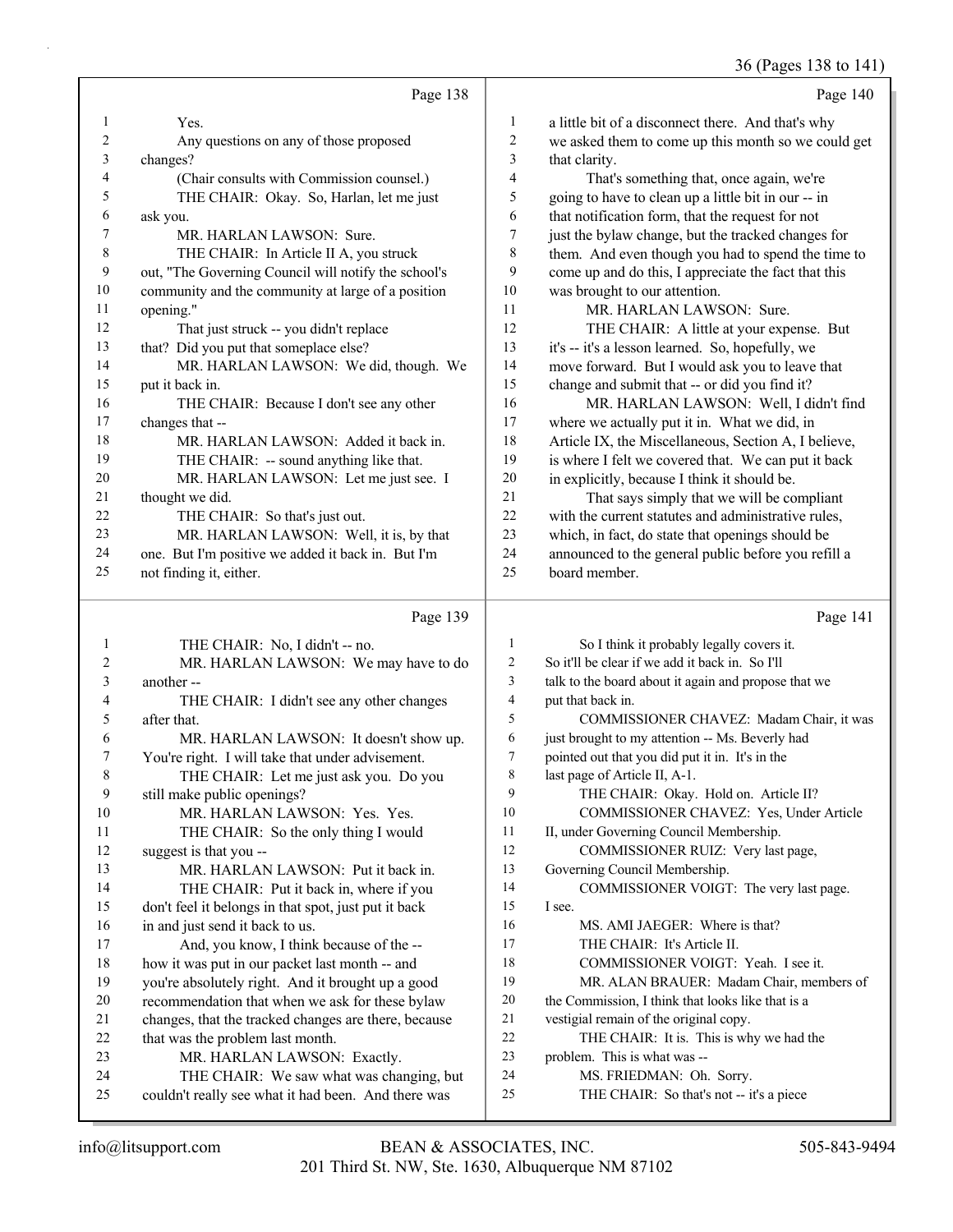# 37 (Pages 142 to 145)

|    | Page 142                                             |                | Page 144                                             |
|----|------------------------------------------------------|----------------|------------------------------------------------------|
| 1  | from -- I think -- this is not part of your bylaws,  | 1              | MR. HARLAN LAWSON: Wow.                              |
| 2  | this last page. Am I correct?                        | 2              | THE CHAIR: So you can get it moved if                |
| 3  | MR. HARLAN LAWSON: Well-                             | 3              | you -- if you're interested.                         |
| 4  | THE CHAIR: I don't think Harlan probably             | $\overline{4}$ | MR. HARLAN LAWSON: Good. We've got a                 |
| 5  | has this. Is this something that -- do you want to   | 5              | spot for it. We just didn't -- I'll get with --      |
| 6  | see what we're looking at?                           | 6              | COMMISSIONER VOIGT: It's your lucky day.             |
| 7  | COMMISSIONER RUIZ: Page 12 has the                   | 7              | THE CHAIR: We try to help each other out             |
| 8  | Secretary's signature page.                          | 8              | here. We have a little swap meet going on during     |
| 9  | MR. HARLAN LAWSON: That's the whole                  | 9              | our meeting.                                         |
| 10 | bylaws.                                              | 10             | COMMISSIONER CABALLERO: Sell and trade.              |
| 11 | COMMISSIONER CHAVEZ: Yeah. Okay.                     | 11             | THE CHAIR: That's right. So, please, if              |
| 12 | MR. HARLAN LAWSON: Yes, it is. I gave                | 12             | you can use it -- and I think it's at a -- it is at  |
| 13 | you an extra page, didn't I?                         | 13             | a significantly lower cost than what --              |
| 14 | THE CHAIR: So this isn't part of your                | 14             | MR. HARLAN LAWSON: I'm sure it is.                   |
| 15 | bylaws, that page.                                   | 15             | THE CHAIR: And it's only a year old, so              |
| 16 | MR. HARLAN LAWSON: No. That was the                  | 16             | it's in good condition, and they're selling it at, I |
| 17 | former version.                                      | 17             | think, a very, very reasonable price. So check it    |
| 18 | We will look at that. I think -- my gut              | 18             | out.                                                 |
| 19 | feeling now is it would be clear just to add it back | 19             | Alan will give you the contact                       |
| 20 | in.                                                  | 20             | information.                                         |
| 21 | THE CHAIR: Okay. And we're fine. I                   | 21             | MR. HARLAN LAWSON: Thank you so much.                |
| 22 | think we're fine. That's up to the governance        | 22             | THE CHAIR: It was worth it.                          |
| 23 | council to make that decision.                       | 23             | MR. HARLAN LAWSON: That alone might be               |
| 24 | MR. HARLAN LAWSON: Okay. I'll talk to                | 24             | worth it. Have a good day.                           |
| 25 | them on that.                                        | 25             | THE CHAIR: You, too. Thank you.                      |
|    | Page 143                                             |                | Page 145                                             |

|--|--|

|                | THE CHAIR: And, once again, I appreciate             | 1  | Okay. We are on to Item No. 14, and that           |
|----------------|------------------------------------------------------|----|----------------------------------------------------|
| $\overline{2}$ | you coming up and spending the time and pointing out | 2  | is Discussion and Possible Action --               |
| 3              | something that we have to make a little clearer.     | 3  | MS. AMI JAEGER: Oh, wait. You have to              |
| 4              | MR. HARLAN LAWSON: Well, it's a team                 | 4  | move to adopt the bylaws with those changes.       |
| 5              | effort.                                              | 5  | THE CHAIR: No -- well -- because that              |
| 6              | I did want to report that we -- our 40th             | 6  | goes just into the consent.                        |
| 7              | day gave us 589 students this year. So it's about a  | 7  | MS. AMI JAEGER: Remember, it was in the            |
| 8              | 46 increase over last year.                          | 8  | Consent Agenda, and we didn't vote on it?          |
| 9              | THE CHAIR: Wow. So the new building is               | 9  | THE CHAIR: We can put it on the Consent            |
| 10             | serving you well.                                    | 10 | Agenda for next month. But we can do it. That's    |
| 11             | MR. HARLAN LAWSON: I believe it is. We               | 11 | okay.                                              |
| 12             | just need a playground now. We just couldn't build   | 12 | COMMISSIONER ROBBINS: I'll go ahead and            |
| 13             | enough of a bond, couldn't meet the payments to put  | 13 | move.                                              |
| 14             | a playground into the bond program. So we --         | 14 | THE CHAIR: If he does, we'll have to put           |
| 15             | THE CHAIR: Because we have a charter                 | 15 | it on the Consent Agenda. If the school decides    |
| 16             | school that's actually selling a piece of playground | 16 | they want to make that change and add in, they can |
| 17             | equipment.                                           | 17 | make the next change, and it'll go on the Consent  |
| 18             | MR. HARLAN LAWSON: Do you?                           | 18 | Agenda.                                            |
| 19             | THE CHAIR: We do. We do. Check out --                | 19 | COMMISSIONER ROBBINS: Madam Chair, I               |
| 20             | because we have a charter that moved out of a        | 20 | propose the Public Education Commission adopt      |
| 21             | facility. And the playground equipment that they     | 21 | Estancia Valley Classical Academy's proposed bylaw |
| 22             | had was too big, so they have to go buy a smaller.   | 22 | changes, as presented.                             |
| 23             | So we do have one. And, on the record, the former    | 23 | COMMISSIONER CHAVEZ: Second.                       |
| 24             | Deputy Secretary, Aguilar, offered to move it on --  | 24 | THE CHAIR: There's a motion by                     |
| 25             | himself.                                             | 25 | Commissioner Robbins, a second by Commissioner     |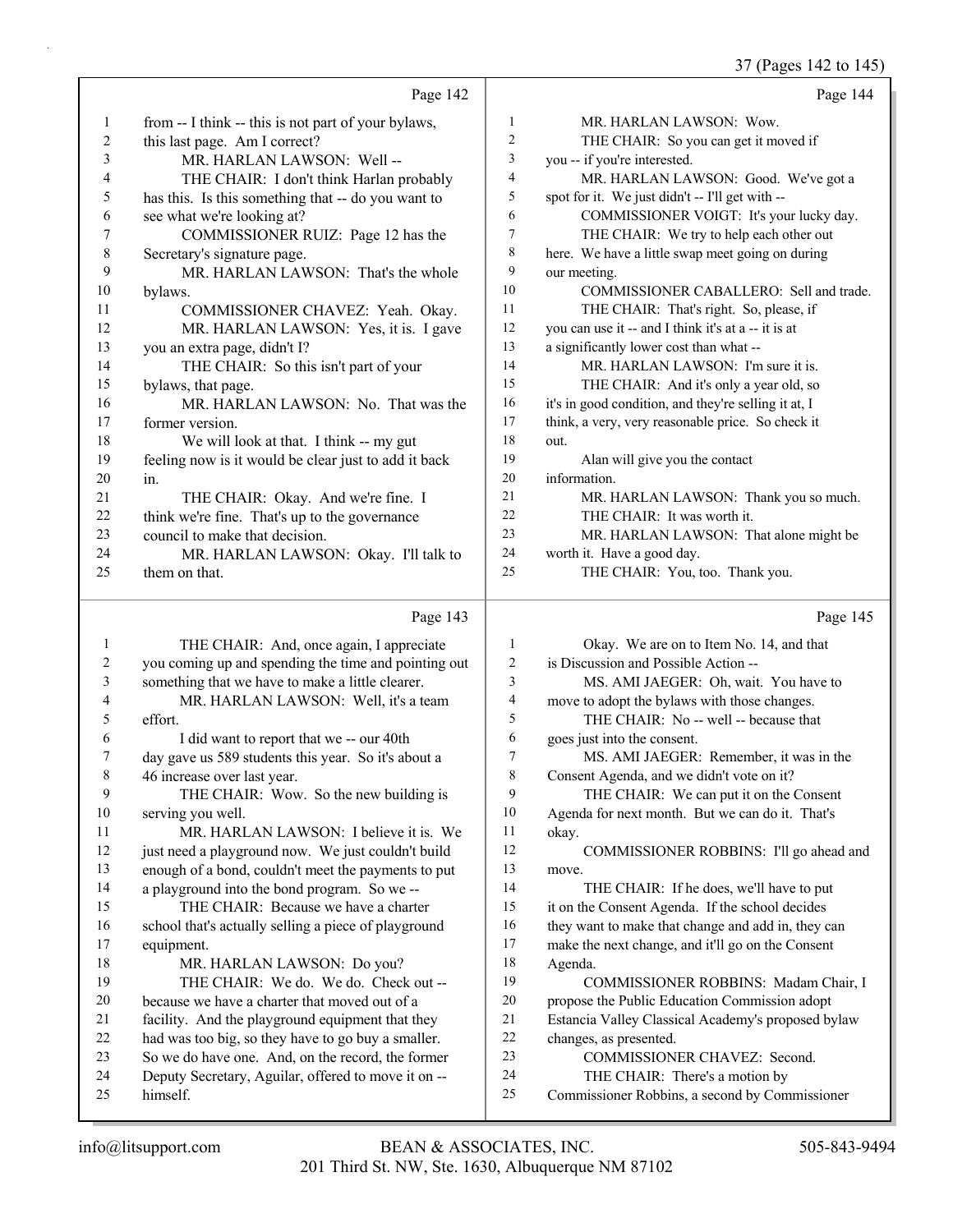### 38 (Pages 146 to 149)

|    | Page 146                                            |                | Page 148                                            |
|----|-----------------------------------------------------|----------------|-----------------------------------------------------|
| 1  | Chavez.                                             | 1              | COMMISSIONER ARMBRUSTER: Ten-to-zero                |
| 2  | Any further discussion?                             | $\overline{c}$ | vote. Passes.                                       |
| 3  | COMMISSIONER ARMBRUSTER: I just want to             | 3              | THE CHAIR: Okay. The motion passes,                 |
| 4  | say -- I just wanted to say one thing. So for -- we | 4              | ten-zero. Thank you.                                |
| 5  | can go ahead and adopt it. That's not the issue.    | 5              | Now we are on to Item No. 14, Discussion            |
| 6  | But if they're going to add that part back          | 6              | and Possible Action on New Mexico Connections       |
| 7  | in, you might want -- maybe at the same time, can   | 7              | Academy's Charter School Contract Renewal for       |
| 8  | they put the five to seven for the governing        | 8              | 2018-2023.                                          |
| 9  | council?                                            | 9              | And I know the head administrator is here,          |
| 10 | THE CHAIR: That's up to them.                       | 10             | so we'll ask her to come on down.                   |
| 11 | COMMISSIONER ARMBRUSTER: Well, I'm just             | 11             | I want to thank the Commissioners that              |
| 12 | saying, can they do that and be in the Consent      | 12             | came last month prior to the start of our regular   |
| 13 | Agenda?                                             | 13             | meeting. And we had the opportunity to sit down     |
| 14 | THE CHAIR: Certainly.                               | 14             | with the school and finally negotiate goals and the |
| 15 | COMMISSIONER ARMBRUSTER: So you may want            | 15             | contract so that we can move forward.               |
| 16 | to think about that and do it all at once.          | 16             | So I appreciate the time that everyone put          |
| 17 | THE CHAIR: Any changes, that's what                 | 17             | in for that, and the school, certainly, because we  |
| 18 | happens.                                            | 18             | all reconvened the next day, too. So it was a       |
| 19 | COMMISSIONER ARMBRUSTER: Okay. I'm                  | 19             | little added attraction. So I appreciate everyone's |
| 20 | ready.                                              | 20             | time. So welcome once again.                        |
| 21 | Okay. Commissioner Voigt?                           | 21             | I don't know if Commissioners have -- it's          |
| 22 | COMMISSIONER VOIGT: Yes.                            | 22             | in your packet, of course. Those of you that were   |
| 23 | <b>COMMISSIONER ARMBRUSTER: Commissioner</b>        | 23             | involved in the negotiations, it should be pretty   |
| 24 | Ruiz?                                               | 24             | clear on what it was.                               |
| 25 | COMMISSIONER RUIZ: Yes.                             | 25             | But do Commissioners have any questions?            |
|    | Page 147                                            |                | Page 149                                            |
| 1  | COMMISSIONER ARMBRUSTER: Commissioner               | 1              | (No response.)                                      |
| 2  | Caballero?                                          | 2              | THE CHAIR: If not, I think we're good.              |
| 3  | COMMISSIONER CABALLERO: Caballero?                  | 3              | COMMISSIONER ROBBINS: Well, I would move            |
| 4  | COMMISSIONER ARMBRUSTER: Caballero. I               | 4              | that the Public Education Commission adopt the      |

|   | <b>COMMISSIONER CABALLERO: Yes.</b> |
|---|-------------------------------------|
|   | COMMISSIONER ARMBRUSTER: Okay.      |
|   | Commissioner Robbins?               |
| Q | <b>COMMISSIONER ROBBINS: Yes.</b>   |

### 10 COMMISSIONER ARMBRUSTER: Commissioner 11 Crone? 12 COMMISSIONER CRONE: Yes.

25 COMMISSIONER CHAVEZ: Yes.

5 just had peach pie.

13 COMMISSIONER ARMBRUSTER: Commissioner 14 Armbruster votes "Yes." 15 Commissioner Gipson? 16 THE CHAIR: Yes. 17 COMMISSIONER ARMBRUSTER: Commissioner 18 Davis? 19 COMMISSIONER DAVIS: Yes. 20 COMMISSIONER ARMBRUSTER: Commissioner 21 Raftery? 22 COMMISSIONER RAFTERY: Yes. 23 COMMISSIONER ARMBRUSTER: Commissioner 24 Chavez?

# 4 that the Public Education Commission adopt the 5 renewal charter contract for New Mexico Connections 6 Academy Charter School for 2018 to 2023. 7 COMMISSIONER CABALLERO: Second. 8 COMMISSIONER VOIGT: Second. 9 THE CHAIR: There's a Commission -- 10 there's a motion by Commissioner Robbins and a 11 second by Commissioners Caballero and Voigt. 12 And is there any further discussion on it? 13 (No response.) 14 THE CHAIR: If not, roll call, please. 15 COMMISSIONER ARMBRUSTER: Commissioner 16 Gipson? 17 THE CHAIR: Yes. 18 COMMISSIONER ARMBRUSTER: Commissioner 19 Robbins? 20 COMMISSIONER ROBBINS: Yes. 21 COMMISSIONER ARMBRUSTER: Commissioner 22 Caballero? 23 COMMISSIONER CABALLERO: I love the way 24 you say that. Yes.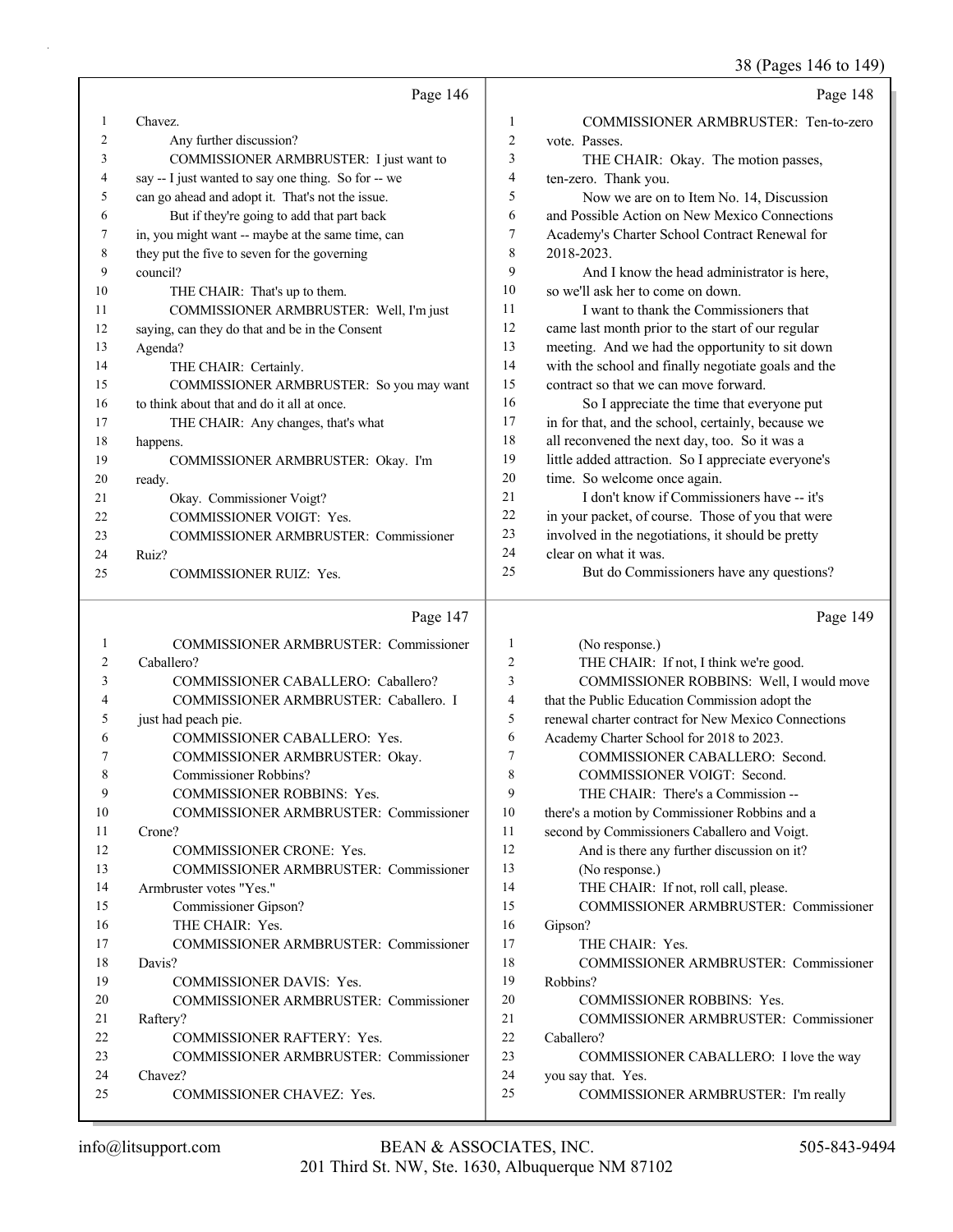39 (Pages 150 to 153)

Page 153

|    | Page 150                                         |    | Page 152                                             |
|----|--------------------------------------------------|----|------------------------------------------------------|
|    | working on it.                                   | 1  | and the Truth or Consequences School District        |
| 2  | <b>COMMISSIONER CABALLERO: It sounds</b>         | 2  | indicated that they had some challenges with         |
| 3  | Italian. Thank you.                              | 3  | instructional materials because the instructional    |
| 4  | COMMISSIONER ARMBRUSTER: It's the best I         | 4  | materials went into the SEG. So now it's divided     |
| 5  | can do.                                          | 5  | out into 12 payments, so that they were having some  |
| 6  | Commissioner Voigt?                              | 6  | challenges with funding the instructional materials, |
|    | COMMISSIONER VOIGT: Yes.                         | 7  | having to wait for those future payments.            |
| 8  | <b>COMMISSIONER ARMBRUSTER: Commissioner</b>     | 8  | And Senator Stewart did indicate there               |
| 9  | Davis?                                           | 9  | that that should be an easy fix. So I don't think    |
| 10 | <b>COMMISSIONER DAVIS: Yes.</b>                  | 10 | that's something that anyone has to work on. I       |
| 11 | <b>COMMISSIONER ARMBRUSTER: Commissioner</b>     | 11 | think that's going to come through the -- you know,  |
| 12 | Crone?                                           | 12 | the general education bills that will come through.  |
| 13 | <b>COMMISSIONER CRONE: Yes.</b>                  | 13 | They'll fix that, because that was certainly not     |
| 14 | <b>COMMISSIONER ARMBRUSTER: Commissioner</b>     | 14 | the -- the intention was to free up more money so    |
| 15 | Ruiz?                                            | 15 | that schools didn't -- and there was just that       |
| 16 | <b>COMMISSIONER RUIZ: Yes.</b>                   | 16 | little snafu that happened. And it occurs            |
| 17 | <b>COMMISSIONER ARMBRUSTER: Commissioner</b>     | 17 | occasionally. So that, hopefully, will be fixed.     |
| 18 | Raftery?                                         | 18 | There are still those ongoing discussions            |
| 19 | <b>COMMISSIONER RAFTERY: Yes.</b>                | 19 | about the extended year and the impact of the        |
| 20 | <b>COMMISSIONER ARMBRUSTER: Commissioner</b>     | 20 | extended year. And I know it was part of the         |
| 21 | Chavez?                                          | 21 | discussion on the telephone call. But, once again,   |
| 22 | <b>COMMISSIONER CHAVEZ: Yes.</b>                 | 22 | it's challenging for some of our charters that       |
| 23 | <b>COMMISSIONER ARMBRUSTER: And Commissioner</b> | 23 | already had embedded in their calendars those        |
| 24 | Armbruster votes "Yes."                          | 24 | extended years -- the extended days, or calendar     |
| 25 | Ten-to-zero vote.                                | 25 | year, so that they were unable to meet the spirit of |

### Page 151 |

| 1  | THE CHAIR: Motion passes, ten-zero. And              | 1                | the law because they had no more room in the         |
|----|------------------------------------------------------|------------------|------------------------------------------------------|
| 2  | thank you for -- thank you for coming.               | $\boldsymbol{2}$ | calendar because they had already extended it as far |
| 3  | MS. ELISA BOHANNON: You're welcome.                  | 3                | as possible. So because they weren't adding          |
| 4  | THE CHAIR: And we appreciate the time you            | 4                | additional days, they didn't qualify for the         |
| 5  | put in to all of this. So congratulations for        | 5                | program.                                             |
| 6  | finally getting this set.                            | 6                | So, you know -- and I think, you know,               |
|    | MS. ELISA BOHANNON: Thank you very much.             | $\tau$           | there should have been some leadership. And I        |
| 8  | THE CHAIR: We are now on to Item No. 15,             | 8                | understand the spirit of what they were trying to    |
| 9  | which is the report from the Chair.                  | 9                | do. But I think there has to be recognition that     |
| 10 | So let's see. I did attend the LESC                  | 10               | there were schools that were already doing it, so    |
| 11 | meeting, which was in Silver City. I only went for   | 11               | why can't they participate in those programs because |
| 12 | the one day, because that one day was the            | 12               | they're already -- they've already embraced the idea |
| 13 | preliminary presentation, PED, for the budget. So I  | 13               | and the example, so why can't we celebrate that and  |
| 14 | thought it important to go up and just listen a      | 14               | help them out?                                       |
| 15 | little bit.                                          | 15               | And I think there is a little more                   |
| 16 | So it was interesting, but not very                  | 16               | openness to hearing that a little bit, you know.     |
| 17 | detailed yet as to what all is going to be in there. | 17               | People are understanding the challenges. I think,    |
| 18 | And, of course, Secretary Stewart had just been on   | 18               | at first, when the -- when schools weren't           |
| 19 | board for a week and a half, maybe, or so. But it    | 19               | participating they thought, oh, it was just they     |
| 20 | was nice to be able to meet him there and see folks  | 20               | don't want to add those days. And they really        |
| 21 | in Silver City.                                      | 21               | couldn't wrap their arms around the idea that        |
| 22 | There were some -- once again, a really              | 22               | schools were already doing it. You can't add days    |
| 23 | good discussion about some -- oh, sorry -- pre-K     | 23               | onto a calendar when the calendar is already         |
| 24 | programming, but also some challenges that schools   | 24               | completely full.                                     |
| 25 | were having with -- and the Silver School District   | 25               | So I think there's a little more                     |
|    |                                                      |                  |                                                      |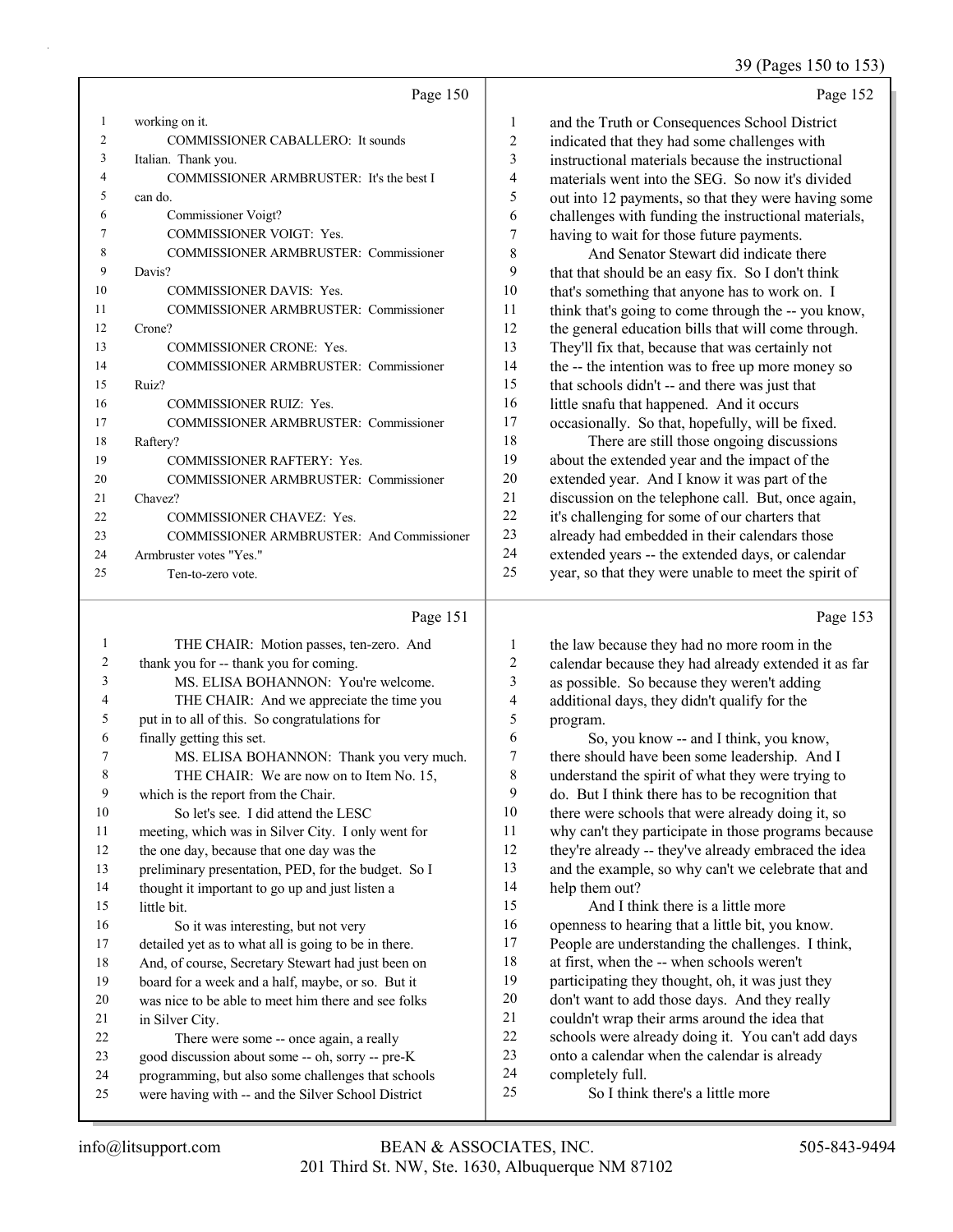40 (Pages 154 to 157)

|         | Page 154                                             |    | Page 156                                            |
|---------|------------------------------------------------------|----|-----------------------------------------------------|
| $\perp$ | openmindedness about that. And I hope so. Because    | 1  | your retirement.                                    |
| 2       | I truly hope that more of our schools can            | 2  | THE CHAIR: It does, yeah.                           |
| 3       | participate in that -- in that program. Because      | 3  | COMMISSIONER VOIGT: A quarter of a year;            |
| 4       | it's not that we don't -- there are also those       | 4  | SO                                                  |
| 5       | challenges -- it was brought up once again, the      | 5  | THE CHAIR: So there were a lot of very              |
| 6       | challenges about the summer programs and the         | 6  | good reasons why districts weren't or couldn't,     |
| 7       | students having to stay with that teacher.           | 7  | however you want to put it. Last year, there was no |
| 8       | And that's a challenge many school                   | 8  | conversation about why we can't. I'm hoping it's    |
| 9       | districts face. So I -- there's the piece of me      | 9  | going to be a little more open this year.           |
| 10      | that understands why that's important to stay. But   | 10 | But I think that's one that's still a               |
| 11      | we all know there's really good reasons why school   | 11 | fairly rigid line, I think. If I had to -- if I had |
| 12      | districts don't do that.                             | 12 | to take a barometer and see how it's going, I think |
| 13      | COMMISSIONER ARMBRUSTER: Can I ask you a             | 13 | it's still more, "We're holding on to this being    |
| 14      | question about that?                                 | 14 | important."                                         |
| 15      | THE CHAIR: Sure.                                     | 15 | So we'll just have to see. And, you know,           |
| 16      | COMMISSIONER ARMBRUSTER: So if you have a            | 16 | I just hope that people don't continue to get mad   |
| 17      | K-5 school -- since we're really talking about the   | 17 | when schools don't participate. And that's a        |
| 18      | whole state -- and the next year's teacher has to be | 18 | problem. People got mad when schools weren't        |
| 19      | the teacher of the fifth, now you're talking         | 19 | participating. And it's, like, but you've kind of   |
| 20      | about-                                               | 20 | made it really almost impossible for some to        |
| 21      | THE CHAIR: No. It's the K -- it's the 3,             | 21 | participate. So don't get mad when you've created   |
| 22      | 4, 5. It's the 3, 4, 5. So -- yeah.                  | 22 | this very rigid program.                            |
| 23      | So when you're in the summer program, it             | 23 | But you can't tell some people. So we'll            |
| 24      | should be your kindergarten teacher that's -- that   | 24 | see. So that -- but it was interesting. And --      |
| 25      | has you for that extended -- for that early --       | 25 | COMMISSIONER CRONE: Pattie? Madam Chair?            |

# Page 155

|    | Page 155                                             |                | Page 157                                             |
|----|------------------------------------------------------|----------------|------------------------------------------------------|
|    | COMMISSIONER ARMBRUSTER: Stays with the              | 1              | THE CHAIR: Oh, sorry.                                |
| 2  | teacher. Oh.                                         | 2              | COMMISSIONER CRONE: Was that the meeting             |
| 3  | THE CHAIR: And that'll be your                       | 3              | where you took a trip to the border?                 |
| 4  | kindergarten teacher when the regular school year    | $\overline{4}$ | THE CHAIR: No, no.                                   |
| 5  | starts.                                              | 5              | COMMISSIONER CRONE: That's coming up?                |
| 6  | And a lot of school districts condense               | 6              | THE CHAIR: That's not LESC. That was                 |
| 7  | those programs at one or two facilities and then     | 7              | LFC.                                                 |
| 8  | students go off. Or in some cases, you don't know    | 8              | <b>COMMISSIONER CRONE: Okay.</b>                     |
| 9  | what your enrollment is going to be, so you can't    | 9              | THE CHAIR: The LFC met in Deming, and                |
| 10 | guarantee that that -- that there's going to be room | 10             | they -- you're right. The LFC did take -- I did not  |
| 11 | in that particular classroom.                        | 11             | go to that LFC meeting, because, A, there wasn't     |
| 12 | And what was expressed by many is in                 | 12             | really much on the agenda that affected us, and      |
| 13 | larger school districts, where you've got multiple   | 13             | because they were spending that much time looking at |
| 14 | teachers, a lot of the very experienced teachers, A, | 14             | the border issues. I can do that whenever I want     |
| 15 | didn't want to work that summer program, and, B,     | 15             | to. I don't have to go with them. So I did not go    |
| 16 | felt that they were helping out the younger teachers | 16             | to Deming to that meeting.                           |
| 17 | who were on a lower -- on the lower end of the pay   | 17             | COMMISSIONER CRONE: Okay. Thanks.                    |
| 18 | scale by giving them the opportunity to get that     | 18             | COMMISSIONER ARMBRUSTER: Madam Chair? I              |
| 19 | summer work, so that they were voluntarily not       | 19             | guess I should be reading up on this. But, so on     |
| 20 | working in the summer to help out.                   | 20             | this K-5 Plus --                                     |
| 21 | So that, actually, it was keeping some               | 21             | THE CHAIR: Right.                                    |
| 22 | people -- some of the younger teachers, it was       | 22             | <b>COMMISSIONER ARMBRUSTER: -- does</b>              |
| 23 | keeping them in, because they got that extra money   | 23             | K-through-5 have to participate? Or could just       |
| 24 | by doing that program.                               | 24             | second grade and third grade, for example?           |
| 25 | COMMISSIONER VOIGT: It also counts toward            | 25             | THE CHAIR: No. I think it's an all-in.               |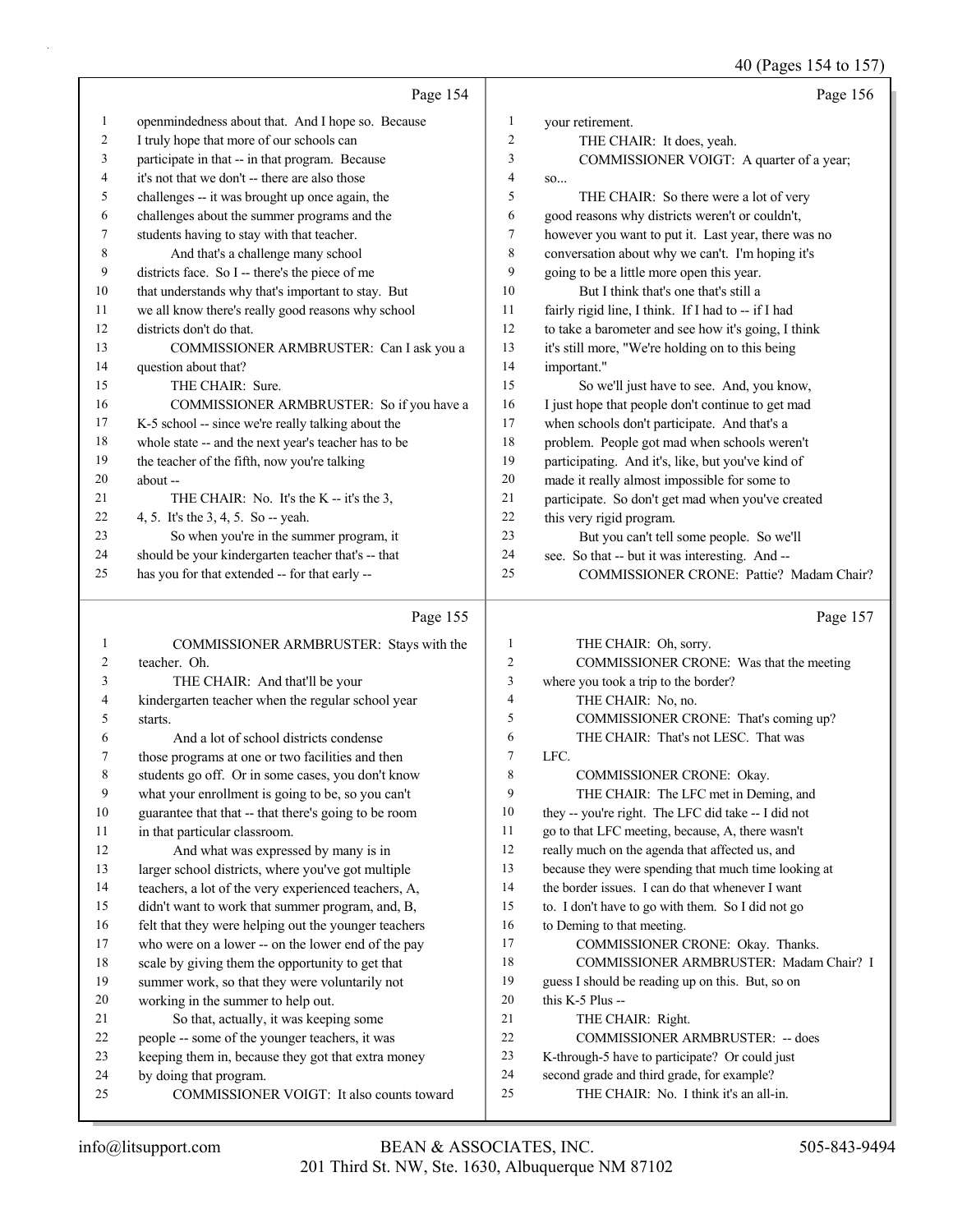41 (Pages 158 to 161)

|                |                                                                                                                                                                                                                                  |        | $11 \text{ (14)}$                                    |
|----------------|----------------------------------------------------------------------------------------------------------------------------------------------------------------------------------------------------------------------------------|--------|------------------------------------------------------|
|                | Page 158                                                                                                                                                                                                                         |        | Page 160                                             |
| $\mathbf{1}$   | MR. ALAN BRAUER: I believe that's right.                                                                                                                                                                                         | 1      | mediator?                                            |
| 2              | COMMISSIONER ARMBRUSTER: So every teacher                                                                                                                                                                                        | 2      | MS. AMI JAEGER: He was a facilitator.                |
| 3              | has to agree to doing that, which is what you're                                                                                                                                                                                 | 3      | THE CHAIR: A facilitator, I guess, is                |
| $\overline{4}$ | saying; right?                                                                                                                                                                                                                   | 4      | going to come up with a report and see -- the school |
| 5              | MR. ALAN BRAUER: Madam Chair, members of                                                                                                                                                                                         | 5      | is exploring the possibility of running shuttles off |
| 6              | the Commission, not every teacher has to                                                                                                                                                                                         | 6      | the UNM -- off a UNM parking lot to see if they      |
| $\tau$         | participate. Now, in small schools like Roots &                                                                                                                                                                                  | 7      | could drop students off and pick students up at that |
| 8              | Wings or -- you know, when I talked with them, they                                                                                                                                                                              | 8      | parking lot instead of at the school, to alleviate   |
| 9              | weren't -- they weren't able to guarantee that the                                                                                                                                                                               | 9      | some of the traffic flow there.                      |
| 10             | same second-grade teacher would be teaching the                                                                                                                                                                                  | 10     | But the question was whether -- whether              |
| 11             | second-grade students in the summer as well as over                                                                                                                                                                              | 11     | they could get transportation funding for those      |
| 12             | the year, because they have mixed grades there.                                                                                                                                                                                  | 12     | buses for a shuttle like that.                       |
| 13             | They're small enough that they have mixed grade.                                                                                                                                                                                 | 13     | So the school is actually pursuing that to           |
| 14             | So that was something that happened.                                                                                                                                                                                             | 14     | see if that's a possibility. And I believe the       |
| 15             | But with schools that are a little bit                                                                                                                                                                                           | 15     | facilitator is looking at the possibilities of       |
| 16             | larger that have more than one second-grade teacher.                                                                                                                                                                             | 16     | paving an alleyway so that they could loop. Yeah.    |
| 17             | For instance, in this case, it depends on how many                                                                                                                                                                               | 17     | But they need that alleyway paved to do it, to be    |
| 18             | students are signing up for K-5 Plus if they need                                                                                                                                                                                | 18     | able to truly do it.                                 |
| 19             | those two second-grade teachers. So it doesn't have                                                                                                                                                                              | 19     | So we'll see what happens, what comes out            |
| 20             | to be the entire staff.                                                                                                                                                                                                          | 20     | of it. You know, it's -- we've talked about this.    |
| 21             | It's similar to what it was when it was                                                                                                                                                                                          | 21     | As we do enrollment cap increases, we do have to be  |
| 22             | K-3 Plus. It wasn't the entire staff, but enough                                                                                                                                                                                 | 22     | a little more mindful of what that school looks like |
| 23             | staff to fulfill the needs of the students.                                                                                                                                                                                      | 23     | in that neighborhood. So that's something, just      |
| 24             | THE CHAIR: Right. You have to abide                                                                                                                                                                                              | 24     | moving forward, that I think we're going to have to  |
| 25             | by -- to fidelity, the program, that if -- if you're                                                                                                                                                                             | 25     | keep in mind.                                        |
|                | Page 159                                                                                                                                                                                                                         |        | Page 161                                             |
| -1             | going to buy into the program, then you're                                                                                                                                                                                       | 1      | I think three of us will be traveling a              |
| $\sim$         | $\mathbf{1}$ , and the set of the set of the set of the set of the set of the set of the set of the set of the set of the set of the set of the set of the set of the set of the set of the set of the set of the set of the set | $\sim$ |                                                      |

|                | going to buy into the program, then you're         | 1                        | I think three of us will be traveling a             |
|----------------|----------------------------------------------------|--------------------------|-----------------------------------------------------|
| $\overline{c}$ | guaranteeing that whatever those kids are that are | $\overline{c}$           | week from tomorrow -- a week from Sunday -- to the  |
| 3              | in there, those teachers are also in that.         | 3                        | NACSA conference. So looking forward to that.       |
| 4              | But, sure, if you're in a big district,            | $\overline{\mathcal{A}}$ | We're scheduled for the charter school conference   |
| 5              | not every teacher -- because it's not going to     | 5                        | for Thursday morning or Friday morning?             |
| 6              | affect -- they don't need every teacher to         | 6                        | MR. MATT PAHL: Thursday morning.                    |
| 7              | participate.                                       | 7                        | THE CHAIR: Thursday morning. It's kind              |
| 8              | COMMISSIONER ARMBRUSTER: Right. Okay.              | $\,$ $\,$                | of how do we fix this kind of thing, so that we can |
| 9              | THE CHAIR: It's those unique challenges.           | 9                        | have a discussion with schools about their          |
| 10             | I attended, with Commissioner Voigt and            | 10                       | challenges with budgets, lease reimbursement, so on |
| 11             | our legal counsel, last Friday, in Albuquerque, we | 11                       | and so forth. And it also helps us to be able to    |
| 12             | were there for the MAS traffic concerns meeting.   | 12                       | see if there's other legislative priorities that we |
| 13             | What shall I say?                                  | 13                       | need to move forward by seeing what challenges the  |
| 14             | There are certain people that I feel               | 14                       | schools are bringing forward to us.                 |
| 15             | really bad for that are angry their entire life.   | 15                       | So I look forward to, you know, a good              |
| 16             | So -- you know. And I feel bad that -- you know.   | 16                       | conversation with the schools about that.           |
| 17             | But I think there were some -- some members of the | 17                       | And, of course, Matt was kind enough to             |
| 18             | community that were genuinely interested in trying | 18                       | make arrangements so that we can have a room Friday |
| 19             | to solve it.                                       | 19                       | morning for our meeting. So I appreciate that as    |
| 20             | There's a core there that nothing is going         | 20                       | well.                                               |
| 21             | to -- it doesn't matter. They're angry. They're    | 21                       | And I think -- I won't be going to the              |
| 22             | out there taking pictures of people driving        | 22                       | LESC, because that's actually occurring during the  |
| 23             | illegal- -- you know, that's a shame that those    | 23                       | NACSA conference, I believe.                        |
| 24             | people live in that world.                         | 24                       | So I'm done. So, Matt, we're up to Public           |
| 25             | But the -- the mediator -- do I call him a         | 25                       | Charter Schools.                                    |
|                |                                                    |                          |                                                     |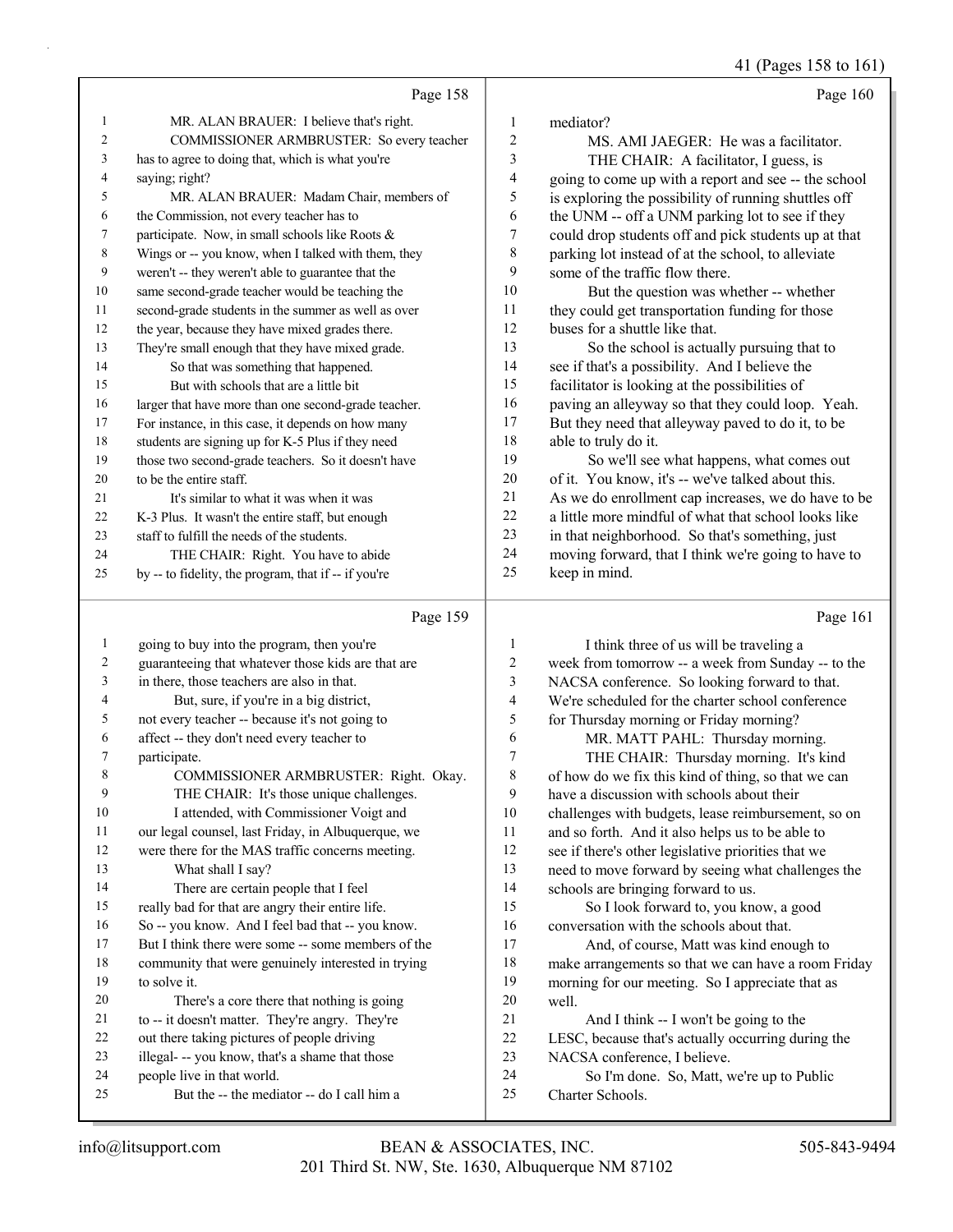## 42 (Pages 162 to 165)

|                          |                                                                                                             |                          | $T_{\text{2}}$ (1 ages 102 to 10.                                                                         |
|--------------------------|-------------------------------------------------------------------------------------------------------------|--------------------------|-----------------------------------------------------------------------------------------------------------|
|                          | Page 162                                                                                                    |                          | Page 164                                                                                                  |
| 1                        | MR. MATT PAHL: Madam Chair, did you have                                                                    | 1                        | Or when we're thinking about replicating a                                                                |
| $\overline{c}$           | another announcement?                                                                                       | $\sqrt{2}$               | certain strategy, you know, that it isn't always the                                                      |
| 3                        | THE CHAIR: No. We've -- I'll do it next,                                                                    | 3                        | fact that we get highlighted for it, even when, you                                                       |
| 4                        | because we've got our -- just the calendar for next                                                         | $\overline{4}$           | know, sometimes a charter school worked through the                                                       |
| 5                        | year.                                                                                                       | 5                        | initial kinks of figuring out how to get that idea                                                        |
| 6                        | MR. MATT PAHL: Yeah. Thank you,                                                                             | 6                        | to actually work in a classroom.                                                                          |
| 7                        | Madam Chair, and members of the Commission for                                                              | 7                        | And I think that's just a -- a function of                                                                |
| 8                        | spending time at our conference.                                                                            | 8                        | our structures. And that's not just a New Mexico                                                          |
| 9                        | (Commissioner Caballero leaves meeting.)                                                                    | 9                        | structure thing. I don't know that there's any                                                            |
| 10                       | MR. MATT PAHL: I know our schools really                                                                    | 10                       | state where school districts are touting all the                                                          |
| 11                       | find that when they get some time and space with the                                                        | 11                       | wonderful things that charters did and how it                                                             |
| 12                       | PEC outside of Mabry Hall, it just provides for some                                                        | 12                       | changed their school. I think that's just kind of a                                                       |
| 13                       | really productive conversations that just kind of                                                           | 13                       | natural tension there.                                                                                    |
| 14                       | take the formalization down a step, and it helps                                                            | 14                       | And so we look forward to working on                                                                      |
| 15                       | everybody be open about their comments.                                                                     | 15                       | documenting that. We really want to use the                                                               |
| 16                       | And our schools have had a really good                                                                      | 16                       | conference as an opportunity to do that.                                                                  |
| 17                       | interaction with the Commission in those                                                                    | 17                       | And that's just one example of how we use                                                                 |
| 18                       | environments. So we're really excited to have you                                                           | 18                       | this time for the conference. We don't get our                                                            |
| 19                       | on November 14th at 8:00 a.m. Thank you.                                                                    | 19                       | charter school leaders together. In fact, this is                                                         |
| 20                       | I want to note just a couple of things on                                                                   | 20<br>21                 | probably the second best gathering spot of charter                                                        |
| 21<br>22                 | the conference. And one, in particular, I think, is                                                         | 22                       | school leaders. When Wayne Sherwood is meeting                                                            |
| 23                       | important, is we will be having a two-hour workshop<br>in the afternoon to kind of crowd-source the charter | 23                       | Sarah Tario, they're meeting for the first time, you<br>know? I mean, Wayne's pretty isolated in          |
| 24                       | innovations that have occurred.                                                                             | 24                       | Silver City.                                                                                              |
| 25                       | There was a comment made, you know, that                                                                    | 25                       | But, you know, just provides a chance for                                                                 |
|                          |                                                                                                             |                          |                                                                                                           |
|                          | Page 163                                                                                                    |                          | Page 165                                                                                                  |
| 1                        | the innovations that charters have -- have started                                                          | $\mathbf{1}$             | them to get together and learn from each other and                                                        |
| $\overline{c}$           | in this state, or amplified, in other cases, we                                                             | $\overline{\mathbf{c}}$  | collaborate. And we really want to provide that                                                           |
| $\mathfrak{Z}$           | haven't done a good job of sharing, and to the point                                                        | 3                        | forum, where they're actually working together and                                                        |
| $\overline{\mathcal{A}}$ | of where I'm not sure if we've ever really                                                                  | $\overline{\mathcal{L}}$ | creating some bonds there. They have the hardest                                                          |
| 5                        | documented them before.                                                                                     | 5                        | job in education, I believe, running a charter                                                            |
| 6                        | We're going to spend some time saying --                                                                    | 6                        | school, being a superintendent, being a special ed                                                        |
| 7                        | even if it's something somebody thinks happened,                                                            | 7                        | director; all those things fall under their                                                               |
| $\,8\,$                  | we'll do the research after that. But we want to                                                            | 8                        | umbrella. We're really looking forward to all of                                                          |
| 9                        | get the people in the room to really documenting.                                                           | 9                        | them.                                                                                                     |
| 10                       | What did we do first here?                                                                                  | 10                       | Just a couple of other notes.                                                                             |
| 11                       | There's a school under your watch, Gallup                                                                   | 11<br>12                 | Las Montañas. I was just struck when                                                                      |
| 12<br>13                 | Middle College High, that we know it's the longest                                                          | 13                       | Director Brauer was talking about the school. I                                                           |
| 14                       | serving dual-credit high school. Was it the first?                                                          | 14                       | really, really think in the last six -- five, six                                                         |
| 15                       | We don't know right now.<br>That's something we should know. And it                                         | 15                       | years, I don't think there's been a public school in<br>New Mexico that has turned its fortunes around as |
| 16                       | should be a part of our story. We're celebrating                                                            | 16                       | much as Las Montañas has.                                                                                 |
| 17                       | 20 years in the state. And while innovation happens                                                         | 17                       | If you remember that shopping mall,                                                                       |
| 18                       | everywhere in this state, charters have a particular                                                        | 18                       | shopping center they were in five or six years ago,                                                       |
| 19                       | mission and role towards it, and I think it's time                                                          | 19                       | I just think it's really impressive what they've                                                          |
| 20                       | to start documenting it and understanding what that                                                         | 20                       | done.                                                                                                     |
| 21                       | presence has been.                                                                                          | 21                       | I know their enrollment is at an all-time                                                                 |
|                          |                                                                                                             |                          |                                                                                                           |
| 22                       |                                                                                                             |                          |                                                                                                           |
| 23                       | Because the incentives aren't always                                                                        | 22<br>23                 | high this year. I know they worked with the                                                               |
| 24                       | aligned for someone who's adopting an innovation to                                                         | 24                       | district to get a nice facility that really works<br>for them.                                            |
| 25                       | point to a charter school, saying, "Hey, I got the<br>idea over there."                                     | 25                       | And I really feel that Caz Martinez is a                                                                  |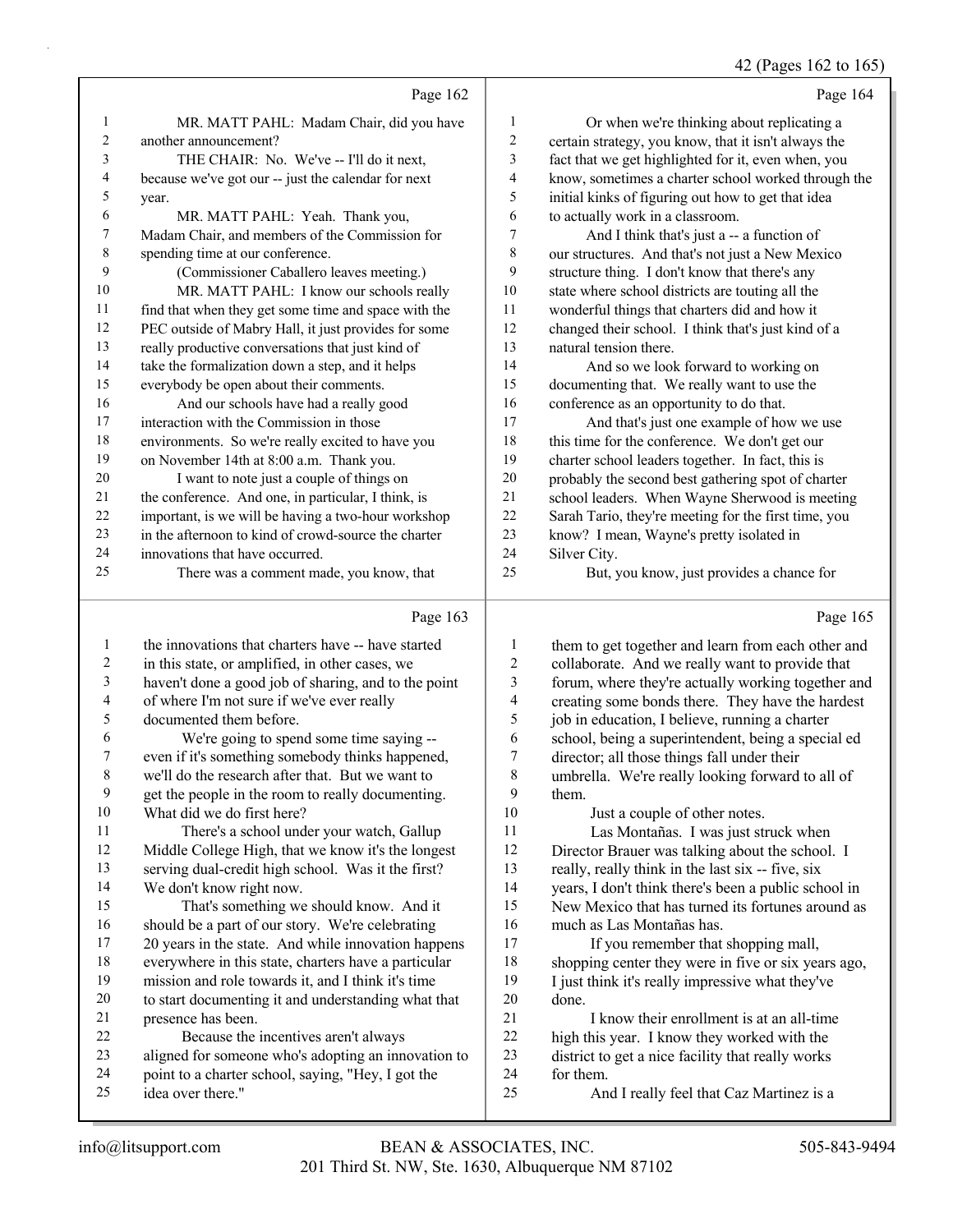$166 + 160$ 

|                          |                                                      |                | 43 (Pages 166 to 169)                                |
|--------------------------|------------------------------------------------------|----------------|------------------------------------------------------|
|                          | Page 166                                             |                | Page 168                                             |
| $\mathbf{1}$             | leader that we should all be paying attention to     | $\mathbf{1}$   | There are two issues with that is what constitutes   |
| $\boldsymbol{2}$         | now. I think he's strong and somebody that's         | $\overline{c}$ | the space --                                         |
| 3                        | helping that school move in the right direction.     | 3              | THE CHAIR: Available.                                |
| $\overline{\mathcal{A}}$ | Just a shout-out to those guys.                      | 4              | MR. MATT PAHL: -- and what constitutes               |
| 5                        | The second thing that I wanted to mention            | 5              | available. And then, lastly, who checks up on that.  |
| 6                        | that's school-specific is, you know, I was just at a | 6              | Historically -- and I don't know what's happening    |
| 7                        | meeting across the street with some legislative      | 7              | right now. But, historically, because it doesn't     |
| $\,$ 8 $\,$              | staff. And they were -- there is some frustration    | 8              | name either PED or PSFA as the entity to check up on |
| 9                        | about how charter schools aren't getting into public | 9              | that, there's really no accountability for a school  |
| 10                       | buildings.                                           | 10             | district to offer that up.                           |
| 11                       | And, you know, I always think of these               | 11             | In the bill that Senator Ortiz y Pino and            |
| 12                       | things. But I'm on the advocacy side. So I just      | 12             | Senator Candelaria ran last year, they noted that    |
| 13                       | wanted to state out loud that what happened with     | 13             | PSFA should be checking in with school districts.    |
| 14                       | Aldo Leopold is the ideal scenario.                  | 14             | So that was just a solution that we had to that      |
| 15                       | It's something that meets the needs of               | 15             | problem. But just because with the language there    |
| 16                       | Western -- Western's campus. It meets the needs of   | 16             | and nobody checking up, there's no teeth.            |
| 17                       | Aldo Leopold. And we're putting that school in a     | 17             | THE CHAIR: I appreciate that. That's                 |
| 18                       | building that the State of New Mexico already owns.  | 18             | food for thought in terms of when -- when we         |
| 19                       | And so I'm just double-underlining it,               | 19             | actually get to the words of this that it's          |
| 20                       | because I think it's something that when we hear     | 20             | important to keep. Yeah.                             |
| 21                       | things where, "Oh, charters are just paying private  | 21             | MR. MATT PAHL: Yeah. Just a couple of                |
| 22                       | landlords to pay whatever," when the opportunity is  | 22             | other notes.                                         |
| 23                       | there, we're finding there is some good              | 23             | Yesterday, I was at a foster care student            |
| 24                       | collaboration there and the right thing is           | 24             | task force that was created out of House             |
| 25                       | happening.                                           | 25             | Memorial 75. And there we determined a few           |
|                          |                                                      |                |                                                      |
|                          | Page 167                                             |                | Page 169                                             |
| $\mathbf{1}$             | I just invite everybody here, both in the            | $\mathbf{1}$   | different spaces in which county CYFD offices and -- |
| $\sqrt{2}$               | audience and the Commission, to remember that as an  | $\overline{c}$ | county CYFD offices and points of context at school  |
| $\mathfrak{Z}$           | example. It doesn't mean it's happening with every   | 3              | should be collaborating better.                      |
| $\overline{\mathcal{A}}$ | school. But we do have good examples of schools      | $\overline{4}$ | There will be formal recommendations that            |
| 5                        | occupying public facilities. And it's just           | 5              | come out of that task force as a result of the       |
| 6                        | something to remember as we get into that time of    | 6              | Memorial. But I think it provides a training         |
| $\boldsymbol{7}$         | year where there's a lot of things said across the   | 7              | opportunity for our charters. So I'm looking at      |
| 8                        | street that don't always have the foundation that    | 8              | Mr. Brauer here, just to note that I think that      |

- street that don't always have the foundation that they should.
- 10 THE CHAIR: Of course, yesterday in our work session, when we were talking about legislative priorities, one of the things that we're most likely going to be pushing is that school districts have to contract if they've got the facility -- if they've got a facility. School districts can't just say no, 16 that if they've got -- if they've got open space, 17 that they have to make it -- not, you know, you have to ask them and they can say no; that the school district would have to make the space available, as well as they would have to contract for transportation and food services. They can't say no.
- 23 MR. MATT PAHL: Love the latter. Just a thought on former on the buildings. In statute, it says they need to make it available right now.

 collaborate on as we figure out how to train people up on what the appropriate protocols are for

would be a good opportunity for the two of us to

- students that are in foster care and how schools can
- facilitate the actions that are supposed to happen
- for those students within CYFD's scope. 15 So there's a lot of opportunity for collaboration and, as a result, some training
- opportunity there. 18 THE CHAIR: Speaking of Las Montañas, I know they have a significant population of students
- that are in foster care there. 21 MR. MATT PAHL: Yeah. One thing we kind
- of realized in reflecting is we have a number of
- schools that, because they interact with these
- student populations on a regular basis, they're
- pretty well-versed. But we have a number of schools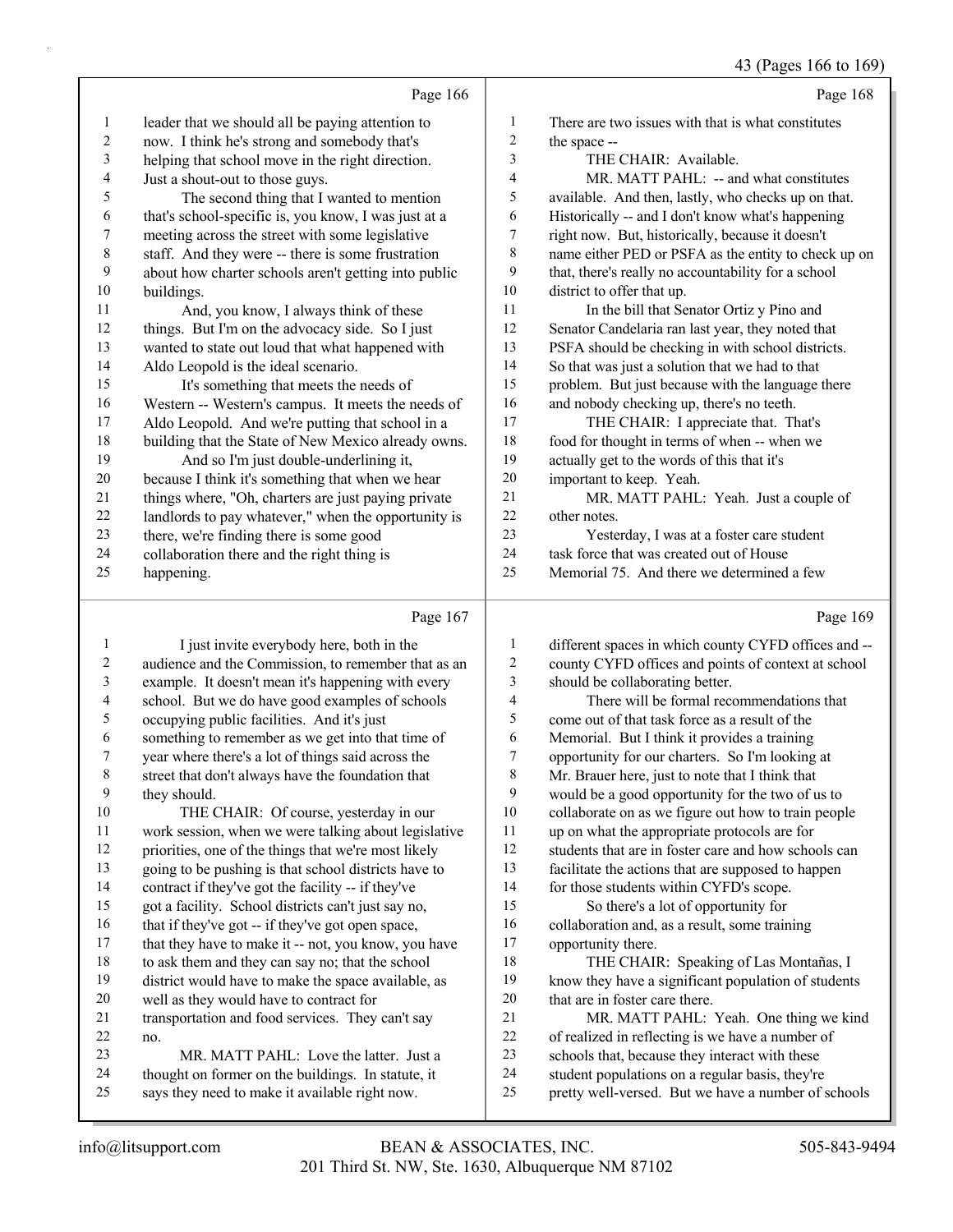44 (Pages 170 to 173)

Page 170 where it's not the norm. And so, you know, there's probably some training gap there. 3 THE CHAIR: Yeah. Thanks. 4 MR. MATT PAHL: Two other notes. 5 Oh. One is a question, actually, around the -- the pre-K amendment. Our schools will be expected, this December, to make the amendment. 8 THE CHAIR: Yes, yeah. 9 MR. MATT PAHL: And we'll have something coming out from CSD shortly, I assume. 11 THE CHAIR: Yeah. Seems that we approved it today. So CSD will send out a copy of the amendment forms, and schools will be notified. Because we're also asking to get a gauge of how many -- because we have to now add these to our December agenda. And we've got 19 schools we're doing renewals for. So it makes it challenging. 18 So we need to know what -- how -- what we have to do with our schedule for December. So we'd like to just get a little bit of a handle on it. So that's why we made it December and not November. 22 MR. MATT PAHL: Right. 23 THE CHAIR: Because it was too -- we thought it was too short a turnaround for the schools to -- you know, hopefully, if they're Page 172 real big footprint compared to last year. But I think everybody seems to be growing. It means the sector is really healthy right now and that our schools are engaging with their community in ways in which the families are seeing value. 6 So I'll have more information when the 40th day is finalized. 8 (Cell phone rings.) 9 COMMISSIONER CRONE: In our union meetings, if your phone rings, you have to pay \$50. 11 THE CHAIR: Oh, do you? Gladly. Gladly. 12 COMMISSIONER DAVIS: In my classes, you have to get up and dance. 14 THE CHAIR: I don't know how that happened. 16 I've had a lot of phone calls this morning, and this is the first time it went off. Sorry. 19 And Commissioner Armbruster left. So, thank you. I didn't -- 21 MS. AMI JAEGER: And Caballero. 22 THE CHAIR: Cindy saw him leave. But Commissioner Armbruster snuck out behind her; so... 24 MR. MATT PAHL: Thank you, Madam Chair. 25 THE CHAIR: Thank you. And we look

#### Page 171

|              | Page 171                                             |    | Page 173                                             |
|--------------|------------------------------------------------------|----|------------------------------------------------------|
| $\mathbf{1}$ | planning on having that program, they're already     | 1  | forward to November. Thank you.                      |
| 2            | engaged in the conversation about the program. But   | 2  | Just an update. Commissioners now have               |
| 3            | to get them to get it all documented and to us --    | 3  | the proposed calendar. Thank you, Commissioner       |
| 4            | because we have to -- we have to give the Early      | 4  | Ruiz, for working on this. And if I -- the pink      |
| 5            | Childhood Bureau the schools that we've approved so  | 5  | dates are holidays; the yellow dates are the days    |
| 6            | that that -- they're not approving schools for the   | 6  | that we've penciled in for meetings.                 |
| 7            | grant money that didn't get the amendment request.   | 7  | So if Commissioners will take a final look           |
| 8            | MR. MATT PAHL: Got it. We're really glad             | 8  | at this. It's not an action item for today. But      |
| 9            | to be helping and hosting your November meeting and  | 9  | this gives you -- and I would strongly recommend     |
| 10           | not your December meeting.                           | 10 | that people, you know, make your reservations.       |
| 11           | Lastly, I just want to note -- and this              | 11 | Because it's becoming more and more challenging to   |
| 12           | goes back to something that Estancia Valley said     | 12 | get rooms -- yay to Santa Fe that there are so many  |
| 13           | with their McCurdy enrollment. I believe last year   | 13 | people here. But it has become a little              |
| 14           | at the 40th day, we were just over 26,000 students.  | 14 | challenging.                                         |
| 15           | I -- there may be a shot that we're at 28,000 this   | 15 | So I would also do -- I would recommend --           |
| 16           | year.                                                | 16 | you've got this calendar. It rarely changes. But,    |
| 17           | There are just a number of schools that              | 17 | of course, you can -- we always give enough notice   |
| 18           | are reporting -- this is anecdotally. And I think    | 18 | that if you had to cancel something, you wouldn't be |
| 19           | the 40th day was just submitted, so we have a couple | 19 | having a penalty for -- for canceling.               |
| 20           | of months to wait before it's done. There are just   | 20 | So take a look at it. And this can                   |
| 21           | enough schools that are saying, "Yeah, we're" --     | 21 | probably just go on our agenda for November if we    |
| 22           | Las Montañas -- "the highest enrollment we've ever   | 22 | want to adopt the calendar. It's quick and easy, so  |
| 23           | had."                                                | 23 | we could do that.                                    |
| 24           | That may mean 30 or 40 more students this            | 24 | So please take a look. And if you've got             |
| 25           | year. I don't think anybody is exploding with a      | 25 | any additional concerns with this, please send them  |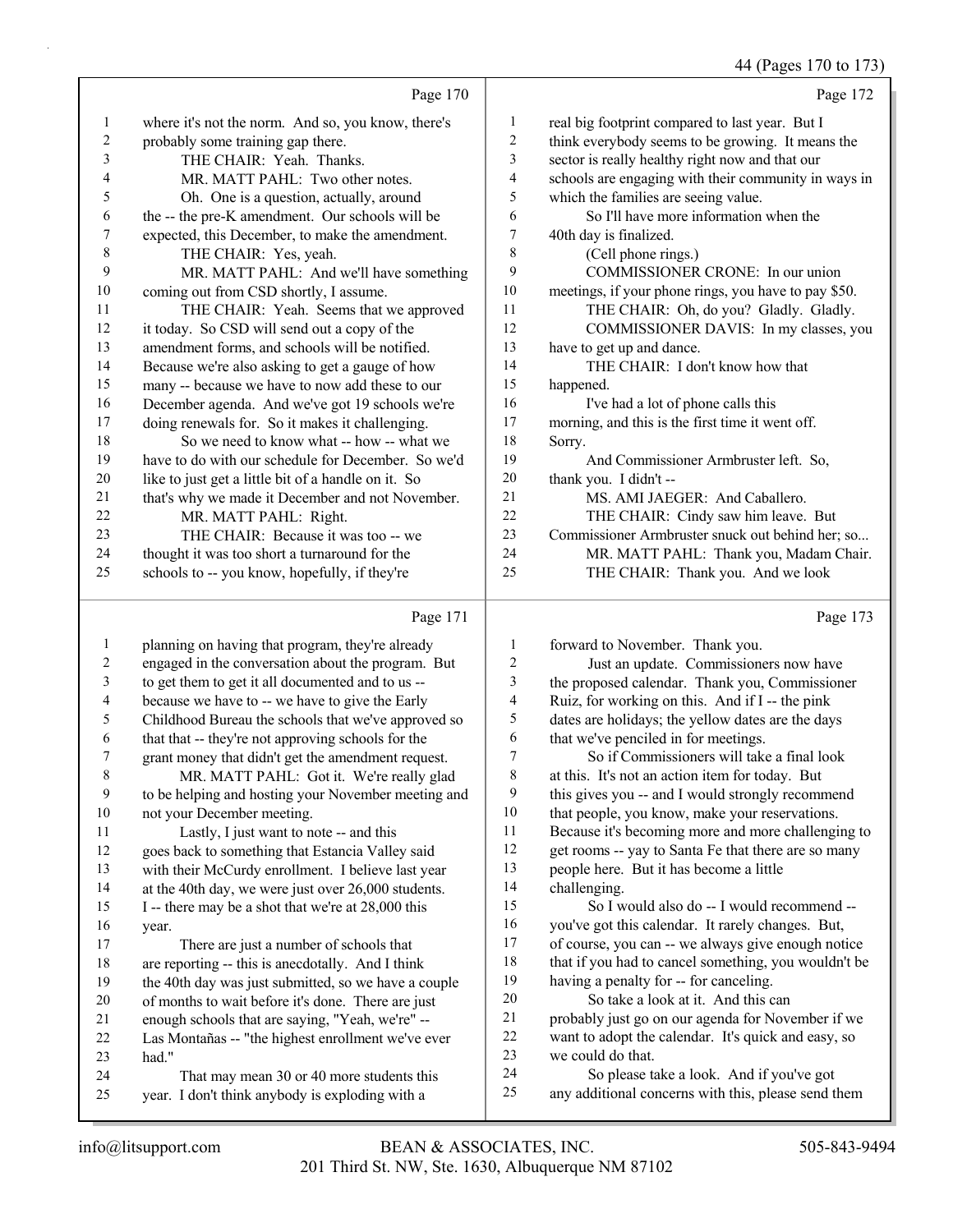### 45 (Pages 174 to 177)

|          | Page 174                                             |                | Page 176                                          |
|----------|------------------------------------------------------|----------------|---------------------------------------------------|
| $\bf{l}$ | to Beverly.                                          | 1              | COMMISSIONER RUIZ: Commissioner Voigt?            |
| 2        | And now that I'm speaking of please                  | $\overline{2}$ | <b>COMMISSIONER VOIGT: Yes.</b>                   |
| 3        | sending to Beverly, I'm going to ask once again that | 3              | <b>COMMISSIONER RUIZ: Commissioner Gipson?</b>    |
| 4        | people really make an effort to check your e-mails,  | 4              | THE CHAIR: Yes.                                   |
| 5        | especially when we're heading toward our meeting     | 5              | COMMISSIONER RUIZ: Karyl Ann is not here.         |
| 6        | time, so that Beverly has a response from            | 6              | <b>Commissioner Davis?</b>                        |
| 7        | Commissioners on whether they're going to be here or | 7              | <b>COMMISSIONER DAVIS: Yes.</b>                   |
| 8        | not. It becomes a challenge.                         | 8              | COMMISSIONER RUIZ: Commissioner Chavez?           |
| 9        | And above all else, I mean, if we don't              | 9              | COMMISSIONER CHAVEZ: Yes.                         |
| 10       | have a quorum, we're -- we have to -- we have to     | 10             | <b>COMMISSIONER RUIZ: And Commissioner Ruiz</b>   |
| 11       | work on this, so that there's that concern. And      | 11             | votes "Yes." One, two, three, four, five, six,    |
| 12       | Dylan is thoughtful enough to reserve out the        | 12             | seven, eight.                                     |
| 13       | parking spaces for Fridays.                          | 13             | THE CHAIR: Eight?                                 |
| 14       | So that there's just a lot of little                 | 14             | COMMISSIONER RUIZ: Uh-huh.                        |
| 15       | procedural things. Not a lot -- I mean, we don't do  | 15             | THE CHAIR: Motion passes, eight-zero.             |
| 16       | business by e-mail. But there are times when a       | 16             | So thank you for your speedy trip back            |
| 17       | response is necessary to Beverly. So I would just    | 17             | from my hometown. So I appreciate it.             |
| 18       | appreciate it if people responded to her a little    | 18             | And I apologize for any misunderstanding          |
| 19       | bit timelier.                                        | 19             | about this. We've never not had a school be here  |
| 20       | And we're off to the School Boards                   | 20             | when we've done a Board of Finance vote. So I     |
| 21       | Association. And Joe was going to be here. He's      | 21             | apologize that this did not happen.               |
| 22       | got other meetings. But he's not. So -- yeah,        | 22             | And, unfortunately, the one Commissioner          |
| 23       | it -- hello, Joe. So that is what it is.             | 23             | who wanted -- wanted it tabled because he felt it |
| 24       | So before we move on to PEC Comments, I do           | 24             | was so important, he had to leave. So I -- you    |
| 25       | see we've got someone in the audience. So we can     | 25             | know, I apologize.                                |
|          | Page 175                                             |                | Page 177                                          |

| 41<br>22<br>23.<br>24<br>25. | Association. And Joe was going to be here. He's<br>got other meetings. But he's not. So -- yeah,<br>it -- hello, Joe. So that is what it is.<br>So before we move on to PEC Comments, I do<br>see we've got someone in the audience. So we can | 21<br>22<br>23<br>24<br>25 | apologize that this did not happen.<br>And, unfortunately, the one Commissioner<br>who wanted -- wanted it tabled because he felt it<br>was so important, he had to leave. So I -- you<br>know, I apologize. |
|------------------------------|------------------------------------------------------------------------------------------------------------------------------------------------------------------------------------------------------------------------------------------------|----------------------------|--------------------------------------------------------------------------------------------------------------------------------------------------------------------------------------------------------------|
|                              | Page 175                                                                                                                                                                                                                                       |                            | Page 17                                                                                                                                                                                                      |
| $\mathbf{1}$                 | move back to -- let me find -- Item No. 6, which is                                                                                                                                                                                            |                            | But I also know how important this is for                                                                                                                                                                    |
| 2                            | the item we tabled before, Discussion and Possible                                                                                                                                                                                             | 2                          | the school to get this moving. And I didn't want to                                                                                                                                                          |
| 3                            | Action on ACES Technical Charter School.                                                                                                                                                                                                       | 3                          | have to postpone it till November. But it was                                                                                                                                                                |
| 4                            | So                                                                                                                                                                                                                                             | 4                          | the -- the will of the Commission that the school be                                                                                                                                                         |
| 5                            | COMMISSIONER ROBBINS: I would move that                                                                                                                                                                                                        | 5                          | here. Because, like I said, we've never not had a                                                                                                                                                            |
| 6                            | we take Item 6 off of table and put it back on the                                                                                                                                                                                             | 6                          | school here when we've made that vote.                                                                                                                                                                       |
| 7                            | agenda as the next order of business.                                                                                                                                                                                                          |                            | So I will apologize for anything that was                                                                                                                                                                    |
| 8                            | COMMISSIONER DAVIS: I second it --                                                                                                                                                                                                             | 8                          | communicated to indicate that you shouldn't be here                                                                                                                                                          |

5 COMMISSIONER ROBBI 6 we take Item  $6$  off of table and put 7 agenda as the next order of busin 8 COMMISSIONER DAVIS 9 THE CHAIR: There's a motion by 10 Commissioner Robbins, a second by Commissioner 11 Davis. 12 COMMISSIONER DAVIS: -- that we do that 13 thing. 14 THE CHAIR: No. I don't have my 15 secretary -- 16 COMMISSIONER RUIZ: She left me the book. 17 THE CHAIR: Commissioner Ruiz, will you do 18 roll call? 19 COMMISSIONER RUIZ: Yes. Commissioner 20 Crone? 21 COMMISSIONER CRONE: Yes. 22 COMMISSIONER RUIZ: Commissioner Robbins? 23 COMMISSIONER ROBBINS: Yes. 24 COMMISSIONER RUIZ: Commissioner Raftery? 25 COMMISSIONER RAFTERY: Yes. 8 communicated to indicate that you shouldn't be here, 9 or someone from the school be here, because that -- 10 that should not have happened. So I'm sorry. What 11 can I say? 12 I don't know if, at this moment in time, 13 you feel like you want to say something. 14 DR. JERON CAMPBELL: Sure. Good to see 15 everybody again. 16 I would have been here if I had been told 17 that I should be. But I'm working on an NSF grant. 18 And so I went to Las Cruces where my mentor has a 19 retirement home just to kind of get away from 20 Albuquerque so I can focus. But I would not have 21 gone if I had known I should definitely be here. So 22 I just came on up. 23 But I don't know what questions you may 24 have. I was told to get the information to you a 25 week prior. And so I did do that. And all the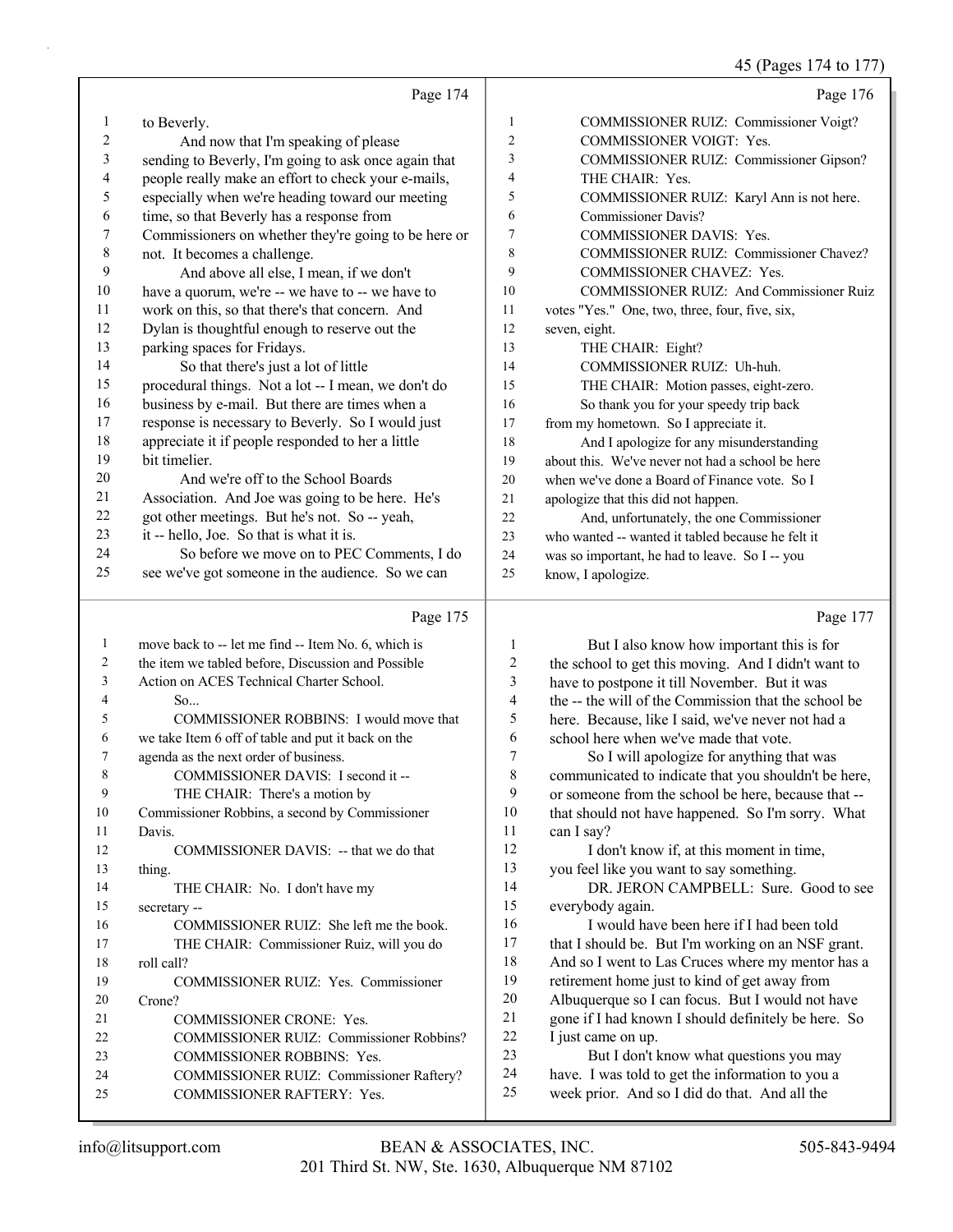46 (Pages 178 to 181)

|    | Page 178                                             |                | Page 180                                             |
|----|------------------------------------------------------|----------------|------------------------------------------------------|
| 1  | board members signed their forms, provided all the   | $\mathbf{1}$   | THE CHAIR: Oh, great.                                |
| 2  | documentation, by e-mail at first, on last Friday.   | 2              | DR. JERON CAMPBELL: I didn't have my                 |
| 3  | And then on Monday, I had my second training for new | 3              | final materials done. So I just kind of put some     |
| 4  | charter training, and I brought the original         | $\overline{4}$ | things together. Two parents filled out my interest  |
| 5  | documents with the original signatures on Monday.    | 5              | form already at that festival. And the owner of the  |
| 6  | So I'm not aware of what else the                    | 6              | building was actually there, so I actually did meet  |
| 7  | Commission might need. But I'm here to answer any    | 7              | the gentleman.                                       |
| 8  | questions that you might have.                       | 8              | THE CHAIR: Well, I'm glad the sour grapes            |
| 9  | THE CHAIR: Commissioner Robbins?                     | 9              | aren't that sour. I appreciate that.                 |
| 10 | COMMISSIONER ROBBINS: Have you had                   | 10             | Commissioner Voigt, where was that?                  |
| 11 | success in -- following the meeting we had in        | 11             | COMMISSIONER VOIGT: That building we                 |
| 12 | Albuquerque, as far as nailing down a specific       | 12             | looked at?                                           |
| 13 | location, or --                                      | 13             | THE CHAIR: Yeah.                                     |
| 14 | DR. JERON CAMPBELL: I'm working with CBRE            | 14             | COMMISSIONER VOIGT: It was on Domingo and            |
| 15 | as the Realtor. And, essentially, I've narrowed it   | 15             | Palomas, I believe. It's a vacated church building.  |
| 16 | down to two locations.                               | 16             | It's one block north of Central, runs parallel to    |
| 17 | COMMISSIONER ROBBINS: Okay.                          | 17             | Central.                                             |
| 18 | DR. JERON CAMPBELL: I'm still leaving it             | 18             | And I want to say Domingo and Palomas,               |
| 19 | open, just to leave it open in case something comes  | 19             | because I take my alterations up there on East       |
| 20 | up. But there are two primary locations.             | 20             | Central. It's a beautiful building, great school.    |
| 21 | 1404 Lead is still the one I'm looking at. And also  | 21             | And there's also La Resolana's old building on       |
| 22 | 955 San Pedro, which is where Altura Prep left.      | 22             | Truman.                                              |
| 23 | Those are two in the Southeast, which is the ZIP     | 23             | DR. JERON CAMPBELL: Yes. That one is                 |
| 24 | codes that I have proposed and have been focused on. | 24             | right near where the CRS Building, the tax building, |
| 25 | I have, actually, a tour of 955 that I               | 25             | on Central?                                          |
|    |                                                      |                |                                                      |

# Page 179 |

|         | Page 179                                            |                | Page 181                                           |
|---------|-----------------------------------------------------|----------------|----------------------------------------------------|
| $\perp$ | invited my board to on Monday, this coming Monday.  | 1              | <b>COMMISSIONER VOIGT: Right.</b>                  |
| 2       | So we are making progress. I am hoping to have a    | $\overline{2}$ | DR. JERON CAMPBELL: That one is too                |
| 3       | lease signed by the end of October. That would be   | 3              | small.                                             |
| 4       | my goal. So I'm working toward that.                | $\overline{4}$ | COMMISSIONER VOIGT: This one, I'm pretty           |
| 5       | COMMISSIONER ROBBINS: Thank you.                    | 5              | sure it's Palomas and Domingo.                     |
| 6       | THE CHAIR: The facility that Altura Prep            | 6              | THE CHAIR: From the outside, it looked             |
| 7       | left wouldn't serve you for very long, would it?    | 7              | like a nice building. Yeah. So --                  |
| 8       | DR. JERON CAMPBELL: Well, it's actually             | 8              | <b>COMMISSIONER VOIGT: Right.</b>                  |
| 9       | larger than the first -- 1404 Lead, I guess if you  | 9              | THE CHAIR: Are there any other --                  |
| 10      | add up all the square footage. But I would grow out | 10             | Commissioner Crone?                                |
| 11      | of that one faster than 955.                        | 11             | COMMISSIONER CRONE: What are you seeking           |
| 12      | But the 955 is in a strip mall that can be          | 12             | with your NSF grant?                               |
| 13      | expanded. And I think that was the original plan.   | 13             | DR. JERON CAMPBELL: Oh. I actually have            |
| 14      | So right now, from the diagram I saw, it has ten    | 14             | never applied for a grant before. But I must       |
| 15      | classrooms; I would need eight. The following year, | 15             | have -- oh, I met a lady who worked for NSF at a   |
| 16      | they could expand to give me the 16 for the second  | 16             | conference. So I just went on their website and    |
| 17      | year. So -- and then, potentially, even keep        | 17             | started looking at any K-12 STEM-particular things |
| 18      | expanding throughout the strip mall.                | 18             | that they were funding and came across a few prior |
| 19      | So, in theory, it could grow as I grow.             | 19             | grantees that were doing similar work to me, so -- |
| 20      | THE CHAIR: Well -- and I congratulate the           | 20             | in different states, albeit.                       |
| 21      | management company, if they're willing to engage in | 21             | And I decided to look into it, you know,           |
| 22      | a conversation with a charter school again.         | 22             | just to see. Most of the grants for NSF tend to go |
| 23      | DR. JERON CAMPBELL: Yeah. I actually saw            | 23             | to universities, people doing research. But there  |
| 24      | the owner at the International District festival. I | 24             | are some districts that have gotten them in the    |
| 25      | went to that. I had a table there for the school.   | 25             | past.                                              |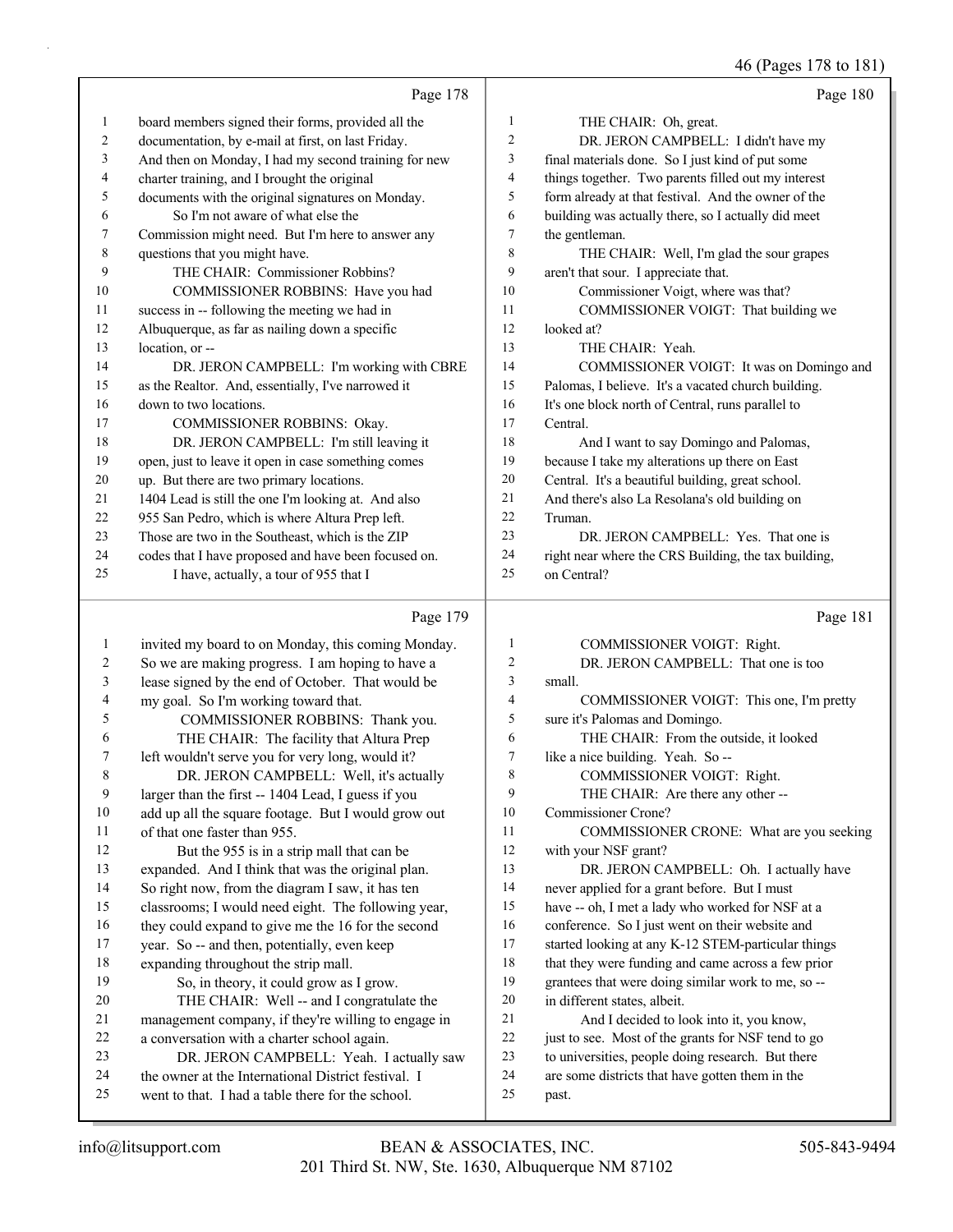47 (Pages 182 to 185)

|                  |                                                      |                          | 47 (Pages 182 to 185                                 |
|------------------|------------------------------------------------------|--------------------------|------------------------------------------------------|
|                  | Page 182                                             |                          | Page 184                                             |
| 1                | So I actually sent an e-mail the other day           | $\mathbf{1}$             | THE CHAIR: Yes.                                      |
| $\boldsymbol{2}$ | to see if a charter school would be a candidate for  | $\overline{\mathbf{c}}$  | COMMISSIONER RUIZ: And -- oh. Yes.                   |
| 3                | a grant, and they said, "Yes." So I decided to       | $\mathfrak{Z}$           | So that's an eight-to-zero. It passes.               |
| 4                | dedicate this weekend to putting together a grant.   | 4                        | THE CHAIR: Motion passes, eight-zero.                |
| 5                | Whether I get it in in time or next year or another  | 5                        | Thank you so much. Are you ever looking at pre-K?    |
| 6                | opportunity, at least I'd have the groundwork of it  | 6                        | DR. JERON CAMPBELL: In terms of my                   |
| 7                | done.                                                | 7                        | school, expanding downward? I thought about it just  |
| 8                | So I need to find some partners who I'd              | $\,8\,$                  | today. So, yeah, I did. I was thinking earlier.      |
| 9                | work with in the community and things like that.     | 9                        | And it is -- I think, in the future, it would make   |
| $10\,$           | But it's definitely a viable thing to do, especially | 10                       | sense.                                               |
| 11               | in the STEM area, because there's so much interest   | 11                       | Most of my past experience has been with             |
| 12               | to continue to improve the opportunities for K-12    | 12                       | high-school-age. And so even going to sixth was      |
| 13               | students in STEM.                                    | 13                       | kind of low for me. But at the end of the day when   |
| 14               | COMMISSIONER CRONE: Yeah. There should               | 14                       | you think about a feeder, going all the way down to  |
| 15               | be many people in your community who have written    | 15                       | pre-K will make sense.                               |
| 16               | successful NSF grants. So --                         | 16                       | THE CHAIR: And we also talked yesterday              |
| 17               | DR. JERON CAMPBELL: Yeah. One was                    | 17                       | about in some communities, how pre-K programs, even  |
| $18\,$           | Explora. They actually just did a grant. And I       | 18                       | in high schools, help to support students at the     |
| 19               | talked to Mr. Hastings at Explora. That's the only   | 19                       | school.                                              |
| $20\,$           | one that was -- like, for K-12. But I think I saw    | 20                       | DR. JERON CAMPBELL: Uh-huh.                          |
| 21               | two in total in New Mexico that were listed, recent, | 21                       | THE CHAIR: Because sometimes the staff               |
| 22               | at least, grantees.                                  | $22\,$                   | may -- it certainly can help the staff. It can help  |
| 23               | There was the El Paso district also got a            | 23                       | some students to keep them in school. So that        |
| 24               | grant a couple of years ago. So I read their         | 24                       | that's important.                                    |
| 25               | abstract as well.                                    | 25                       | But also the career-tech opportunities for           |
|                  | Page 183                                             |                          | Page 185                                             |
| $\mathbf{1}$     | COMMISSIONER CRONE: Good luck.                       | 1                        | dual credit to get an associate's degree leading --  |
| $\overline{c}$   | DR. JERON CAMPBELL: Thank you.                       | $\overline{c}$           | and the PED is helping to support to -- as the       |
| 3                | COMMISSIONER ROBBINS: Madam Chair, I                 | 3                        | pipeline for teachers for those pre-K programs,      |
| 4                | would move that Public Education Commission approve  | $\overline{\mathcal{A}}$ | there's a lot of supports. So that for your -- it    |
| 5                | ACES Technical Charter School's application to be    | 5                        | can be like a lab in your -- in your high school     |
| 6                | designated as a Board of Finance.                    | 6                        | program.                                             |
| 7                | COMMISSIONER RUIZ: Second.                           | $\tau$                   | DR. JERON CAMPBELL: Huh. Yeah, I wasn't              |
| 8                | THE CHAIR: There is a motion by                      | 8                        | thinking about it in that way. But I've heard of     |
| 9                | Commissioner Robbins, a second by Commissioner Ruiz. | 9                        | it. So I'll look into it more.                       |
| $10\,$           | Is there any further discussion?                     | 10                       | THE CHAIR: And I've worked in schools                |
| 11               | (No response.)                                       | 11                       | where it certainly helped to keep some of our        |
| 12               | THE CHAIR: If not, Commissioner Ruiz?                | 12                       | students in school because that program was there.   |
| 13               | COMMISSIONER RUIZ: Commissioner Davis?               | 13                       | But, also, we had students, then, that came out with |
| 14               | COMMISSIONER DAVIS: Yes.                             | 14                       | licenses as pre-K practitioners, or whatever you     |
| 15               | COMMISSIONER RUIZ: Commissioner Chavez?              | 15                       | want to call it. But also they were able to get the  |
| 16               | COMMISSIONER CHAVEZ: Yes.                            | 16                       | dual credit. So I think that fits right into your    |
| 17               | COMMISSIONER RUIZ: Commissioner Robbins?             | 17                       | wheelhouse as well. So                               |
| 18               | COMMISSIONER ROBBINS: Yes.                           | 18                       | DR. JERON CAMPBELL: Is there anybody at              |
| 19               | COMMISSIONER RUIZ: Commissioner Crone?               | 19                       | PED who I could speak to on it?                      |
| 20               | COMMISSIONER CRONE: Yes.                             | 20                       | THE CHAIR: Sure, Brenda Kofahl. And Alan             |
| 21               | COMMISSIONER RUIZ: Commissioner Voigt?               | 21                       | can give you her -- she's, right now, heading the    |
| 22               | COMMISSIONER VOIGT: Yes.                             | 22                       | pre-K program. There will be a new cabinet post.     |
| 23               | COMMISSIONER RUIZ: Commissioner Raftery?             | 23                       | But that won't be on-boarded until after January.    |

23 COMMISSIONER RUIZ: Commissioner Raftery?

- 24 COMMISSIONER RAFTERY: Yes.
- 25 COMMISSIONER RUIZ: Commissioner Gipson?

24 But they're actively involved in that. 25 So, Alan, if you can get the contact information, I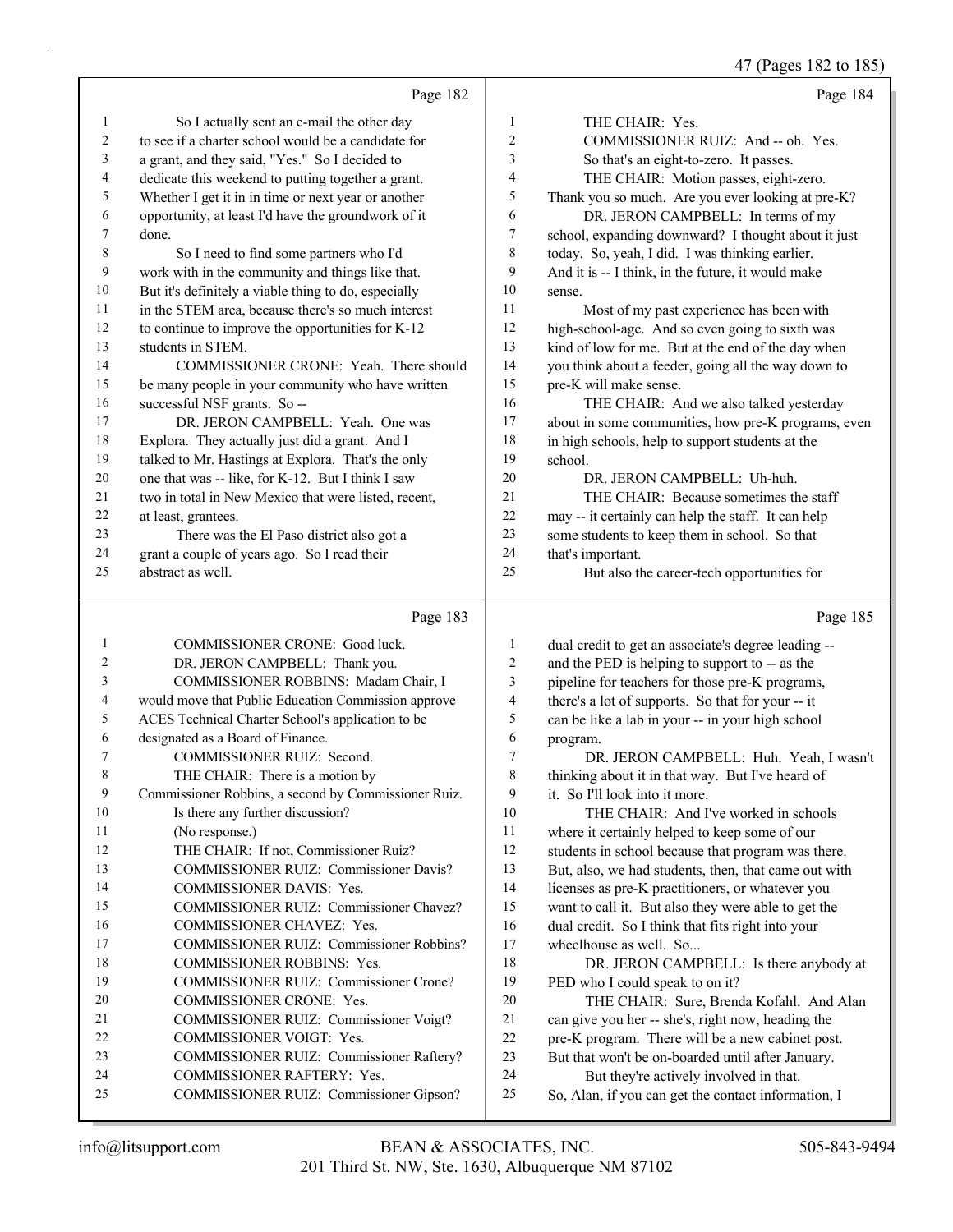# 48 (Pages 186 to 189)

|         | Page 186                                            |                | Page 188                                             |
|---------|-----------------------------------------------------|----------------|------------------------------------------------------|
| $\perp$ | think it's -- and we're also looking to see if the  | 1              | Okay. So we're now back on our regularly             |
| 2       | CSP grant, for expansion, if that can be used for   | 2              | scheduled agenda, and we're on to PEC Comments.      |
| 3       | the pre-K as well.                                  | 3              | So, Commissioner Raftery?                            |
| 4       | COMMISSIONER VOIGT: And there's a school            | $\overline{4}$ | COMMISSIONER RAFTERY: You called on me,              |
| 5       | that has that in practice. It's not a charter       | 5              | and I had not thought of something. But, you know,   |
| 6       | school. It's Valley High School with the APS        | 6              | I was very happy yesterday, even though it was a     |
| 7       | District. They have an Early Childhood career       | 7              | long day, for the pre-K. And I think we're in the    |
| 8       | pathway in practice.                                | 8              | right -- going in the right direction.               |
| 9       | THE CHAIR: Yeah. There's a number -- I              | 9              | Long ago, in the height of my career, I              |
| 10      | know you've got it in Hobbs. Yes?                   | 10             | was the president of the administrators association. |
| 11      | <b>COMMISSIONER RUIZ: Yes.</b>                      | 11             | Brett Pomeroy and I went to South Carolina to a      |
| 12      | MS. LESLIE KELLY: Eldorado High School              | 12             | leadership conference.                               |
| 13      | also.                                               | 13             | And we were troubled -- we were                      |
| 14      | COMMISSIONER VOIGT: There's a lot of the            | 14             | team-building. And I got to sit next to the          |
| 15      | big traditional high schools that have that in      | 15             | superintendent in Connecticut. And he sat there      |
| 16      | practice.                                           | 16             | real pompous-like.                                   |
| 17      | THE CHAIR: I don't think we've got any --           | 17             | And we were talking about, "Hey, you know,           |
| 18      | well, we've got one K-12 -- at least one of our     | 18             | how come, you know, there's districts that were      |
| 19      | Early Child -- well, two. One from -- no.           | 19             | very, very good, and there were districts that       |
| 20      | la Promesa. La Promesa doesn't go 12.               | 20             | weren't as good?"                                    |
| 21      | But MAS started a pre-K program. They are           | 21             | So I turned to him, and I says, "What's              |
| 22      | fully K-12 at this point in time.                   | 22             | your secret? We'd like to have it."                  |
| 23      | DR. JERON CAMPBELL: Right.                          | 23             | And he said, "It has to do with Ed and               |
| 24      | THE CHAIR: But I think it would be                  | 24             | $Occ.$ "                                             |
| 25      | interesting to see. And I think it would offer some | 25             | And, you know, being from New Mexico, I              |

## Page 187

|    | Page 187                                             |    | Page 189                                            |
|----|------------------------------------------------------|----|-----------------------------------------------------|
| 1  | additional opportunities for students coming to your | 1  | was, like, okay, could be an Eastern term.          |
| 2  | school, if that was a career path that they were     | 2  | So I said, you know, "What does that                |
| 3  | looking for.                                         | 3  | mean?"                                              |
| 4  | But I would definitely get in touch with             | 4  | And he was, like, "It's the education of            |
| 5  | Brenda to see -- and, Leslie Kelly, I'm sure         | 5  | the mother and the occupation of the father."       |
| 6  | you're -- she's contacted the feds to see if the     | 6  | He says, "We do not teach our kids. We              |
| 7  | grant money can be extended to the K-3 programs --   | 7  | facilitate them."                                   |
| 8  | (Commissioner Armbruster has returned.)              | 8  | He says, "They come to school already               |
| 9  | THE CHAIR: -- the pre-K programs.                    | 9  | learning -- they already know how to read. So we    |
| 10 | So I'll have more -- by the time you're up           | 10 | just -- we just help them along."                   |
| 11 | and running, we should have the answer to that,      | 11 | So this makes me very happy, this                   |
| 12 | maybe. It is the federal government.                 | 12 | preschool program, because I think that, you know,  |
| 13 | DR. JERON CAMPBELL: Right.                           | 13 | we're on our way if we're doing this with our kids. |
| 14 | THE CHAIR: Thank you.                                | 14 | So, yay, Governor Michelle Lujan-Grisham.           |
| 15 | Once again, I appreciate your time. I                | 15 | THE CHAIR: Commissioner Davis?                      |
| 16 | truly do.                                            | 16 | COMMISSIONER DAVIS: No, I have nothing.             |
| 17 | DR. JERON CAMPBELL: Thank you.                       | 17 | Thank you.                                          |
| 18 | THE CHAIR: And I'll probably pass you on             | 18 | THE CHAIR: Okay. Commissioner Ruiz?                 |
| 19 | the road.                                            | 19 | COMMISSIONER RUIZ: Just a few things to             |
| 20 | Commissioner Armbruster is back. Sorry.              | 20 | report from the NMPSIA meeting.                     |
| 21 | Okay. Well, we can do comments.                      | 21 | So we met last week. And there was one              |
| 22 | <b>COMMISSIONER RUIZ: Yeah.</b>                      | 22 | accident in Alamogordo. The custodian went up --    |
| 23 | THE CHAIR: And then we can go into                   | 23 | she was a 49-year-old single female -- went up on   |
| 24 | Executive Session. And we can take a break before    | 24 | the roof. We're not really sure why she was on the  |
| 25 | we go into Executive Session, okay?                  | 25 | roof. I'm sure -- I don't know. We didn't know.     |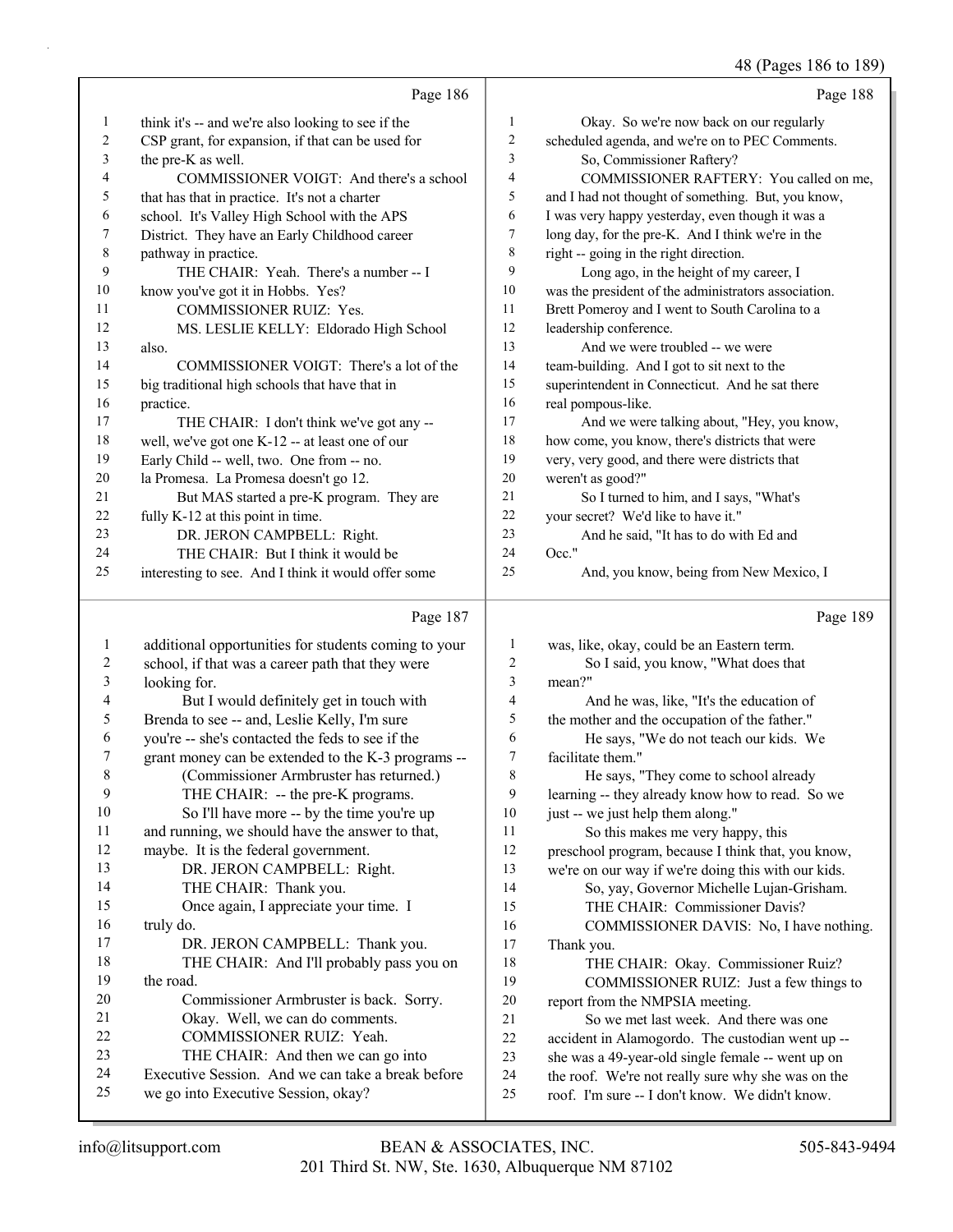### 49 (Pages 190 to 193)

|              | Page 190                                           |                | Page 192                                             |
|--------------|----------------------------------------------------|----------------|------------------------------------------------------|
| $\mathbf{1}$ | But they have an OSHA person on staff. So          | $\mathbf{1}$   | so we've set up relationships with that group.       |
| 2            | they were investigating that. But she did pass,    | $\overline{2}$ | THE CHAIR: Okay. Thank you.                          |
| 3            | yes, 39 years of age.                              | 3              | Commissioner Robbins.                                |
| 4            | THE CHAIR: Did she fall off the roof?              | $\overline{4}$ | COMMISSIONER ROBBINS: Thank you. Just as             |
| 5            | COMMISSIONER RUIZ: She fell off the roof.          | 5              | a -- an update, I did send Jonathan Chamberlain an   |
| 6            | I don't know. I know they have an OSHA person on   | 6              | e-mail yesterday to confirm on the adequacy          |
| 7            | staff. And so I really don't know what we need to  | $\overline{7}$ | standards. They're going to come back to the ASM     |
| 8            | do as a whole, but just a reminder to our school   | 8              | subcommittee, which I sit on also, back in November. |
| 9            | districts, well, yeah, you know, to take safety    | 9              | So next month, we'll be discussing that and then     |
| 10           | precautions that we need to take.                  | 10             | taking it back to the full board.                    |
| 11           | And then we had two large losses to                | 11             | Then once the full board approves that,              |
| 12           | report. One of them was Truth or Consequences.     | 12             | there were some minor things that they wanted        |
| 13           | They had a major hail damage loss. And then in     | 13             | tweaked.                                             |
| 14           | Los Lunas -- no, Gadsden. I'm sorry. Gadsden,      | 14             | So then they can be posted. And then 30              |
| 15           | there was another pretty big injury.               | 15             | days later, public comment period. Then they'll be   |
| 16           | And so, you know -- but the biggest thing          | 16             | official, hopefully, by the end of the year, the new |
| 17           | was this deal with this lady from Alamogordo. That | 17             | adequacy standards.                                  |
| 18           | was very, very tragic. So that's it.               | 18             | THE CHAIR: So they won't -- in all                   |
| 19           | Oh. And Happy Birthday to our lovely,              | 19             | likelihood, they won't at least be ratified by the   |
| 20           | lovely Beverly.                                    | 20             | time we do our amendment process. But they would be  |
| 21           | MS. FRIEDMAN: Thank you.                           | 21             | mostly -- we'd be aware of what is most likely going |
| 22           | THE CHAIR: Commissioner Armbruster?                | 22             | to be.                                               |
| 23           | COMMISSIONER ARMBRUSTER: I don't have              | 23             | COMMISSIONER ROBBINS: Correct.                       |
| 24           | anything.                                          | 24             | THE CHAIR: Right.                                    |
| 25           | THE CHAIR: Commissioner Crone?                     | 25             | COMMISSIONER ROBBINS: And I would be able            |
|              | Page 191                                           |                | Page 193                                             |
| 1            | COMMISSIONER CRONE: I -- I'm following up          | $\mathbf{1}$   | to bring that information to our meeting.            |
| 2            | with what Trish said. If you think that there's a  | $\overline{2}$ | THE CHAIR: Right. And that --                        |
| 3            | school in your Commission district that needs some | 3              | COMMISSIONER ROBBINS: Okay?                          |
| 4            | direction and some advice, just contact Ernestine  | $\overline{4}$ | THE CHAIR: I think that's -- that's                  |
| 5            | Chavez at the NMPSIA office.                       | 5              | certainly more. Because we would have an idea of     |
| 6            | And we have contractors that will come out         | 6              | whether the school is going to be -- most likely     |
|              |                                                    |                |                                                      |

#### 7 to playgrounds, look at everything, essentially, and 8 they make recommendations and so forth. 9 And I'm sorry that Commissioner 10 Caballero -- Señor Caballero, Maestro --

11 THE REPORTER: That'll be in the record, 12 by the way. 13 COMMISSIONER CRONE: -- isn't here, but I 14 have a friend who speaks Italian and who was in 15 Italy. And they heard one of the Italian men saying 16 that he was sick of American tourists speaking 17 Spanish to them. 18 And I believe that's it. 19 THE CHAIR: Thank you. 20 Commissioner Robbins? 21 COMMISSIONER CRONE: Oh, wait. I'm sorry. 22 One more thing. 23 AFT has a program -- and I think NEA does 24 as well -- where we create partners across the

- 7 going to be able to make those adequacy standards.
- 8 COMMISSIONER ROBBINS: And then the PSCOC
- 9 was invited to have a speaker at the Ben Luján
- 10 Maintenance Awards. Maintenance in schools is a
- 11 very big issue. That's one of the issues that
- 12 they're looking at how well schools are being
- 13 maintained, because good maintenance means longevity 14 for these facilities.
- 15 No one stepped up until I did. I'll be 16 speaking at that on November 21st in Albuquerque. I 17 have a little background in construction and things 18 like that. So I'll be okay with that.
- 19 We keep talking about what the square
- 20 footage in facilities and things like that. You
- 21 know, the charter schools get roughly up to -- it's
- 22 not always -- but it's up to \$737, roughly, per
- 23 student. And if you work with the minimum 24 standards, about 100 for a middle school, about
- 25 130 square feet per student, that works out to \$5.66

<sup>25</sup> border with -- there is an AFT union in Mexico. And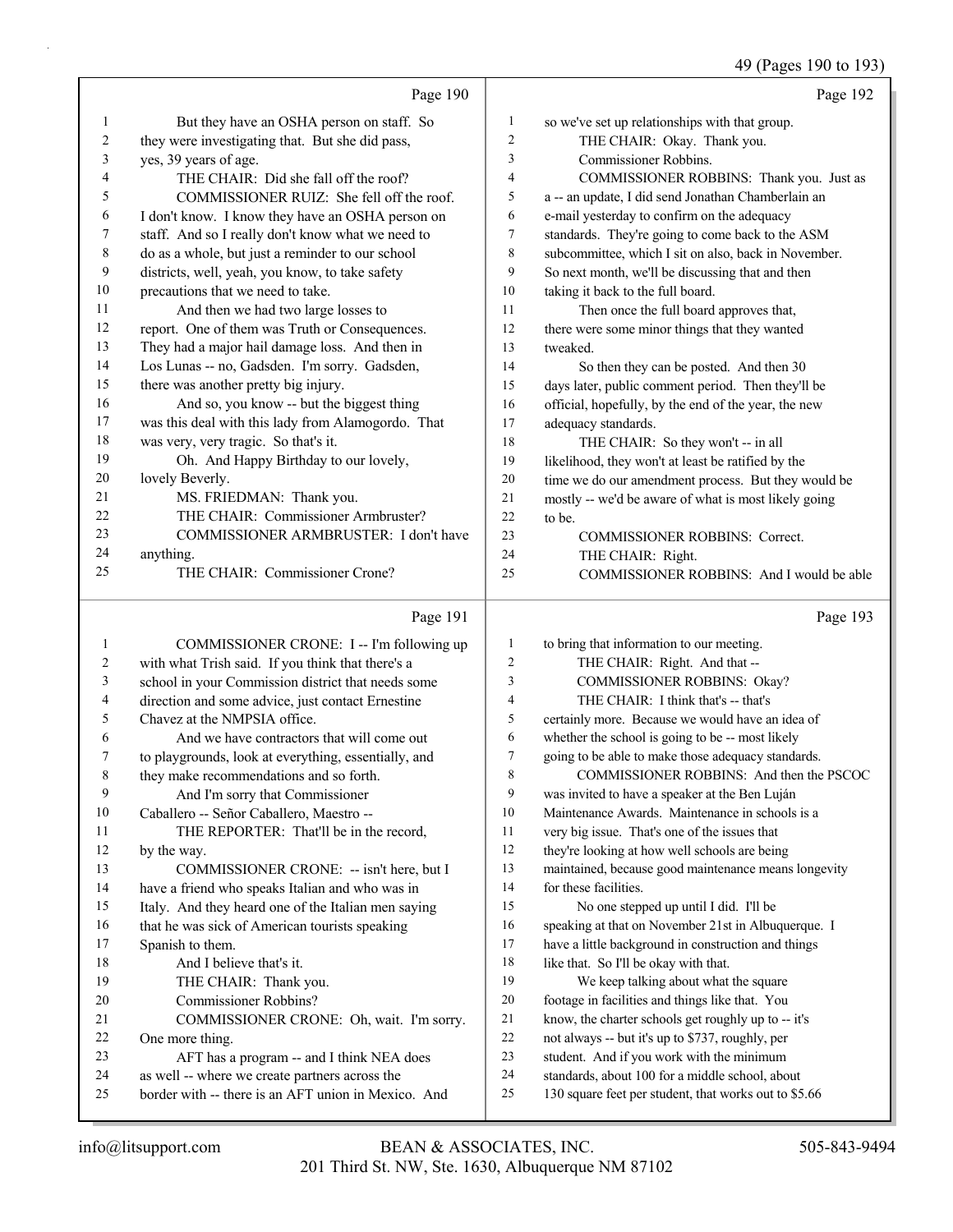|             | Page 194                                             |                | Page 196                                            |
|-------------|------------------------------------------------------|----------------|-----------------------------------------------------|
| 1           | per square foot. And I don't know of a building      | $\mathbf{1}$   | cheat sheet.                                        |
| 2           | that you can rent --                                 | 2              | I move that the Public Education                    |
| 3           | THE CHAIR: For that kind of money.                   | 3              | Commission enter into a Closed Session pursuant to  |
| 4           | COMMISSIONER ROBBINS: -- absent just the             | 4              | NMSA, Section 10-15-1(H)(7). The subject to be      |
| 5           | utilities, that you can rent for \$5.66. Even if you | 5              | discussed is attorney-client privilege issues       |
| 6           | took it down -- because most charter schools don't   | 6              | pertaining to threatened or pending litigation in   |
| 7           | have that much space. But even at 100 square feet    | 7              | which the public body is, or may, become a          |
| 8           | per student, that works out to \$7.37 per student.   | 8              | participant; specifically, an administrative appeal |
| 9           | Again, in some of the very remote, small             | 9              | pursuant to the Charter School Act by Explore       |
| 10          | areas that might be possible. But in the metro       | 10             | Academy.                                            |
| 11          | areas, you're not going to be able to rent space     | 11             | COMMISSIONER RUIZ: Second.                          |
| 12          | very well for that price.                            | 12             | COMMISSIONER ROBBINS: Second.                       |
| 13          | So a lot of charter schools actually deal            | 13             | THE CHAIR: There's a second by                      |
| 14          | with a lot less than even 100 square feet per        | 14             | Commissioners Robbins and Ruiz.                     |
| 15          | student. So it's just something to think of if you   | 15             | Roll call, please?                                  |
| 16          | have a chance to talk with legislators, things like  | 16             | COMMISSIONER ARMBRUSTER: Yes. The                   |
| $17\,$      | that.                                                | 17             | birthday girl was --                                |
| 18          | Because when we're looking at -- I was               | 18             | MS. FRIEDMAN: I'm sorry.                            |
| 19          | talking with Mr. Harlan [verbatim] earlier. He says  | 19             | COMMISSIONER ARMBRUSTER: That's my                  |
| $20\,$      | that they figured out that their total money         | 20             | excuse.                                             |
| $21\,$      | available per student is about \$7,000 per student.  | 21             | Commissioner Robbins?                               |
| 22          | And that's everything. That includes the rent; that  | 22             | COMMISSIONER ROBBINS: Yes.                          |
| 23          | includes utilities; that includes everything.        | 23             | COMMISSIONER ARMBRUSTER: Commissioner               |
| 24          | And some districts -- he mentioned                   | 24             | Voigt?                                              |
| 25          | Edgewood/Moriarty -- is \$14,000. APS is 16 -- over  | 25             | <b>COMMISSIONER VOIGT: Yes.</b>                     |
|             | Page 195                                             |                | Page 197                                            |
| 1           | \$16,000 per student per year is what their total    | 1              | COMMISSIONER ARMBRUSTER: Commissioner               |
| 2           | budget accounts for.                                 | $\overline{c}$ | Armbruster votes "Yes."                             |
| 3           | So you can look that most charter schools            | 3              | <b>Commissioner Davis?</b>                          |
| 4           | are operating on less than half -- less than half    | 4              | COMMISSIONER DAVIS: Yes.                            |
| 5           | the amount of money that your district schools --    | 5              | COMMISSIONER ARMBRUSTER: Commissioner               |
| 6           | now, granted, they don't have the big sports         | 6              | Chavez?                                             |
| 7           | programs and things like that. But they are very     | 7              | COMMISSIONER CHAVEZ: Yes.                           |
| $\,$ 8 $\,$ | cost-effective.                                      | 8              | COMMISSIONER ARMBRUSTER: Commissioner               |
| 9           | And I think there should be room in the              | 9              | Gipson?                                             |
| 10          | upcoming budget session to be a little more -- I     | 10             | THE CHAIR: Yes.                                     |
| 11          | don't even want to say generous -- to be a little    | 11             | COMMISSIONER ARMBRUSTER: Commissioner               |
| 12          | more realistic in the dollars they allocate to       | 12             | Raftery?                                            |
| 13          | charter schools for the education of those students. | 13             | COMMISSIONER RAFTERY: Yes.                          |
| 14          | Thank you.                                           | 14             | COMMISSIONER ARMBRUSTER: Commissioner               |
| 15          | THE CHAIR: Thank you.                                | 15             | Crone?                                              |
| 16          | Commissioner Voigt?                                  | 16             | COMMISSIONER CRONE: Yes.                            |
| 17          | COMMISSIONER VOIGT: I just want to give a            | 17             | COMMISSIONER ARMBRUSTER: Commissioner               |
| 18          | shout-out of appreciation to everyone in the room,   | 18             | Ruiz?                                               |
| 19          | and Happy Birthday, Beverly.                         | 19             | COMMISSIONER RUIZ: Yes.                             |
| 20          | MS. FRIEDMAN: Thank you.                             | 20             | COMMISSIONER ARMBRUSTER: That will be a             |
| 21          | THE CHAIR: Commissioner Chavez?                      | 21             | nine-zero vote.                                     |
| 22          | COMMISSIONER CHAVEZ: Just want to echo               | 22             | THE CHAIR: Motion passes, nine-zero.                |
| 23          | Happy Birthday to Beverly.                           | 23             | And while folks are vacating and we're              |
| 24          | MS. FRIEDMAN: Thank you.                             | 24             | taking a bathroom break, I will remind people and   |
| 25          | THE CHAIR: Okay. Thank you. I need my                | 25             | thank Beverly for putting in the enrollment         |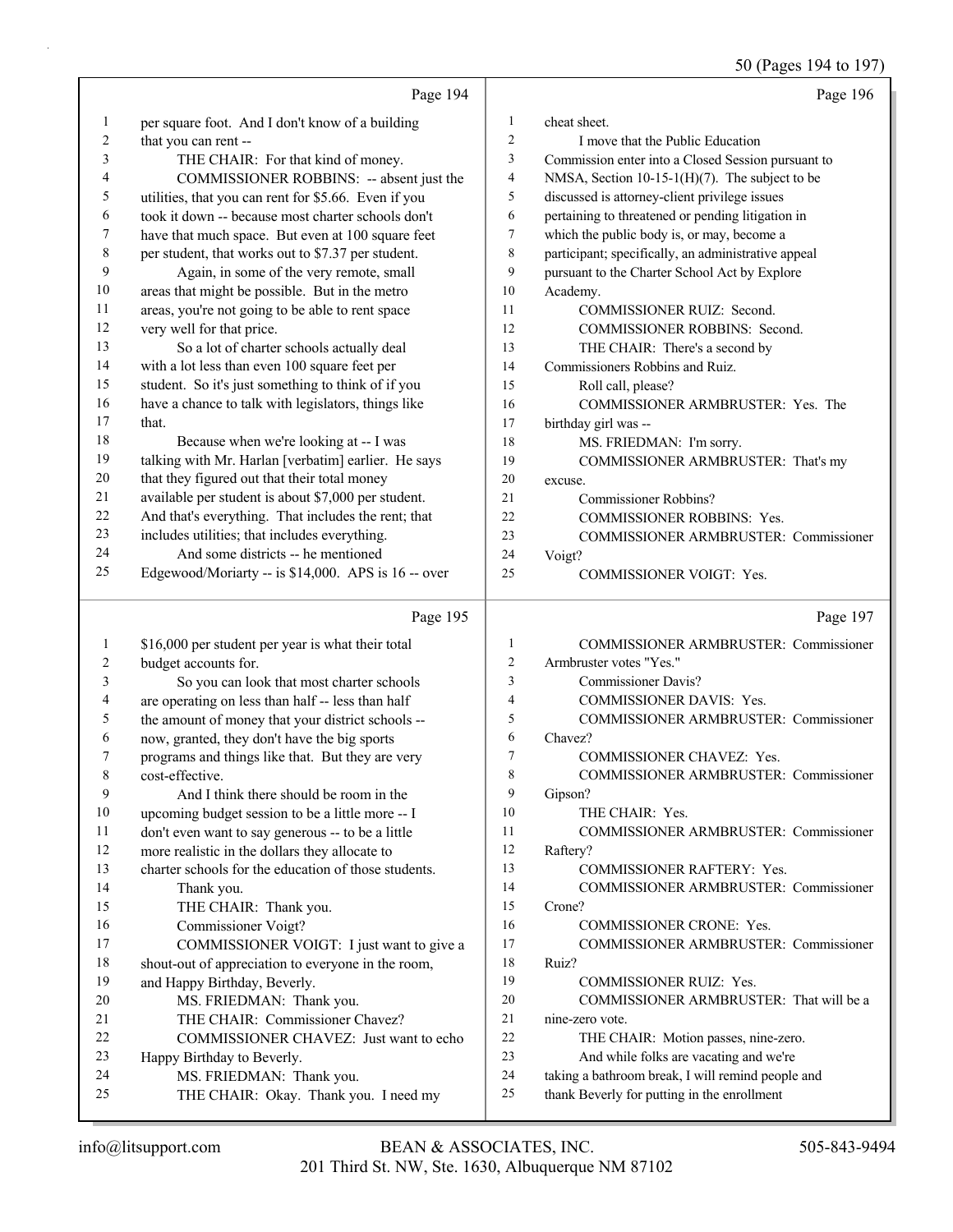# 51 (Pages 198 to 201)

|          | Page 198                                             |                          | Page 200                                                                                             |
|----------|------------------------------------------------------|--------------------------|------------------------------------------------------------------------------------------------------|
| 1        | information for the Public Charters conference. So   | 1                        | THE CHAIR: Motion passes, nine-zero.                                                                 |
| 2        | you can simply e-mail Donna and please indicate      | $\boldsymbol{2}$         | I'll entertain a motion to adjourn.                                                                  |
| 3        | whether you're going to be there, with the reminder  | 3                        | <b>COMMISSIONER CRONE: Move.</b>                                                                     |
| 4        | that we are meeting there on Friday.                 | $\overline{\mathcal{A}}$ | COMMISSIONER RUIZ: So move.                                                                          |
| 5        | MS. FRIEDMAN: Madam Chair, if I may                  | 5                        | THE CHAIR: All in favor?                                                                             |
| 6        | mention, the forms that I put in your folders, if    | 6                        | (Commissioners so indicate.)                                                                         |
| 7        | you put them in the folders, I'll send that in to    | 7                        | (Proceedings concluded at 3:18 p.m.)                                                                 |
| 8        | Donna.                                               | 8                        |                                                                                                      |
| 9        | THE CHAIR: Okay. I simply e-mailed her.              | 9                        |                                                                                                      |
| 10       | MS. FRIEDMAN: You can e-mail her or I                | 10                       |                                                                                                      |
| 11       | will. Duplication will be fine.                      | 11                       |                                                                                                      |
| 12       | THE CHAIR: So I'm good. But thank you                | 12                       |                                                                                                      |
| 13       | for doing that.                                      | 13                       |                                                                                                      |
| 14       | (Executive Session conducted.)                       | 14                       |                                                                                                      |
| 15       | THE CHAIR: So I move that the Public                 | 15                       |                                                                                                      |
| 16       | Education Commission end Closed Session. The         | 16                       |                                                                                                      |
| 17       | matters discussed in the closed meeting were limited | 17                       |                                                                                                      |
| 18       | only to those specified in the motion for closure,   | 18                       |                                                                                                      |
| 19       | and no vote was taken during the Closed Session.     | 19                       |                                                                                                      |
| 20       | COMMISSIONER RUIZ: Second.                           | 20                       |                                                                                                      |
| 21       | THE CHAIR: There's a second by                       | 21                       |                                                                                                      |
| 22       | Commissioner Ruiz.                                   | 22                       |                                                                                                      |
| 23       | Roll call?                                           | 23                       |                                                                                                      |
| 24       | COMMISSIONER ARMBRUSTER: Oh, I'm sorry.              | 24<br>25                 |                                                                                                      |
| 25       | Commissioner Ruiz?                                   |                          |                                                                                                      |
|          | Page 199                                             |                          | Page 201                                                                                             |
| 1        | <b>COMMISSIONER RUIZ: Yes.</b>                       | $\mathbf{1}$             | BEFORE THE PUBLIC EDUCATION COMMISSION                                                               |
| 2        | COMMISSIONER ARMBRUSTER: Commissioner                | $\overline{c}$           | <b>STATE OF NEW MEXICO</b>                                                                           |
| 3        | Crone?                                               | $\mathfrak{Z}$           |                                                                                                      |
| 4        | COMMISSIONER CRONE: Yes.                             | $\overline{4}$           |                                                                                                      |
| 5        | COMMISSIONER ARMBRUSTER: Commissioner                |                          |                                                                                                      |
| 6        |                                                      | 5                        |                                                                                                      |
|          | Raftery?                                             | 6                        |                                                                                                      |
| 7        | COMMISSIONER RAFTERY: Yes.                           | 7                        | REPORTER'S CERTIFICATE                                                                               |
|          | COMMISSIONER ARMBRUSTER: Commissioner                | 8                        | I, Cynthia C. Chapman, RMR, CCR #219, Certified                                                      |
| 9        | Gipson?                                              | 9                        | Court Reporter in the State of New Mexico, do hereby                                                 |
| 10       | THE CHAIR: Yes.                                      | 10                       | certify that the foregoing pages constitute a true                                                   |
| 11       | <b>COMMISSIONER ARMBRUSTER: Commissioner</b>         | 11<br>12                 | transcript of proceedings had before the said<br>NEW MEXICO PUBLIC EDUCATION COMMISSION, held in the |
| 12       | Chavez?                                              | 13                       | State of New Mexico, County of Santa Fe, in the                                                      |
| 13       | <b>COMMISSIONER CHAVEZ: Yes.</b>                     | 14                       | matter therein stated.                                                                               |
| 14       | <b>COMMISSIONER ARMBRUSTER: Commissioner</b>         | 15                       | In testimony whereof, I have hereunto set my                                                         |
| 15       | Davis?                                               | 16                       | hand on October 25, 2019.                                                                            |
| 16       | COMMISSIONER DAVIS: Yes.                             | 17                       |                                                                                                      |
| 17       | COMMISSIONER ARMBRUSTER: Commissioner                | 18                       |                                                                                                      |
| 18       | Armbruster votes "Yes."                              | 19                       |                                                                                                      |
| 19       | Commissioner Voigt?                                  | 20                       | Cynthia C. Chapman, RMR-CRR, NM CCR #219<br>BEAN & ASSOCIATES, INC.                                  |
| 20       | COMMISSIONER VOIGT: Yes.                             |                          | 201 Third Street, NW, Suite 1630                                                                     |
| 21       | <b>COMMISSIONER ARMBRUSTER: Commissioner</b>         | 21                       | Albuquerque, New Mexico 87102                                                                        |
| 22       | Robbins?                                             | 22                       |                                                                                                      |
| 23       | COMMISSIONER ROBBINS: Yes.                           | 23                       |                                                                                                      |
| 24<br>25 | COMMISSIONER ARMBRUSTER: Nine-to-zero<br>vote.       | 24<br>25                 | Job No.: 2367N (CC)                                                                                  |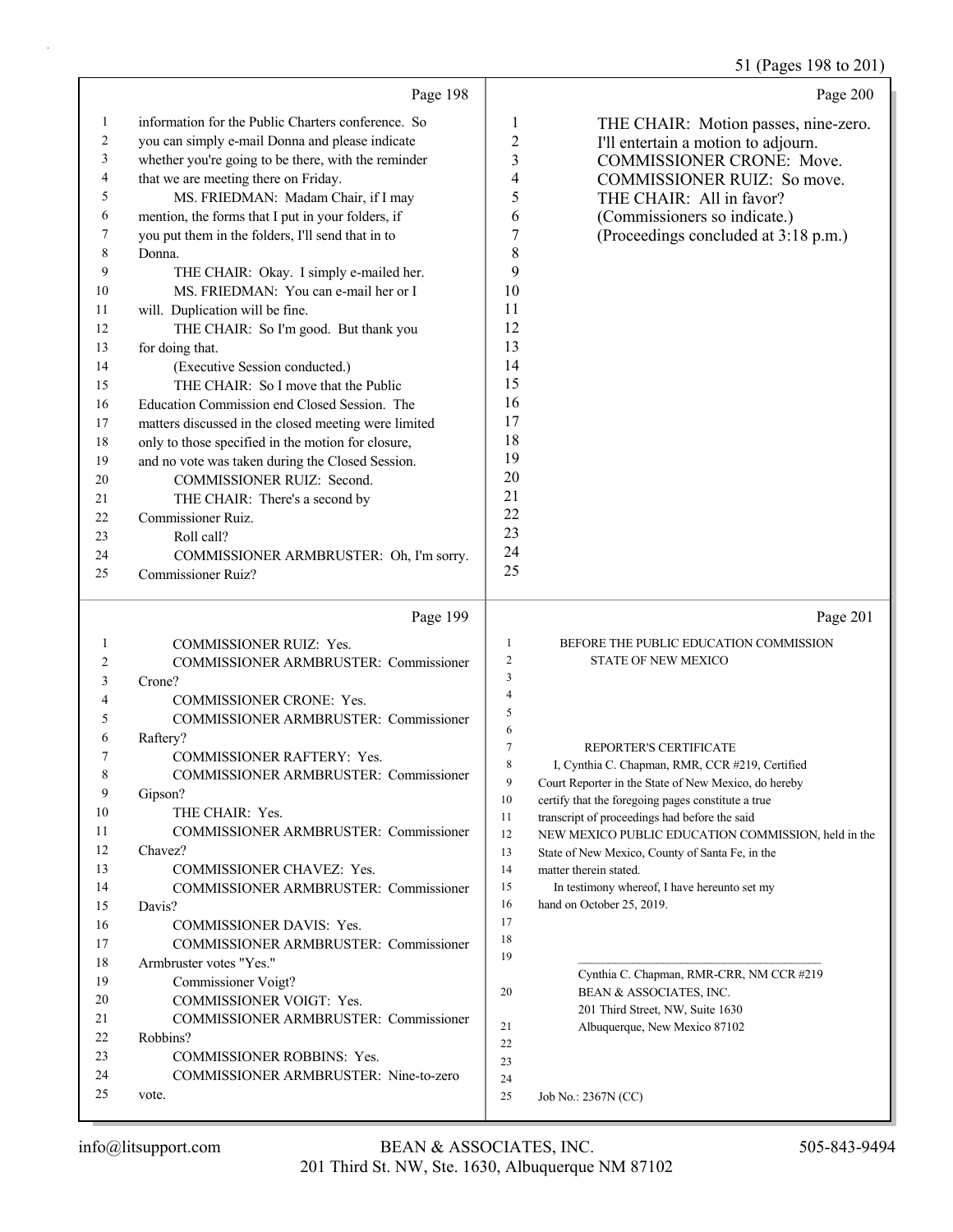|                |                                                       | Page 202 |
|----------------|-------------------------------------------------------|----------|
| $\mathbf{1}$   | <b>RECEIPT</b>                                        |          |
| $\overline{c}$ | JOB NUMBER: 2367N CC Date: 10/11/19                   |          |
| 3              | PROCEEDINGS: OPEN PUBLIC MEETING                      |          |
| $\overline{4}$ | CASE CAPTION: In re: Public Meeting of the Public     |          |
| 5              | <b>Education Commission</b>                           |          |
| 6              | **************************                            |          |
| 7              | ATTORNEY: MS. BEVERLY FRIEDMAN - PED                  |          |
| 8              | DOCUMENT: Transcript / Exhibits / Disks / Other       |          |
| 9              | DATE DELIVERED: ________________ DEL'D BY: _________  |          |
| 10             |                                                       |          |
| 11             | **************************                            |          |
|                |                                                       |          |
| 12             | ATTORNEY:                                             |          |
| 13             | DOCUMENT: Transcript / Exhibits / Disks / Other       |          |
| 14             | DATE DELIVERED: ________________ DEL'D BY: __________ |          |
| 15             |                                                       |          |
| 16             | **************************                            |          |
| 17             | ATTORNEY:                                             |          |
| 18             | DOCUMENT: Transcript / Exhibits / Disks / Other       |          |
| 19             |                                                       |          |
| 20             | $RECD BY:$ TIME:                                      |          |
| 21             | ***************************                           |          |
| $22\,$         | ATTORNEY:                                             |          |
| 23             | DOCUMENT: Transcript / Exhibits / Disks / Other       |          |
| 24             | DATE DELIVERED: ________________ DEL'D BY: __________ |          |
| 25             | $RECD BY:$ TIME:                                      |          |
|                |                                                       |          |
|                |                                                       |          |
|                |                                                       |          |
|                |                                                       |          |
|                |                                                       |          |
|                |                                                       |          |
|                |                                                       |          |
|                |                                                       |          |
|                |                                                       |          |
|                |                                                       |          |
|                |                                                       |          |
|                |                                                       |          |
|                |                                                       |          |
|                |                                                       |          |
|                |                                                       |          |
|                |                                                       |          |
|                |                                                       |          |
|                |                                                       |          |
|                |                                                       |          |
|                |                                                       |          |
|                |                                                       |          |
|                |                                                       |          |
|                |                                                       |          |
|                |                                                       |          |
|                |                                                       |          |
|                |                                                       |          |
|                |                                                       |          |
|                |                                                       |          |
|                |                                                       |          |
|                |                                                       |          |
|                |                                                       |          |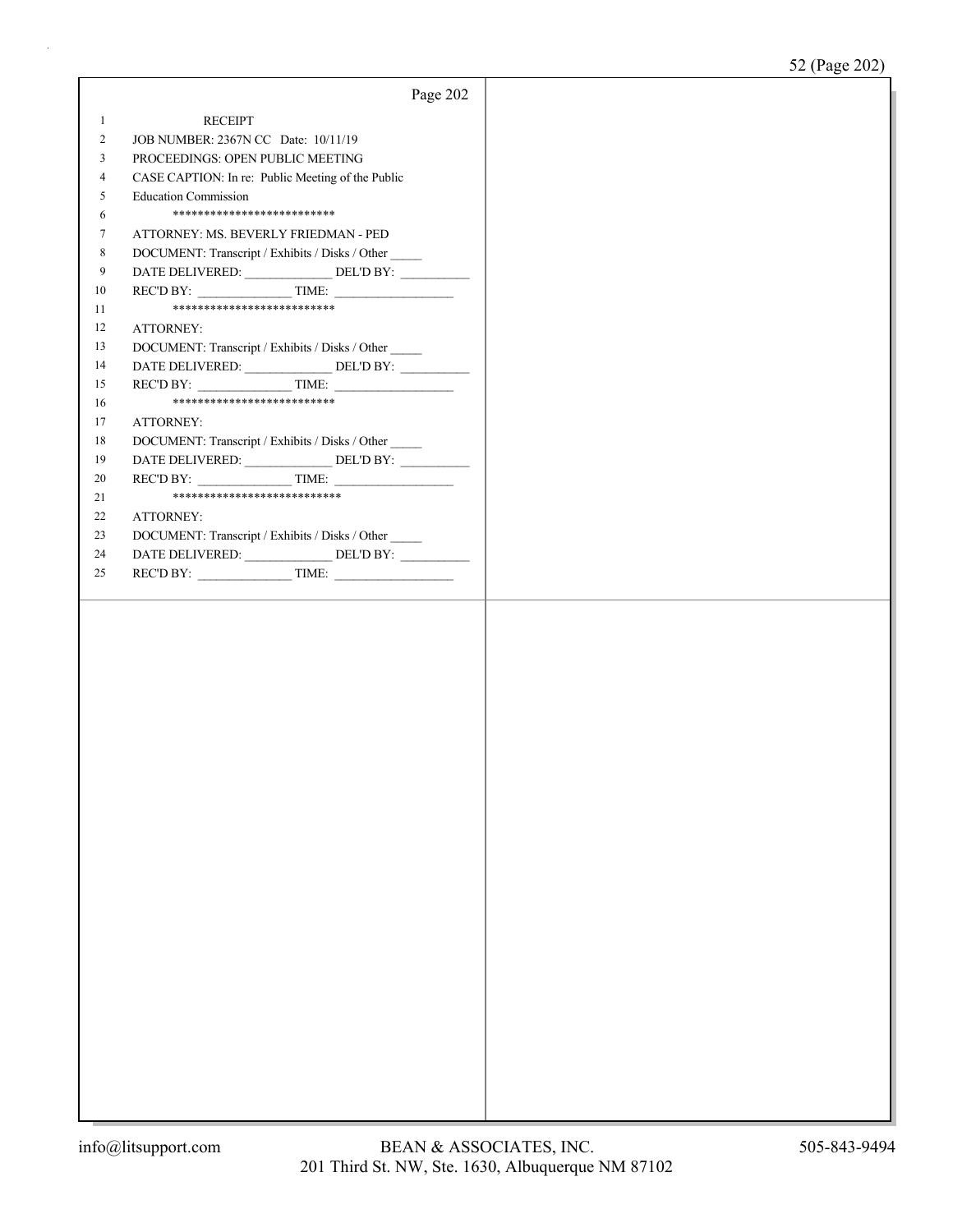$\mathbf{A}$ A-1 135:2,2 141:8 A-7135:20  $a.m 1:12 5:3 50:2.2 116:17.17$ 118:10 162:19 abide 158:24 abilities 20:9 ability 63:23 74:8 77:22 able 10:10 11:9,20 13:17 15:23 16:13 17:1 19:8,19,24,25 20:14 21:11,11,13 22:1 23:9,15 24:6 24:24 25:2 27:2 34:23 40:12 43:14 46:13,15 47:3 51:2,13 54:5 59:15,25 64:10 65:2 68:6 77:24 85:13 114:19.22 117:4.4 117:19 122:23 131:24 151:20 158:9 160:18 161:11 185:15 192:25 193:7 194:11 abreast  $105:11$ absent  $194:4$ absolutely 19:14 23:6 50:13 54:6 74:12 83:11 106:9 115:19 139:19 abstract 182:25 academic 30:14 55:23,25 56:5,8  $56:10$ academically 15:7 Academy 4:5 15:12 132:23 149:6 196:10 Academy's 4:3 132:17 145:21  $148:7$ accept  $12:11$ acceptance 137:2.6 accepted 82:3 accepting  $27:687:15$ access 23:14 83:25,25 84:5,7  $86:23$ accessible 43:6 accident 189:22 accolades  $50:10$ accommodate 117:10 account 66:15 71:7 77:23 78:15 80:25 accountability 53:23 56:19 73:10  $168:9$ accountable 88:24 accountant-speak 69:4

**accounted 66:15 67:13** accounting 68:16 72:1,10 74:9 78:11,16 81:6 88:24 accounting-wise 80:4,21 accounts 195:2 accredited 93:1 accrediting 93:2 ACES 3:10 12:15 31:10 116:22 175:3 183:5 acknowledge 10:19 12:11 13:1 14:6, 13, 20 26: 20, 25 28: 15, 17 28:24 29:5 30:16 acknowledgment 31:25 39:17 acknowledgments 26:18,21 Act 66:5 67:11 196:9 Acting  $2:9$ action  $3:9,11,13,18,20,21,22,23$ 4:3,5 36:25 50:4 58:21,23 104:21 108:14 109:10,12 111:16,19,22 112:2 119:15 132:16 145:2 148:6 173:8 175:3 actions 3:8 169:13 actively 185:24 activities 62:18 74:25 89:4,4,6,9 activity 69:18,19,24 70:5,7 71:14 71:22 88:14,19 89:12 actual  $116:21$ acumen  $60:10$ add 141:2 142:19 145:16 146:6 153:20,22 170:15 179:10 added 43:1,6 135:10 138:18,24 148:19 adding  $153:3$ additional 4:13,15 50:19 67:1 110:3 111:1 153:4 173:25 187:1 address 48:7 76:25 adequacy 94:20 192:6,17 193:7 adequate 66:14 adequately 66:15 114:24 adiourn 4:10 200:2 admin  $11:24$ administration 27:10 103:24 administrative 140:22 196:8 administrator 27:13 122:4,5,8 122:12,23 123:24 124:1 126:4 127:3, 13, 16, 17 128:7, 10, 13 129:17,22,23,25 130:3,6 131:2 131:3,4,5,9 148:9

administrators  $127:1$  129:6 131:15 188:10 adopt 52:1 57:3 145:4,20 146:5 149:4 173:22 adopted 38:21 adopting 163:23 **Adoption 3:16 53:17** advance 91:25 advantage 82:11 **advice** 124:9,9 129:23 130:2,10 191:4 advised 38:1,21 122:16 advisement 139:7 advocacy 166:12 affect 159:6 afford 75:8 82:10 83:13 84:15,24 86:15 88:1,11 89:2,3 106:25 115:3 aforementioned 7:23 AFT 191:23,25 after-school 66:19 71:22 92:2 afternoon 120:3,6 162:23 age 97:19 190:3 agency 69:20,24 93:2 agenda 3:4,6 6:19,20,22 7:15,16 7:23 8:10,12 26:7 32:11 33:2,4 116:19 119:20 134:1,3 135:25 137:17,19 145:8,10,15,18 146:13 157:12 170:16 173:21 175:7 188:2 agendas  $33:15$ ago 16:15,16 18:8,13 29:11 37:11 59:20 67:5 125:17 165:18 182:24 188:9 agree 47:16 71:14 84:12 158:3 agreement  $41:14,22$ **Aguilar** 143:24 ahead 10:12 38:8 145:12 146:5 aid 78:8 aide 11:24 **Alamogordo** 189:22 190:17 Alan 2:9 7:10,14 10:4,16,23 11:3 11:14 16:7,21 17:15 18:11 19:3 25:9,13 26:17 30:21 31:2 35:2,6 35:10 37:12,14 38:7,9 42:8 50:9 63:12 100:8 107:9,15 110:1 113:17 125:21 141:19 144:19 158:1,5 185:20,25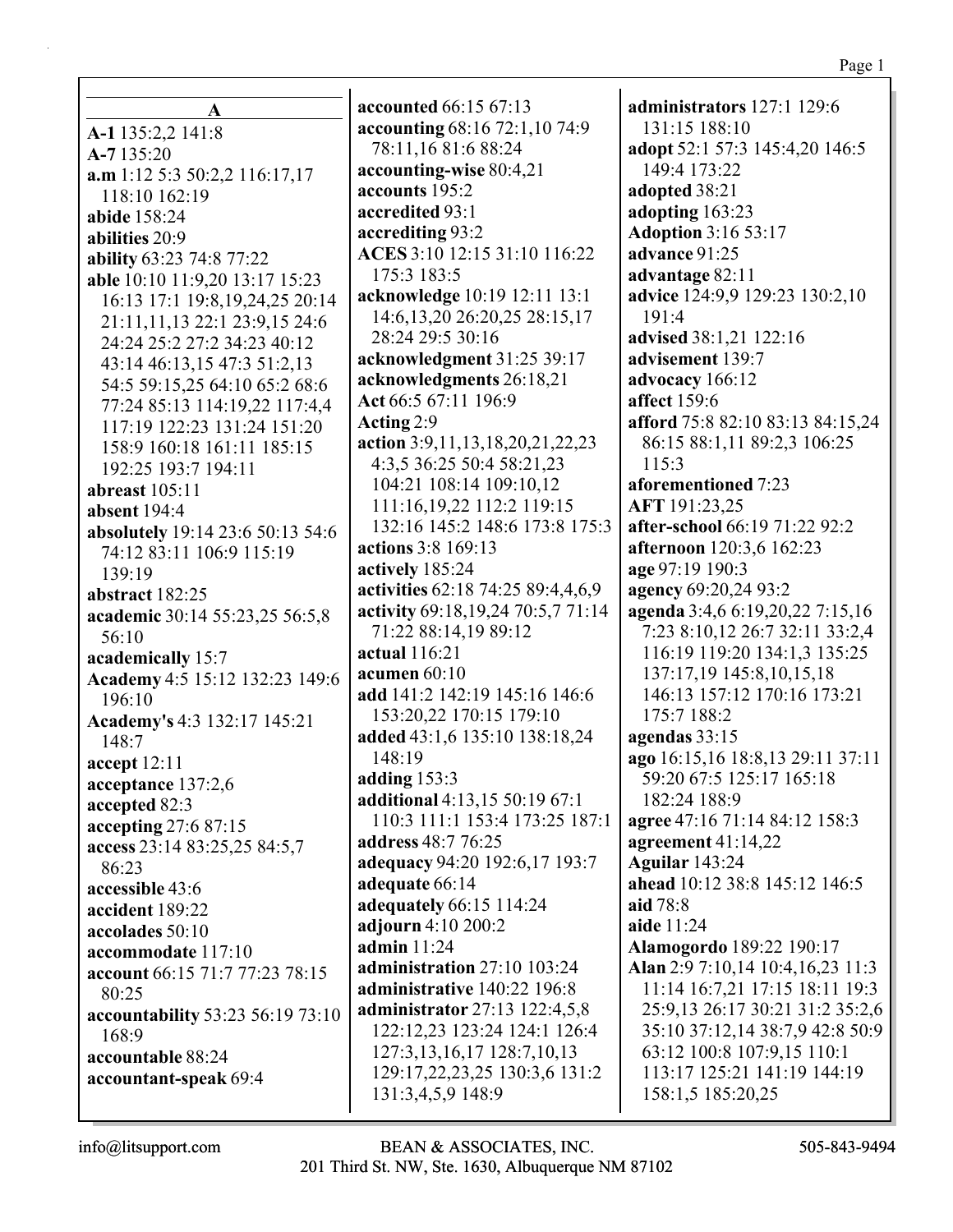| <b>albeit</b> 181:20             |
|----------------------------------|
| Albrycht 77:11,11 79:2,5 82:8,24 |
| 87:23 88:8,13,19,23 89:7,11,24   |
| 90:5,8,21 91:1,6,10,13,18 96:1   |
| 96:8 104:13 108:10               |
|                                  |
| Albuquerque 1:22 15:12,22        |
| 34:10 110:12 132:5 159:11        |
| 177:20 178:12 193:16 201:21      |
| Aldo 3:12 37:2,8,16,22 38:10     |
| 45:20 48:4 166:14,17             |
| align $65:24$                    |
| aligned 163:23                   |
| all-in 157:25                    |
|                                  |
| all-time 165:21                  |
| <b>Allegiance 3:3 6:14,16</b>    |
| alleviate 160:8                  |
| alleviated 87:7                  |
| alleyway 160:16,17               |
| allocate 195:12                  |
| allocated 79:1                   |
| allow 45:4 83:3 92:9             |
|                                  |
| allowed 62:6 69:13 71:15 96:12   |
| 129:2                            |
| allows $96:14$                   |
| alluding $83:10$                 |
| Alma 29:24,24                    |
| alongside 14:22                  |
| alterations 180:19               |
| <b>Altura</b> 178:22 179:6       |
|                                  |
| amendment 3:12 4:14,15 37:1,23   |
| 38:18 39:14,15,16 44:21 48:3     |
| 50:21,22 51:5,14 52:1 90:19,22   |
| 105:6 170:6,7,13 171:7 192:20    |
| <b>Amendments 3:14 50:5</b>      |
| American 191:16                  |
| Ami 2:14 33:3 38:4 50:16 141:16  |
| 145:3,7 160:2 172:21             |
|                                  |
| amount 34:2 47:18 86:16 195:5    |
| amounts 68:11                    |
| amplified 27:20 163:2            |
| <b>Analysis 60:15 61:9</b>       |
| and/or 83:3 89:22                |
| Anderson 109:16 110:22,23        |
| 114:6 116:9                      |
|                                  |
| anecdotally 65:10 171:18         |
| angry 159:15,21                  |
| Ann 2:4 176:5                    |
| announced 140:24                 |
|                                  |

announcement 162:2 **annual** 14:1 15:21 40:5 answer 34:13,24 55:21 63:10 69:3,7 71:4 72:2 77:21 90:6 99:2 178:7 187:11 answered 100:22 answering 20:21 anti-donation 76:17 anticipate 45:22 anybody 47:5 73:20 171:25 185:18 anyone's  $74:13$ anyway 36:23 103:5 Apodaca 1:13 apologize 25:15 83:6 115:24 123:3 176:18.21.25 177:7 apparently  $37:2538:18$ appeal 196:8 appearance 75:6 Applause 10:22 apple  $119:3$ apples 119:4 application 13:6 16:20 51:11,17 54:8 104:24 183:5 application's 13:18 applications 12:20 13:4 54:5,8 54:16 61:16 105:2 applied 12:23 93:24 181:14 apply 13:9,19 93:21 101:8,9,17 applying  $57:6$ appreciate 18:24 19:11 24:9,21 36:20 47:20 50:13 55:4,12 59:13,14 72:5,9 74:22 86:6 104:22 105:16,18 108:7,8 109:1 110:7,16 111:2 112:24 113:10 114:2,3,13 115:23 118:18,22 122:1 123:20 124:21 131:22 132:10 134:20 140:9 143:1 148:16,19 151:4 161:19 168:17 174:18 176:17 180:9 187:15 appreciated 27:4 appreciation 27:4 195:18 appreciations 26:19 appropriate 62:7 68:17 70:8 136:24 169:11 approval 3:4 6:19 90:16,18 91:8 96:7 112:1,6 129:12 approve 7:22 8:13,15 48:3 96:2

 $97:5$  183:4 approved 32:9 39:18 51:4,14 70:13 71:19 90:9,10,23,25 91:2 99:16,20 111:10,11,24 112:2 170:11 171:5 approves  $192:11$ approving 111:17 171:6 **April** 61:14,14 APS 186:6 194:25 area 46:6,24 47:1,4 62:4 70:10 73:3 76:22 94:5,8 95:7 182:11 areas 20:15 29:17 119:23 194:10  $194:11$ **Armbruster** 2:4 5:4,6,9,12,13,16 5:19, 22, 25 6:3, 6, 97:2, 4, 198:20 8:23 9:1,4,7,10,13,16,17,20,23 18:2,3,18 34:6,7 35:14,17,18,21 35:24 36:2,5,8,11,14 44:9,15 45:2,8 48:16,19,22,23 49:1,4,7 49:10,13,16,19 52:9,10,13,16 52:19,22,25 53:3,4,7,10,13 55:15,17,20 56:21 57:13,16,19 57:22,25 58:3,6,9,10,13,16 97:13,14 98:3,10,16,23 99:2,5 99:14 100:17,21 101:5,20 102:4 102:7,19 103:2,8,14 104:11,14 106:23 117:7 119:7 146:3,11,15 146:19,23 147:1,4,7,10,13,14 147:17,20,23 148:1 149:15,18 149:21,25 150:4,8,11,14,17,20 150:23,24 154:13,16 155:1 157:18,22 158:2 159:8 172:19 172:23 187:8,20 190:22,23 196:16, 19, 23 197:1, 2, 5, 8, 11, 14 197:17,20 198:24 199:2,5,8,11 199:14,17,18,21,24 arms 153:21 arrangement 32:2 arrangements  $31:22$  161:18 arrived 19:2 article 133:11 134:10,22 135:2 136:25 137:11,11 138:8 140:18 141:8,9,10,17 aside  $80:5$ asked 16:23 31:13 32:10 83:6 109:11,22 112:8,19 115:20 119:19 135:23 140:2 asking 39:4 45:9 170:14

 $info@$ litsupport.com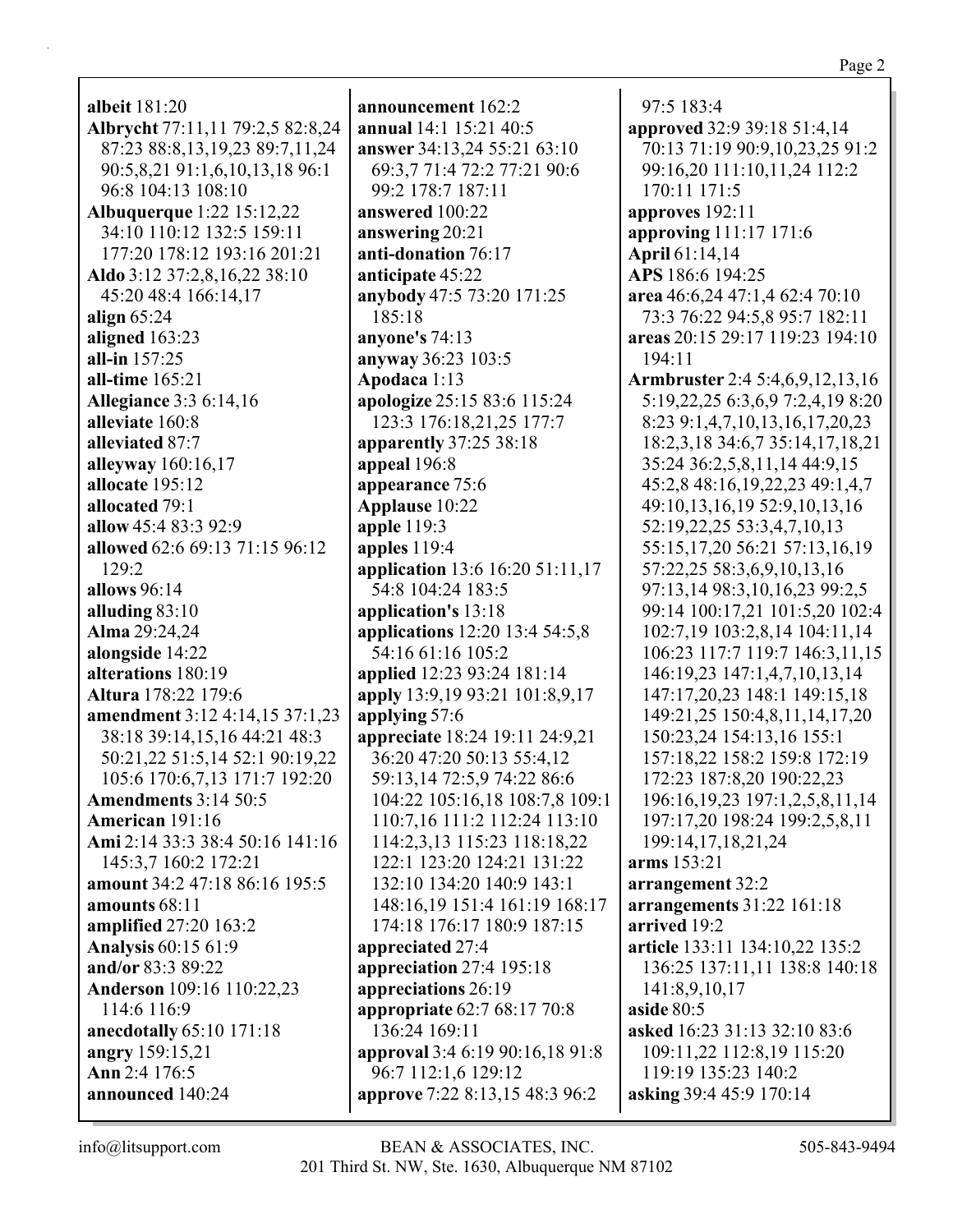**asleep** 134:12 **ASM** 192:7 **aspects** 74:19 **assets** 20:5 **assist** 24:1 **assistance** 10:20 107:3 **associate's** 185:1 **associated** 71:9 108:21 **Associates** 1:20 201:20 **association** 116:7 174:21 188:10 **assume** 34:17 170:10 **assuming** 67:22 74:1 **assumption** 83:7 **assurances** 114:23 **attachment** 116:3 **ATTACHMENTS** 4:12 **attack** 121:6 **attempts** 79:18 **attend** 16:13 19:25 32:22 34:8 151:10 **attendance** 133:20 **attended** 46:3 159:10 **attending** 17:25 102:2 **attention** 140:10 141:6 166:1 **attorney** 96:2 122:15 202:7,12,17 202:22 **attorney-client** 196:5 **attraction** 148:19 **audience** 167:2 174:25 **audio** 54:18 **Auditor's** 63:21 **August** 29:25 111:5 **authority** 97:8 122:21 131:20 **Authorized** 3:17 53:19 **authorizer** 99:16 **authorizing** 11:23 **automatically** 82:3 120:20 **avail** 131:24 **available** 16:1 23:5 93:17 132:1 167:19,25 168:3,5 194:21 **Avenue** 1:13 **average** 75:19 **awaiting** 11:18 12:1 **award** 12:15 **awarded** 12:16 **awards** 13:1 51:18 193:10 **aware** 18:19 178:6 192:21

**B b** 129:9 135:10 155:15 **back** 11:5 24:9 37:24 38:2 46:3 54:19 61:13 68:15 73:4 83:8 89:13 90:10 92:22,24,25 93:14 94:16,18 96:3 102:8 107:16 109:13,22 111:23 112:5,19 118:4 119:13 122:13 124:11 129:12 138:15,18,24 139:13,14 139:15,16 140:19 141:2,4 142:19 146:6 171:12 175:1,6 176:16 187:20 188:1 192:7,8,10 **backbone** 22:2 **background** 73:21 133:18 136:11,22 193:17 **backtrack** 92:20 **bad** 117:17 159:15,16 **balance** 85:18 **Balloon** 110:12 **bank** 78:15 **barometer** 156:12 **basically** 61:20 70:5 87:24 91:23 135:11 137:9 **basis** 169:24 **bathroom** 197:24 **Bayne** 107:10 **Bean** 1:20 201:20 **beautiful** 180:20 **becom-** 95:4 **becoming** 173:11 **began** 70:25 **begins** 51:12 **behalf** 27:7 **believe** 10:24 13:14 14:19 16:14 16:22 24:6,12 34:24 39:8 41:12 70:23 83:21 89:17 98:11 103:16 104:6 131:1 132:24 140:18 143:11 158:1 160:14 161:23 165:5 171:13 180:15 191:18 **belongs** 139:15 **Ben** 193:9 **benefactors** 81:10 **benefit** 46:16 69:19 **Bennett** 109:16 110:22,22 114:6 116:9 **Besante** 77:4,7,8,13,17 82:6 93:3 93:8,24 95:15 96:4 98:9,14,25

100:12,19 102:3,6,24 103:7 104:10 108:9 **best** 17:21,23 28:12 29:4 30:12 64:16 70:23 71:2,4 74:3,8 77:21 92:9 105:23 136:15 150:4 164:20 **bet** 116:11 **better** 21:10 22:1 33:3 66:10 169:3 **Beverly** 2:12 118:15 141:6 174:1 174:3,6,17 190:20 195:19,23 197:25 202:7 **beyond** 14:8 111:23 **big** 43:4 62:21 78:15 80:11 143:22 159:4 172:1 186:15 190:15 193:11 195:6 **bigger** 45:23 **biggest** 190:16 **bill** 168:11 **bills** 152:12 **birthday** 118:15 119:10 190:19 195:19,23 196:17 **bit** 10:12 14:16 26:19 65:20 72:6 72:17 93:11 96:18 99:18 133:23 133:24 136:10 140:1,5 151:15 153:16 158:15 170:20 174:19 **bite** 118:25 **black-and-white** 62:5 **blah-blah-blah** 101:6 **blame** 103:25 **blend** 59:11 **blind** 29:18 **block** 180:16 **blowing** 63:19,25 64:1 **blue** 137:13,14 **blueberry** 119:2 **blur** 129:10 **board** 3:10,25 24:3 25:24 31:10 32:8 38:17 93:3,4 95:16 110:24 119:17 120:13,15,21 121:2,3,6 121:12,15,16,22 125:5,12 128:6 133:10,17 134:3 135:9,10,11,16 136:5,14,16 137:3 140:25 141:3 151:19 176:20 178:1 179:1 183:6 192:10,11 **boards** 129:5 174:20 **body** 19:9 99:17,21,22 135:5 196:7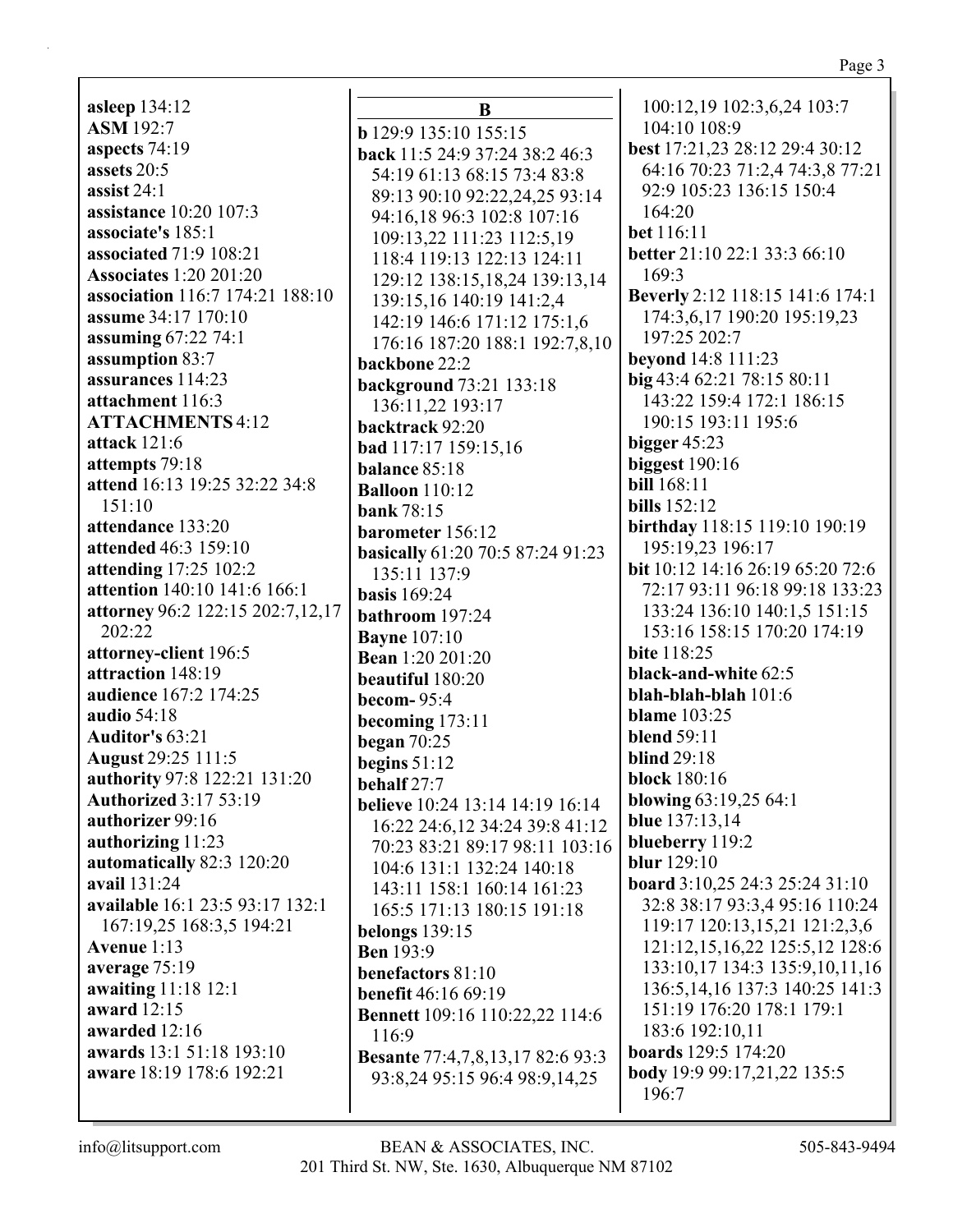**bodyguards** 24:13 **BOHANNON** 151:3,7 **bond** 143:13,14 **bonds** 165:4 **book** 66:4 107:13,17 175:16 **books** 64:7 135:14 **border** 157:3,14 191:25 **borrow** 80:22 **brand** 95:24 **Brauer** 2:9 7:14 10:4,16,23 11:3 11:14 16:7,21 17:15 18:11 19:3 25:9,13 26:17 30:21 31:2 35:2,6 35:10 37:14 38:7 42:8 100:8 107:9,15 110:1 113:17 125:21 141:19 158:1,5 165:12 169:8 **breach** 129:7 **break** 50:1 86:17 108:12 110:9 110:14 116:16,21,21 117:2 187:24 197:24 **Brenda** 30:7,8 94:2 95:11 185:20 187:5 **Brett** 188:11 **brief** 59:19 106:14 119:11 **briefly** 59:4 **bring** 29:4 34:13 73:8 131:8 193:1 **bringing** 76:7 161:14 **brings** 100:15 **broader** 22:10 **brought** 23:18 92:10 112:10 139:19 140:10 141:6 154:5 178:4 **Brown** 125:22 132:4 **brunt** 118:16 **budget** 13:14 60:14 61:9 62:21 62:25 105:15 106:1 109:11 111:14 112:16,18,19 113:14 151:13 195:2,10 **budgets** 61:18 161:10 **build** 43:20 143:12 **building** 1:13 42:21,23,24,25 43:2,4,6,8,10 45:12,13 46:5 136:17 143:9 166:18 180:6,11 180:15,20,21,24,24 181:7 194:1 **buildings** 166:10 167:24 **built** 42:25 **bump** 96:18 **bunch** 65:14 122:14

**burdensome** 80:9 **Bureau** 29:7 50:10 51:11 59:9 60:15 61:9 93:13 94:2 105:9,15 106:1 107:12 111:15 112:16,18 112:20 113:14 171:5 **bureaus** 26:22 28:17 30:17 **burgeoning** 73:3 **buses** 160:12 **business** 26:2,5 42:13 77:12 80:24 136:6 174:16 175:7 **businessmen** 81:4 **busy** 13:24 25:19 **buy** 75:16,17 85:2 143:22 159:1 **buying** 84:25 **bylaw** 4:3 132:17 139:20 140:7 145:21 **bylaws** 133:19,22 135:13,19 142:1,10,15 145:4 **C C** 1:20 2:1 3:1 4:1 6:25 7:1 27:17 129:9 136:25 201:8,19 **Caballero** 2:4 6:7,8 8:21,22 32:14,17,21,25 33:6,11 36:3,4 49:17,18 52:23,24 57:23,24 79:15 81:14 83:15 84:2 85:5 89:14 92:1,6 101:3 102:17 118:1 126:21 127:2,5,11,18,23 128:2,14,18,21 129:11,19 130:13 144:10 147:2,3,3,4,6 149:7,11,22,23 150:2 162:9 172:21 191:10,10 **cabinet** 185:22 **calendar** 152:24 153:2,23,23 162:4 173:3,16,22 **calendars** 152:23 **California** 97:18 **call** 3:3,3 5:1,4 8:19 15:11 31:16 35:13 40:18 48:15 57:12 80:20 80:25 149:14 152:21 159:25 175:18 185:15 196:15 198:23 **called** 31:13 42:23 46:9 81:15 116:4 122:16 188:4 **calls** 172:16 **Campbell** 12:18 31:9 34:8,21 36:19 116:22 177:14 178:14,18 179:8,23 180:2,23 181:2,13 182:17 183:2 184:6,20 185:7,18

186:23 187:13,17 **campus** 38:13 39:2 43:10,12 46:4 47:6 108:22 166:16 **cancel** 173:18 **canceling** 173:19 **Candelaria** 168:12 **candidate** 182:2 **candidates** 12:2,8 **cap** 45:7,15 105:6 160:21 **capability** 34:9 **capital** 65:14 99:12 **CAPTION** 202:4 **car** 55:2 **care** 18:1 23:14,16 168:23 169:12 169:20 **career** 186:7 187:2 188:9 **career-tech** 184:25 **CARLOS** 2:4 **Carolina** 188:11 **Caroline** 119:4 **Carolyn** 107:10 **carryover** 81:16 **case** 34:8 67:23 68:6 81:1,4 82:4 82:5,6,8 100:10 101:25,25 115:13 127:5,20 128:19,24 158:17 178:19 202:4 **cases** 115:9 129:15 155:8 163:2 **cash** 78:16 81:15 **Casita** 100:24 **Cathedral** 85:13 **Catholic** 85:7 86:10 **catty-wampus** 67:25 **caught** 115:15 122:2 **cause** 69:9 121:18 **Caz** 27:2,13 165:25 **CBRE** 178:14 **CC** 1:25 201:25 202:2 **CCR** 1:20 201:8,19 **celebrate** 11:20 12:18 153:13 **celebrating** 163:16 **Cell** 172:8 **Centennial** 46:9 **center** 34:18 165:18 **Central** 180:16,17,20,25 **certain** 65:13 159:14 164:2 **certainly** 34:23 72:4 74:22 89:25 90:17 118:22 146:14 148:17 152:13 184:22 185:11 193:5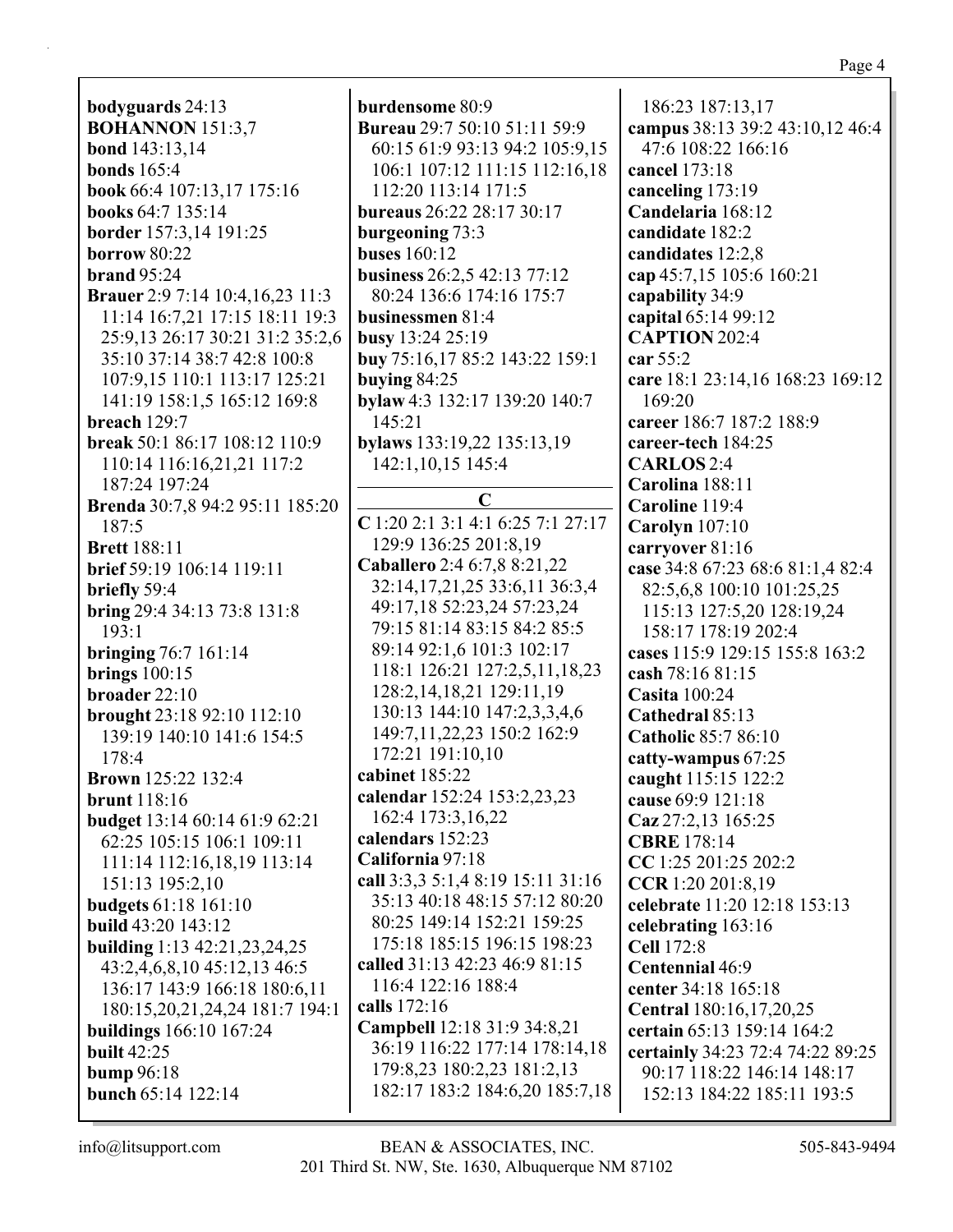| <b>CERTIFICATE 4:11 201:7</b>                                  | 145:5,9,14,19,24 146:10,14,17                              | Charlene 29:13                                          |
|----------------------------------------------------------------|------------------------------------------------------------|---------------------------------------------------------|
| certified 98:12 136:20 201:8                                   | 147:16 148:3 149:2,9,14,17                                 | charter 3:8, 10, 12, 14, 17, 21 4:5                     |
| certify $201:10$                                               | 151:1,4,8,9 154:15,21 155:3                                | 10:3 11:16 12:14 13:22 14:15                            |
| <b>CHAIKEN 2:15</b>                                            | 156:2,5,25 157:1,4,6,9,18,21,25                            | 14:25 15:10,11,16,17,21 16:9                            |
| chain 122:25                                                   | 158:5,24 159:9 160:3 161:7                                 | 17:10 21:14 25:15 27:11 37:2,8                          |
| chair 2:3,3 4:7 5:1,21 6:11,18 7:3                             | 162:1,3,7 167:10 168:3,17                                  | 40:4 45:21 46:16 48:4 50:5                              |
| 7:4,5,9,10,15,17,18,21,25 8:4,6                                | 169:18 170:3,8,11,23 172:11,14                             | 52:2 53:19 57:5,6 61:15 62:2,13                         |
| 8:14,17 9:9,25 10:5,14 11:1,11                                 | 172:22,24,25 175:9,14,17 176:4                             | 64:1 66:4 67:7,11,12 71:18,20                           |
| 13:23 16:2,7,8,21 17:8,13,15,18                                | 176:13,15 178:9 179:6,20 180:1                             | 76:14 79:19 84:6,23 89:20                               |
| 18:7,13,19 19:11 21:19,23                                      | 180:8,13 181:6,9 183:3,8,12                                | 90:10,22 91:1,5,10,16 96:13                             |
| 24:16 25:6,9,23 26:16 30:20,22                                 | 184:1,4,16,21 185:10,20 186:9                              | 108:14 110:21,24 126:18,24                              |
| 30:25 31:2,4,7,8,11,19,21,22                                   | 186:17,24 187:9,14,18,23                                   | 127:19 131:11 132:2,7 143:15                            |
| 32:14,16,20,23 33:10,17,25                                     | 189:15,18 190:4,22,25 191:19                               | 143:20 148:7 149:5,6 161:4,25                           |
| 34:12,17 35:2,5,9,11 36:7,17                                   | 192:2, 18, 24 193:2, 4 194:3                               | 162:23 163:24 164:4,19,20                               |
| 37:4,5,7,12,17,19 38:3,5,10                                    | 195:15,21,25 196:13 197:10,22                              | 165:5 166:9 175:3 178:4 179:22                          |
| 39:10,13,24,25 40:17,21 41:5                                   | 198:5,9,12,15,21 199:10 200:1                              | 182:2 183:5 186:5 193:21 194:6                          |
| 41:10,14,20 42:1,4,9,15 43:22                                  | 200:5                                                      | 194:13 195:3,13 196:9                                   |
| 44:7,13 45:7,25 47:7,20,25 48:2                                | Chairman 120:7                                             | charter-related 14:14                                   |
| 48:7,10,15 49:12,21,25 50:3                                    | chairperson 110:23                                         | charters 22:2 152:22 163:1,18                           |
| 51:23 52:5,18 53:15 55:16 56:4                                 | <b>Chairwoman 132:20 134:8</b>                             | 164:11 166:21 169:7 198:1                               |
| 56:12,24 57:1,8,12 58:12,18                                    | challenge 21:24 43:25 93:14,19                             | charts $56:16$                                          |
| 61:7 67:15 68:21 72:4,8 73:2                                   | 93:22 115:3 154:8 174:8                                    | Chavez 2:5 5:17,18 9:11,12                              |
| 74:11,15 75:23 77:5,15,18 79:2                                 | challenges 115:2 151:24 152:2,6                            | 35:15,16 48:1,11 49:14,15 53:5                          |
| 79:4,8,13,15 81:11,20 83:5,11                                  | 153:17 154:5,6 159:9 161:10,13                             | 53:6 57:20,21 141:5,10 142:11                           |
| 83:15,25 84:11 85:6,23 86:4,9                                  | challenging 152:22 170:17                                  | 145:23 146:1 147:24,25 150:21                           |
| 87:23 88:3,10,17,21,25 89:10                                   | 173:11,14                                                  | 150:22 176:8,9 183:15,16 191:5                          |
| 89:13,24,25 90:5,7,16,25 91:3,8                                | Chamberlain 192:5                                          | 195:21,22 197:6,7 199:12,13                             |
| 91:12,17 92:1,5,12,14,15,22                                    | chance 107:7 164:25 194:16                                 | Chaz 27:1                                               |
| 93:6,10 94:1,18 95:17,21,22                                    | change 6:20,22,23 26:2 48:4 83:3                           | cheat 137:24 196:1                                      |
| 96:1,6,10,22,23 97:11,13 98:2,5                                | 92:18 96:11 101:16 115:7                                   | check 42:5,7 133:18 135:23                              |
| 98:21 99:23 100:2,8,11 101:19                                  | 120:22 132:25 133:3,4,9,10,12                              | 136:22 143:19 144:17 168:8                              |
| 103:9,13 104:19 106:9 107:9,13                                 | 134:14,21 137:22 140:7,15                                  | 174:4                                                   |
| 108:1,11,25 109:19 110:1,4,7                                   | 145:16,17                                                  | checking 168:13,16                                      |
| 110:11,15,25 111:11,13,25                                      | changed 33:4 102:9 103:12                                  | checks 73:21 136:11 168:5                               |
| 112:15,24 113:5,10,17,21 114:2                                 | 133:23 137:2 164:12                                        | child 19:20 75:9 85:1 86:3,10                           |
| 114:7, 10, 13 115:23 116:11, 15                                | changes 4:4 7:23 8:11 27:24                                | 89:3 186:19                                             |
| 116:18 117:8,9,14,24 118:1,6                                   | 50:17,22,24 51:1 65:14 96:17                               | child's $85:2$                                          |
| 118:12 119:12 120:10 121:23                                    | 102:13 115:18 132:17 133:14                                | childhood 3:15 4:13,15 30:7,15                          |
| 122:9 123:20 124:1,5,13,17,21                                  | 133:14,15 134:5 138:3,17 139:4<br>139:21,21 140:7 145:4,22 | 50:6, 10, 21 51:11, 16 52:3 105:9<br>107:12 171:5 186:7 |
| 124:25 125:3,15,19,21,25 126:1<br>126:2,16,20,22,25 127:4,9,12 | 146:17 173:16                                              | children 23:16 79:18 80:12 86:15                        |
| 127:22 128:1,3,23 129:16,21                                    | changing 104:9 134:11 139:24                               | 102:2                                                   |
| 130:8, 12, 15, 23, 24 131: 13 132: 8                           | Chapman 1:20 201:8,19                                      | chilling 106:7                                          |
| 132:15 134:9,16 136:15 137:14                                  | charge 62:6 69:13,16                                       | choice 59:22                                            |
| 138:4,5,8,16,19,22 139:1,4,8,11                                | charged 76:19                                              | chose 86:9 89:11 117:15 121:12                          |
| 139:14,24 140:12 141:5,9,17,19                                 | charges 85:25                                              | 130:17                                                  |
| 141:22,25 142:4,14,21 143:1,9                                  | charging 62:2,8,9 63:21 64:11,18                           | church 180:15                                           |
| 143:15,19 144:2,7,11,15,22,25                                  | 76:15 86:23                                                | Cindy 38:5 172:22                                       |
|                                                                |                                                            |                                                         |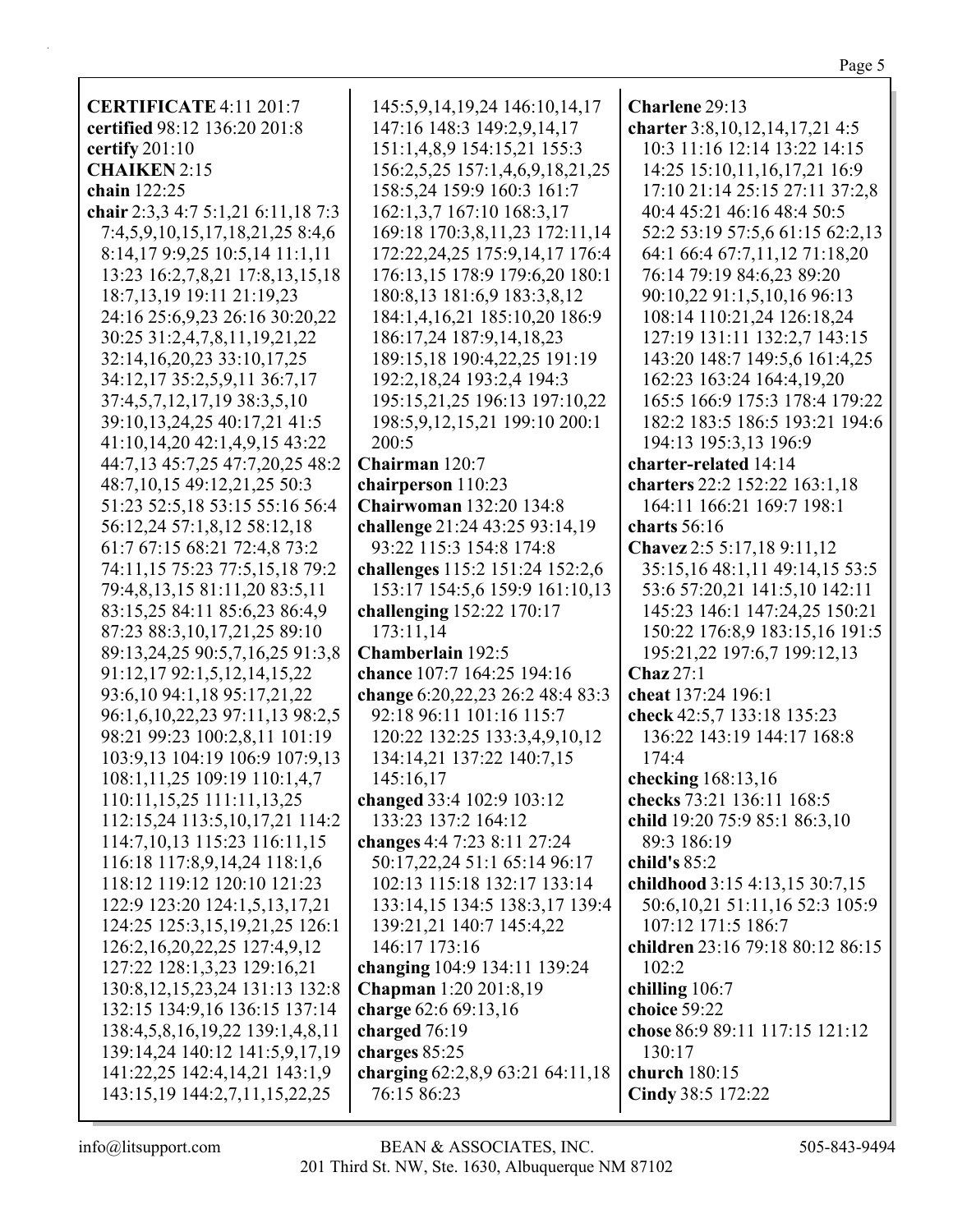**circle** 107:15 **circumstances** 20:10 **city** 19:8 21:23 23:10 37:9 43:3 47:8,9 151:11,21 164:24 **clarification** 55:18 **clarified** 133:25 **clarifies** 137:17 **clarify** 126:22 127:7 128:4 130:5 130:13 133:20 **clarity** 59:15 74:23 105:17 109:13 140:3 **class** 76:8 **classes** 38:14 39:1 43:12 92:3 172:12 **classical** 4:3 132:17,23 135:15 145:21 **classify** 69:18 **classifying** 69:25 **classroom** 12:6 100:14 155:11 164:6 **classrooms** 43:2 179:15 **clean** 18:4 50:18,25 140:5 **cleaner** 124:22 **clear** 64:14 72:10,21 91:4 124:8 124:15 130:15,18,20 133:2,24 137:18 141:2 142:19 148:24 **cleared** 109:20 131:21 **clearer** 94:13 109:23 143:3 **clearest** 124:13 **clearly** 123:21 127:14 129:3,4 **clock** 118:7,8 **closed** 67:2 196:3 198:16,17,19 **closest** 95:11 **closure** 198:18 **Coalition** 132:6 **Cobre** 45:19 **code** 69:19 **codes** 178:24 **codicil** 67:2 **coherent** 20:22 **collaborate** 165:2 169:10 **collaborating** 169:3 **collaboration** 22:22 166:24 169:16 **collect** 87:4,25 **collecting** 69:10 71:5 **college** 15:6 54:23 163:12 **color** 71:5

**com-** 89:2 **come** 19:6 32:13 33:20 37:2 58:25 62:10 63:13 75:11 77:14 80:6 81:9 86:2 88:11 91:8 109:13,22 110:8 111:19 112:19 117:15,16 119:25 129:11 137:12 140:2,9 148:10 152:11 152:12 160:4 169:5 188:18 189:8 191:6 192:7 **comedy** 123:2 **comes** 7:7 20:19 21:15 80:10 88:14,17 89:8 160:19 178:19 **comfortable** 34:1 **coming** 14:14 18:14 19:12 22:19 37:10 47:21 50:11 59:13,14 60:4 67:23 71:20 75:7 77:1,24 81:19 89:1,3,16 105:19 111:7 115:12 120:11 130:10 132:19 136:5,16 143:2 151:2 157:5 170:10 179:1 187:1 **commended** 28:11 **comment** 162:25 192:15 **comments** 4:8 14:17 30:19 110:3 162:15 174:24 187:21 188:2 **commingled** 76:4,5 88:21,23 **commingling** 76:10 77:20 78:1,4 78:4,12,17 **Commission** 1:2 5:2 7:9 10:5 13:23 25:10 31:21 35:3 48:3 52:1 57:3 60:12,23 68:3 70:16 71:21 74:5 82:21 83:3 89:22 92:7 95:21 97:5,6 100:9 105:22 107:10 110:2 113:18 129:12 138:4 141:20 145:20 149:4,9 158:6 162:7,17 167:2 177:4 178:7 183:4 191:3 196:3 198:16 201:1,12 202:5 **Commissioner** 5:4,6,6,8,9,9,11 5:12,12,14,15,16,16,18,19,19 5:22,22,24,25,25 6:2,3,3,5,6,6,8 6:9,13,14 7:2,4,17,19,22,24 8:1 8:1,13,16,17,20,20,22,23,23,25 9:1,1,3,4,4,6,7,7,10,10,12,13,13 9:15,16,16,18,19,20,20,22,23 17:6,11,12,19 18:2,3,18 22:18 23:25 24:2,10 25:8 32:14,17,21 32:25 33:6,9,11,11,14,24 34:6,7

35:23,24,24 36:1,2,2,4,5,5,8,8 36:10,11,11,13,14,14 43:23 44:9,15 45:2,8,25 46:2,20,23 47:5 48:1,9,11,12,16,16,18,19 48:19,21,22,22,24,25 49:1,1,3,4 49:4,6,7,7,9,10,10,13,13,15,16 49:16,18,19 51:21,25 52:4,6,7,9 52:10,10,12,13,13,15,16,16,19 52:19,21,22,22,24,25,25 53:2,3 53:3,5,6,7,7,9,10,10,12,13 55:15,17,20 56:21,25 57:2,7,9,9 57:13,13,15,16,16,18,19,19,21 57:22,22,24,25,25 58:2,3,3,5,6 58:6,8,9,9,11,13,13,15,16 60:11 67:9 68:2 69:1 70:15,25 72:3 73:1,11 75:20,22 77:19,20 78:18,21 79:12,15 81:13,14,22 81:23 82:9,25 83:9,15,17 84:2 84:12 85:5 86:8,12,13,18,19,22 87:10,17,20 89:14,14,17 92:1,6 92:14,15,16,24 93:5 94:16,17 96:22,23,24 97:13,14 98:3,10 98:16,23 99:1,2,5,14,14,15 100:17,21 101:3,5,20 102:4,7 102:17,19 103:2,8,14 104:11,14 105:20,21 106:23 116:13 117:7 117:9,22,25 118:1,5,23 119:2,7 120:3 125:2,4,7,18 126:1,2,3,7 126:12,15,21 127:2,5,11,18,23 128:1,2,5,14,15,17,18,20,21 129:11,19 130:12,13,23,24,25 133:5 141:5,10,12,14,18 142:7 142:11 144:6,10 145:12,19,23 145:25,25 146:3,11,15,19,21,22 146:23,23,25 147:1,1,3,4,6,7,8 147:9,10,10,12,13,13,15,17,17 147:19,20,20,22,23,23,25 148:1 149:3,7,8,10,15,15,18,18,20,21 149:21,23,25 150:2,4,6,7,8,8,10 150:11,11,13,14,14,16,17,17,19 150:20,20,22,23,23 154:13,16 155:1,25 156:3,25 157:2,5,8,17 157:18,22 158:2 159:8,10 162:9 172:9,12,19,23 173:3 175:5,8 175:10,10,12,16,17,19,19,21,22 175:22,23,24,24,25 176:1,1,2,3 176:3,5,6,7,8,8,9,10,10,14,22 178:9,10,17 179:5 180:10,11,14

35:14,14,16,17,17,19,20,21,21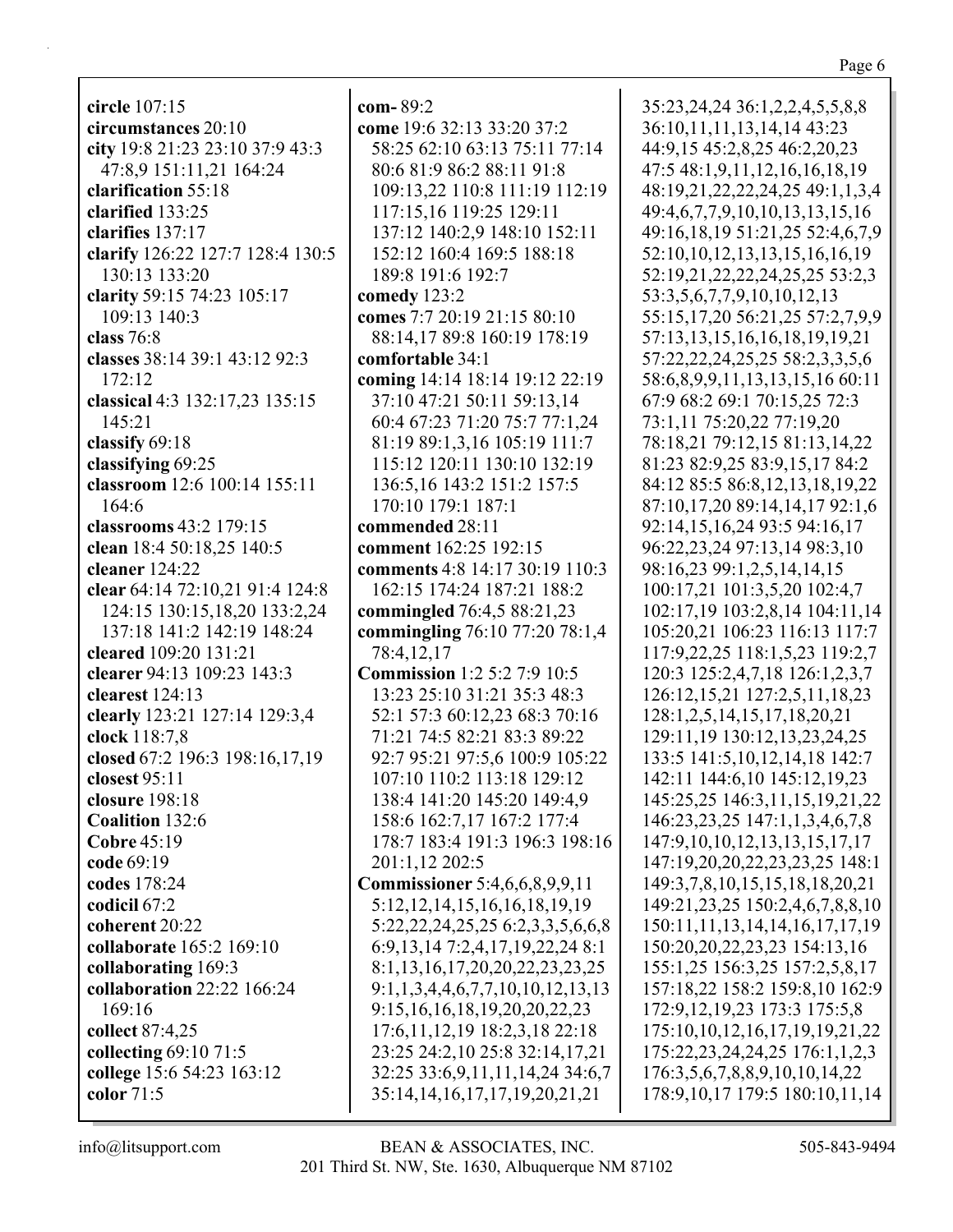156:16

| 181:1,4,8,10,11 182:14 183:1,3              | computer 18:4,5 92:2               | contained 39:7                   |
|---------------------------------------------|------------------------------------|----------------------------------|
| 183:7,9,9,12,13,13,14,15,15,16              | concern 3:24 7:7 40:17,25 44:3,7   | content 28:2                     |
|                                             |                                    |                                  |
| 183:17,17,18,19,19,20,21,21,22              | 59:8 67:16 68:4,22 76:6,10 79:9    | context 169:2                    |
| 183:23,23,24,25,25 184:2 186:4              | 80:1,11 82:9,23 90:2,4 101:14      | continue 12:10 28:15 102:16      |
| 186:11,14 187:8,20,22 188:3,4               | 101:23 106:15 108:18 119:22        | 105:13 111:9 113:4,8,15 156:16   |
| 189:15, 16, 18, 19 190: 5, 22, 23, 25       | 120:12,15 121:2,25 137:3           | 182:12                           |
| 191:1,9,13,20,21 192:3,4,23,25              | 174:11                             | Continued 4:1                    |
| 193:3,8 194:4 195:16,17,21,22               | concerned 79:16 106:20             | continuing 112:25 121:10         |
| 196:11, 12, 16, 19, 21, 22, 23, 23, 25      | concerns 3:19,22 7:1 25:22 51:7    | continuous 27:12                 |
| $197:1, 1, 3, 4, 5, 5, 7, 8, 8, 11, 11, 13$ | 58:23 86:22 87:7 106:2,4           | contract 4:6 26:4,7 41:8,11 51:5 |
| 197:14,14,16,17,17,19,20                    | 108:17 109:6,7,8 119:16 159:12     | 56:18 67:12 71:18 91:12,14       |
| 198:20,22,24,25 199:1,2,2,4,5,5             | 173:25                             | 92:4 94:25 97:5 122:4 123:1,12   |
| 199:7,8,8,11,11,13,14,14,16,17              | concluded 200:7                    | 124:5,8,10,18 127:6 128:7        |
| 199:17, 19, 20, 21, 21, 23, 24 200: 3       | condense 155:6                     | 129:17 130:1 148:7,15 149:5      |
| 200:4                                       | condition 144:16                   | 167:14,20                        |
| <b>Commissioners</b> 2:2 8:3 16:22          | conducted 6:17 198:14              | contractors 191:6                |
| 22:16 32:3 34:25 37:4,7 38:10               | conference 14:17,19,21 16:6,10     | contracts 56:8,11 57:6 95:3      |
| 44:8 51:9 54:7 67:10 79:3                   | 17:10 18:14,20 29:11 36:23         | 105:15 122:22 128:13             |
| 87:24 116:20,25 117:12 120:3                | 132:3,7 161:3,4,23 162:8,21        | conversation 26:6 59:8,19 62:23  |
| 124:25 125:22 132:21 148:11                 | 164:16,18 181:16 188:12 198:1      | 93:12 104:23 106:14 108:3        |
| 148:21,25 149:11 173:2,7 174:7              | conferences 14:14                  | 115:25 120:17,24 156:8 161:16    |
| 196:14 200:6                                | confirm 192:6                      | 171:2 179:22                     |
| commitment 27:12 28:6                       | confirmation 51:4                  | conversations 22:11 114:17       |
| committee 112:18                            | confirmed 125:22,23                | 162:13                           |
| communicate 36:18 115:6                     | conflicts 82:12                    | convoluted 17:22                 |
| communicated 177:8                          | conform $73:17$                    | cookies 75:16                    |
| communication $22:1$ $24:17,24$             | congratulate 179:20                | coordinating 105:8               |
| 25:5 111:14 112:22                          | congratulations 10:25 11:1         | Coordinator 11:17                |
| communities 15:3,19 19:21,22                | 151:5                              | copied 16:15 18:8                |
| 20:4,8 184:17                               | connected 83:23 88:5               | copies 132:24 137:13             |
| community 20:2 23:9 24:11                   | <b>Connecticut</b> 188:15          | copy 41:23 50:18 112:10 134:7    |
| 135:4 138:10,10 159:18 172:4                | connection 34:15                   | 141:21 170:12                    |
| 182:9,15                                    | <b>Connections 4:5 148:6 149:5</b> | core 159:20                      |
| commuted 54:22                              | consent 3:6 6:21,22 7:12,13,16     | corner 22:24                     |
| company 179:21                              | 8:10,11 119:20 145:6,8,9,15,17     | correct 16:22 42:18 89:10 93:20  |
| compared 172:1                              | 146:12                             | 93:23 101:12 123:25 125:20       |
| comped 16:5                                 | <b>Consequences</b> 152:1 190:12   | 142:2 192:23                     |
| compensate 16:18                            | consider 71:16                     | Corrective 3:20,22 58:23 104:21  |
| comping 16:9,18                             | considered 80:8 102:11,15          | 109:10,12 111:16,19,21 112:1     |
| complete 12:24 39:8 53:22                   | constantly 28:12                   | correctly 86:17 103:6            |
| completed 55:6 121:16 123:5                 | constitute 201:10                  | cost 64:12 144:13                |
| 125:17                                      | constitutes 168:1,4                | cost-effective 195:8             |
| completely 44:5 108:20 153:24               | construction 65:6,12 193:17        | costs 62:8 64:12 71:9            |
| completing 14:1                             | consult 123:10                     | council 26:13 39:24 93:6 108:3   |
| compliance 121:14,20,22 123:10              | consults 7:9 31:21 95:21 138:4     | 109:9 119:21 120:4 122:3,6       |
| 134:24                                      | contact 18:17 144:19 185:25        | 123:22,23 127:13 131:1,11        |
| compliant 115:1,11 140:21                   | 191:4                              | 132:22 138:9 141:11,13 142:23    |
| comply 72:14 94:14,19                       | contacted 24:4 187:6               | 146:9                            |
|                                             |                                    |                                  |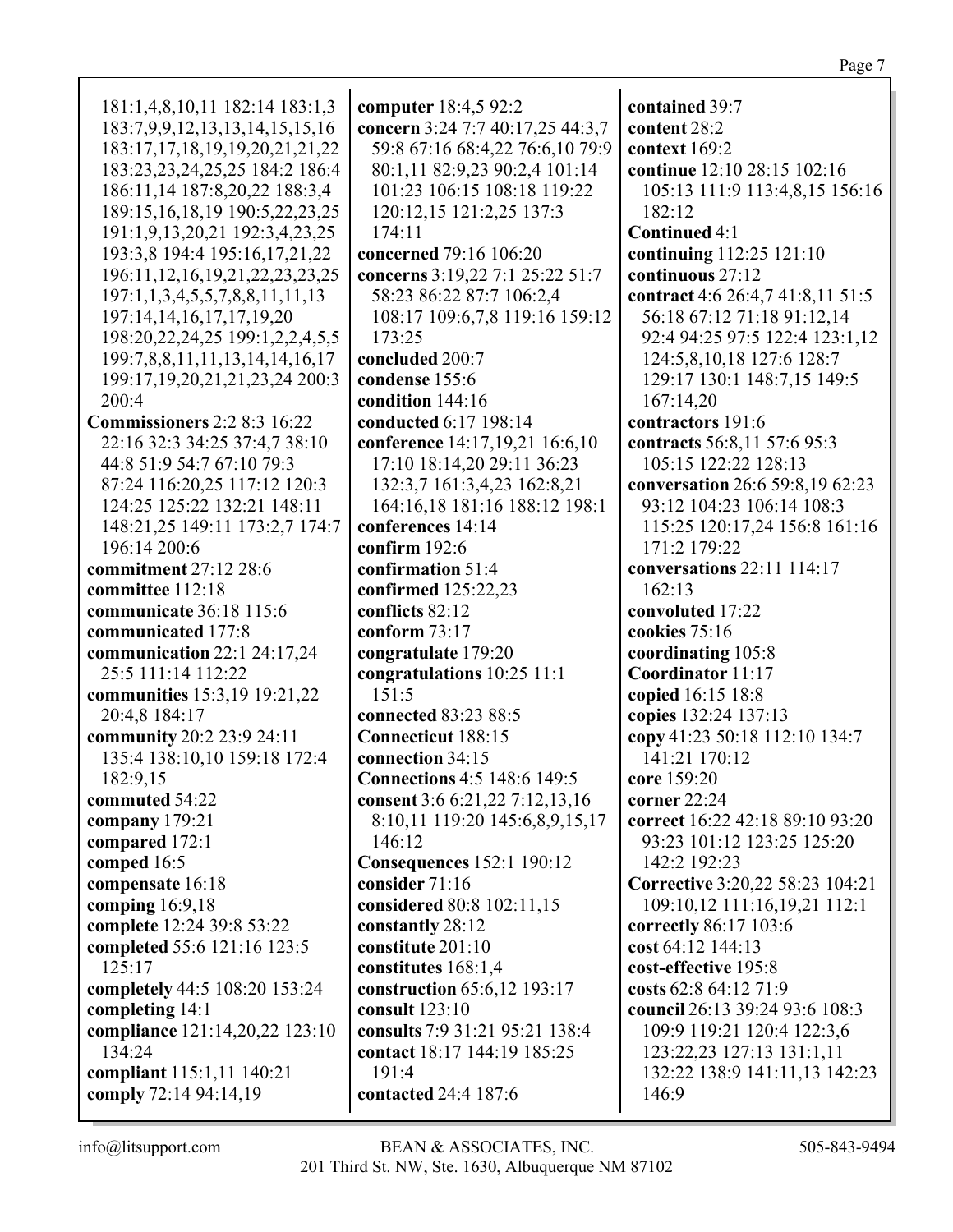|--|--|

council's  $127:15$ councils 129:5 counsel 2:13, 14, 15 7:9 31:21 74:5 95:21 138:4 159:11 counsel's 129:23 130:1,2 counts  $155:25$ county  $45:17,24$   $169:1,2$   $201:13$ county-assessed 78:7 couple 12:3 15:25 26:24 29:11 45:22 50:16 55:9 131:17 162:20 165:10 168:21 171:19 182:24 course 21:2,25 22:23 53:21 56:18 113:9 119:22 122:14 133:3 134:2 137:20 148:22 151:18 161:17 167:10 173:17 **Court** 1:21 201:9 courtesy  $100:13$ cover  $42:16$ covered 74:19 140:19 covers  $141:1$ CPO 26:2,5 123:3,5,16,18 124:11 **CPS** 32:10 Craig 59:2 60:11,13 61:8 68:1,25 72:7 73:1,11 74:14 77:19 78:19 78:20 81:13 86:18 87:13 88:4 98:22 99:1,7,25 105:20 **Craig's** 113:19 create 21:13 83:12 84:18 106:7 115:22 191:24 created 111:22 115:2 156:21 168:24 creates 115:4 creating 20:17 84:13,23 134:1  $165:4$ credential 98:13 credentialing 65:16,24 credit 185:1,16 Crone 2:5 6:1,2,15 7:24 8:1 9:2,3 24:2,10 33:14,24 36:12,13 45:25 46:2,20,23 47:5 48:24,25 53:8,9 58:4,5 94:16,17 118:23 119:2 125:2,4,7,18 147:11,12 150:12,13 156:25 157:2,5,8,17 172:9 175:20,21 181:10,11 182:14 183:1,19,20 190:25 191:1,13,21 197:15,16 199:3,4  $200:3$ crowd-source 162:23

crowded 33:16 CRS 180:24 Cruces 28:16 31:12 116:22  $177:18$ Crum  $29:15$ CSD 3:16 53:18 55:4 57:4 103:17 170:10.12 **CSP** 186:2 Culture 28:19 current 14:8 103:18 129:16,25 140:22 currently 105:4 curriculum 100:13 cushion  $117:3$ custodian 2:12 189:22 cut  $85:13$ CYFD 60:23 63:11 64:24 65:2 169:1.2 **CYFD's** 169:14 Cynthia 1:20 201:8,19  $\mathbf{D}$  $D$  3:1,1 4:1,1 129:9 **d'Arte** 29:24.24 damage 190:13 dance 172:13 **DASH 27:16**  $d$ ashboard  $27:20$ data 11:4 29:3 date 17:7 202:2,9,14,19,24 dates 17:19 173:5,5 daughter 97:19 David 2:7 60:11,13 61:8 63:13 64:25 66:3 68:1,25 72:7 73:1,11 74:14 77:19 78:20 81:13 86:18 86:25 87:13 99:1,7,25 105:20 113:19 Davis 2:6 5:14,15 9:14,15 24:4,5 35:25 36:1 49:8,9 52:11,12 58:14,15 86:12,13,19 87:10,17 87:20 147:18.19 150:9.10 172:12 175:8,11,12 176:6,7 183:13.14 189:15.16 197:3.4 199:15.16 day 17:24 18:23 40:13 110:17 116:12 126:11 128:11 132:11 134:12 143:7 144:6,24 148:18 151:12,12 171:14,19 172:7

182:1 184:13 188:7 days 11:12 59:20 120:20 123:6 125:17 152:24 153:4,20,22 173:5 192:15 deadline 13:6 deadlines  $111:16$ deal 190:17 194:13 **Deanna** 109:14,17,19 death  $75:15$ **Debbie** 16:23 **Deborah 29:8,10 110:22** debt 78:14 decade 73:7 decades 92:23 December 33:15,25 49:22 51:15 54:4 113:14 170:7,16,19,21  $171:10$ decide 71:23 105:25 106:4 decided 181:21 182:3 decides  $145:15$ decision 11:18 18:22 142:23 decisions 71:24 declining  $45:17,18,24$ dedicate 182:4 dedicated 100:25 deeply 15:2 defer  $37:14$ deficit 68:9 defied  $20:3$ defined 123:21 127:14 129:3,4 definitely 12:7 44:19 113:18 117:10 177:21 182:10 187:4 degree 185:1 del 6:24 7:6,14 25:23 DEL'D 202:9,14,19,24 delicious 23:6 deliver 25:3 **DELIVERED** 202:9,14,19,24 delivering  $14:10$ delivery 106:7 delta 68:13 **Deming** 157:9,16 demography 19:23 demonstrated 27:11 denied 51:4 **Department** 60:16,24 69:22 dependence 30:3 depending  $81:17,18$ 

 $info@$ litsupport.com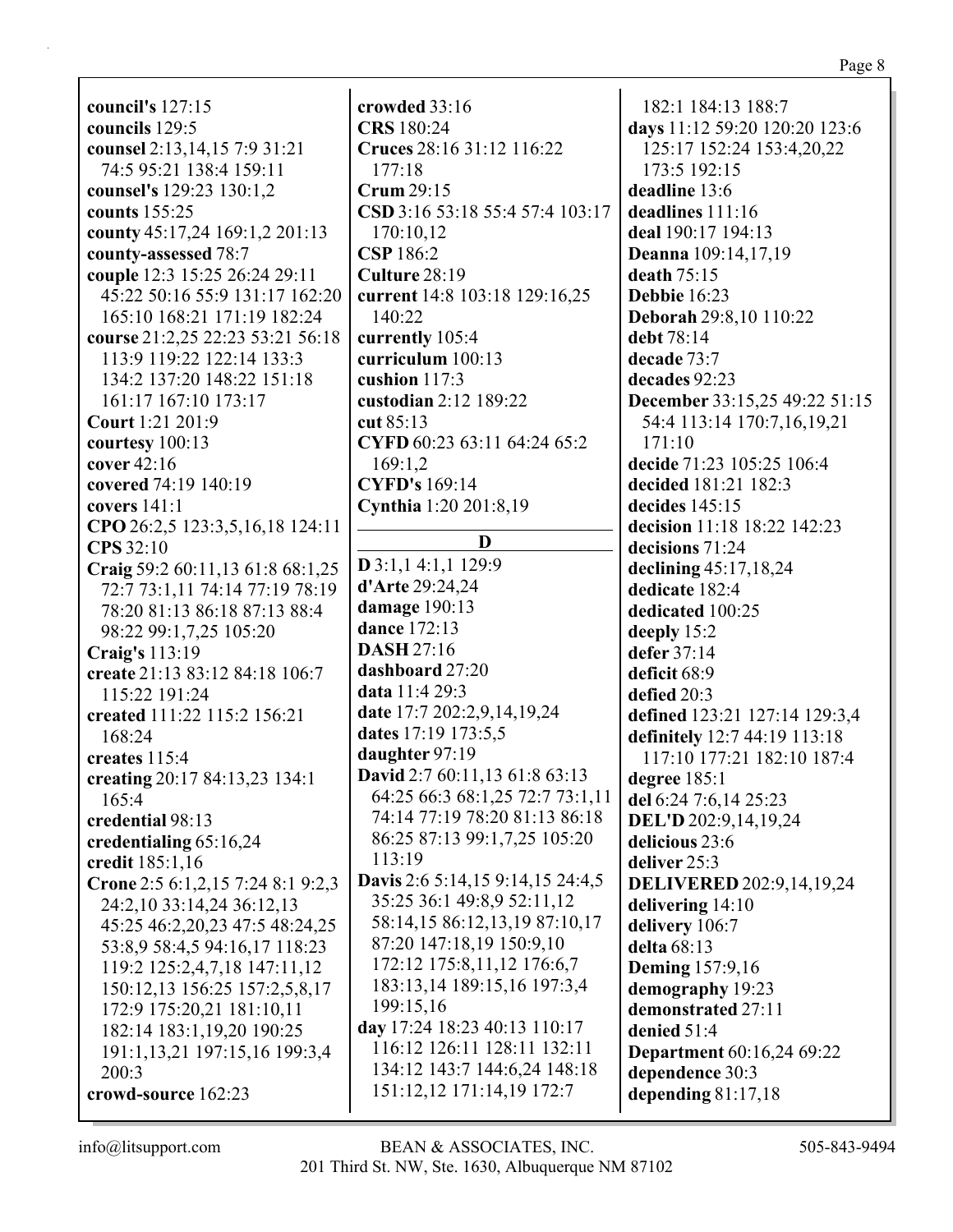**depends** 69:5 158:17 **deposit** 69:17 **deposited** 68:15 **depth** 61:13 **deputy** 2:10 28:21 29:15 55:18 103:18 143:24 **description** 135:14 **design** 15:4 **designated** 183:6 **designating** 78:25 **designed** 64:16 **destiny** 19:23 **detail** 107:18 **detailed** 151:17 **determined** 168:25 **developed** 15:17 **developing** 14:24 29:3 **development** 28:7 **devise** 15:4 **diagram** 179:14 **difference** 66:18 88:20 **different** 13:11 20:15 21:3,4 26:20 61:11 76:22 99:18 135:2 135:6 169:1 181:20 **difficult** 31:17 75:18 106:18 114:11 **dilemma** 12:8 **dilemmas** 13:12 **diligence** 114:15 **dip** 81:2 **direct** 62:19 94:8 **direction** 106:5 166:3 188:8 191:4 **directly** 94:3 **director** 2:9,10 11:4 28:21,21 29:15 37:8 55:18 59:2,14 60:6 60:14 77:8 88:4 91:18 98:22 103:18,18 105:19 109:25 110:21 113:11 120:8 122:1 135:23 136:4 165:7,12 **director's** 26:12 **disadvantaged** 63:22 64:19 **disappointed** 32:13 **disconcerting** 40:19 **disconnect** 140:1 **discounted** 16:25 **discriminatory** 104:16 **discussed** 90:1 196:5 198:17

**discussing** 192:9 **discussion** 3:8,9,11,13,18,21,23 4:3,5 26:15 33:13 35:12 36:25 48:13 50:4 52:8 55:13 57:10 58:21 108:13 119:15 120:1 122:25 132:16 145:2 146:2 148:5 149:12 151:23 152:21 161:9 175:2 183:10 **discussions** 152:18 **disincentivize** 106:6 **Disks** 202:8,13,18,23 **dismiss** 96:25 **disparity** 84:14 **disruption** 71:1 73:9 **distance** 95:9 **district** 3:12 21:14 37:1,23 48:6 69:19,24 71:22 76:14 151:25 152:1 159:4 165:23 167:19 168:10 179:24 182:23 186:7 191:3 195:5 **districts** 62:1,12 78:7 127:19 154:9,12 155:6,13 156:6 164:10 167:13,15 168:13 181:24 188:18,19 190:9 194:24 **divided** 152:4 **Division** 3:8 10:3 13:22 28:20 30:7 67:7 90:10 91:11,16 92:8 **divisions** 26:22 30:17 **document** 50:23 51:3 68:6 107:25 133:16 135:3 202:8,13 202:18,23 **documentation** 39:3 90:20 178:2 **documented** 163:5 171:3 **documenting** 163:9,20 164:15 **documents** 26:4 50:16 51:6,8 56:16 131:4 134:24 178:5 **doing** 14:8 18:20 21:20 24:25 55:5 62:24 73:14,19 90:14 97:25 101:15 104:12 123:15 132:2 135:18 137:18 153:10,22 155:24 158:3 170:17 181:19,23 189:13 198:13 **Dolbow** 16:23 **doling** 25:16 **dollars** 66:16 71:11 195:12 **Domingo** 180:14,18 181:5 **Dominguez-Clark** 29:9 **Don** 1:13

**donation** 89:8 **donations** 78:5 89:8 **Donna** 198:2,8 **dormitory** 46:9,21 **double** 23:6 **double-check** 62:16 137:24 **double-underlining** 166:19 **doubt** 55:7 **download** 60:18 **downward** 184:7 **Dr** 12:18 34:8 43:19 46:7 177:14 178:14,18 179:8,23 180:2,23 181:2,13 182:17 183:2 184:6,20 185:7,18 186:23 187:13,17 **drag** 113:12 **drive** 71:25 **driving** 20:16 54:19 159:22 **drop** 160:7 **dropping** 120:16 **dual** 185:1,16 **dual-credit** 43:11 163:13 **due** 114:14 **dumped** 78:9,13 **duplication** 105:10 198:11 **duration** 126:8 **duties** 78:24 **Dylan** 10:19,25 11:2 174:12 **E E** 2:1,1 3:1,1,1 4:1,1,1 **e-mail** 18:8 27:3 42:13 174:16 178:2 182:1 192:6 198:2,10 **e-mailed** 39:24 41:4 198:9 **e-mails** 118:17 174:4 **EA** 79:7 **earlier** 25:25 31:4 50:10 71:17 136:7 184:8 194:19 **early** 3:15 4:13,15 10:15 12:25 18:16 30:1,6,15 38:15 39:5 50:6 50:10,20 51:11,16 52:3 54:2 64:14 105:8 107:12 111:6 154:25 171:4 186:7,19 **easier** 34:10,19 60:5 94:24 110:13 134:18 **easily** 114:13 **East** 180:19 **Eastern** 189:1 **easy** 104:13 152:9 173:22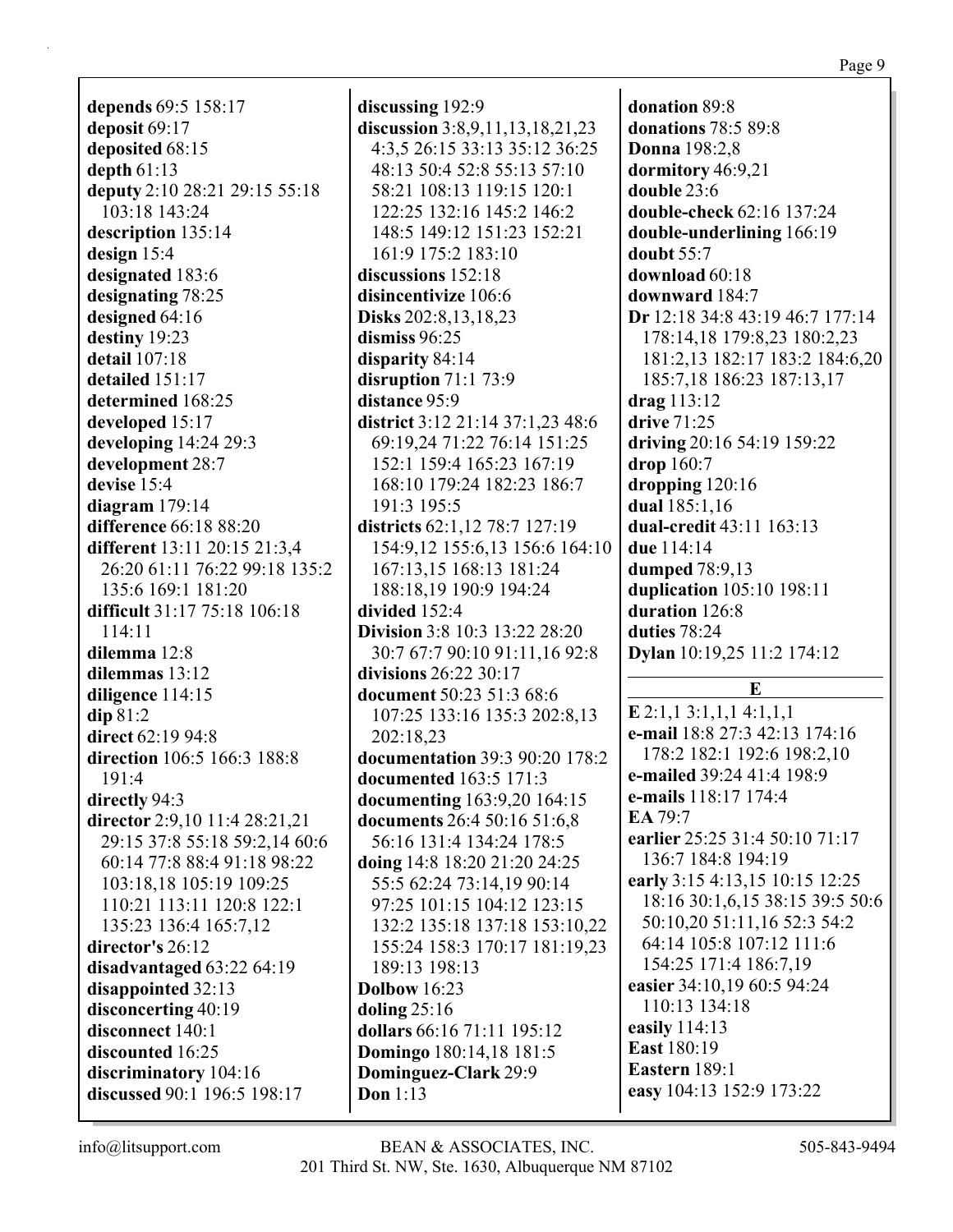eat  $100:13$ eaten 73:25 eating  $64:20$ echo 195:22 economic 20:11 83:12 84:14 87:11.15.16 economically 63:22 64:18 ed 165:6 188:23 Edgewood/Moriarty 194:25 educate 79:18 80:16 education 1:2,13 3:15 4:13,13,15 5:2 19:20 22:23 23:11 24:11 29:7,20 30:2 48:3 50:7,20 52:1 57:3 60:12,15,23,24 62:19 69:22 71:21 75:25 80:17 96:25 101:1 129:13 135:15 145:20 149:4 152:12 165:5 183:4 189:4 195:13 196:2 198:16 201:1,12  $202:5$ educational 19:24 60:21 61:18 62:15,17,19 63:1 66:22 69:15  $71:6$ educators 21:7 effect 114:8 effective 137:8 effects 106:7 effort 21:17 22:12 143:5 174:4 efforts  $14:928:11,23$ eight 176:12,13 179:15 eight-hour  $132:4$ eight-to-zero 184:3 eight-zero 176:15 184:4 either 10:14 65:9 69:17 75:10 108:24 131:7 138:25 168:8 El 85:14 182:23 Eldorado 186:12 elementary 3:19 58:22 61:6 76:24 77:2,9 94:5,7 95:10 97:1 elements 73:22 elevator 43:7 eligibility 13:8 eligible 94:10 **ELISA** 151:3.7 embed 54:5 embedded 152:23 embraced 153:12 emergency  $81:1$  94:17 emerging 70:10

employ  $128:11$ employed 126:8 employee 123:12 127:15 131:7 employee's 122:4 employment 26:4 122:2 encountering 70:14 encourage  $13:754:6$ encouraging 13:19 ends  $13:13$ engage 15:2 179:21 engaged 171:2 engaging  $172:4$ English 29:1 enrollment 13:9 45:7 76:24 105:6 155:9 160:21 165:21 171:13.22 197:25 enter  $196:3$ entertain 47:23 51:20 200:2 entire 12:24 28:10 47:2 111:5 158:20,22 159:15 entities 69:25 76:17,18 78:6 entity 72:13,15,21,23 168:8 environment 78:16 101:2 environments 162:18 equal 62:11 107:7 equally 84:19 equipment 143:17,21 equity 28:25 84:1 **Ernestine 191:4** errors  $123:2$ especially 29:2,13,17 174:5 182:10 essentially 107:19 178:15 191:7 establish 71:25 83:1.1 established 22:3 **Estancia** 4:3 132:16,22 145:21  $171:12$ ethical 12:7 evaluation 78:7 evening 92:2 eventually 38:12 everybody 62:14 79:25 83:23 121:20 162:15 167:1 172:2  $177:15$ Everybody's  $6:10$ everyone's 6:11 148:19 exact 17:19 exactly 59:10 86:8,21 117:5

139:23 example 136:21 153:13 157:24 164:17 167:3 examples 167:4 **Excellence 27:14** exception 53:22 127:20 130:10 exceptions 129:8 130:9 excess 63:23 68:12 excited 12:17 22:21 43:13 162:18 exciting 21:24 44:2 47:11 excluded 106:22 exclusively 15:16 excuse 31:6 37:23 61:14 196:20 executive 4:9 77:8 135:23 136:4 187:24,25 198:14 exemplifies 30:3 **Exhibits** 202:8,13,18,23 exist 105:4.25 existed 73:7 existence 70:20 existing  $73:18$ expand 179:16 expanded 179:13 expanding 13:16 179:18 184:7 expansion 12:21 45:5 186:2 expectations 13:18 expected 170:7 expenditures 66:23 71:9 77:25 79:6 expense  $140:12$ expensive 75:14 experience 19:24 30:14 76:1 184:11 experienced 13:13 103:10 155:14 expert 65:8,21 expired 123:18 explained 90:13 91:21 explains 104:5 explanation 92:17 explicitly 140:20 exploding 171:25 **Explora** 182:18,19 **Explore** 196:9 exploring 160:5 expressed 35:1 155:12 extended 120:20 152:19,20,24,24 153:2 154:25 187:7 extent 70:24 105:24 106:4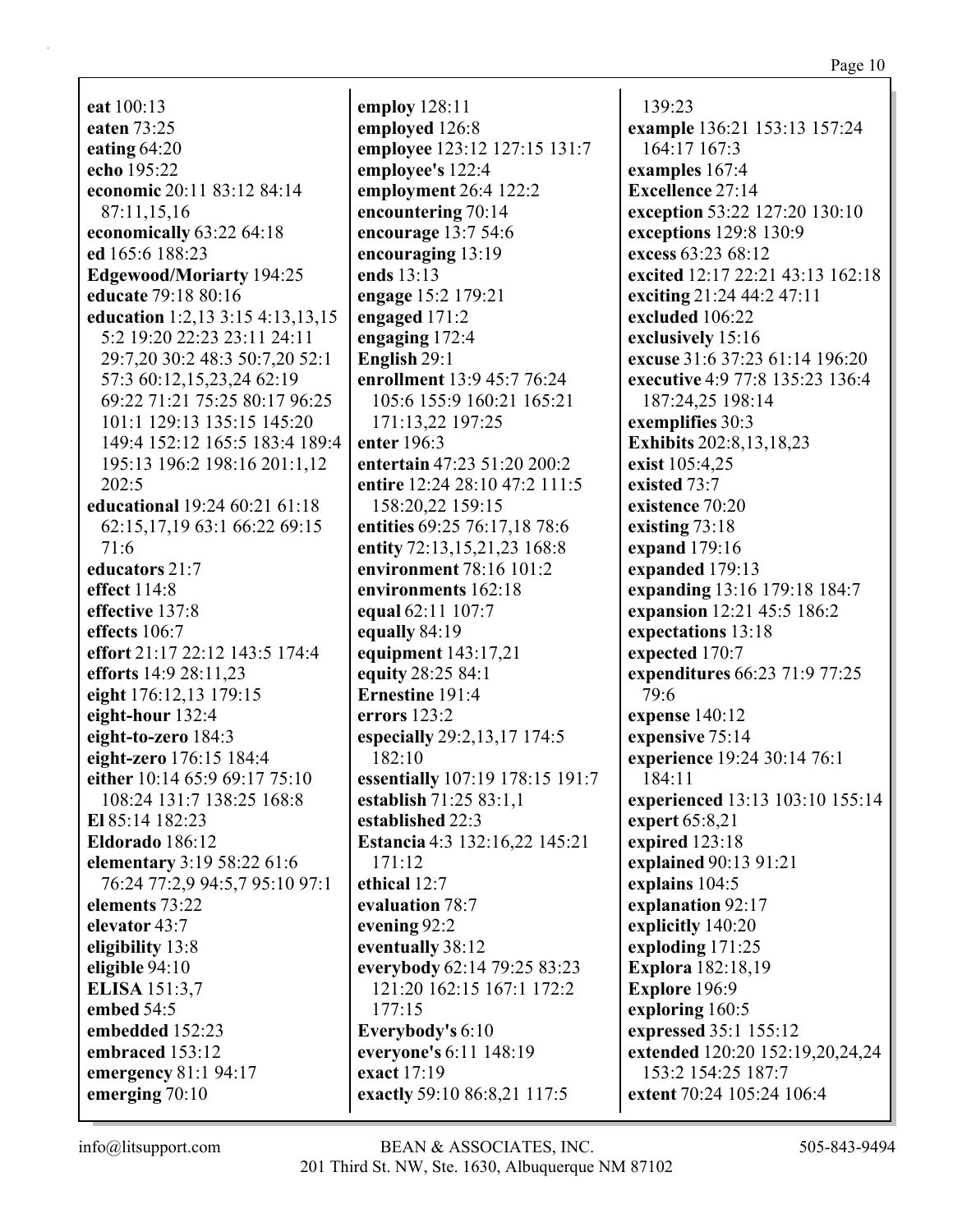**extra** 142:13 155:23 **extremely** 14:7 28:22

**F F** 27:17 **fabric** 108:2 **face** 59:1 154:9 **Facebook** 119:5 **facilitate** 169:13 189:7 **facilitator** 160:2,3,15 **facilities** 44:1 46:17 47:12 155:7 167:5 193:14,20 **facility** 43:20 45:3 94:22 143:21 165:23 167:14,15 179:6 **fact** 64:17 72:9 74:22 79:9 82:20 87:10 89:18 93:15 97:3 105:17 114:14,17 122:1 131:22 134:3 137:5 140:9,23 164:3,19 **faculty** 27:10 **failed** 22:5 **faint** 137:13 **fair** 68:1,3 136:13 **fairly** 34:19 83:23 156:11 **fairness** 83:21 **fall** 108:12 110:8,14 120:21 165:7 190:4 **familiar** 46:11 54:17 59:1 **families** 2:10,11 15:3 75:19 85:20 107:6 172:5 **family** 75:8 **family-style** 100:14 **fan** 75:24 **far** 63:22 70:19 120:21 132:11 135:25 137:18 153:2 178:12 **Fargo** 60:9 **fascinating** 54:21 **fast** 80:19 83:17 **faster** 179:11 **father** 189:5 **favor** 8:2 200:5 **favorite** 26:17 **Fe** 1:14 173:12 201:13 **federal** 78:13 91:21 96:5 187:12 **feds** 187:6 **fee** 62:7 76:8 **feed** 76:23 **feeder** 95:7 184:14 **feeding** 94:8

**feel** 74:3 85:22,23 117:17,17 119:7 139:15 159:14,16 165:25 177:13 **feeling** 142:19 **fees** 60:21 61:18,22,24 62:3,15,17 62:19 63:1,21 64:20 66:22 68:11 69:11,16,16 71:6 75:3 76:15,19 87:1,17 **feet** 45:13,14 46:12 193:25 194:7 194:14 **fell** 190:5 **felt** 36:19 120:17,23 140:19 155:16 176:23 **female** 189:23 **festival** 179:24 180:5 **fidelity** 27:16 158:25 **fiduciary** 69:18 **fields** 46:18 **Fiesta** 110:12 **fifth** 154:19 **figure** 60:19 69:1 70:21 80:18 121:5 123:7 169:10 **figured** 194:20 **figuring** 115:9 164:5 **file** 40:6 **fill** 11:7,23 12:12 40:10 44:24 **filled** 11:12 44:20 64:5 180:4 **finagle** 17:1 **final** 4:14,15 51:3 173:7 180:3 **finalized** 172:7 **finally** 148:14 151:6 **finance** 3:10 11:4 31:10 32:9 60:14 112:17 120:16 176:20 183:6 **finances** 105:18 **financial** 3:19,21 58:22 60:10 61:9 86:16 108:15 109:9,11 **find** 23:15 87:4 100:9 140:15,16 162:11 175:1 182:8 **finding** 31:17 138:25 166:23 **findings** 3:16 53:19 57:4 **fine** 63:14 117:25 142:21,22 198:11 **finish** 13:5 **first** 10:7,18 13:19 15:20 18:14 19:16 28:19 44:21 51:12 56:19 87:2 90:8 93:15 104:8 128:16 133:11 135:23 153:18 163:10

163:13 164:22 172:17 178:2 179:9 **fiscal** 63:9 **fit** 74:20 **fits** 185:16 **five** 120:16 121:22 146:8 165:13 165:18 176:11 **fix** 60:2 72:25 152:9,13 161:8 **fixed** 152:17 **flag** 3:3 6:15,17 26:9,14 **flagged** 63:6,20 **fliers** 15:25 17:4 25:14 **floor** 30:24 65:6,12 104:18 108:23 109:17 **flow** 160:9 **flowing** 112:22 **fly** 32:3 60:19 **focus** 28:2 61:23 177:20 **focused** 178:24 **fold** 71:1 73:8 **folders** 198:6,7 **folks** 18:21 36:22 51:10,16 58:24 59:21 113:12 118:25 119:18,24 151:20 197:23 **follow** 23:18,23 24:9 **following** 17:8 23:22 178:11 179:15 191:1 **follows** 118:11 **food** 23:5 167:21 168:18 **foot** 194:1 **footage** 99:12 179:10 193:20 **footprint** 65:15 172:1 **force** 91:14 168:24 169:5 **foregoing** 201:10 **Forest** 78:8 **forgiven** 66:16 **forgiving** 64:19 **forgot** 136:8 **form** 4:14,15 39:22,23 40:8 44:21 50:21 51:1 52:1 140:6 180:5 **formal** 169:4 **formalization** 162:14 **formalized** 135:12 **formalizing** 135:17 **former** 103:19 142:17 143:23 167:24 **forms** 37:24 38:1,19,20,22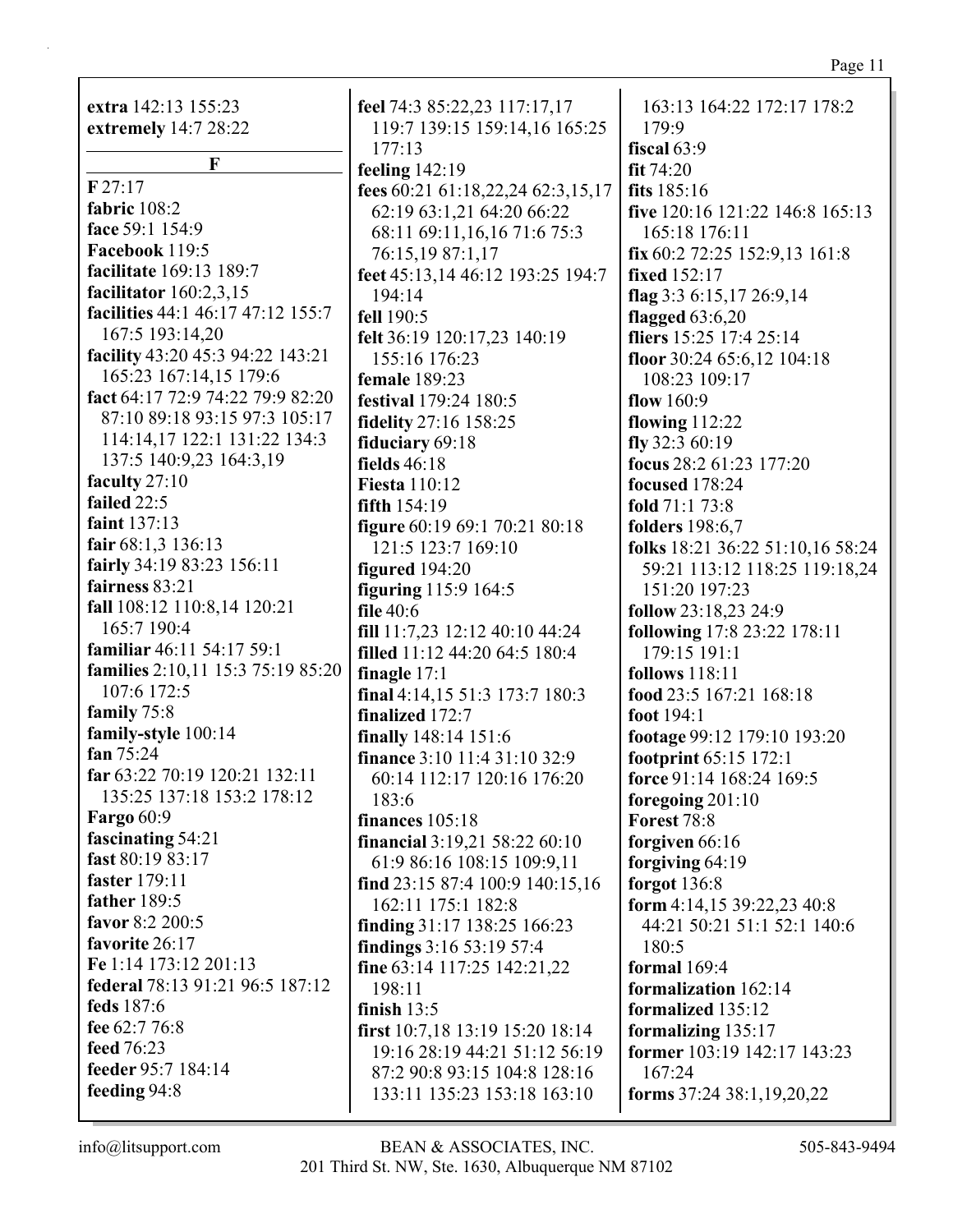| 105:10 170:13 178:1 198:6                                    | 152:6 160:11 181:18             | 185:21 195:17                         |
|--------------------------------------------------------------|---------------------------------|---------------------------------------|
| forth 161:11 191:8                                           | fundraise 75:14                 | given 74:23 81:25 82:13,17,20,22      |
| fortunes $165:15$                                            | fundraising 88:15 89:6          | 86:16 87:11 90:3 111:18 124:9         |
| forum 3:5 8:9 165:3                                          | funds 61:22 69:20,24 70:2,8     | 126:4 128:7,10 130:11                 |
| forward 14:21 20:14,17 21:16,16                              | 74:24 76:4,9,10 77:21 78:13,15  | gives 173:9                           |
|                                                              | 89:1                            |                                       |
| 21:17 22:10,13 24:19,24 25:4<br>27:19 30:18 66:25 71:2 73:15 | further 55:13 57:10 109:24      | giving 83:19 89:19 155:18             |
| 73:25 74:6 75:8 83:2 87:21,22                                |                                 | glad 171:8 180:8                      |
|                                                              | 146:2 149:12 183:10             | <b>Gladly</b> 172:11,11               |
| 91:2 105:5 106:11 111:9,24                                   | future 92:25 152:7 184:9        | <b>GLENNA 2:7</b>                     |
| 140:14 148:15 160:24 161:3,13                                | G                               | go 16:24 18:22 28:8 31:14 38:8        |
| 161:14,15 164:14 165:8 173:1                                 | $G$ 3:1 4:1                     | 43:20 47:3,6,6,9 51:17 54:13          |
| foster 168:23 169:12,20                                      | Gadsden 190:14,14               | 64:3 65:23 66:5,6 67:24 71:2          |
| fought $116:9$                                               | <b>Gallup</b> 163:11            | 73:4,24 74:6 77:2 82:14 84:15         |
| found 44:23 63:15 67:4 73:16                                 |                                 | 90:19 102:21 106:5,11 109:24          |
| 116:6                                                        | gap 170:2                       | 118:24 121:4 124:11 127:24            |
| foundation 167:8                                             | Garcia 24:5 120:6,7 124:12      | 128:3 134:8 143:22 145:12,17          |
| founding 34:22 134:24                                        | 132:14                          | 146:5 151:14 155:8 157:11,15          |
| four 61:17 85:17 97:19 176:11                                | <b>GASB</b> 69:20               | 157:15 173:21 181:22 186:20           |
| Fox 122:15 123:11 124:9                                      | Gaspar 1:13                     | 187:23,25                             |
| frame $34:2$                                                 | gathering 164:20                | goal 179:4                            |
| framework 14:24 15:4 55:23                                   | gauge 170:14                    | goals 56:7,8 148:14                   |
| 73:18                                                        | gazebo 47:1                     | goes 47:5 51:5 63:12 80:10 89:9       |
| frankly 29:17                                                | <b>GED 92:3</b>                 | 89:13 99:21 102:8 145:6 171:12        |
| free $152:14$                                                | gem 47:8                        | going 5:1 6:13 11:8,20 14:16,18       |
| Free-and-Reduced 59:24 94:4                                  | general 22:23 29:21 71:8 76:9   | 14:23 15:5 16:18 21:3,13,20           |
| Free-and-Reduced-eligible 94:9                               | 92:21 120:22 140:24 152:12      | 27:6 31:23 32:1,5 33:20,21,22         |
| 95:13                                                        | generally 120:19                | 37:14 40:22 45:3,4 50:1 55:9          |
| Free-and-Reduced-Lunch 93:18                                 | generated 68:12                 | 61:4 63:8 64:4,7 66:10 70:9           |
| fresh 96:20                                                  | generous 195:11                 | 71:6, 12, 21, 23, 25 73: 14, 15 76: 8 |
| Friday 5:3 159:11 161:5,18                                   | gentleman 16:4 61:3 65:19 180:7 | 79:10 80:16 82:19 83:1 84:4,11        |
| 178:2 198:4                                                  | gentleman's 18:10               | 85:3,10 87:21,22 91:2 93:14           |
| <b>Fridays</b> 174:13                                        | genuinely 159:18                | 95:4, 19, 20, 23 96: 15 97: 9 103: 5  |
| <b>FRIEDMAN</b> 2:12 119:6,9                                 | <b>GEORGINA 2:6</b>             | 104:20 105:5 107:1 108:16             |
| 141:24 190:21 195:20,24                                      | getting 15:2 45:22 47:17 61:21  | 113:11,15 114:20 116:15,19,25         |
| 196:18 198:5,10 202:7                                        | 69:3 80:12 82:11 84:16 85:21    | 119:3 120:18 122:21,22 123:7          |
| friend 191:14                                                | 86:5 96:19 114:15 151:6 166:9   | 128:16,23,24 130:5,8 136:1,2          |
| friendly $115:1$                                             | Gipson 2:3 5:20 9:8 36:6 49:11  | 137:4 140:5 144:8 146:6 151:17        |
| front $71:2092:10$                                           | 52:17 58:11 60:11 67:9 68:2     | 152:11 155:9,10 156:9,12 159:1        |
| frustration 166:8                                            | 69:2 70:15,25 72:3 73:1,11      | 159:5,20 160:4,24 161:21 163:6        |
| <b>FTE 78:25</b>                                             | 77:19 81:13 86:18 99:1,14       | 167:13 174:3,7,21 184:12,14           |
| fulfill 158:23                                               | 103:9 105:21,21 120:3 147:15    | 188:8 192:7,21 193:6,7 194:11         |
| full 19:9 86:16 121:14,15 123:9                              | 149:16 176:3 183:25 197:9       | 198:3                                 |
| 128:11 153:24 192:10,11                                      | 199:9                           | <b>Gomez</b> 109:14                   |
| <b>fully</b> 186:22                                          | girl 196:17                     | good 7:16 10:4,5 12:21 31:3,20        |
| function 164:7                                               | give 10:18 12:13 37:15 51:13,15 | 55:10 73:5 75:24 113:24 117:22        |
| fund 68:10,16,18,18,20 69:17                                 | 59:15 61:19 69:2,6 80:7 111:22  | 120:2,6 126:20 132:9 139:19           |
| 70:2,7 71:3 78:3,10 88:14,19,24                              | 113:14 117:3 127:4 129:8        | 144:4, 16, 24 149: 2 151: 23          |
| funding 21:8 59:24,25 117:20                                 | 144:19 171:4 173:17 179:16      | 154:11 156:6 161:15 162:16            |
|                                                              |                                 |                                       |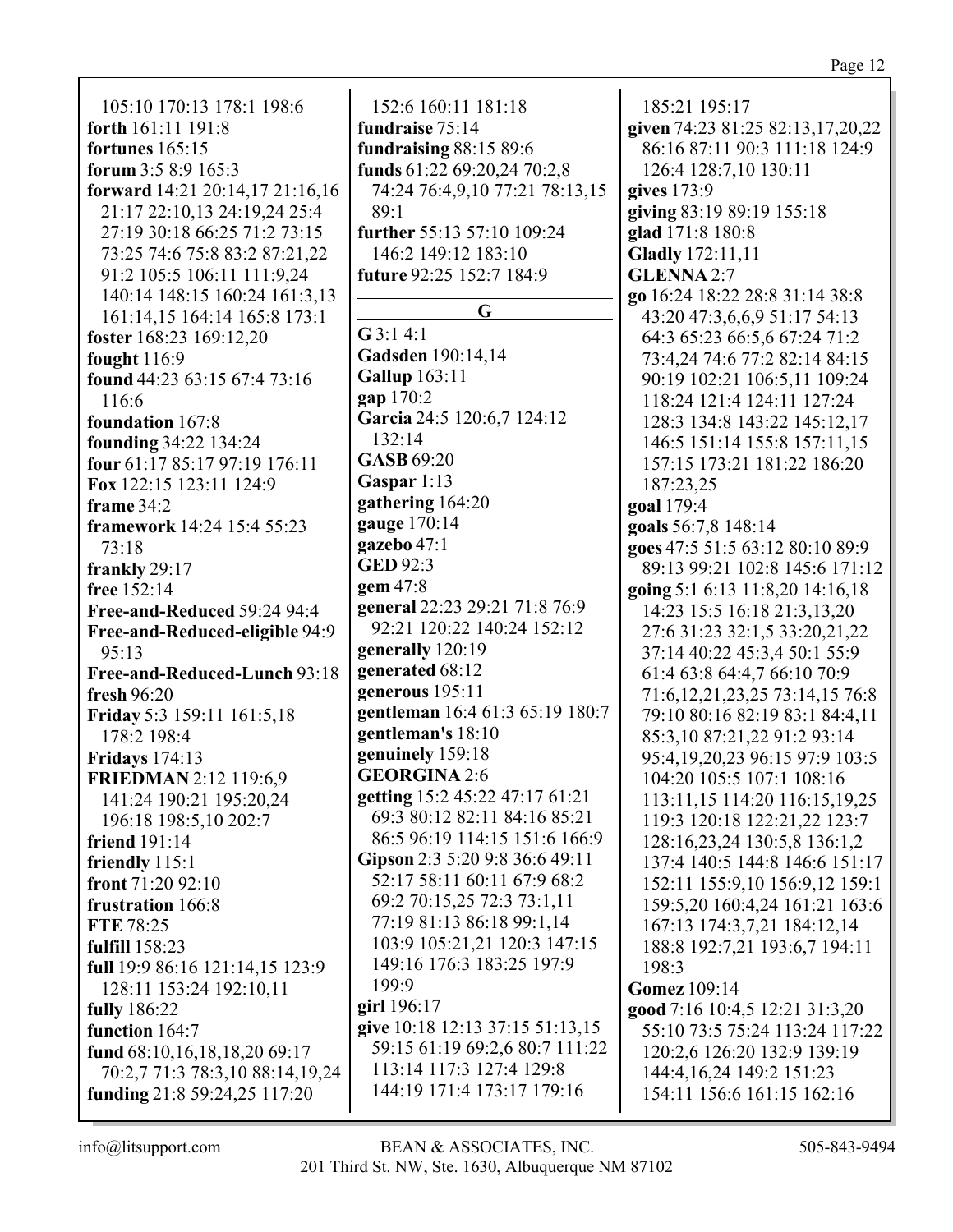163:3 166:23 167:4 169:9 177:14 183:1 188:19,20 193:13  $198:12$ goodies  $118:24$ gotten 19:7 32:4 114:3 119:21 121:15 181:24 governance 20:23 21:4,9 93:6 108:3 109:9 110:23 120:12 122:3,6 123:23 127:13,15 129:5 131:1,11 142:22 governing 3:24 25:24 26:13 39:24 93:4 95:16 119:17,21 120:4 123:22 128:6 132:22 135:5 138:9 141:11,13 146:8 government 70:17 72:15,21,22 76:18 187:12 governmental  $70:4,771:14$  $72:13$ Governor  $189:14$  $$ grace  $100:13$ graciously 118:17 grade 77:14 78:24 81:24 87:2 97:19 157:24,24 158:13 grades 27:16 66:7 158:12 grading  $28:4,5$ graduated 85:17 grant 11:17 12:14,16 32:10 45:17 45:24 97:8 104:24 108:5 171:7 177:17 181:12,14 182:3,4,18,24 186:2 187:7 granted 195:6 grantees 181:19 182:22 grants 181:22 182:16 grapes 180:8 grateful 30:9 gratitude 13:21 14:6 26:22 27:1  $29:6$ gray  $62:3$ great 13:15 15:14,18 19:4,8,19 19:25 20:12 21:2,5,5 22:21 23:8 24:23 29:12,20 42:24 43:9,22 45:11 46:16 98:17 116:12 180:1 180:20 greater  $84:25$ green  $37:5$ grew 19:21 groundwork 182:6

group 23:13 63:21 81:3 192:1 groups  $114:18$ grow 20:4,12 28:12 179:10,19,19 growing 172:2 guarantee 155:10 158:9 guaranteeing 159:2 guess 17:14.21.23 18:25 37:10 40:17 55:20 59:8.20 67:15.16 68:21 93:10 101:16 102:14 110:11 115:9 157:19 160:3 179:9 guide  $60:6$ gut 142:18 guys 37:9 60:18 99:3 166:4  $gym 46:17$  $\bf{H}$ habits  $81:18$ **hail** 190:13 half 78:6 151:19 195:4,4 Hall 1:13 42:23 46:9 162:12 hand  $201:16$ **handed** 132:25 handful  $61:17$ handicapped 43:6 **handle** 70:13 170:20 happen 13:25 28:7 114:8 122:10 128:16 169:13 176:21 happened 22:8 40:1 122:14 126:24 128:25 152:16 158:14 163:7 166:13 172:15 177:10 happening 129:13 166:25 167:3 168:6 happens 128:19 130:21 131:14 131:16.18 146:18 160:19  $163:17$ happy 43:10 99:10 112:9 118:14 188:6 189:11 190:19 195:19,23 hard 12:5 14:7 23:21 28:15 83:16 83:20 84:9 85:10 117:19 hard-and  $83:17$ hard-and-fast  $84:10$ hardest 165:4 Harlan 132:18,20,21 133:7 134:10,19 136:19 137:15 138:5 138:7, 14, 18, 20, 23 139: 2, 6, 10 139:13,23 140:11,16 142:3,4,9 142:12,16,24 143:4,11,18 144:1

144:4, 14, 21, 23 194: 19 **Hastings** 182:19 he'll  $10:10$   $116:23$ head 27:13 79:14 122:3,4,5,6 123:23 124:1 126:4,25 127:3,12 127:16,16 128:10 129:16,21,22 129:25 130:3,5 131:4,5,8,15 132:22 148:9 heading 116:23 174:5 185:21 health  $74:18$ healthy 15:6 172:3 hear 11:5 21:11 23:9 37:18 38:4 44:16 69:11 74:24 81:20 86:17 89:25 117:4 166:20 heard 23:12 24:11 65:10 86:14 100:5.6 111:23 185:8 191:15 hearing  $8:6$  38:6 153:16 heart  $121:5.6.8$ height 188:9 heightened 90:2 held 119:11 201:12 hello 174:23 help 24:6 59:3 72:2 81:10 87:9 89:16 94:12 95:18 144:7 153:14 155:20 184:18,22,22 189:10 **helped** 185:11 helpful 29:8 helping 24:19 155:16 166:3 171:9 185:2 helps 72:5 161:11 162:14 hereunto 201:15 Hey 116:4 163:24 188:17 **Hi** 120:2 high  $12:16\ 27:1,11,11,23\ 38:13$ 39:1 40:7 42:16,18 85:8,14 163:12.13 165:22 184:18 185:5 186:6, 12, 15 high-school-age 184:12 highest  $171:22$ highlighted 164:3 highly  $54:14$ Hill-Clapp 120:2,4 121:1 122:7 122:11 123:25 124:3,7,16,19,24 125:6,9 126:6,10,13,17 130:4  $132:12$ hire 24:12 122:23 124:3 127:15 hired 123:4 126:16 **hirer** 124:6

 $info@$ litsupport.com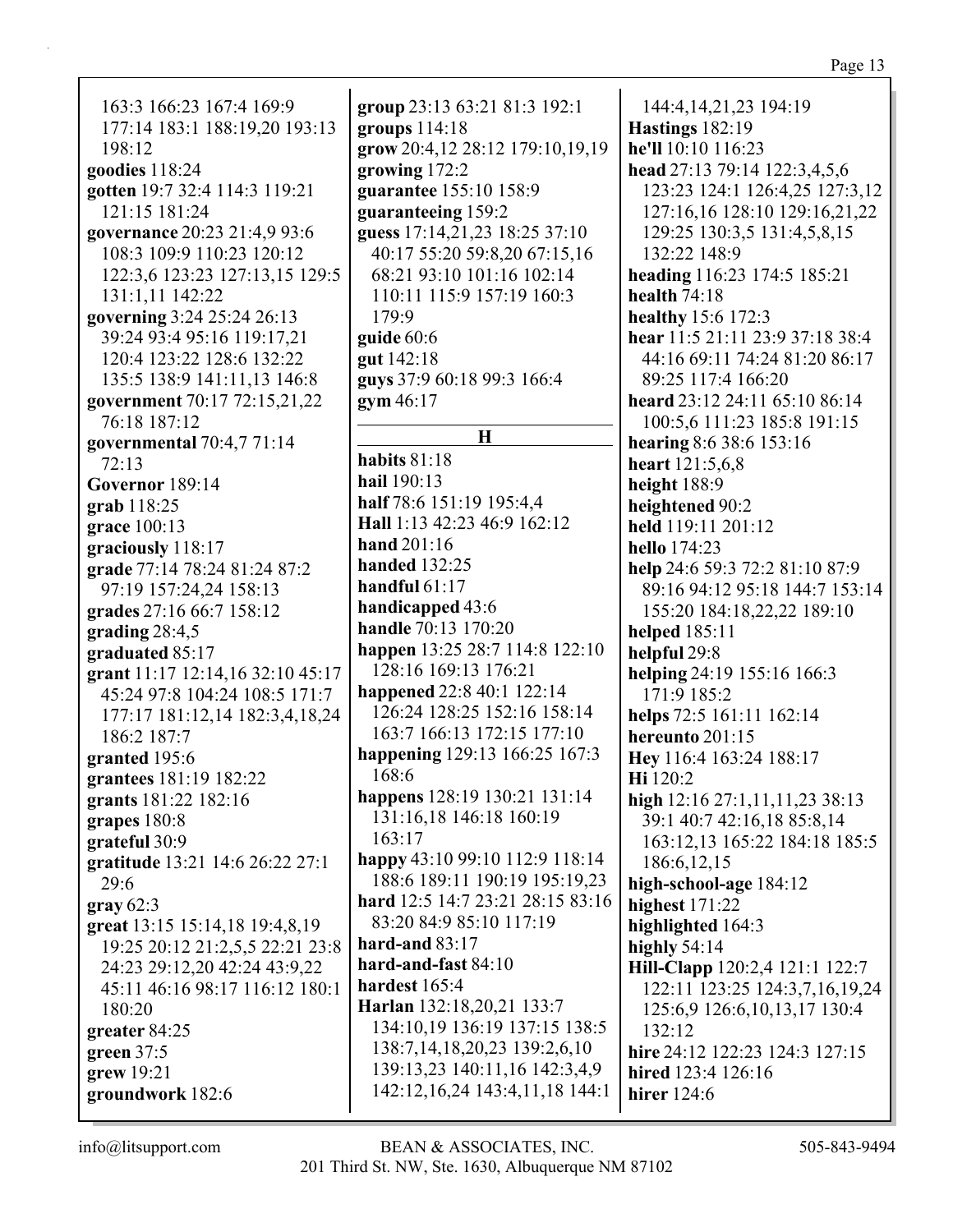**hires** 123:23 127:17 **hiring** 124:18 **historically** 168:6,7 **history** 42:24 **Hobbs** 19:8 22:19 186:10 **hold** 7:18 17:18 24:15 30:25 141:9 **holding** 156:13 **holidays** 173:5 **home** 177:19 **hometown** 176:17 **honestly** 18:9 39:14 **hope** 13:20 24:14,20 36:23 80:16 154:1,2 156:16 **hopeful** 11:8,19 **hopefully** 22:9 24:17 59:16 115:16 120:25 131:24 140:13 152:17 170:25 192:16 **hoping** 11:5 12:23 13:6 15:22 43:13 111:7 113:6 156:8 179:2 **horizon** 13:2 **hosting** 171:9 **hot** 65:5,11 98:19,20,24 100:3,5 100:6 **hours** 125:13 **house** 46:7 168:24 **housekeeping** 133:13 **huge** 28:5 **Huh** 185:7 **humble** 73:25 **hundred** 45:9 **I**

**idea** 153:12,21 163:25 164:5 193:5 **ideal** 113:8 166:14 **identified** 23:19 29:1 **identify** 17:24 77:6 110:19 **identity** 15:6 **ignorance** 44:10 **II** 134:22 135:2 138:8 141:8,9,11 141:17 **illegal** 69:14 **illegal-** 159:23 **imagine** 100:10 104:7 **imbalance** 83:13 **immediate** 46:24 **immediately** 83:1 121:4

**immensely** 30:9 **impact** 78:8 152:19 **implemented** 27:15,25 **important** 25:1 32:15 34:4,25 55:3,8 72:11 74:4 101:6 104:15 107:5,8 117:11 120:17 151:14 154:10 156:14 162:22 168:20 176:24 177:1 184:24 **impossible** 156:20 **impressive** 165:19 **improve** 80:17 182:12 **improvement** 27:12 **in-depth** 65:20 **inappropriate** 97:11 **incentives** 163:22 **included** 91:5 **includes** 74:9 194:22,23,23 **Including** 3:20,22 58:23 **incorporate** 95:2 **incorporating** 137:19 **increase** 143:8 **increased** 13:9 27:18 **increases** 160:21 **incredible** 47:7 **independent** 15:10,16,21 25:15 **indicate** 8:3 43:23 98:7 109:2 152:8 177:8 198:2 200:6 **indicated** 42:6 59:21 94:2 101:15 106:13,23 109:20 152:2 **Indicates** 110:10 **indication** 16:17 112:1 113:15 **indicator** 95:12 **Indicators** 56:1,6,11 **individual** 16:11 **individuals** 99:9 **indulgence** 118:13 **inequity** 84:23 **information** 18:16 25:19,24 26:2 39:7 40:15 50:11 54:3,9 55:4,6 87:14 107:23 109:23 111:1 125:20 144:20 172:6 177:24 185:25 193:1 198:1 **infrastructure** 25:2 **initial** 164:5 **initially** 123:4 **injury** 190:15 **innovation** 22:4 163:17,23 **innovations** 15:18 162:24 163:1

**input** 50:13 **ins-and-outs** 29:19 **instance** 158:17 **instances** 69:21 114:25 **institution** 83:19 **instructional** 152:3,3,6 **integral** 26:23 30:17 **intention** 105:24 152:14 **interact** 169:23 **interacting** 99:9 **interaction** 162:17 **interacts** 67:10 **interagency** 30:3 **interest** 17:3 180:4 182:11 **interested** 17:25 25:17 61:25 62:1 144:3 159:18 **interesting** 151:16 156:24 186:25 **interests** 64:17 70:24 **interim** 131:3,8,15 **interims** 131:13,15 **International** 179:24 **interpretation** 102:10 **interrupt** 99:23 **intersect** 74:8 **intersection** 70:21 **introduction** 19:17 **investigating** 190:2 **investigation** 78:22 **invitation** 16:15 19:6 **invite** 167:1 **invited** 179:1 193:9 **involved** 81:3 99:13 148:23 185:24 **involving** 11:25 **iPad** 54:15 **isolated** 164:23 **issue** 23:19 60:20 61:11,13 62:12 62:13 63:19,24 64:1 66:2 70:15 87:21 98:4 121:11 146:5 193:11 **issues** 65:16 97:20 98:19 121:5,8 157:14 168:1 193:11 196:5 **it'll** 42:1 141:2 145:17 **Italian** 150:3 191:14,15 **Italy** 191:15 **item** 6:18,23 7:5 8:8,10 10:1 26:15 32:18 33:7 36:24 50:3 53:17 58:20 62:14 108:13 119:14 145:1 148:5 151:8 173:8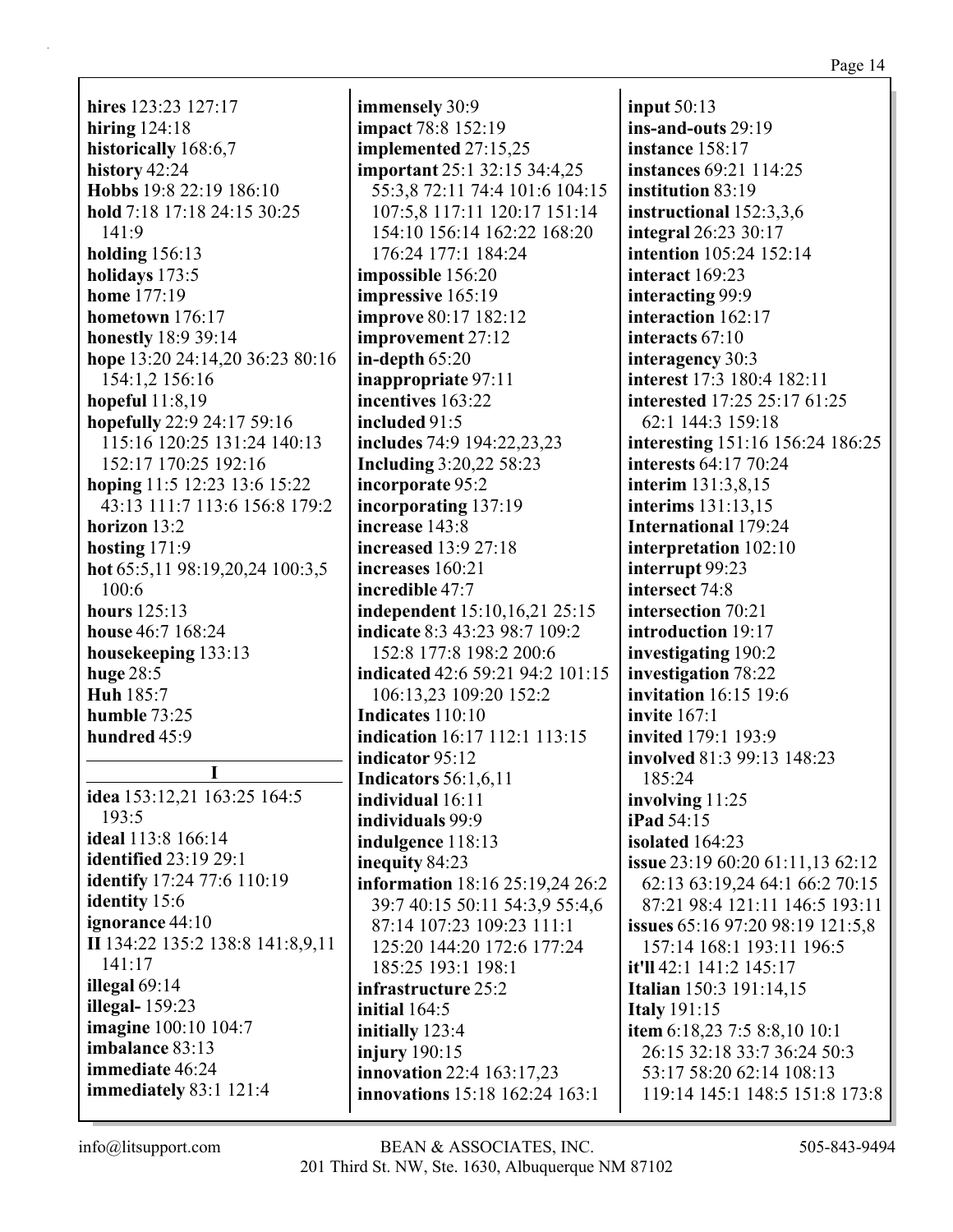| <b>Karen's</b> 7:21                                                                                                   | 123:15,15 124:2,14 128:9 130:9                                                                                        |
|-----------------------------------------------------------------------------------------------------------------------|-----------------------------------------------------------------------------------------------------------------------|
| Karyl 2:4 176:5                                                                                                       | 130:19,21 131:16 132:18                                                                                               |
| keep 25:19 74:4 85:16 124:15                                                                                          | 134:14,18 135:21 136:1 139:17                                                                                         |
| 160:25 168:20 179:17 184:23                                                                                           | 148:9,21 152:11,20 153:6,6,16                                                                                         |
| 185:11 193:19                                                                                                         | 154:11 155:8 156:15 158:8                                                                                             |
| keeping 155:21,23                                                                                                     | 159:16,16,23 160:20 161:15                                                                                            |
| Kelly 11:17 186:12 187:5                                                                                              | 162:10,25 163:12,14,15 164:2,4                                                                                        |
| kept 105:11 137:4                                                                                                     | 164:9,23,25 165:21,22 166:6,11                                                                                        |
| key 26:22                                                                                                             | 167:17 168:6 169:19 170:1,18                                                                                          |
| kid 82:11 87:3,18 88:1                                                                                                | 170:25 172:14 173:10 176:25                                                                                           |
| kids 20:9 21:10,16 25:3 43:20                                                                                         | 177:1,12,23 181:21 186:10                                                                                             |
| 59:24 62:9 63:22 64:11,19 66:4                                                                                        | 188:5, 17, 18, 25 189: 2, 9, 12, 25                                                                                   |
| 66:11,16 67:22 70:24 73:21                                                                                            | 189:25 190:6,6,7,9,16 193:21                                                                                          |
| 76:2,21 85:19 86:23 87:15,21                                                                                          | 194:1                                                                                                                 |
| 92:10 105:24 106:8 159:2 189:6                                                                                        | Knowledge 63:19                                                                                                       |
| 189:13                                                                                                                | known 47:14 177:21                                                                                                    |
| kind 21:3,7 27:3,6 43:20 46:24                                                                                        | knows 100:6                                                                                                           |
| 60:17 61:10 62:3 63:6 70:10                                                                                           | Kofahl 30:8 94:2 185:20                                                                                               |
| 104:5 107:3 115:24 118:23<br>120:24 121:11 122:18 156:19<br>161:7,8,17 162:13,23 164:12<br>169:21 177:19 180:3 184:13 | L<br>la 3:24 26:1,6 27:1 120:5,8<br>180:21 186:20,20<br>lab 76:8 185:5<br>labeled 70:3                                |
| kindergarten 82:1,4,15 85:3 86:5                                                                                      | lack 59:23 109:6,8                                                                                                    |
| 89:20 95:24 96:21 97:9 154:24                                                                                         | ladies $61:3$                                                                                                         |
| 155:4                                                                                                                 | lady 65:18 181:15 190:17                                                                                              |
| kindergarteners 103:5                                                                                                 | <b>Laine 28:21</b>                                                                                                    |
| kinks 164:5<br>Kirsi 28:21 29:2<br>knew 79:22<br>know 10:14 11:6 13:11,12,23<br>14:3, 18 16: 18 17: 22 19: 6, 12      | landlords 166:22<br>language 15:12 28:19 29:1<br>168:15<br>lapsed $123:6$<br>large 45:13 76:13 135:4 138:10<br>190:11 |
| 33:14,18 34:11,14 35:3 38:20                                                                                          | larger 155:13 158:16 179:9                                                                                            |
| 39:13, 14, 19 40: 7, 19, 21, 21, 23                                                                                   | Las 27:9,10 28:9,16 31:12 116:22                                                                                      |
| 40:23,25 42:9 43:16,25 44:4,11                                                                                        | 165:11,16 169:18 171:22                                                                                               |
| 44:14 47:10,15 54:20 55:22                                                                                            | 177:18                                                                                                                |
| 58:24 60:5,8,10 63:3 67:3,10                                                                                          | lastly 168:5 171:11                                                                                                   |
| 72:17,23 74:1,20,23 75:6,15,16                                                                                        | late 10:14                                                                                                            |
| 75:18 76:12,16 80:9,24 84:8                                                                                           | lateness 109:6                                                                                                        |
| 85:12,20 92:18,19 95:6,8,8 98:5                                                                                       | law 62:4 82:12 83:18 91:22 102:8                                                                                      |
| 98:6 99:20 100:6,9 101:8,11                                                                                           | 102:11 153:1                                                                                                          |
| 102:20 103:23 105:25 106:6,17                                                                                         | laws $83:3$                                                                                                           |
| 106:18,22,24 107:1,4,6 109:24                                                                                         | Lawson 132:20,21 133:7 134:10                                                                                         |
| 110:8 113:3,12 114:7,10,16                                                                                            | 134:19 136:19 137:15 138:7,14                                                                                         |
| 115:8 117:5,17 119:24 120:18                                                                                          | 138:18,20,23 139:2,6,10,13,23                                                                                         |
| 121:2,4,9,17 122:9,16,24,24                                                                                           | 140:11,16 142:3,9,12,16,24                                                                                            |
|                                                                                                                       | 73:14,25 76:6,10 80:2 86:16<br>194:3<br>20:7,8 21:9 22:16 23:4 32:3,5,6                                               |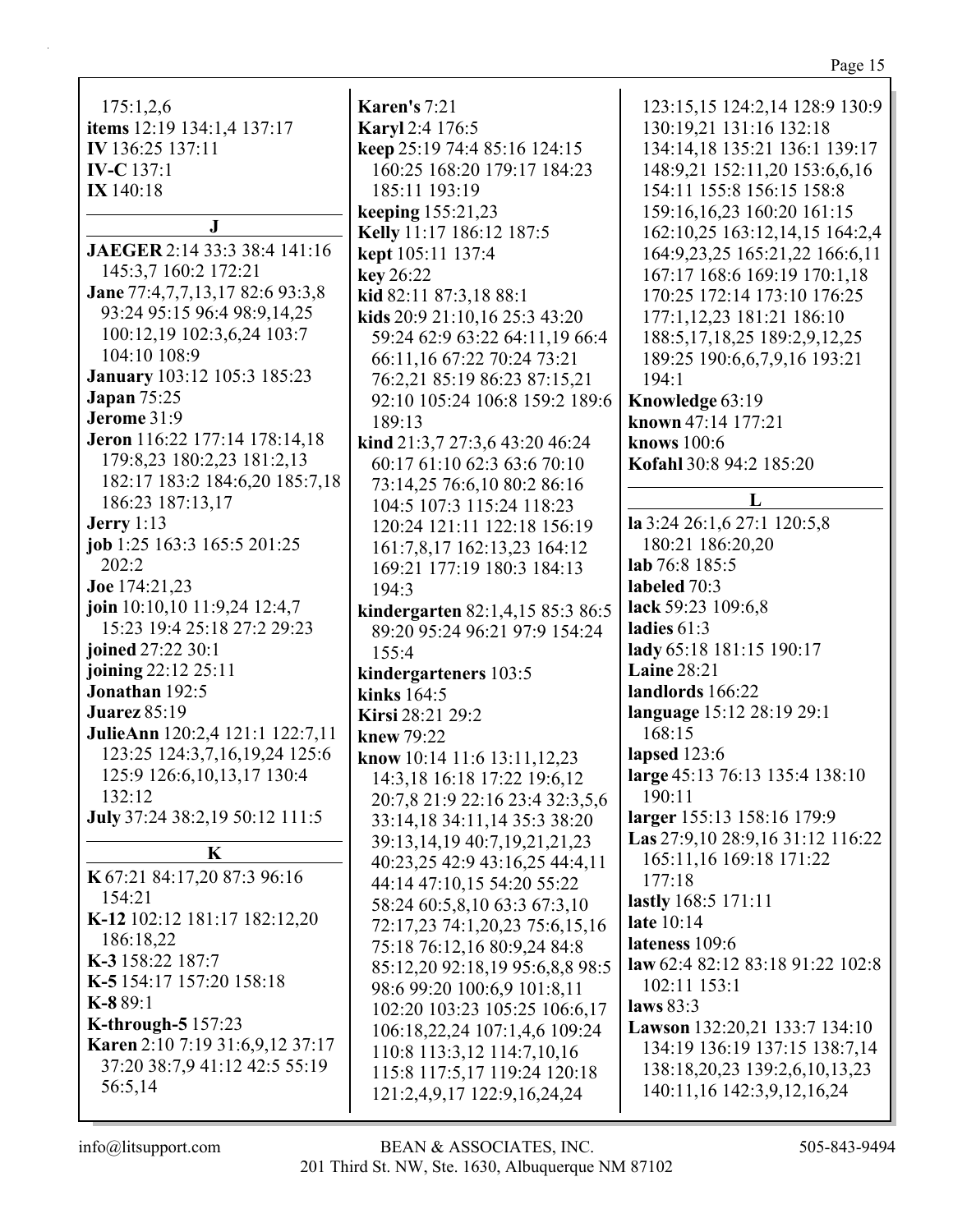143:4,11,18 144:1,4,14,21,23 **layered** 73:22 **lead** 6:14 178:21 179:9 **leader** 166:1 **leaders** 15:11,23 164:19,21 **leadership** 15:1 28:20 30:7 153:7 188:12 **leading** 185:1 **learn** 20:24 25:18 29:12 76:2 165:1 **learned** 140:13 **learning** 21:6 189:9 **lease** 41:14,22 161:10 179:3 **leave** 94:16 140:14 172:22 176:24 178:19 **leaves** 101:3 127:3 162:9 **leaving** 121:12 178:18 **ledger** 71:8 **left** 15:25 47:15 66:13 116:22 117:6,7 131:2 172:19 175:16 178:22 179:7 **leg-up** 84:16 **legal** 73:18 129:23 130:1,1 159:11 **legally** 141:1 **legislation** 102:9 **legislative** 161:12 166:7 167:11 **legislators** 194:16 **Legislature** 128:4 **lend** 80:7 **Leopold** 3:12 37:2,8,16,22 38:10 45:20 48:4 166:14,17 **LESC** 151:10 157:6 161:22 **Leslie** 11:17 13:3 186:12 187:5 **lesson** 140:13 **let's** 40:9,9 124:7 151:10 **letter** 119:16 121:24 122:2 **level** 27:11 30:15 42:22 64:21 **levy** 78:6 86:25 87:17 **LFC** 157:7,9,10,11 **Liaison** 2:12 **library** 46:11,12,13,15 47:6 **license** 123:5,18 **licensed** 73:21 98:1,1,6,7,9 136:20,21 **licenses** 185:14 **life** 159:15 **light** 37:5

**likelihood** 192:19 **limited** 60:10 64:1 73:14 198:17 **limitless** 20:10 **limits** 72:22 **line** 25:4 62:14 75:12 137:16 156:11 **lines** 124:15 129:4,8,10 130:16 130:17 **list** 12:1 101:21 116:1 **listed** 182:21 **listen** 54:19,25 117:12 151:14 **listening** 54:21 **litigation** 196:6 **little** 10:12 14:16 22:14,24 26:19 32:12 37:21 46:24 47:1,3,8 60:7 64:12 65:20 67:25 72:6,17 76:18 93:11 94:25 96:18 99:18 117:3 118:25 119:13 120:1 133:23,23 136:9 140:1,5,12 143:3 144:8 148:19 151:15 152:16 153:15,16,25 156:9 158:15 160:22 170:20 173:13 174:14,18 193:17 195:10,11 **live** 159:24 **living** 19:23 97:18 **local** 48:5 **local-authorized** 12:22 **located** 107:24 **location** 3:12 37:1 48:5 135:6 178:13 **locations** 178:16,20 **long** 16:15 66:22 71:13 77:23 78:20 106:5 113:3,8,21 117:1 131:20 136:5 179:7 188:7,9 **longer** 7:7 18:10 108:18 **longest** 163:12 **longevity** 193:13 **look** 18:21 21:16 24:19 25:4 50:18 51:2 61:13 64:3 95:15,19 105:13 106:25 115:16 118:7,7 142:18 161:15 164:14 172:25 173:7,20,24 181:21 185:9 191:7 195:3 **look-** 41:5 **looked** 41:21 67:4 73:12 86:20 92:8 98:22 180:12 181:6 **looking** 14:21 20:14 23:17 27:19 41:10 45:6 62:12 68:5 75:2

105:6 115:6 134:22 142:6 157:13 160:15 161:3 165:8 169:7 178:21 181:17 184:5 186:1 187:3 193:12 194:18 **looks** 26:12 76:4 141:20 160:22 **loop** 112:7 160:16 **loose** 80:19 102:10 **Los** 190:14 **lose** 28:9 120:13 122:21 **losing** 80:13 **loss** 190:13 **losses** 190:11 **lost** 38:23 120:12 121:2,3 **lot** 15:18 21:2,5,8 28:6 30:8 33:21 42:24 45:23 47:9 54:13 55:7 70:18 73:9 74:6 78:4 79:17 88:15,16 94:24 97:22 105:17 106:19 108:4 109:20 110:11 118:20 132:8 155:6,14 156:5 160:6,8 167:7 169:15 172:16 174:14,15 185:4 186:14 194:13,14 **lottery** 66:6,12 73:19 76:21,23 77:3,4,14,15 81:24,24 82:14 83:2,7,22 86:14 87:1,2,14,21,25 89:21 90:12 91:21,23 95:24 96:20 106:3 107:7 **lottery-in** 84:19 **lotterying** 91:24 **loud** 19:15 166:13 **love** 21:10 149:23 167:23 **loved** 20:2 76:1 **lovely** 190:19,20 **loving** 101:2 **low** 184:13 **low-income** 20:4 84:4 **lower** 42:22 144:13 155:17,17 **luck** 183:1 **lucky** 144:6 **Luján** 193:9 **Lujan-Grisham** 189:14 **Lunas** 190:14 **lunch** 100:3,4,5,7,7,11,15 107:21 116:21,21 117:2 118:2 **lunches** 65:6,12 98:19,20,24 100:16 **M**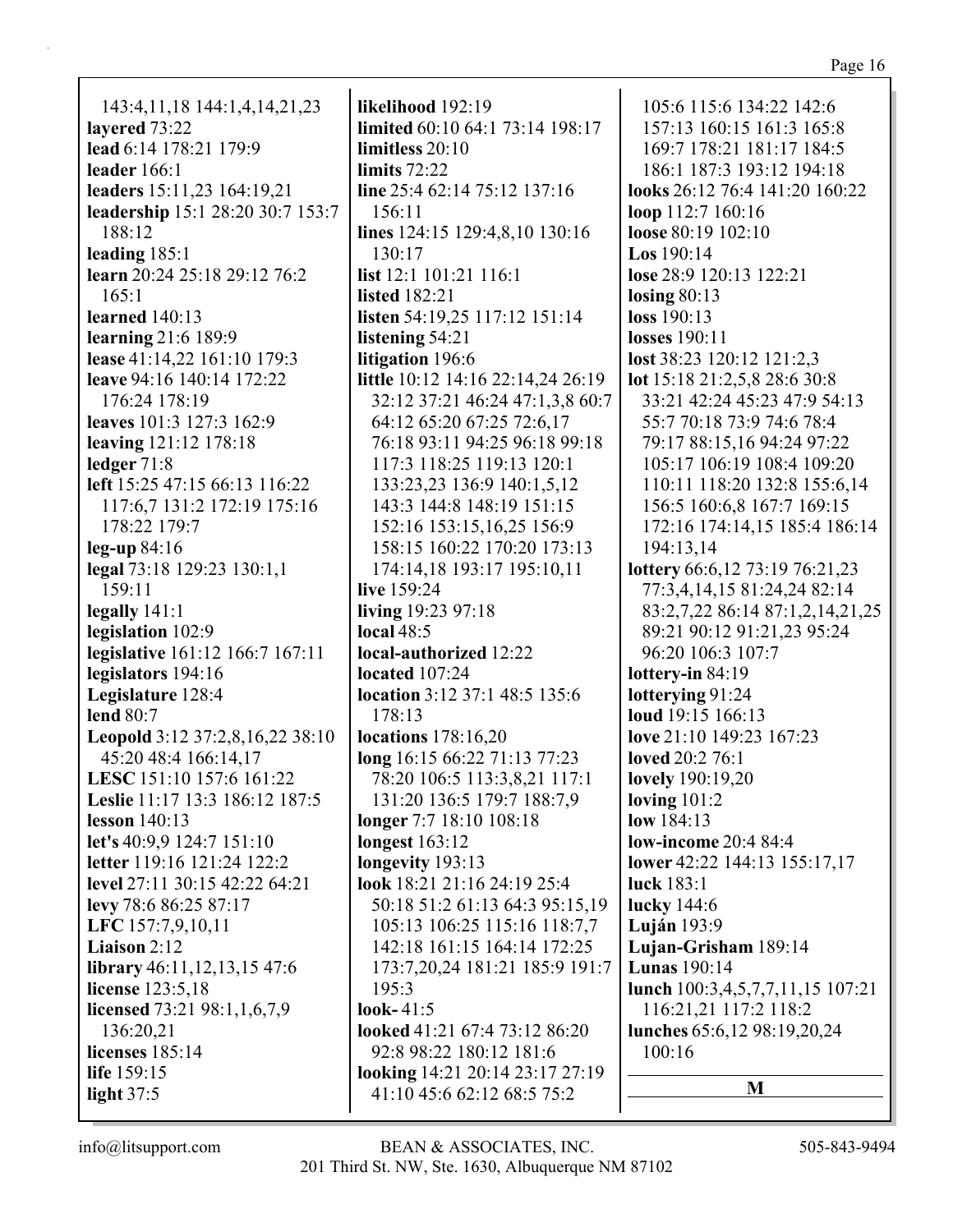$M$  2:6 Mabry 1:13 162:12 mad 156:16,18,21 Madam 7:4,17 10:5 13:23 16:7 16:21 17:15 25:9,23 31:2,7 32:14 35:2 37:4,7,17 38:10 48:2 75:23 79:2.15 83:15 85:6.23 87:23 89:24 90:5 92:1,14 96:1 96:22 100:8 103:8 107:9 110:1 113:17 117:9 120:6 125:21 126:1,22 128:1 130:12,23 132:20 141:5,19 145:19 156:25 157:18 158:5 162:1,7 172:24 183:3 198:5 Maestas 11:24 **Maestro** 191:10 maintained 193:13 **maintenance** 193:10,10,13 major 133:3,9,15 134:5 190:13 majority 103:1 making 13:13 25:1 28:24 50:17 73:20 104:23 115:17 134:13  $179:2$ mal-intent 74:2 mall 165:17 179:12,18 man  $85:7$ managed  $85:16$ management 114:17 179:21 manager 26:2,5 42:13 77:12  $109:9$ **MARK** 2:15 Martinez 15:12 27:2,13 165:25 Mary 77:4,7,7,13,17 82:6 93:3,8 93:24 95:15 96:4 98:9,14,25 100:12,19 102:3,6,24 103:7 104:10 108:9 MAS 159:12 186:21 mastery 28:3 materials 152:3,4,6 180:3 math  $56:9$ Matt 27:5 34:13,16 102:9 161:6 161:17,24 162:1,6,10 167:23 168:4,21 169:21 170:4,9,22 171:8 172:24 matter 136:4 159:21 201:14 matters 198:17 Matthews 122:15 123:11 124:9 Mayra 14:22 28:20

McCurdy 3:21 108:14 109:5 110:21,24 116:1 171:13 meals  $107:16$ mean 34:9 41:5 44:17 68:3,25 73:12 102:20 103:21 113:7 126:25 131:14 135:25 164:23 167:3 171:24 174:9.15 189:3 means 20:3 44:18 101:8 135:15 172:2 193:13 mediator 159:25 160:1 meet 13:7,13 19:7,9 65:1 107:22 120:9 143:13 144:8 151:20 152:25 180:6 meeting 1:11 5:2 13:17 14:18 26:18 29:25 31:17 32:19 33:5,8 33:23 34:3 36:21 50:12 101:4 102:18 112:12,16,20 113:20 118:14 119:19 121:19 137:20 144:9 148:13 151:11 157:2.11 157:16 159:12 161:19 162:9 164:21,22 166:7 171:9,10 174:5 178:11 189:20 193:1 198:4,17 202:3.4 meetings 33:15 134:1 135:24,25 172:10 173:6 174:22 meets 65:13 166:15,16 **Megan** 11:24 meld 105:14 melding  $72:20$ Melissa 125:22 130:20 132:4 member 2:4,5,5,6,6,7,7 121:3,12 125:23 134:3 135:12,16 137:4 140:25 members 10:5 14:2 17:3 25:9 28:9 35:2 60:12 67:20 68:2 70:15 100:8 105:21 107:9.11 110:1 113:17 119:21 120:13,21 121:3,6,16,22 123:22 125:5,12 131:23 133:10,17 135:9,10 136:14.16 141:19 158:5 159:17 162:7 178:1 Membership  $141:11,13$ **Memorial** 168:25 169:6 men 191:15 mention 10:8 59:6 101:11 136:8 166:5 198:6 mentioned 27:5 50:9 60:1,2 67:1 81:24 88:4 98:18 102:10 108:17

194:24 **mentor** 177:18 met 61:2 73:23 112:19 157:9 181:15 189:21 metro 194:10 Mexico 1:3,14,22 3:3 4:5 6:15,17 14:15 15:15 18:15 20:8.17 22:3 22:13,20 27:15 38:12 39:1 40:16 98:13 106:12 114:21 115:10,11 148:6 149:5 164:8 165:15 166:18 182:21 188:25 191:25 201:2,9,12,13,21 **Mexico's 132:7** Mexico-friendly 114:19 mic 79:4 **MICHAEL 2:5** Michelle 189:14 microphone 133:5 mid-November 53:25 middle 3:19 38:15 39:4 42:21 43:14 45:15 47:2 58:22 61:6 77:9 97:1 122:19 163:12 193:24 middle-schoolers 43:16 Midwest 19:22 mill 78:6 mind 74:4 160:25 mindful  $160:22$ mine  $101:14$ mingle  $81:6$ minimum  $193:23$ minor  $192:12$ minute 116:5 129:1 135:7 Miscellaneous 140:18 misinformed 108:19 missed  $7:13$ missing  $41:16$ mission 76:15 163:19 mistaken 99:25 misunderstanding 176:18  $mix 12:21 81:6 83:8$ mixed 158:12.13 model 20:17 22:4 models 20:23 21:4,9 modest 68:11,14 mom-and-pop  $15:16$ moment 35:7 69:2 96:14 177:12 moment's  $30:10$ Monday 10:23,24,24 17:8 178:3

 $info@$ litsupport.com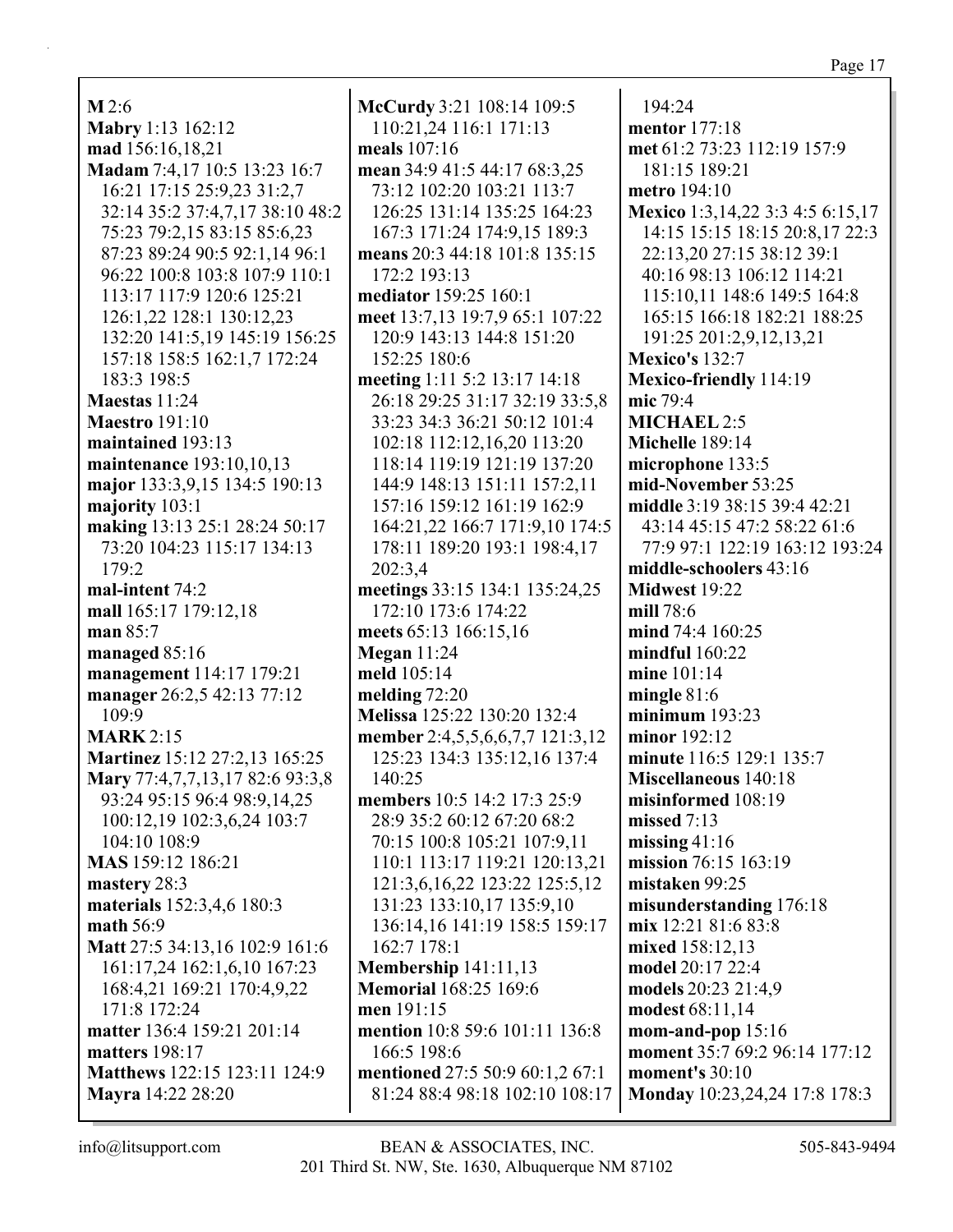178:5 179:1,1 **Monday-Tuesday** 17:9 **money** 32:10 51:18 61:21 64:18 67:13,17,23 68:19 70:6 71:5 72:20 74:10,13 76:7 79:10,10 80:4,8,10 83:19,24 85:24 88:1 88:16,22 89:5,5 93:22 94:11 152:14 155:23 171:7 187:7 194:3,20 195:5 **monies** 67:18 68:23 80:12,13 88:6,12 89:15 93:16 94:9 **Monique** 120:6,7 132:14 **Montañas** 27:1,9,10 28:9 165:11 165:16 169:18 171:22 **Monte** 6:24 7:6,14 25:23 **Montessori** 3:19,24 26:1 58:21 61:5 65:19,22 75:24,25 77:9 79:24 80:3 96:25 97:20,21 98:1 98:6,10,12 101:1 119:16 120:5 120:8 **Montessori-certified** 93:9 **month** 32:11 109:5,13,21 112:12 121:9 126:13 139:18,22 140:2 145:10 148:12 192:9 **month's** 33:2 **monthly** 33:7 113:2,15,23 **months** 16:16 18:8,13 24:15 26:24 29:9 38:20 131:17 171:20 **Mooney** 109:15,16,18,19,19 **morning** 10:4 15:11 75:24 161:5 161:5,6,7,19 172:17 **mother** 189:5 **motion** 7:22,25 8:7,13,14 32:24 33:1,10 35:8 36:17 47:23,25 48:2,10 49:20,21 51:20,22,24 52:5 53:15 57:8 58:18 145:24 148:3 149:10 151:1 175:9 176:15 183:8 184:4 197:22 198:18 200:1,2 **MOU** 41:1,7,11,17,22 42:15 46:14 **move** 8:9 21:16 22:13,14 24:24 25:21 30:18 31:1 32:18,18 33:6 38:14 40:15 45:4 48:2 51:25 57:2 116:18 136:24 140:14 143:24 145:4,13 148:15 149:3 161:13 166:3 174:24 175:1,5 183:4 196:2 198:15 200:3,4

**moved** 38:13 44:11 135:1,5 143:20 144:2 **moving** 7:12 10:1 21:16 22:10 39:5 40:7 87:11 111:9,24 160:24 177:2 **muddy** 72:5 **multicultural** 14:24 **multiple** 155:13 **museum** 46:10,11 47:7 **mustard** 85:13 **mutual** 24:20 **N N** 2:1 3:1,1 4:1,1 **NACSA** 161:3,23 **nailing** 178:12 **name** 18:10 37:7 60:13 63:6 109:17 116:7 120:7 124:17 131:3 168:8 **names** 125:5,10 **narrative** 20:3 **narrowed** 178:15 **national** 20:17 **nationally** 21:2 **natural** 164:13 **nature** 97:8 **NEA** 191:23 **near** 180:24 **nearly** 118:19 **necessarily** 94:3 **necessary** 31:15 39:3 104:22 112:6 134:25 174:17 **need** 13:25 36:19 41:23 43:17 51:14,23 63:13 64:3,7 102:14 105:5 114:18,19,22 117:13,15 122:22,24 126:22 127:7,19 128:18 129:15 143:12 158:18 159:6 160:17 161:13 167:25 170:18 178:7 179:15 182:8 190:7,10 195:25 **needed** 44:23,24 79:22 109:24 120:23 123:8 **needs** 32:8 158:23 166:15,16 191:3 **negotiate** 148:14 **negotiations** 148:23 **neighbor** 64:2 **neighborhood** 160:23

**nerd** 54:25 **Network** 27:23 **never** 17:16 38:23 61:2 69:23 91:15 99:8 100:5,6 103:10 106:14,16,17 129:22 130:2 133:19 176:19 177:5 181:14 **new** 1:3,14,22 3:3 4:5 6:15,17 10:20 12:1,15,17 14:15 15:15 18:15 20:8,17 21:13 22:3,13,20 27:15,20 38:1,12,20,21,22 39:1 40:10,16 56:7 82:14 83:2 84:18 95:24 98:13 106:12 114:19,21 115:10,11 120:21 121:15 122:22 126:16 128:12 132:7 135:11,16 143:9 148:6 149:5 164:8 165:15 166:18 178:3 182:21 185:22 188:25 192:16 201:2,9,12,13,21 **newer** 45:1 **nice** 46:19 61:4 120:8 151:20 165:23 181:7 **night** 31:24 50:17 103:22 121:19 **nights** 54:15 **nine-to** 36:16 **Nine-to-zero** 199:24 **nine-zero** 36:17 197:21,22 200:1 **NM** 1:20 201:19 **NMPSIA** 24:3,4 189:20 191:5 **NMSA** 196:4 **nominate** 135:16 **non-charter** 89:18 **non-parent** 135:10 **nondenominational** 100:25 **nonfiduciary** 70:4 **nonprofit** 81:2 **norm** 170:1 **normal** 70:6 **normally** 31:22 **north** 180:16 **not-for-profit** 76:16 **note** 15:8 162:20 169:8 171:11 **noted** 168:12 **notes** 54:23,24,25 165:10 168:22 170:4 **notice** 3:24 30:10 51:13 126:5 127:4 128:8 173:17 **noticed** 26:10 **notification** 7:1 25:21 39:3,20,23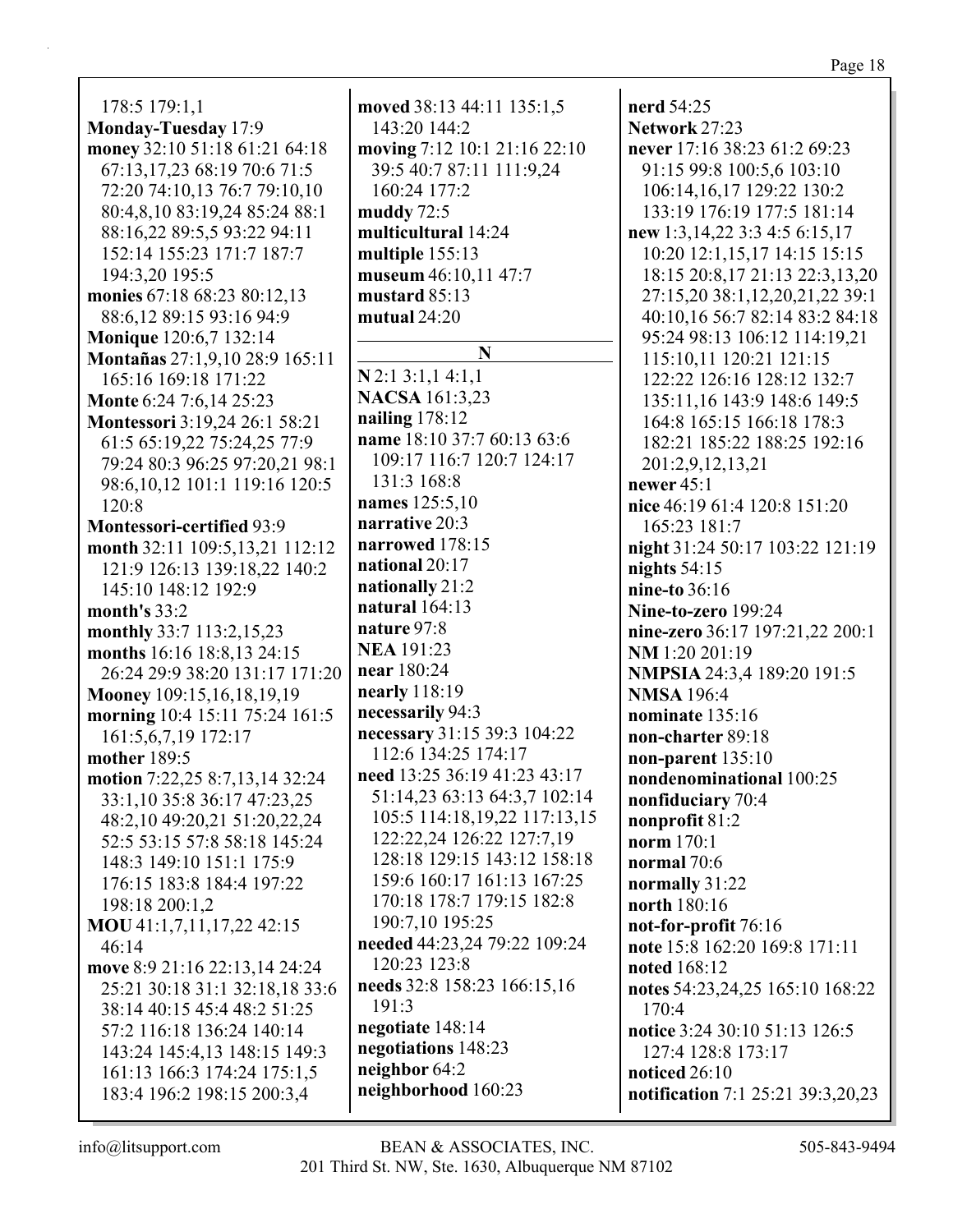| 170:5 172:11 180:1 181:13,15        | opportunities 20:9,13 108:4                        |  |
|-------------------------------------|----------------------------------------------------|--|
| 184:2 190:19 191:21 198:24          | 132:9 182:12 184:25 187:1                          |  |
| okay 7:8,16 8:14 9:25 16:2 18:18    | opportunity 13:15 15:2,14 19:10                    |  |
| 25:6 31:5, 19 33:24 35:5, 8, 10, 11 | 25:18 44:2 47:12 62:11 94:11                       |  |
| 36:18 37:20 38:3 39:10 42:3         | 107:2 148:13 155:18 164:16                         |  |
| 44:16 46:22 47:20,25 50:3           | 166:22 169:7,9,15,17 182:6                         |  |
| 56:12,21 57:1 61:7,11 63:14         | <b>Opposed 8:4</b>                                 |  |
| 66:1,14,22 67:14,15 74:10           | opposition 8:6                                     |  |
| 77:18 78:18 84:11 93:5 95:17        | optics 85:1 106:22                                 |  |
| 97:15 98:16 99:22 103:15 108:1      | option 95:5                                        |  |
| 108:25 110:4 112:24 113:10          | <b>Options</b> 2:9,10 3:7 7:6 10:2                 |  |
| 116:20 117:24 118:9,12 119:12       | 125:9                                              |  |
| 121:23 124:24 125:18,25             | order 3:3 5:1 51:12 126:22 131:6                   |  |
| 126:15 127:7 128:25 129:9           | 175:7                                              |  |
| 132:15,19 137:15 138:5 141:9        | organize 60:19 69:2 107:22                         |  |
| 142:11,21,24 145:1,11 146:19        | organized 20:22,23                                 |  |
| 146:21 147:7 148:3 157:8,17         | original 42:25 91:3,4 141:21                       |  |
| 159:8 178:17 187:21,25 188:1        | 178:4,5 179:13                                     |  |
| 189:1,18 192:2 193:3,18 195:25      | <b>Ortiz</b> 168:11                                |  |
| 198:9                               | <b>OSHA</b> 190:1,6                                |  |
| old 37:24 38:19 51:1 144:15         | outdate 70:19                                      |  |
| 180:21                              | outlay 65:14 99:13                                 |  |
| <b>older</b> 46:5                   | outliers 62:22,22                                  |  |
| oldest 85:7 103:9                   | outnumber 135:10                                   |  |
| on-boarded 125:14 131:23            | outside 61:21,22 63:11 67:7                        |  |
| 185:23                              | 72:18,22 92:8 102:25 105:15                        |  |
| once 13:5 24:16 44:2 50:8 54:11     | 114:18 162:12 181:6                                |  |
| 82:2 84:3 91:20 96:6 110:5          | overburdensome 80:21                               |  |
| 116:11 140:4 143:1 146:16           | overly 80:9                                        |  |
| 148:20 151:22 152:21 154:5          | overseas 93:4                                      |  |
| 174:3 187:15 192:11                 | oversees 93:4,7                                    |  |
| one-page 135:14                     | oversight 60:25 61:10                              |  |
| ongoing 152:18                      | overtones 66:20                                    |  |
| online $125:13$                     | overuse 80:3                                       |  |
| open 1:11 3:5 8:8 13:5 17:2         | overview 15:13                                     |  |
| 24:24 25:4 54:15 156:9 162:15       | owner 179:24 180:5                                 |  |
| 167:16 178:19,19 202:3              | owns 166:18                                        |  |
| opening 135:4 138:11                | P                                                  |  |
| openings 11:22 139:9 140:23         |                                                    |  |
| openmindedness 154:1                | $P$ 2:1,1 3:1 4:1                                  |  |
| openness 153:16<br>504.1105.6       | p.m 118:11 200:7<br>nacket 37.25 39.8 40.15 41.4 7 |  |
|                                     |                                                    |  |

**packet** 37:25 39:8 40:15 41:4,7 41:13 42:2,11 56:16 125:8,16 139:18 148:22 **page** 3:2 4:2 106:10 107:16 141:8 141:12,14 142:2,7,8,13,15

**oh** 6:21 36:24 44:15 46:22 55:16 98:23 116:1 117:8 129:1,9

**notify** 135:3 138:9 **notifying** 39:4

193:16

**NW** 1:21 201:20

**O** 3:1,1 4:1,1 **objecting** 97:2,3 **OBMS** 78:22 79:6

114:14 **Occ** 188:24

**occasionally** 152:17 **occupation** 189:5

**occur** 38:23 103:11 **occurred** 162:24

**occurs** 152:16

106:11 143:24

201:16

115:10 **offers** 12:9 **office** 191:5 **offices** 169:1,2 **official** 192:16 **offline** 17:5 **offset** 62:8

**O**

**operational** 62:21 67:18 68:10 68:16,18,20,23 69:17 70:1,2,7

**openness** 153:16 **opens** 94:11 95:6 **operate** 131:6 136:6 **operating** 61:18 195:4 71:3,11 76:9 78:3,10 88:12,14

88:20

51:16 120:19 140:6 **Notifications** 3:14 50:5 **notified** 40:1 170:13 **November** 14:15 15:9 33:5,15,18 33:19,23 34:1,2 36:21 54:3 113:13,20 132:5 162:19 170:21 171:9 173:1,21 177:3 192:8 **NSF** 177:17 181:12,15,22 182:16 **number** 24:5 61:15,16 80:22 97:16,17 114:25 119:22 169:22 169:25 171:17 186:9 202:2 **obviously** 94:14 96:10 112:25 **occupying** 45:14 167:5 **occurring** 102:14 161:22 **October** 1:12 5:3 13:23 26:8,8 30:1 61:12 112:12 126:14 179:3 **offer** 11:3,16 22:3 96:15 100:11 100:16 108:4 111:1 114:20 120:25 168:10 186:25 **offered** 30:13 50:14 105:18 **offering** 50:11 73:6 105:19 132:2 141:24 145:3 151:23 153:19 155:2 157:1 166:21 170:5 172:11 180:1 181:13,15 184:2 190:19 191:21 198:2 **okay** 7:8,16 8:14 9:25 16:2 25:6 31:5,19 33:24 35:5,8. 36:18 37:20 38:3 39:10 42 44:16 46:22 47:20,25 50:3 56:12,21 57:1 61:7,11 63: 66:1,14,22 67:14,15 74:10 77:18 78:18 84:11 93:5 95 97:15 98:16 99:22 103:15 108:25 110:4 112:24 113: 116:20 117:24 118:9.12 1 121:23 124:24 125:18,25 126:15 127:7 128:25 129:9 132:15,19 137:15 138:5 1 142:11,21,24 145:1,11 14 146:21 147:7 148:3 157:8. 159:8 178:17 187:21,25 18 189:1,18 192:2 193:3,18 1 198:9 **old** 37:24 38:19 51:1 144:15 180:21 **older** 46:5 **oldest** 85:7 103:9 **on-boarded** 125:14 131:23 185:23 **once** 13:5 24:16 44:2 50:8 5 82:2 84:3 91:20 96:6 110: 116:11 140:4 143:1 146:16 148:20 151:22 152:21 154 174:3 187:15 192:11 **one-page** 135:14 **ongoing** 152:18 **online** 125:13 **open** 1:11 3:5 8:8 13:5 17:2 24:24 25:4 54:15 156:9 16 167:16 178:19,19 202:3 **opening** 135:4 138:11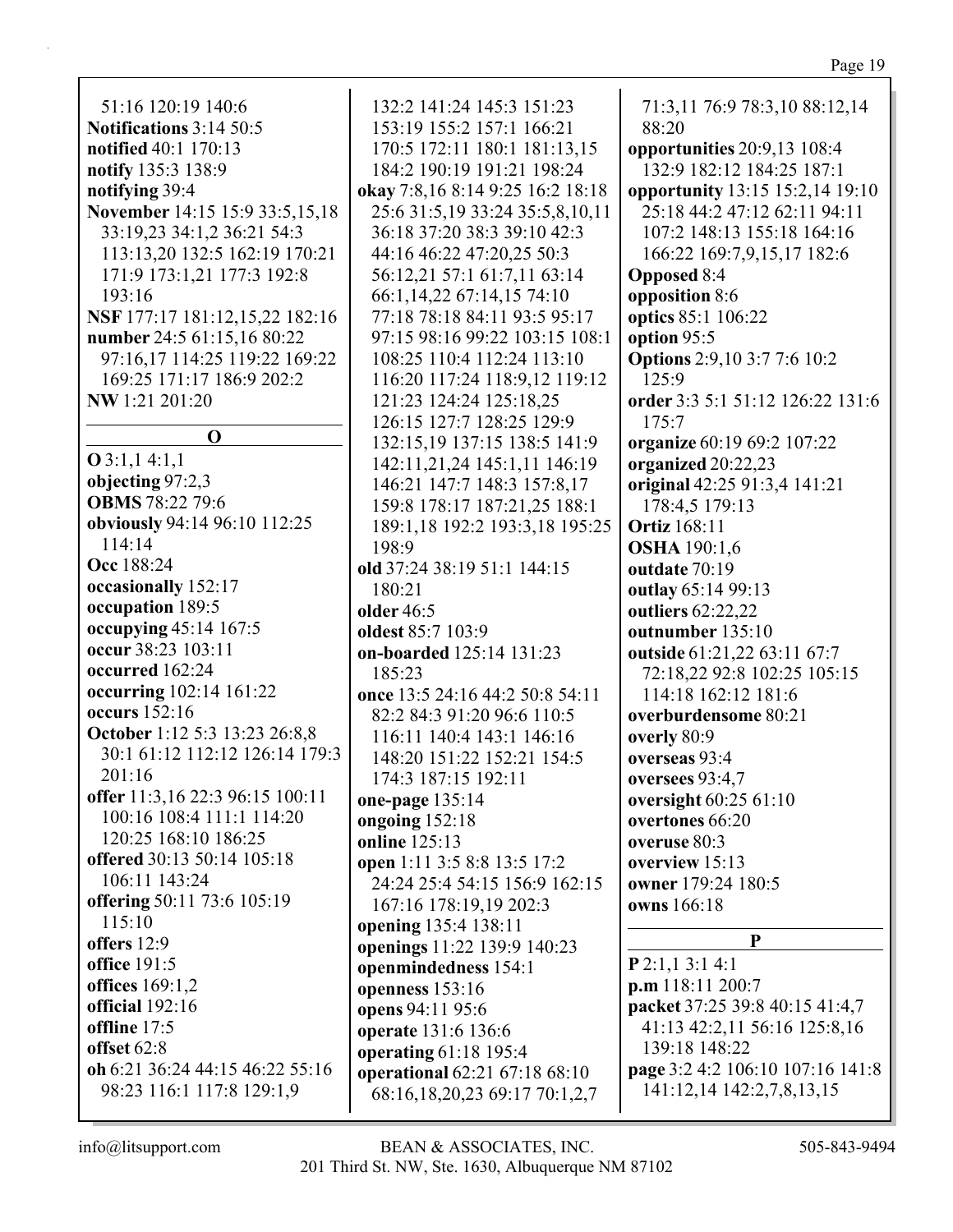**pages** 201:10 **Pahl** 14:16 27:5 34:16 161:6 162:1,6,10 167:23 168:4,21 169:21 170:4,9,22 171:8 172:24 **paid** 79:21 **Palomas** 180:15,18 181:5 **paperwork** 6:25 7:11,12 40:10 44:24 121:17,20 123:5 126:19 **paradigm** 21:14 **parallel** 180:16 **pardon** 44:9 **parent** 135:9 **parents** 2:10,11 3:7 10:2 19:21 75:15 79:23,24 82:10,16 84:9 84:14,24 125:10 180:4 **park** 46:24 47:1,4 **parking** 160:6,8 174:13 **parochial** 66:20 **part** 10:7 14:4 26:18 41:4,7 42:25 61:20 67:12,16 70:6 100:12 120:18 129:12 135:2,25 142:1,14 146:6 152:20 163:16 **participant** 196:8 **participate** 31:23 107:21 153:11 154:3 156:17,21 157:23 158:7 159:7 **participated** 27:14 **participating** 14:21 153:19 156:19 **participation** 75:3 136:9 **particular** 68:5,9 123:12 155:11 162:21 163:18 **partly** 45:3 **partner** 24:18 **partners** 182:8 191:24 **partnership** 22:6 30:4 **parts** 54:7 **Paso** 85:14 182:23 **pass** 187:18 190:2 **passed** 53:15 **passes** 8:7 9:24 36:17 49:20,21 53:14 58:18 148:2,3 151:1 176:15 184:3,4 197:22 200:1 **passionate** 20:20 **path** 187:2 **pathway** 186:8 **PATRICIA** 2:3 **Pattie** 156:25

**pause** 13:21 **paved** 160:17 **paving** 160:16 **pay** 63:23 66:17 79:11 84:15 86:2 86:9 87:3,5,8,18 101:8,17 102:21 155:17 166:22 172:10 **pay-to-play** 87:8 **paying** 77:1 82:16 83:18 84:9 85:4,18 101:25 166:1,21 **payment** 85:11 **payments** 143:13 152:5,7 **peach** 119:3 147:5 **PEC** 2:12,13,14,15 4:8 15:23 17:3 22:22 26:3 32:18 63:13 103:19 162:12 174:24 188:2 **PEC-anything** 18:5 **PEC-authorized** 12:22 **PED** 2:8,12 16:22 26:23 63:11 64:24 65:2 67:7 70:13,20 71:19 96:2 99:3 107:20 108:6 151:13 168:8 185:2,19 202:7 **Pedro** 178:22 **penalize** 106:6 **penalty** 173:19 **penciled** 173:6 **pending** 55:24 56:19 196:6 **penny** 64:11 **people** 12:3 17:24 23:14 47:9 61:4 64:15 70:18,23 74:1,2,6 83:18 101:24 102:21,25 103:10 105:23 115:9 133:21 153:17 155:22 156:16,18,23 159:14,22 159:24 163:9 169:10 173:10,13 174:4,18 181:23 182:15 197:24 **percentage** 62:20 80:7 89:15 93:18 **Perfect** 78:18 **Performance** 55:23 56:1,6,11 **period** 192:15 **permanent** 131:3,9 **permission** 104:6 **person** 11:5,9,16 16:12 23:22 62:11 101:7 124:18 126:7 131:19,20 190:1,6 **personal** 24:12 **personally** 29:18 34:4 **personnel** 92:18 **pertaining** 196:6

**phase** 130:6 **phone** 7:20,21 31:23 32:1 34:9 34:14 37:15 40:18 59:19 172:8 172:10,16 **phones** 35:4 **photography** 76:8 **physically** 128:12 **pick** 68:10 160:7 **picked** 104:7 **picking** 104:3 **pictures** 159:22 **pie** 73:25 147:5 **piece** 141:25 143:16 154:9 **pink** 173:4 **Pino** 168:11 **pipeline** 185:3 **place** 25:2 42:20 68:17,19 70:8 117:19,20 **plan** 3:20,22 27:16 38:11 58:23 65:7,12 85:11 104:21 108:23 109:10,12 111:5,8,16,19,22 112:2,11 179:13 **planes** 55:9,10 **planning** 16:25 27:24 30:23 38:14 171:1 **plans** 29:4 115:21 **play** 43:21 87:8 **playground** 43:17 143:12,14,16 143:21 **playgrounds** 191:7 **please** 5:5 8:19 24:17 35:13 38:8 43:23 48:15 57:12 64:7 110:18 144:11 149:14 173:24,25 174:2 196:15 198:2 **pleased** 12:14 **pleasure** 23:3 99:8 **Pledge** 3:3 6:14,16 **plenty** 17:16 **plus** 79:19 89:5 157:20 158:18,22 **point** 10:13 19:1 47:14 66:21 79:16 87:6 92:7 104:20 111:2 129:20 131:23 163:3,24 186:22 **pointed** 141:7 **pointing** 143:2 **points** 169:2 **policies** 96:10 97:7 103:20 104:2 **policy** 38:21 84:18 96:14 127:8 **politics** 21:8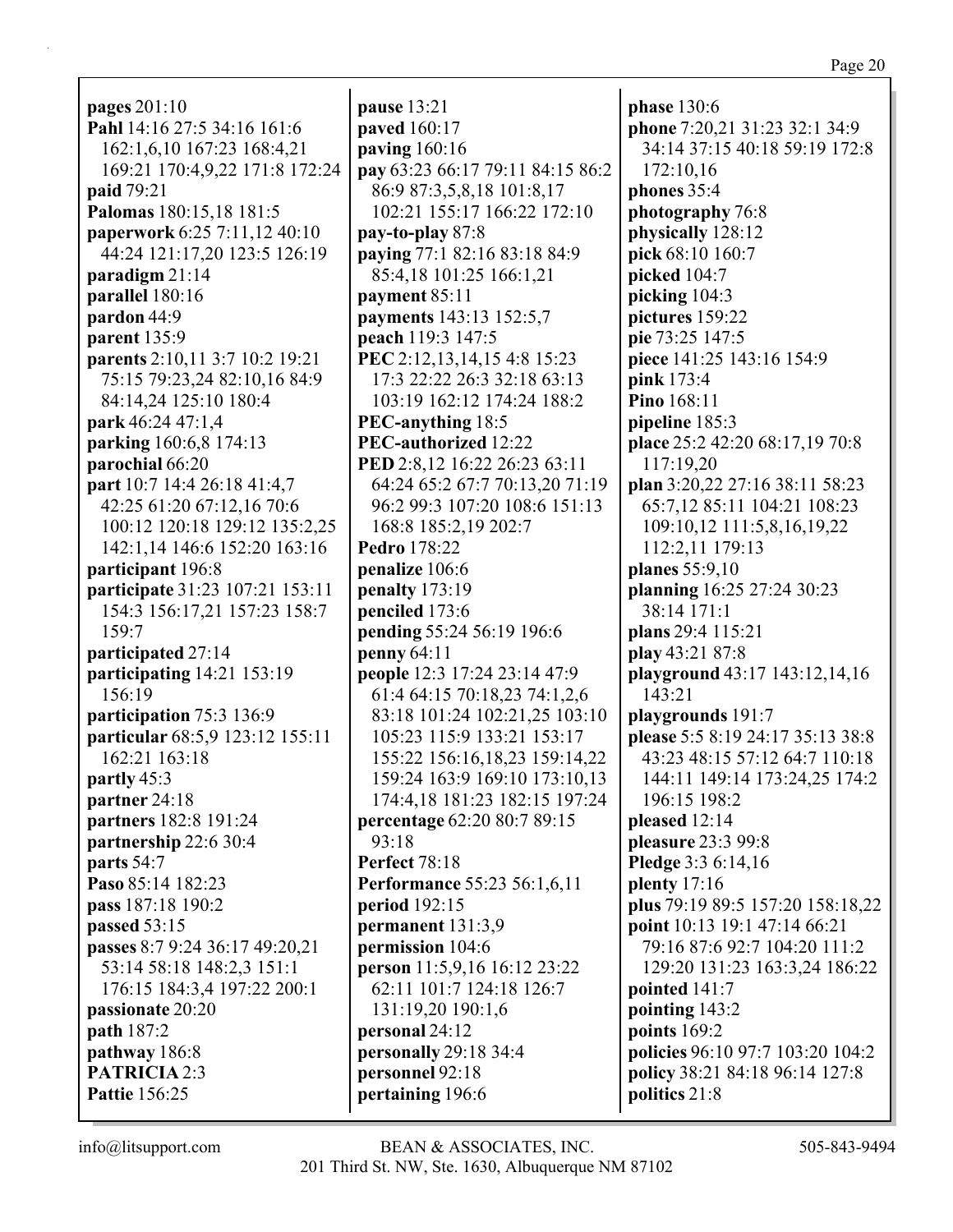**Pomeroy** 188:11 **pompous-like** 188:16 **poor** 19:21 **popped** 66:2 **population** 45:18,19,24 169:19 **populations** 169:24 **position** 10:20 11:6 12:12 75:10 79:1 131:7 135:4 138:10 **positions** 11:19 **positive** 138:24 **possibilities** 59:17 160:15 **possibility** 160:5,14 **possible** 3:8,9,11,13,18,20,21,22 3:23 4:3,5 30:4 34:14 36:25 50:4 58:21,23 68:22 73:18 104:25 108:14 119:15 132:16 145:2 148:6 153:3 175:2 194:10 **post** 185:22 **posted** 192:14 **postpone** 177:3 **potential** 17:5 23:19 84:13 106:21 **potentially** 120:13 179:17 **Power** 63:20 **powerful** 20:6 **practice** 62:2 136:16 186:5,8,16 **practices** 11:24 **practitioners** 185:14 **pre-2018** 56:11 **Pre-K** 3:19,21 58:22 59:5,9 60:22 61:24 63:11 64:10,13,16 64:23 65:8,25 66:10,23 67:6,22 68:12,23 70:13,16,19,20 71:18 72:14 76:23,25 77:16 78:24 82:2,11 84:15,19 85:3 90:9 91:5 91:24 93:1,7,12,21 94:2,9,14 96:14 97:2,9 99:16,20 100:3 106:7 108:15,17,19,20 109:2 115:21 116:2,5 151:23 170:6 184:5,15,17 185:3,14,22 186:3 186:21 187:9 188:7 **Pre-Kindergarten** 3:14 4:13,15 50:6,20 52:3 **precautions** 190:10 **preface** 97:17 **prefaced** 65:7 **preference** 82:1,13,18,20,22 83:4 83:20 84:21 85:23 86:2,4,5

87:12 89:19 90:3 95:25 96:13 96:15,19 97:8 **preliminary** 151:13 **Prep** 178:22 179:6 **prepared** 15:7 **preschool** 81:25 82:17 86:15 89:18 93:2 97:24 98:11 100:24 100:25 101:10,24 102:15,20 103:6,22 107:20 189:12 **presence** 163:21 **present** 5:8,11,15,18,24 6:5 39:9 119:4 **presentation** 29:11 151:13 **presented** 145:22 **president** 26:13 120:5 128:6 137:8 188:10 **president's** 134:2 **presume** 36:22 113:1 **pretty** 16:5 88:1 130:15,17 135:24 148:23 164:23 169:25 181:4 190:15 **price** 16:25 144:17 194:12 **pricy** 16:5 **primary** 178:20 **Principal** 77:9 **Principals** 27:14 **principles** 68:16 **prior** 39:15 56:7 148:12 177:25 181:18 **priorities** 161:12 167:12 **private** 78:5 79:9,20 86:7,10 95:1 106:19 166:21 **privilege** 196:5 **probably** 10:9 11:7 33:21 34:18 34:19 39:20 64:12 65:22 71:2 84:5 85:12 104:12 111:19 136:15 141:1 142:4 164:20 170:2 173:21 187:18 **problem** 7:18 65:4 70:3 71:13 82:13,18 85:21 89:21 94:21 99:21 104:8 139:22 141:23 156:18 168:15 **problematic** 44:3 **problems** 115:4 123:15 **procedural** 174:15 **procedures** 3:14 50:4 52:2 96:11 97:7 **proceedings** 1:11 118:14 200:7

201:11 202:3 **process** 12:2,14,24 13:6 51:11,17 62:1 66:6 73:19 90:17,18,19 105:4 120:19 126:18 133:25 192:20 **produced** 64:9 **productive** 162:13 **professional** 1:21 28:6 **Proficiency** 27:18 **profit** 74:16 **program** 3:19,21 4:13,15 11:17 12:14 13:16 27:15 50:20 59:6 59:11,12 60:22,23 63:11,11,20 64:10,13,16,23,24 65:17,19,24 65:25 66:10,14,19,23 67:6 68:9 69:16 70:13,20 71:7,19,22 72:14 73:10 74:7 80:4,8,11,13 82:1,4,15,17 83:14 84:15,17,19 84:20 85:3,25 90:9,11,23 91:2,5 91:20 93:7,15 94:14 95:1,2 97:2 99:16,20 100:3 101:7,24 102:23 105:14 106:10,15 107:20,21,23 108:15,19,20,21 109:2 115:21 116:2,5 143:14 153:5 154:3,23 155:15,24 156:22 158:25 159:1 171:1,2 185:6,12,22 186:21 189:12 191:23 **programatically** 80:20 **programmatic** 63:4 64:25 71:24 **programming** 59:5 151:24 **programs** 3:15 50:7 52:3 65:8 67:6 68:23 70:19 71:10 73:5,6 74:13 75:14 76:16 96:15 153:11 154:6 155:7 184:17 185:3 187:7 187:9 195:7 **progress** 179:2 **progresses** 12:5 **Promesa** 186:20,20 **promise** 21:22 **promises** 14:10 **promoted** 10:19 **proof** 19:23 **proper** 78:16 **properly** 47:17 67:13 77:23 **proposal** 116:19 **propose** 134:3 141:3 145:20 **proposed** 4:3 132:17 138:2 145:21 173:3 178:24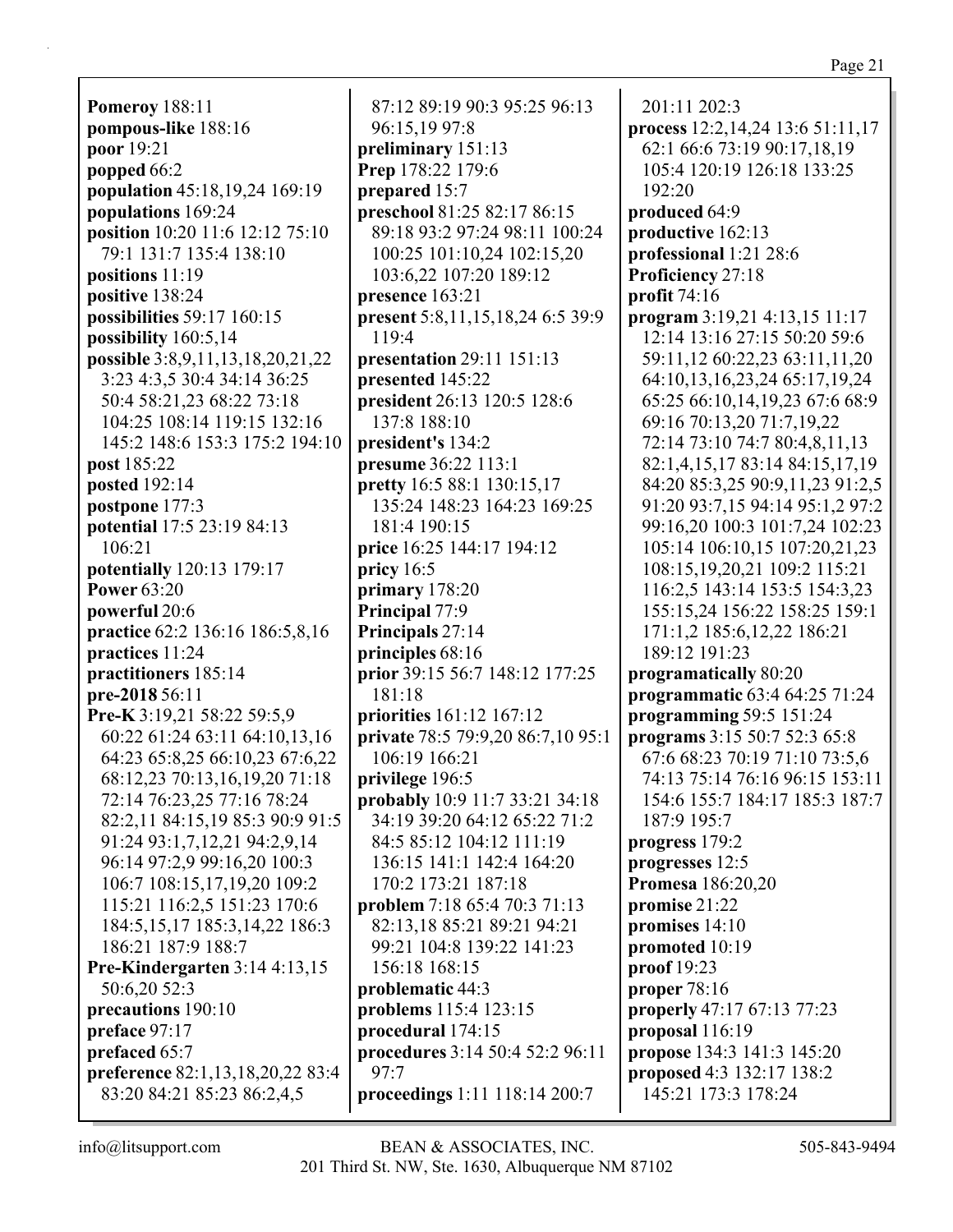protocols  $169:11$ provide 19:19 43:14 60:21 71:6 107:24 112:9 114:24 125:4  $165:2$ provided 37:25 178:1 provider 24:3 providers  $23:15,20$ **provides** 97:1 162:12 164:25 169:6 providing 28:25 84:7 101:1 105:10 prudent 136:24 **PSCOC** 193:8 PSFA 94:20 168:8.13 **public** 1:2,11 5:2 14:15 16:8 19:25 22:7 48:2 52:1 57:2 59:12 60:12.15.23.24 62:3.10 63:1 69:22 70:20 71:20 75:2 76:12,13 79:11 80:3,7,12,22 83:24,25 85:24 86:11 106:20 129:3 132:6 139:9 140:24 145:20 149:4 161:24 165:14 166:9 167:5 183:4 192:15 196:2 196:7 198:1,15 201:1,12 202:3 202:4.4 publicly 28:14 pulled 40:8 119:19 pulling  $121:7$ pursuant  $196:3,9$ **pursue** 95:5 107:1 pursuing 27:14 160:13 purview 92:8 push 30:23 pushed  $103:19$ pushing  $167:13$ put 16:19 32:11 33:2,22 48:7 54:9 67:2 68:17,19,20 70:8 75:9 80:5 85:11,25 88:6 91:14 138:13,15 139:13,14,15,18 140:17.19 141:4.7 143:13 145:9 145:14 146:8 148:16 151:5 156:7 175:6 180:3 198:6,7 **putting** 72:12 166:17 182:4 197:25  $\mathbf{O}$ qualifications 13:8 65:2 qualify 93:16 131:8 153:4

quality 29:10 30:8,14 73:6 96:25  $101:1$ quarter 156:3 question 20:21 34:8 45:12 46:1 56:24 68:22 71:4 72:2 76:3.20 77:20 83:10 89:14 90:6 92:13 92:21 93:1 100:23 104:17 126:4 154:14 160:10 170:5 questions 30:12 31:16 32:4 34:24 44:8 45:10 47:22 51:7,19 61:1 97:16,22 100:22 113:25 115:7 115:17 125:1 138:2 148:25 177:23 178:8 quick 12:13 15:13 173:22 quickly 40:12 123:9 **quiet 43:12** quite  $29:17$ quorum 120:13 121:15 136:6  $174:10$ quote 75:19 89:4 R  $R$  2:1,4 3:1 4:1 radar 106:17 **Rafe 15:12** Raftery 2:6 5:23,24 9:5,6 36:9,10 49:5,6 51:21,25 52:6 53:11,12 57:14,15 117:25 147:21,22 150:18,19 175:24,25 183:23,24 188:3,4 197:12,13 199:6,7 raid  $81:5$ raised 59:8 121:25 raises 76:6 raising  $27:16$ ran  $68:9$  168:12 range 134:13 **Rankin 34:18 35:3** rarely 173:16 rates  $27:18$ ratified  $192:19$ ratify  $57:3$ ratings  $56:18$ re-wordsmithed 136:9 read 54:23 135:13 182:24 189:9

realistic  $195:12$ realized 44:22 169:22 really 11:8,19 12:4,17 13:10,14 13:16 14:25 15:1,4,22 18:19 19:19 20:1,3,14,18,20 21:12,15 22:8,24 26:23 28:7 29:4,12,18 29:20.21 30:4.14 33:16.19 35:9 40:24 43:9 44:22 46:19 54:22 55:3 59:10,22 63:13,17 64:3 73:17,17 74:2,3,6,7,16 75:17 103:19 104:3 129:10 136:4 137:21,21,22 139:25 149:25 151:22 153:20 154:11,17 156:20 157:12 159:15 162:10 162:13, 16, 18 163:4, 9 164:15 165:2,8,13,13,19,23,25 168:9 171:8 172:3 174:4 189:24 190:7 **Realtor** 178:15 reason 19:18 70:14 89:20 122:8,9 123:1,19 128:5 135:20 reasonable 144:17 reasons 154:11 156:6 REC'D 202:10,15,20,25 recall 111:15 receipt 69:6 202:1 receipts 78:8,8 **receive** 32:9 78:2 received 18:16 26:11 40:18 97:4 107:17 125:12 receives 51:3 recess 50:2 116:17 118:3,9,10 119:11 recognition 153:9 recommend 54:14 173:9.15 recommendation  $134:17$   $139:20$ recommendations 169:4 191:8 reconvened 118:11 148:18 record 2:12 25:7 43:23 54:24 60:13 77:6 96:6 109:3 110:19 115:20 143:23 191:11 redesign 27:23 28:9 redline 4:14,16 50:24 132:25 refer 56:6 referring  $40:14$ refill 140:24 reflect  $25:7$ reflecting 56:3,4 169:22 regard 27:9

 $info@$ litsupport.com

reading 54:15 55:10 56:10,23

ready 29:16 30:10 146:20

real 116:16 172:1 188:16

157:19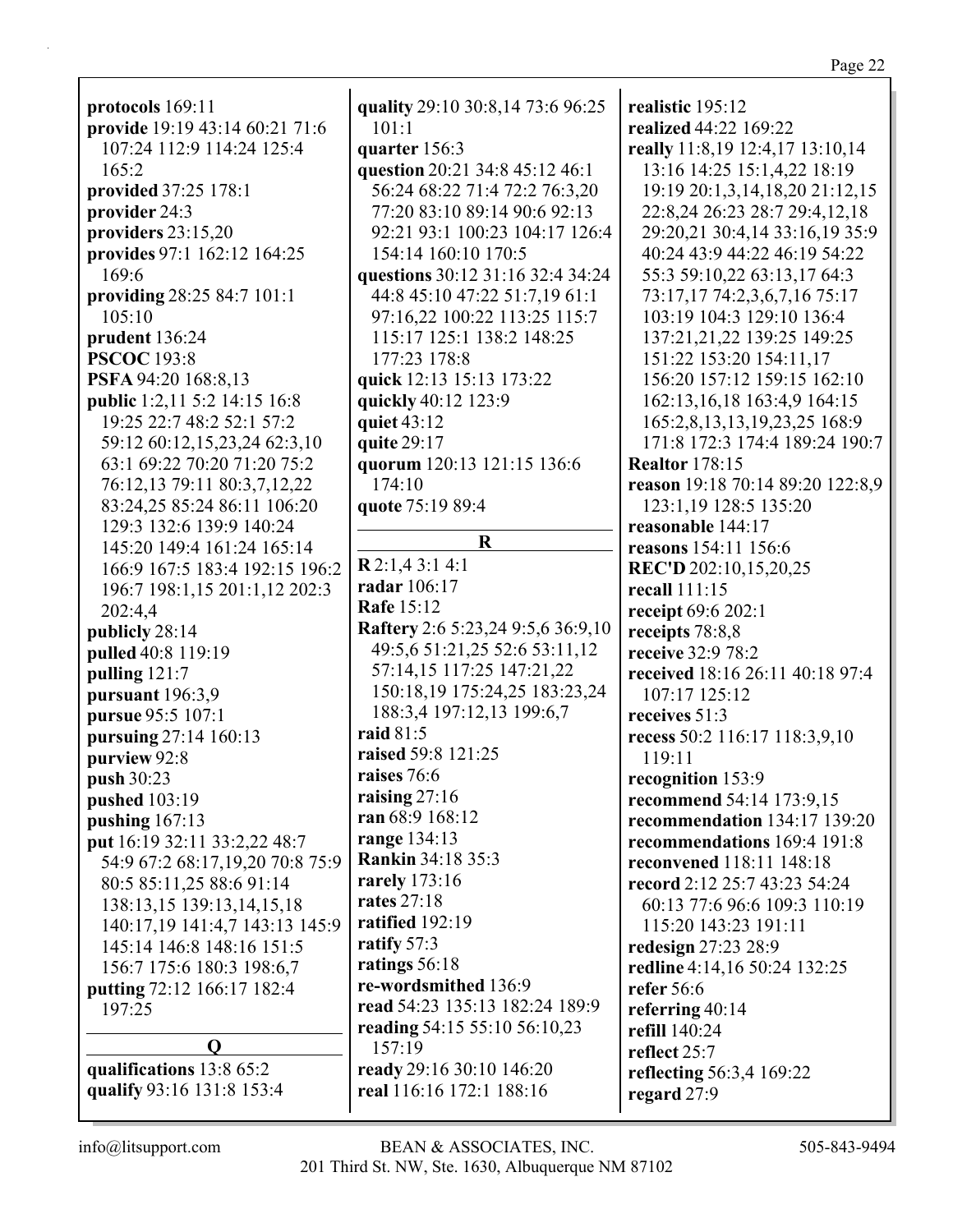| regarding 3:24 51:8 119:17        |
|-----------------------------------|
| regardless 20:10 28:25 87:16      |
| regular 13:25 32:18 33:7 118:14   |
| 148:12 155:4 169:24               |
| regularly 188:1                   |
| <b>reimbursement</b> 17:23 161:10 |
| reiterate 24:22 105:23            |
|                                   |
| rejoined 43:24                    |
| related 60:22,22 61:10,23 64:20   |
| 65:16 66:4                        |
| relationship 24:23                |
| relationships 192:1               |
| relocate 38:11                    |
| relocated 38:25                   |
| remain 61:25 141:21               |
| remainder $113:1,16$              |
| remember 18:9 44:18 54:1 56:7     |
| 63:1 69:11 73:12 80:15 110:18     |
| 135:21 145:7 165:17 167:2,6       |
| <b>remind</b> 17:6 60:8 197:24    |
| reminded 119:18                   |
| reminder 190:8 198:3              |
| remodeled 43:5                    |
| remodeling 42:19                  |
| remote 133:20 136:8 194:9         |
| remove 6:23                       |
| removed 6:24                      |
|                                   |
| renew $57:6$                      |
| renewal 4:6 40:4 41:24 42:1 54:5  |
| 54:7,8,16 148:7 149:5             |
| renewals 13:24 54:2 170:17        |
| <b>Renewing 3:17 53:20</b>        |
| rent 194:2,5,11,22                |
| reopen 12:2                       |
| replace 138:12                    |
| replaced 131:9                    |
| replicating 164:1                 |
| report 3:7 4:7 7:6 10:2,7 69:23   |
| 143:6 151:9 160:4 189:20          |
| 190:12                            |
| reported 1:20 79:6                |
| Reporter 191:11 201:9             |
| <b>REPORTER'S 4:11 201:7</b>      |
| reporting 1:21 78:23 109:6,7,8    |
| 113:2,15 114:18 115:11 171:18     |
| reports 3:16 14:1 53:18,21 54:10  |
| 55:14 56:13,15,20 57:4 111:4      |
|                                   |
| 111:17 113:23                     |

**request** 3:12 4:14,15 37:1,23 38:18 44:21 50:21,23 51:5 112:20 140:6 171:7 **requested** 29:24 48:3 **requests** 39:15,16 **require** 65:13 113:9 133:17 136:12 **required** 40:11 55:25 56:5,10 69:23 135:11 136:12,14 **requirement** 100:2 107:16 135:9 **requirements** 13:8 65:13 72:15 94:20 99:12 107:18,22 **requiring** 72:16 **research** 163:8 181:23 **reservations** 173:10 **reserve** 78:8 81:15 174:12 **reserves** 80:25 81:11 **resided** 46:21 **residential** 46:6 **resign** 137:4 **resignation** 122:12 128:8,10 137:7 **resigned** 121:9 **resigning** 137:9,10 **Resolana's** 180:21 **resolve** 121:11 **resort** 68:18 **responded** 174:18 **response** 3:24 8:5 47:24 48:14 57:11 114:1 119:15 149:1,13 174:6,17 183:11 **responsibility** 74:18 131:12 134:2 **rest** 45:4 101:6 113:7 116:12 **restructured** 28:1 **resubmit** 38:22 40:2 42:4,10 **result** 50:15 169:5,16 **retained** 28:10 **retirement** 156:1 177:19 **returned** 187:8 **returns** 102:17 **revenues** 66:24 69:6 77:24 78:2 81:19 **review** 12:24 29:3 63:9 64:4,15 67:1 **reviews** 73:15 **rich** 20:5 **Richardson** 103:24

**right** 10:1 14:8 24:6 25:1,8 26:16 30:20 31:5,19 37:3,12 38:7 39:25 40:17,20 41:19 43:18 45:16,23 46:5,8,9,10,24,25 49:23 62:6 66:12,24 68:1,21 69:4,6 70:12 71:5 73:3 74:3,12 74:25 78:1,4 79:12 80:19 83:5 83:12 84:2,2 89:10 91:25 93:10 93:10 97:7 98:2 99:19 110:4 111:11,21 113:5,21 115:19 116:8 117:19 118:3 123:13,20 125:15 129:19 130:22 131:19 132:8 139:7,19 144:11 157:10 157:21 158:1,4,24 159:8 163:14 166:3,24 167:25 168:7 170:22 172:3 179:14 180:24 181:1,8 185:16,21 186:23 187:13 188:8 188:8 192:24 193:2 **rigid** 156:11,22 **rings** 172:8,10 **risk** 63:8 64:15 73:15 **Ritch** 42:23 **RMR** 201:8 **RMR-CRR** 1:20 201:19 **road** 187:19 **Robbins** 2:7 5:7,8 6:13 8:16,18 9:21,22 17:6,11 33:9,12 35:19 35:20 48:9,12 49:2,3 52:20,21 57:17,18 81:22,23 82:9,25 83:17 84:12 86:22 89:17 96:22 96:23,24 99:15 130:12,23,24,25 145:12,19,25 147:8,9 149:3,10 149:19,20 175:5,10,22,23 178:9 178:10,17 179:5 183:3,9,17,18 191:20 192:3,4,23,25 193:3,8 194:4 196:12,14,21,22 199:22 199:23 **role** 11:4 61:10 123:22 163:19 **roll** 3:3 5:4 8:19 35:13 48:15 57:12 149:14 175:18 196:15 198:23 **rolled** 53:24 55:6 **rolling** 67:17 **rolls** 54:4 **roof** 189:24,25 190:4,5 **room** 101:4 153:1 155:10 161:18 163:9 195:9,18 **rooms** 35:4 173:12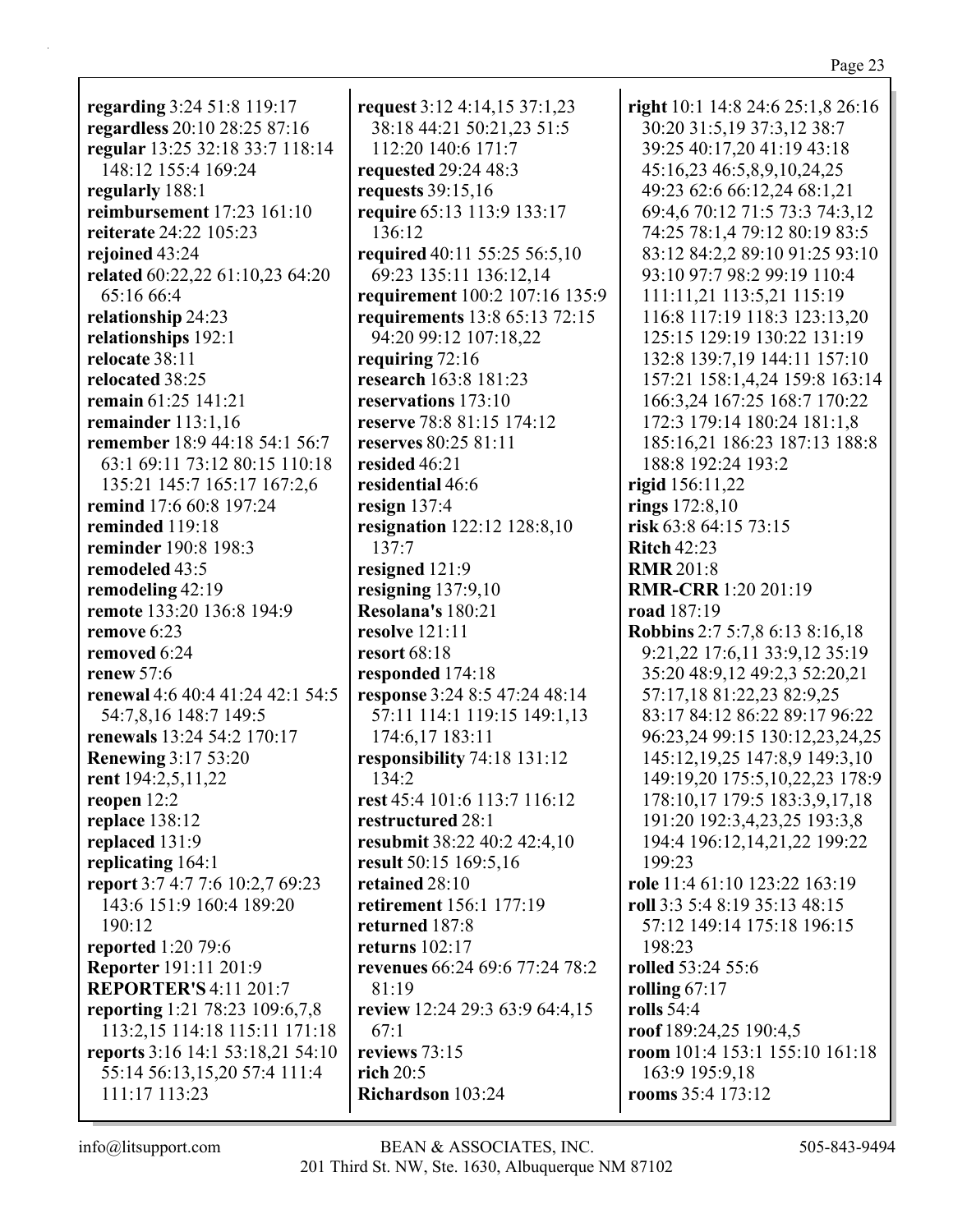| ١.<br>٦ |  |
|---------|--|
|         |  |

| <b>Roots</b> 158:7<br>roughly 193:21,22 | 91:4 97:17 103:6,16 123:3<br>128:14,15 137:4,6 146:12 158:4 | school-specific 166:6<br>schools 3:17 12:1,10,22,23 13:7 |
|-----------------------------------------|-------------------------------------------------------------|----------------------------------------------------------|
| round 13:4 93:21                        | 163:6,24 171:21 191:15                                      | 13:10,15 14:11,15,24 15:1,16                             |
| Ruiz 2:3 6:4,5 7:17,22 8:1,13,24        | says 55:22,25 62:17 83:18 100:24                            | 15:17 16:9 19:25 21:3,14,15                              |
| 8:25 22:18 23:25 25:8 36:15             | 101:10 123:14 140:21 167:25                                 | 22:6,7 23:14 25:17 28:8 29:4,14                          |
| 43:23 48:20,21 52:4,7,14,15             | 188:21 189:6,8 194:19                                       | 31:25 45:18,19 51:14 53:20                               |
| 56:25 57:2,9 58:7,8 117:9 118:5         | scale 155:18                                                | 54:12 57:5 61:15 62:2,3,10                               |
| 141:12 142:7 146:24,25 150:15           | scenario 99:19 166:14                                       | 63:20 65:22 66:5 67:11,12                                |
| 150:16 173:4 175:16,17,19,22            | schedule 10:12 107:22 170:19                                | 69:10 75:2 79:20,20 81:8,16                              |
| 175:24 176:1,3,5,8,10,10,14             | scheduled 33:19,20 161:4 188:2                              | 84:6 94:5,7 95:7,10 103:21                               |
| 183:7,9,12,13,15,17,19,21,23            | school 3:8,11,12,16,19,21 4:6                               | 105:4 108:14 110:12 114:23                               |
| 183:25 184:2 186:11 187:22              | 10:3 11:17 12:5,14,15,16 13:22                              | 115:2,3,6,7,15,16 124:15                                 |
| 189:18,19 190:5 196:11,14               | 15:10,23 23:5 26:21 27:1,11,12                              | 126:19 127:19 132:7 151:24                               |
| 197:18,19 198:20,22,25 199:1            | 27:15,16,22,23,25 28:1,10 32:8                              | 152:15 153:10,18,22 154:2                                |
| 200:4                                   | 33:20 34:4 36:20,22 37:1,2,9,25                             | 156:17,18 158:7,15 161:9,14,16                           |
| rule 83:18                              | 38:11, 13, 15, 18, 21, 25 39:1, 4, 5, 9                     | 161:25 162:10,16 166:9 167:4                             |
| rules 70:12 140:22                      | 40:7,19 42:16,18,21 43:14 44:1                              | 169:12,23,25 170:6,13,16,25                              |
| run 59:6 64:13 66:10 75:12 81:4         | 44:4 45:15,21 46:16 47:3,11                                 | 171:5,6,17,21 172:4 184:18                               |
| 87:2,25 89:12                           | 48:4,5,5 51:3 53:18 56:15,18                                | 185:10 186:15 193:10,12,21                               |
| running 63:10 64:10,15,22 66:19         | 57:4 58:22,24 59:7,12,13,16,20                              | 194:6,13 195:3,5,13                                      |
| 70:5,6 89:21 135:24 160:5               | 59:21 60:14 61:6,9 62:1,12,13                               | Schools' 3:14 50:6 52:2                                  |
| 165:5 187:11                            | 63:2,4 64:1,4,21 67:5,7 68:5,22                             | scope 14:9 169:14                                        |
| runs 180:16                             | 71:8,18 73:12,16 75:2 76:13,13                              | search 131:17                                            |
| rush 119:13                             | 76:14,14,24 77:2,10 78:6 81:17                              | seated 125:11,12                                         |
| Ryan 10:8 19:5,14 21:21 22:19           | 84:5 85:7,11,14 86:7,10,11,11                               | second 7:24 8:1,16,17 33:9,11                            |
| 23:2 24:8,14,21 25:12                   | 86:19,20,20,24 87:18,19,19                                  | 48:9,11 50:23 52:4,6 57:7,9                              |
|                                         | 88:5,15 89:1,7,9 90:10 91:11,16                             | 97:14 98:18 145:23,25 149:7,8                            |
| S                                       | 91:19 94:3,4,12 97:1 98:21 99:6                             | 149:11 157:24 164:20 166:5                               |
| S 2:1 3:1 4:1                           | 99:8,11,15 100:18 101:10 102:2                              | 175:8,10 178:3 179:16 183:7,9                            |
| safe 43:21                              | 102:16 103:4,4,22,22 104:23,25                              | 196:11, 12, 13 198: 20, 21                               |
| safeguards 128:22                       | 106:1,13,15 107:21 108:5,21                                 | second-grade 158:10,11,16,19                             |
| safest 136:18                           | 109:11,12,22 110:17,21,24                                   | secret 188:22                                            |
| safety 74:19 127:23 190:9               | 112:18 113:2,7,13,16 119:20,24                              | secretary 2:4 10:8 19:1,3,5,14                           |
| sage 105:19                             | 120:5,8 123:2 126:8,24 128:12                               | 21:21 22:19 23:2 24:2,8,14,21                            |
| <b>Salute 3:3 6:15,16</b>               | 129:3,4 131:11 136:17 143:16                                | 25:10,12 129:13 137:9 143:24                             |
| <b>Sam 24:4</b>                         | 145:15 148:7,14,17 149:6                                    | 151:18 175:15                                            |
| sample 73:13                            | 151:25 152:1 154:8,11,17 155:4                              | Secretary's 142:8                                        |
| San 178:22                              | 155:6,13 160:4,8,13,22 161:4                                | section 134:10,22,23 135:20                              |
| Santa 1:14 173:12 201:13                | 163:11, 13, 24 164: 4, 10, 12, 19, 21                       | 140:18 196:4                                             |
| Sarah 109:15 110:6, 10, 14, 20, 20      | 165:6, 12, 14 166: 3, 17 167: 4, 13                         | sector 20:15 21:15 22:15 80:16                           |
| 111:3, 12, 21 112:3, 17 113:3, 6        | 167:15,18 168:9,13 169:2                                    | 84:7 172:3                                               |
| 114:5,9,12 115:19 116:8,14              | 174:20 175:3 176:19 177:2,4,6                               | secure $15:5$                                            |
| 164:22                                  | 177:9 179:22,25 180:20 182:2                                | see 12:19 19:1 22:21,24 23:23                            |
| sat 188:15                              | 184:7, 19, 23 185:5, 12 186: 4, 6, 6                        | 40:6 41:14,20,22 42:5,7,14 45:8                          |
| saw 46:23 119:5 139:24 172:22           | 186:12 187:2 189:8 190:8 191:3                              | 49:22 59:1 63:5 64:7 66:18                               |
| 179:14,23 182:20                        | 193:6,24 196:9                                              | 69:21 70:2 71:13 80:11 85:6                              |
| saying 44:12,13 47:13 61:20 65:7        | school's 3:10 56:7 68:10 88:18                              | 92:20 94:15 95:5,20 101:16                               |
| 70:5 75:8 81:21 84:24 87:12             | 135:5 138:9 183:5                                           | 106:11 107:1 109:23 112:10                               |
|                                         |                                                             |                                                          |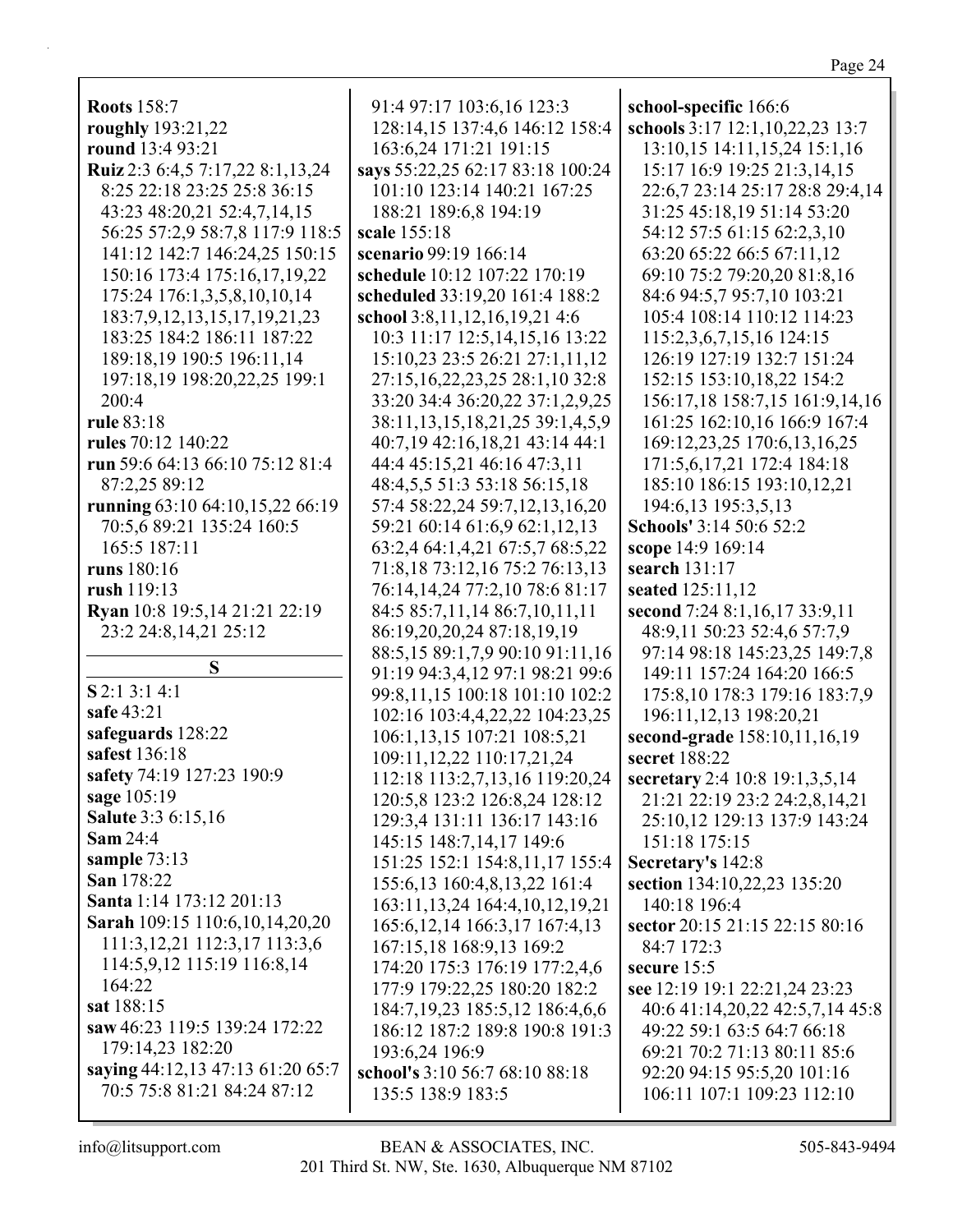113:19 116:19 118:21 120:17 133:12 136:7 137:12 138:16,20 139:4,25 141:15,18 142:6 151:10,20 156:12,15,24 160:4,6 160:14.19 161:12 174:25 177:14 181:22 182:2 186:1,25 187:5.6 seeing 16:23 27:19 76:1 104:24 161:13 172:5 seeking  $181:11$ seen 7:11 20:25 59:2 74:10 SEG 61:21 78:9 152:4 segregated 19:22 selecting 75:4 self-sustaining 68:7 **Sell** 144:10 selling 143:16 144:16 **Senator** 152:8 168:11.12 send 18:5,21 25:23 26:1 27:3 79:21 82:11 85:6 139:16 170:12 173:25 192:5 198:7 sending  $174:3$ **Señor** 191:10 sense 91:25 101:18 102:7 103:3 184:10.15 sent 42:14 182:1 sentence  $135:1$ separate 89:21 99:8 108:20 separately 77:23 September 111:6,8 122:13 serve 106:1 179:7 service 1:21 78:14 115:10 services 73:6 114:20,24 167:21 serving 132:21 143:10 163:13 session 4:9 14:23 32:19 167:11 187:24.25 195:10 196:3 198:14 198:16.19 set 31:14 82:21 91:14 151:6 192:1 201:15 sets 89:22 seven 125:13 133:10 134:11 146:8 176:12 shame 115:14 159:23 share 10:11 11:15 13:21 14:6,16 15:24 21:11 22:5 26:3,5,21,25 27:8 29:5 35:8 shared 21:6 25:24 **SharePoint 54:9,11 55:7** 

shares  $107:17$ sharing 22:11 78:23 163:3 sheet 137:24 196:1 Sheets 4:17 Shepard 43:19 **Shepard's 46:7 Sherwood** 37:3.6.8 39:12.21 40:3 40:20 41:3,6,18,25 42:3,12,17 44:5,19 45:11 46:7,22,25 47:16 49:23 164:21 shift  $28:5$ shopping  $165:17,18$ short 11:13,13 21:1 26:7 28:2 50:1 116:16 170:24 short-cycle 56:10 shortly  $170:10$ shot  $171:15$ shout-out 166:4 195:18 show  $64:784:5118:19135:6$ 139:6 showing 27:4 61:17 shows 50:23 51:1 shuffle  $38:24$ shuttle  $160:12$ shuttles  $160:5$ siblings 102:1,5,22 103:1 sick  $191:16$ side 71:8 79:11 80:7,14,22 114:17 166:12 sign 15:12 122:21 123:11 124:8 124:10,12,20 127:6 129:17,18 129:25 131:4 Sign-In  $4:17$ signature 26:12 142:8 signatures 178:5 signed 8:9 26:13 39:16,23 41:8 121:20 122:2,5 123:1 128:6  $178:1179:3$ significant  $169:19$ significantly  $27:19$  144:13 signing  $128:13$   $158:18$ Silver 19:8 21:23 37:9 43:3 45:18 47:6,8,9 151:11,21,25 164:24 similar 35:4 63:4 65:23 86:21 106:3 121:8 127:21 158:21 181:19 Similarly 29:7 simply 140:21 198:2,9

Singing  $119:10$ single 14:7 19:20 189:23 sit 21:7 148:13 188:14 192:8 site 3:16 11:25 12:17 13:24,25 40:22 53:18,21 54:10 55:5,13 56:12,14 57:4 sitting 22:13 47:8 situated 132:10 situation  $80:281:5$ situations 126:23 six 24:15 25:14 133:10 134:11 165:13,13,18 176:11 sixth 97:19 184:12 size  $73:13$ sleep  $54:14$ slightly 108:18 slippery  $75:11$ small 22:14 23:13 47:1 73:13 127:19 158:7,13 181:3 194:9 smaller  $143:22$ snack 100:15 snafu  $152:16$ snowball 114:8 snuck 172:23 snuff  $121:21$ social  $30:14$ Sol 6:24 7:6,14 25:23 sole 127:15 solution 131:10 168:14 solutions 23:20 solve 159:19 somebody 11:9 12:6 73:17,19 127:6 163:7 166:2 **someplace** 44:10 138:13 somewhat 104:15 son  $79:2185:7$ SONIA  $2:6$ soon  $11:5$  137:8 **sooner** 11:20 13:20 sorry 6:25 36:25 47:16 68:2 72:7 77:5 78:20 79:4 94:15 97:15,23 108:11 112:15 133:8 141:24 151:23 157:1 172:18 177:10 187:20 190:14 191:9,21 196:18  $198:24$ sort 66:20 70:12 sound 138:19 sounds 76:5 92:17 150:2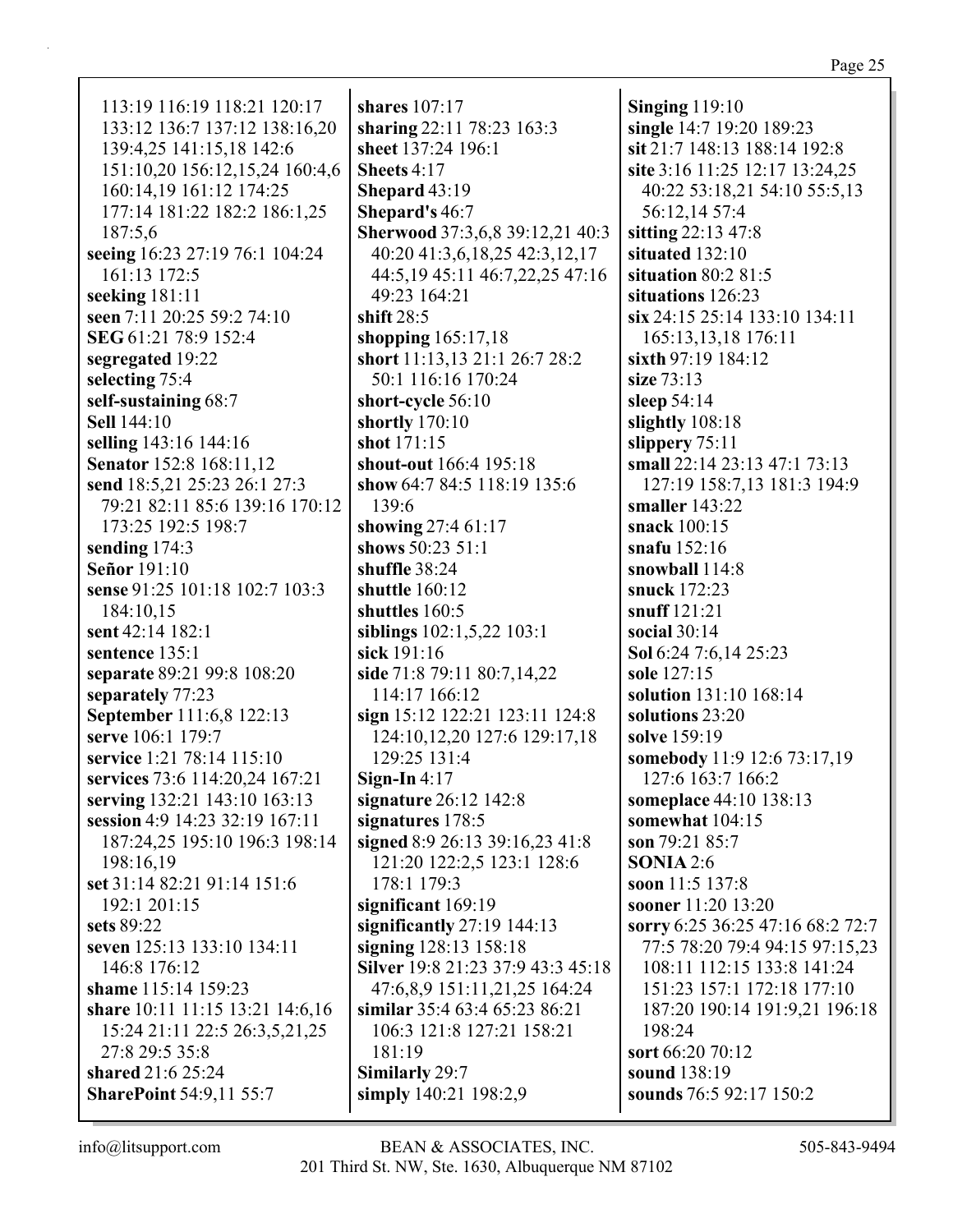**sour** 180:8,9 **source** 61:22 **South** 188:11 **Southeast** 178:23 **southern** 14:4 **space** 43:15 72:19 162:11 167:16 167:19 168:2 194:7,11 **spaces** 169:1 174:13 **Spanish** 191:17 **speak** 19:6,10 21:25 33:20 95:16 185:19 **speaker** 3:5 193:9 **speaking** 169:18 174:2 191:16 193:16 **speaks** 191:14 **special** 29:7,19 30:1 65:23 121:18 165:6 **Specialist** 10:21 **specific** 65:16 76:15 178:12 **specifically** 196:8 **specified** 198:18 **specify** 102:15 **speed** 96:18 **speedy** 176:16 **spend** 80:6 140:8 163:6 **spending** 81:18 143:2 157:13 162:8 **sphere** 70:17 **spirit** 152:25 153:8 **spoke** 16:3,16 **sports** 195:6 **spot** 139:15 144:5 164:20 **spots** 29:18 **sprinkler** 43:7 **square** 45:13,14 99:12 179:10 193:19,25 194:1,7,14 **stable** 45:20 **staff** 2:8 16:23,24 27:10 28:5,9 67:20 107:11 122:23,24 125:23 127:17 158:20,22,23 166:8 184:21,22 190:1,7 **staffing** 10:18 67:19 **stakeholders** 23:10 **Stan** 77:11,11 79:2,5 82:8,24 87:23 88:8,13,19,23 89:7,11,24 90:5,8,21 91:1,6,10,13,18 96:1 96:8 104:13 108:10 **stand** 118:3

**standard-based** 28:4 **standards** 28:3 45:1 89:23 192:7 192:17 193:7,24 **start** 19:16 38:8 54:15 77:5 95:24 96:20 109:1 115:17 118:13 129:7,10 148:12 163:20 **started** 10:23 21:21 55:11 61:12 67:24 73:4 90:11 93:15 103:12 163:1 181:17 186:21 **starting** 14:3 70:16 **starts** 12:5 155:5 **state** 1:3 3:14,17 12:21 14:3,4 19:7,19 20:22 22:25 38:17 50:5 51:23 52:2 53:19,23 63:21 64:2 79:19 82:12 83:3 89:22 90:9 93:16 97:25 140:23 154:18 163:2,17,18 164:10 166:13,18 201:2,9,13 **State's** 94:13 **State-authorized** 57:5 **stated** 104:16 201:14 **states** 15:15 181:20 **status** 13:9 29:1 87:15,16 109:14 111:13,18 112:11 113:22 **statute** 127:11,12 129:8 167:24 **statutes** 140:22 **stay** 12:9 72:18,22 117:1 154:7 154:10 **stayed** 11:12 45:20 87:18 **staying** 132:11 **stays** 85:15 86:3 155:1 **STEM** 182:11,13 **STEM-particular** 181:17 **step** 13:19 112:6 162:14 **stepped** 193:15 **steps** 13:2 60:25 112:14,23 122:17 **Steve** 18:11,11 **Stewart** 10:8 19:1,3,5,14 21:21 22:19 23:2 24:8,14,21 25:10,12 151:18 152:8 **stop** 18:25 **store** 22:22 **stories** 43:3 **story** 163:16 **strain** 33:23 75:18 **strange** 76:18 **strategy** 164:2

**streams** 21:8 **street** 1:21 46:5 166:7 167:8 201:20 **strip** 179:12,18 **strong** 15:4 166:2 **strongly** 173:9 **struck** 136:3 138:8,12 165:11 **structure** 63:5 65:1 69:5 164:9 **structures** 72:1 164:8 **struggle** 75:1 79:13 **struggles** 38:5 **student** 64:17 88:10 102:15 168:23 169:24 193:23,25 194:8 194:8,15,21,21 195:1 **students** 15:3,5,18 28:13,16,25 30:13 43:11 45:5 46:12 75:4,7 77:1,14 80:15 81:25 82:15 84:4 84:18 87:11 89:19 93:19 94:4 96:15,21 100:20 102:11 103:1 106:11 131:13 143:7 154:7 155:8 158:11,18,23 160:7,7 169:12,14,19 171:14,24 182:13 184:18,23 185:12,13 187:1 195:13 **stuff** 76:17 **sub-program** 70:1 **subcommittee** 192:8 **subject** 76:22 196:4 **submit** 38:1 140:15 **submitted** 31:14,15 37:22 38:17 38:18 39:2 40:13 111:4,6,8 112:2 171:19 **submitting** 61:16 **substitute** 136:20 **success** 178:11 **successful** 182:16 **succession** 126:23 **sufficient** 93:17 **sugar** 119:13 **suggest** 139:12 **Suite** 1:21 201:20 **summarize** 133:16 **summer** 154:6,23 155:15,19,20 158:11 **Sunday** 161:2 **super-wealthy** 85:20 **superintendent** 165:6 188:15 **superintendents/head** 129:6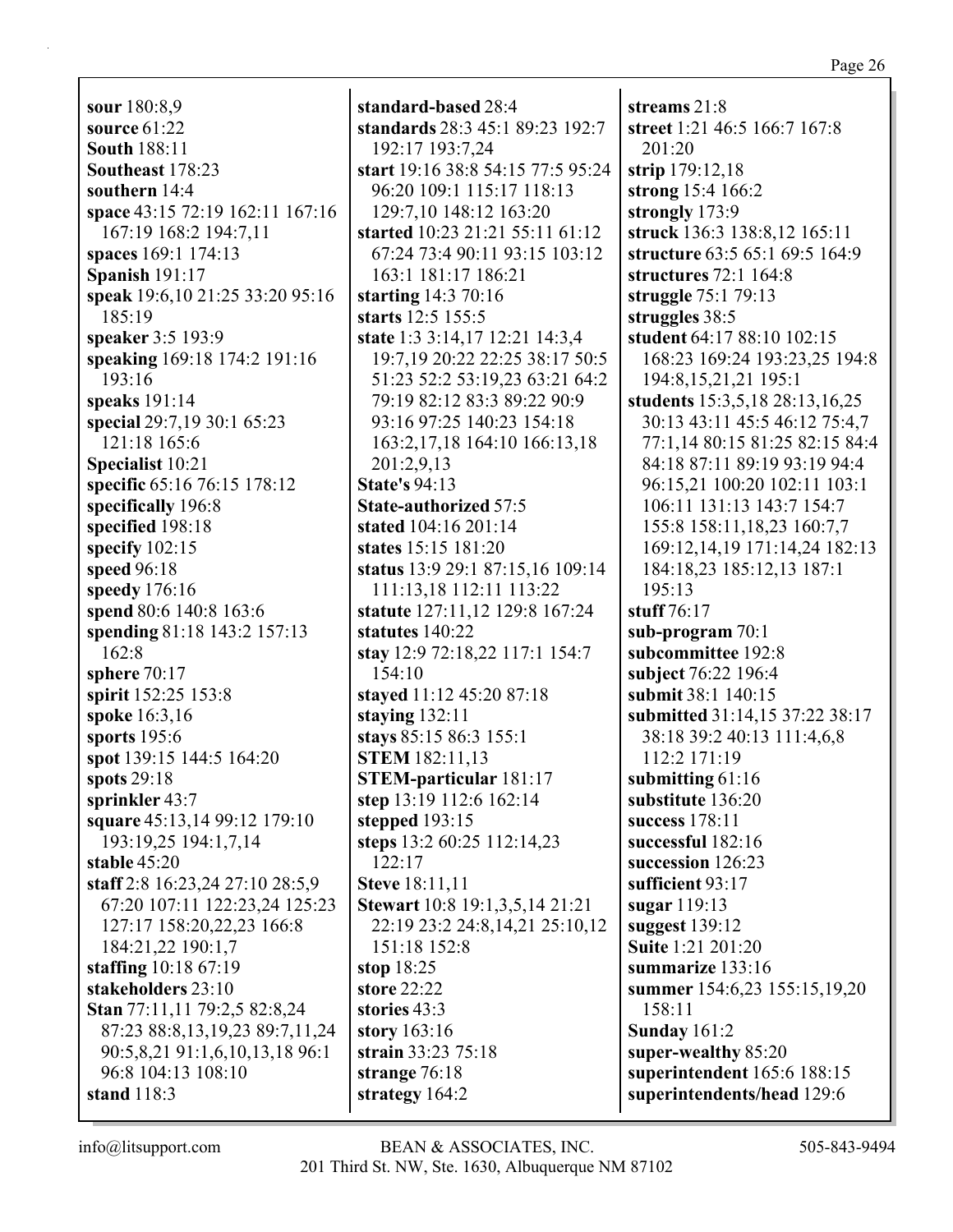| supplemented 71:11               | talk 17:4 21:6 61:5,8 63:15 65:20     | 151:1<br>tend 181:22            |
|----------------------------------|---------------------------------------|---------------------------------|
| support 10:21 13:10,17 14:9 15:5 | 93:11 102:9 109:1 112:13              |                                 |
| 16:23,24 28:16,24 29:3,14,17     | 121:24 141:3 142:24 194:16            | tender 137:5                    |
| 29:21 30:11,12 89:16 117:13      | talked 90:1 134:12,23 158:8           | tendered 122:12,13              |
| 184:18 185:2                     | 160:20 182:19 184:16                  | tendering 137:2                 |
| supported 20:2                   | talking 13:3 31:10 51:10 59:5         | tension $164:13$                |
| supportive 28:22 130:9           | 72:8 86:6 94:1 99:6 137:16            | term 189:1                      |
| supports 11:25 185:4             | 154:17,19 165:12 167:11               | terms 10:17 20:11,11 28:2 34:2  |
| supposed 169:13                  | 188:17 193:19 194:19                  | 59:9 111:13,15 168:18 184:6     |
| sure 10:16 12:11 13:17,20 14:11  | tall $43:3$                           | testimony 60:21 70:25 71:17     |
| 14:16,25 17:17 19:18 20:16       | Taos 132:6                            | 201:15                          |
| 21:5 24:22 25:1,2 28:24 29:6     | tape 54:23,24                         | Texas 63:19,21                  |
| 30:13 32:21 34:10 35:7 55:16     | Tario 109:15 110:6,10,14,20,21        | thank 6:11 9:25 11:2 14:12 16:8 |
| 56:22,24 59:10,11 61:3 65:18     | 111:3, 12, 21 112:3, 17 113:3, 6      | 19:5,5,9,11 21:18,19,19 22:18   |
| 73:13,20 74:7,18 79:22 90:7      | 114:5,9,12 115:19 116:8,14            | 23:1,2,7 24:1,8,16 25:5,6,10,12 |
| 97:21 98:11 100:7 101:14         | 164:22                                | 26:16 28:14 30:5,20,21 31:19    |
| 113:20 114:22 120:11 121:19      | task 168:24 169:5                     | 36:18 37:9 38:9 39:10 49:22,23  |
| 124:14,16 125:3 127:7 134:9      | tax 180:24                            | 49:25 50:8,16 56:21 58:19 60:4  |
| 138:7 140:11 144:14 154:15       | teach 75:25 189:6                     | 60:4 74:11 75:22 78:19,21       |
| 159:4 163:4 177:14 181:5         | teacher 76:1 78:23 79:1,6 136:21      | 97:12 105:20 107:10 108:7,9,10  |
| 185:20 187:5 189:24,25           | 154:7, 18, 19, 24 155: 2, 4 158: 2, 6 | 110:6 114:5 115:23 116:11,14    |
| surprise $71:12$                 | 158:10,16 159:5,6                     | 118:9, 12, 15 119:4, 6 120:10   |
| surprised 120:11 121:11          | teachers 28:10 93:9 98:1,1,14         | 126:3 132:10,12,14,19 144:21    |
| surrounded 20:1                  | 100:14 136:13,20 155:14,14,16         | 144:25 148:4,11 150:3 151:2,2   |
| sustained 28:11                  | 155:22 158:19 159:3 185:3             | 151:7 162:6,19 172:20,24,25     |
| swagger 17:14,16                 | teaches 28:1                          | 173:1,3 176:16 179:5 183:2      |
| swap 144:8                       | teaching 98:13 158:10                 | 184:5 187:14,17 189:17 190:21   |
| symposium 15:10,13,21 25:15      | team 10:8 11:10 12:4,7 13:22          | 191:19 192:2,4 195:14,15,20,24  |
| system 17:22 27:21 43:8 53:23    | 14:2,6,12 27:9 28:22 29:6,20,21       | 195:25 197:25 198:12            |
| 87:25 90:12                      | 30:2,10,11 34:23 40:5 113:19          | thanks 36:23 77:3 92:16 100:11  |
| systems 20:19 21:5 114:18 115:7  | 143:4                                 | 108:1 110:25 116:13,16 118:19   |
| 115:18                           | team's 29:13                          | 120:10 157:17 170:3             |
|                                  | team-building 188:14                  | <b>theory</b> 179:19            |
| T                                | Technical 3:10 10:20 12:15            | thing 24:10 25:14 26:10 33:17   |
| $T$ 3:1 4:1                      | 175:3 183:5                           | 34:9 43:18 46:8 66:9 83:4       |
| T-shirts $75:17$                 | technically 69:13 77:25 78:12         | 87:24 90:13 98:18 102:8 124:8   |
| table 33:4,5,7 36:19 108:22      | technology 34:18                      | 124:14 126:21 130:25 136:18     |
| 175:6 179:25                     | teeth 168:16                          | 139:11 146:4 161:8 164:9 166:5  |
| tabled 175:2 176:23              | telephone 133:22 152:21               | 166:24 169:21 175:13 182:10     |
| take 12:6 33:1,21 34:3 42:20     | <b>Telephonically 2:11</b>            | 190:16 191:22                   |
| 45:5 95:19 102:25 108:11         | tell 6:22 56:16 67:13 85:8,9          | things 20:20,25 21:2 22:21 23:8 |
| 116:20 117:2 118:17 139:7        | 111:3 117:5 135:22 137:8              | 23:11,12 42:19 46:14 61:4 66:7  |
| 156:12 157:10 162:14 173:7,20    | 156:23                                | 67:8 71:16 73:22 92:19 97:4     |
| 173:24 175:6 180:19 187:24       | ten 6:9 12:20 81:9 125:13,17          | 101:22 103:17,20 105:6,11       |
| 190:9,10                         | 179:14                                | 106:3 114:7 122:15 162:20       |
| taken 18:1 50:2 116:17 118:10    | ten-to-zero 9:23 49:20 53:13          | 164:11 165:7 166:12,21 167:7    |
| 198:19                           | 58:17 148:1 150:25                    | 167:12 174:15 180:4 181:17      |
| takes 28:6                       | ten-zero 49:21 53:16 58:18 148:4      | 182:9 189:19 192:12 193:17,20   |
|                                  |                                       |                                 |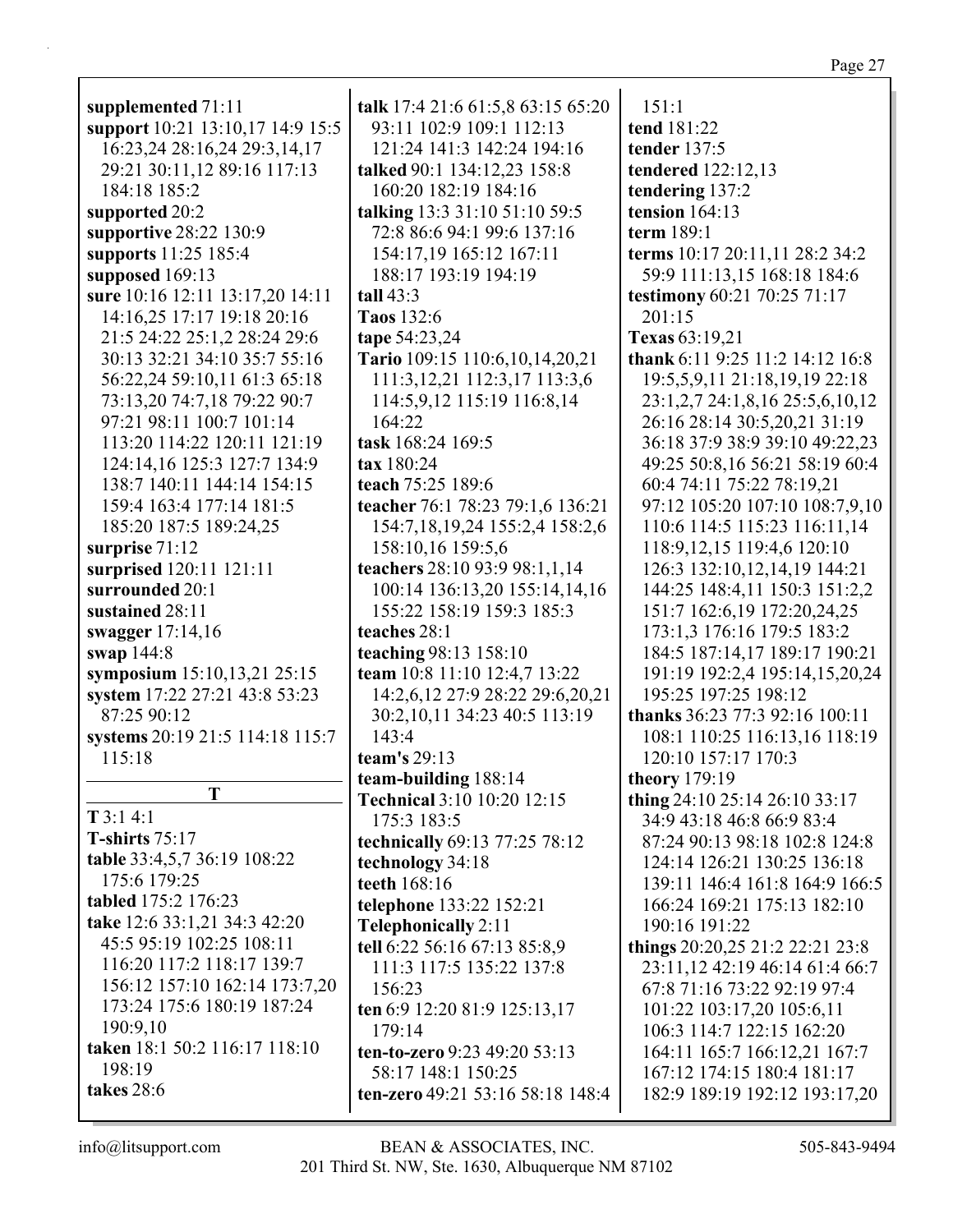| 194:16 195:7                    | tied 85:24 94:3                                           | trade 144:10                      |  |
|---------------------------------|-----------------------------------------------------------|-----------------------------------|--|
| think 13:1 16:12 17:13 21:13    | Tierra 3:24 26:1,6 119:16 120:5                           | traditional 22:6 28:5 89:6 186:15 |  |
| 22:4 23:21 27:5 30:2 31:2       | 120:8                                                     | traffic 159:12 160:9              |  |
| 32:15 33:3,22 34:1,3,25 38:15   | till 97:19 177:3                                          | tragic $190:18$                   |  |
| 39:5 41:21 47:12 58:16 62:15    | Tim $2:529:15$                                            | train 169:10                      |  |
| 66:3,8 67:8 68:3 70:10 71:16,24 | time 11:8,11,13 13:24 15:20                               | training 10:20 123:18 125:11,13   |  |
| 74:12 77:25 79:8 81:16 82:12    | 16:15 18:15 19:1 21:1 23:22                               | 125:14 132:5 169:6,16 170:2       |  |
| 82:21 84:3,3,10,13 85:24 86:1   | 26:20 29:10 30:8 33:22 34:2,3                             | 178:3,4                           |  |
| 92:2,3 94:12,21,25 95:6,17,18   | 47:18 50:13 54:4 55:1 61:23                               | trainings 121:17 130:21 131:25    |  |
| 95:23 96:17 97:10 98:4 101:9    | 63:18,24 66:9,21 67:5 72:20                               | transcript 1:11 201:11 202:8,13   |  |
| 103:17 104:14,19,21,22 105:1    | 83:2,16,20 84:9 87:1,6 90:22                              | 202:18,23                         |  |
| 105:22,23 106:8 107:4 108:4,17  | 91:15 92:17 96:2,14 97:10                                 | transitioning 126:18 129:24       |  |
| 113:23 114:16 115:5 117:9       | 104:20 108:8 110:2,8,16 111:2                             | 130:7                             |  |
| 118:18 119:3 124:13 127:22,25   | 111:6 117:3,6 118:13 128:12,16                            | translate 69:8                    |  |
| 128:2,9 129:2,7 130:15,17,19    | 131:14, 16, 23 134:13, 15, 20                             | transparent 112:21                |  |
| 130:20 132:2 133:1 134:11,25    | 137:3 140:8 143:2 146:7 148:16                            | transportation 78:14 160:11       |  |
| 136:15,25 137:23,25 139:17      | 148:20 151:4 157:13 162:8,11                              | 167:21                            |  |
| 140:20 141:1,20 142:1,4,18,22   |                                                           | traveling 117:11 161:1            |  |
| 144:12,17 146:16 149:2 152:9    | 163:6, 19 164: 18, 22 167: 6<br>172:17 174:6 177:12 182:5 | treat 71:18,21                    |  |
|                                 |                                                           |                                   |  |
| 152:11 153:6,9,15,17,25 156:10  | 186:22 187:10,15 192:20                                   | treated 83:23                     |  |
| 156:11,12 157:25 159:17         | 202:10,15,20,25                                           | trekking 14:3                     |  |
| 160:24 161:1,21 162:21 163:19   | time-traveling 92:22                                      | tried 67:8 72:7                   |  |
| 164:7,12 165:13,14,19 166:2,11  | timelier 174:19                                           | triggers $122:14$                 |  |
| 166:20 169:6,8 171:18,25 172:2  | timely 32:6                                               | trip 157:3 176:16                 |  |
| 179:13 182:20 184:9,14 185:16   | times 68:8,11 78:2 174:16                                 | Trish 2:3 24:2 191:2              |  |
| 186:1,17,24,25 188:7 189:12     | <b>Title 93:18</b>                                        | trouble 37:21 81:1                |  |
| 191:2,23 193:4 194:15 195:9     | <b>TMES</b> 100:24                                        | troubled 188:13                   |  |
| thinking 18:14 44:16 66:11      | today 10:6 12:19,25 21:25 25:11                           | troublesome 95:1                  |  |
| 164:1 184:8 185:8               | 26:15 27:2,6 31:18 33:2 112:10                            | true $201:10$                     |  |
| thinks 116:23 163:7             | 117:5 119:25 170:12 173:8                                 | truly 44:7 114:3 116:6 154:2      |  |
| third 1:21 78:24 121:12 137:16  | 184:8                                                     | 160:18 187:16                     |  |
| 157:24 201:20                   | told 31:15 63:12 84:17,22 90:13                           | <b>Truman</b> 180:22              |  |
| thought 10:12 41:3,15 44:22     | 117:15 177:16,24                                          | truth 135:22 152:1 190:12         |  |
| 46:23 83:22 86:13 99:5 100:4    | tomorrow 132:5 161:2                                      | try 38:14 69:7 74:7 77:21 105:9   |  |
| 103:10 129:1 133:8 136:13,23    | top $55:22$                                               | 106:19 124:14 144:7               |  |
| 138:21 151:14 153:19 167:24     | topics 137:19                                             | trying 11:7 17:18 22:14 23:17     |  |
| 168:18 170:24 184:7 188:5       | tossing $101:22$                                          | 55:5 60:18 69:1 70:21 73:4,8,17   |  |
| thoughtful 118:23 174:12        | total 62:20 182:21 194:20 195:1                           | 74:2,3,7,16 103:3 104:2 133:2     |  |
| thoughts 60:19 69:2             | touch 23:23 187:4                                         | 153:8 159:18                      |  |
| threatened 196:6                | tough $85:14$                                             | tuition 62:6,7 63:25 67:17 69:1   |  |
| three 11:12 30:17 43:3 56:17    | tour 178:25                                               | 69:12,13 77:1 79:10,21 80:2       |  |
| 59:20 61:17 85:18 98:20 119:21  | tourists $191:16$                                         | 85:4,8 86:1,9 89:5 90:3 101:8     |  |
| 120:14 121:15 135:13 161:1      | tours $22:20$                                             | 101:25 106:25 107:3               |  |
| 176:11                          | touting $164:10$                                          | tuition-based 59:7,11,18,23       |  |
| thrilled 22:24 111:3            | track 60:24 80:5 111:8,9 112:5                            | 67:24 68:24 76:22 95:2,25         |  |
| thrown $115:25$                 | 112:21 119:13                                             | 96:19 100:25 101:11 105:14        |  |
| <b>Thursday</b> 161:5,6,7       | tracked 64:11 66:23 139:21                                | 106:20,24                         |  |
| tie 77:24                       | 140:7                                                     | turn 123:6                        |  |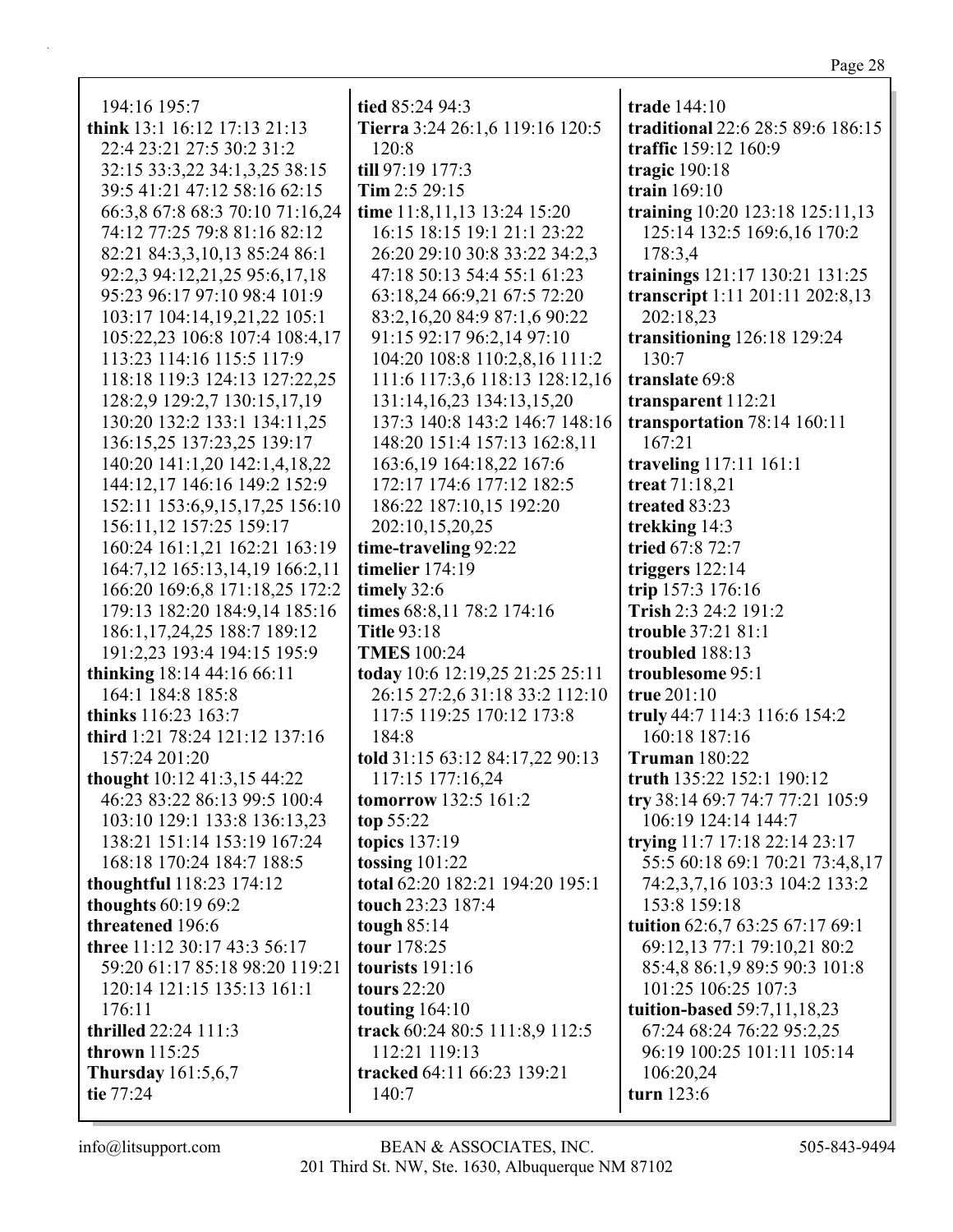| turnaround 170:24                                                                                                       | updating $121:18$                                               | 176:20 177:6 197:21 198:19                                                         |
|-------------------------------------------------------------------------------------------------------------------------|-----------------------------------------------------------------|------------------------------------------------------------------------------------|
| turned 6:25 47:17,18 165:15                                                                                             | uploaded 54:11                                                  | 199:25                                                                             |
| 188:21                                                                                                                  | urgently 11:23 12:12                                            | voted 39:17                                                                        |
| tweaked 192:13                                                                                                          | <b>USDA</b> 107:21                                              | votes 9:17 35:18 48:23 53:4                                                        |
| twice 90:24 91:2                                                                                                        | use 46:13,15 47:12 85:24 144:12                                 | 58:10 147:14 150:24 176:11                                                         |
| two 11:19 12:8 14:13 37:10 45:9                                                                                         | 164:15,17                                                       | 197:2 199:18                                                                       |
| 54:7 59:20 69:9 91:24 98:19<br>121:3 123:6 133:18 136:12<br>155:7 158:19 168:1 169:9 170:4<br>176:11 178:16,20,23 180:4 | usually 32:2<br>utilities 194:5,23<br>$\mathbf{V}$              | W<br>wait 116:5 129:1 145:3 152:7<br>171:20 191:21                                 |
| 182:21 186:19 190:11                                                                                                    | vacated 180:15                                                  | waive 88:2                                                                         |
| two-hour 162:22                                                                                                         | vacating 197:23                                                 | waived 107:2                                                                       |
| type $28:8$                                                                                                             | Valley 4:3 132:16,22 145:21                                     | waiver 101:12                                                                      |
| typically 56:8                                                                                                          | 171:12 186:6                                                    | waiving 88:4                                                                       |
| $\mathbf U$<br>uh-huh 82:7 176:14 184:20                                                                                | <b>Valtierrez</b> 14:22 28:20<br>value 172:5<br>verbal 91:17,19 | walk 43:12 133:1,16<br>want 13:16 14:25 19:12,17 21:9<br>24:22,23 25:17 26:5 30:22 |
| ultimately 88:21                                                                                                        | verbatim 194:19                                                 | 37:13 60:18 61:8 63:6 65:6                                                         |
| umbrella 165:8                                                                                                          | version 142:17                                                  | 72:18,21 73:24 75:9,20 79:23                                                       |
| <b>unable</b> 152:25                                                                                                    | Versions $4:14,16$                                              | 79:24 80:15,20 96:24 102:8                                                         |
| uncomfortable 75:7                                                                                                      | vestigial 141:21                                                | 104:3 105:22 106:5,10 107:10                                                       |
| uncommon $71:10$                                                                                                        | viable 95:5 182:10                                              | 112:9 118:14,25 134:7,9 142:5                                                      |
| understand 44:6 82:24 88:25                                                                                             | Vice $2:3$                                                      | 143:6 145:16 146:3,7,15 148:11                                                     |
| 96:9 102:21 106:2 153:8                                                                                                 | vinegar $64:5$                                                  | 153:20 155:15 156:7 157:14                                                         |
| understandably 12:9                                                                                                     | violates 82:21                                                  | 162:20 163:8 164:15 165:2                                                          |
| understanded 103:15                                                                                                     | violation 89:23                                                 | 171:11 173:22 177:2,13 180:18                                                      |
| understanding 16:2,4,10 29:19                                                                                           | vision $23:14,16$ $24:4,5$                                      | 185:15 195:11,17,22                                                                |
| 60:20 83:16,24 87:13 93:13                                                                                              | visit 3:16 29:24,25 40:5,22 53:18                               | wanted 10:11,17,18 11:15 12:4,9                                                    |
| 95:11 97:24 99:13 125:20                                                                                                | 53:21 54:10 55:13 56:13,14                                      | 12:13 13:21 14:5,13,20 15:8                                                        |
| 153:17 163:20                                                                                                           | 57:4 99:10                                                      | 18:22 25:21 26:9,14,20,25 27:8                                                     |
| understands 154:10                                                                                                      | Visitor 4:17                                                    | 28:14,17,23 29:5 30:5,16 34:11                                                     |
| understood 56:22                                                                                                        | visits 11:25 13:24,25 55:5                                      | 56:22 93:21 107:24 112:5,7,10                                                      |
| unfortunate 32:6 75:13 114:15                                                                                           | voice 37:21                                                     | 112:21 133:9, 13, 17, 20 136:1                                                     |
| unfortunately 12:3 72:24 115:12                                                                                         | Voigt 2:7 5:10,11 9:18,19 17:12                                 | 146:4 166:5,13 176:23,23                                                           |
| 119:20 123:17 176:22                                                                                                    | 35:22,23 48:17,18 53:1,2 57:7,9                                 | 192:12                                                                             |
| union 172:9 191:25                                                                                                      | 58:1,2 75:20,22 77:20 78:18,21                                  | wants 22:17 109:25                                                                 |
| unique $159:9$                                                                                                          | 79:12 83:9 86:8 92:14,15,16,24                                  | warm $101:2$                                                                       |
| universities 20:1 181:23                                                                                                | 93:5 116:13 117:22 126:1,2,3,7                                  | wasn't 32:5 59:22 87:8 91:6,6                                                      |
| University 38:12 39:2 40:16                                                                                             | 126:12,15 128:1,5,15,17,20                                      | 112:6 116:4,6 125:16,16 135:18                                                     |
| 43:19                                                                                                                   | 133:5 141:14,18 144:6 146:21                                    | 136:2 157:11 158:22 185:7                                                          |
| <b>UNM</b> 160:6,6                                                                                                      | 146:22 149:8,11 150:6,7 155:25                                  | waste $55:1$                                                                       |
| unquote 75:19 89:4                                                                                                      | 156:3 159:10 176:1,2 180:10,11                                  | watch 163:11                                                                       |
| $up-to-date 114:4$                                                                                                      | 180:14 181:1,4,8 183:21,22                                      | way 61:11 67:9 71:2 75:5 85:2,6                                                    |
| upcoming 131:25 134:1 195:10                                                                                            | 186:4,14 195:16,17 196:24,25                                    | 87:4,25,25 104:4,16 116:23                                                         |
| update 12:13 111:18 112:8,13                                                                                            | 199:19,20                                                       | 149:23 184:14 185:8 189:13                                                         |
| 113:13,20,22 120:24 173:2                                                                                               | voluntarily 155:19                                              | 191:12                                                                             |
| 192:5                                                                                                                   | vote 9:24 49:20 53:14 58:17                                     | Wayne 37:3,6,7 39:12,21 40:3,20                                                    |
| updates 10:17,18 37:15                                                                                                  | 131:24 145:8 148:2 150:25                                       | 41:3,6,18,25 42:3,12,17 44:5,19                                                    |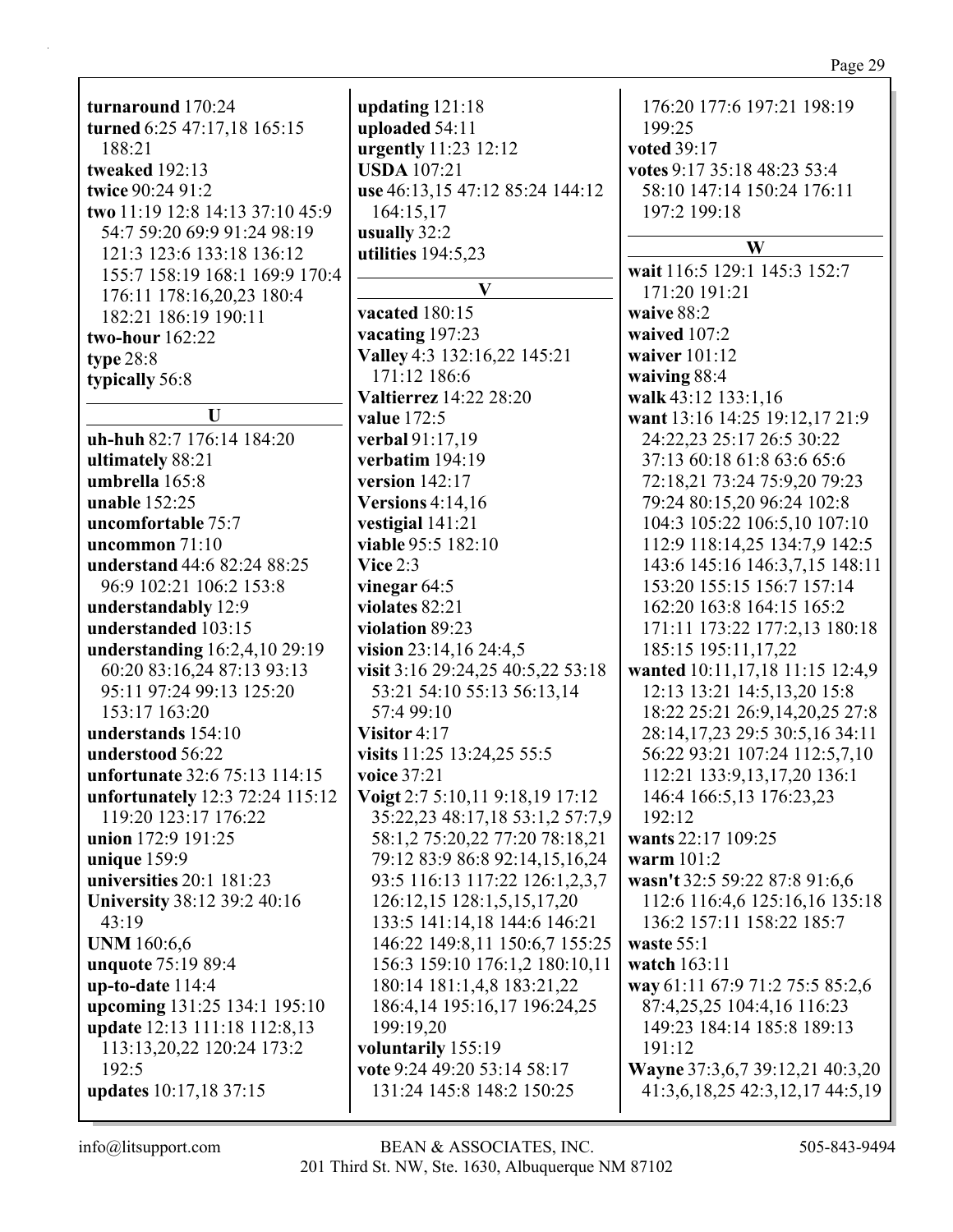| 45:11 46:7,22,25 47:16 49:23     | well-versed 169:25              | worked 81:7 164:4 165:22       |
|----------------------------------|---------------------------------|--------------------------------|
| 164:21                           | <b>Wells</b> 60:9               | 181:15 185:10                  |
| <b>Wayne's</b> 164:23            | went 64:6 87:17 90:12 91:20     | working 11:23 12:12 14:7 38:11 |
|                                  |                                 | 43:18,19 50:17 105:3 117:18    |
| ways 20:4 69:9 172:4             | 97:19 103:16 107:11 122:24      |                                |
| we'll 6:22 24:9 31:5 34:16 49:22 | 151:11 152:4 172:17 177:18      | 121:10 150:1 155:20 164:14     |
| 55:10 60:3 95:15,16 105:13,25    | 179:25 181:16 188:11 189:22     | 165:3 173:4 177:17 178:14      |
| 113:8 118:4,25 119:25 128:3      | 189:23                          | 179:4                          |
| 133:16 145:14 148:10 156:15      | weren't 59:10 69:11 98:8 153:3  | works 18:23 32:12 44:20 59:10  |
| 156:23 160:19 163:8 170:9        | 153:18 156:6,18 158:9,9 188:20  | 165:23 193:25 194:8            |
| 192:9                            | west 14:5                       | workshop 162:22                |
| we're 7:16 10:11,14 11:4,8,8,20  | Western 38:12 39:1 40:7,16 41:2 | world 22:14 81:2 159:24        |
| 12:1, 17, 23 13:6, 17 14:18, 20  | 41:8,17 43:5 44:11 46:3 166:16  | world-class 19:20              |
|                                  |                                 |                                |
| 15:15 16:4 21:13 22:12,13,15     | Western's 46:13 166:16          | worried 63:17 106:16           |
| 24:18 25:2 27:19 28:24 31:4      | whatsoever 82:18                | worth 144:22,24                |
| 40:22 43:1,13,13 44:11,13        | wheel 134:12                    | wouldn't 47:2 54:3 101:17      |
| 45:16 46:11,15 61:21 63:8 67:3   | wheelhouse 185:17               | 125:15 173:18 179:7            |
| 70:14 72:20 73:4,8,14 78:4       | whereof $201:15$                | Wow 143:9 144:1                |
| 91:24 92:22,24 95:19,20 104:1    | wife 46:2,21 119:5              | wrap 79:14 153:21              |
| 104:3 105:3 106:9 108:16 111:7   | willing 29:3,16 117:1 179:21    | write 135:14                   |
| 111:8,24 113:6,23 121:21         | Wilson 10:19 11:2               | writing 137:5                  |
| 126:17 127:6 130:5,6,9 131:16    | window 95:6                     | written 91:7 182:15            |
| 133:2 137:6,16 140:4 142:6,21    | wing $43:2$                     |                                |
|                                  |                                 | wrong 93:20 100:5              |
| 142:22 149:2 154:17 156:13       | <b>Wings 158:8</b>              | X                              |
|                                  |                                 |                                |
| 160:24 161:4,24 162:18 163:6     | wiped 18:4                      |                                |
| 163:16 164:1 165:8 166:17,23     | wisdom 29:12,13                 | X3:14:1                        |
| 167:12 170:14,16 171:8,15,21     | wish 54:18 73:2                 |                                |
| 174:5, 10, 20 186:1 188:1, 2, 7  | wishes $119:10$                 | Y                              |
|                                  |                                 | y 168:11                       |
| 189:13,13,24 194:18 197:23       | Woerner 2:10 31:6,9,12 37:15,17 | yay 173:12 189:14              |
| we've 11:6 15:20 22:5 23:16,21   | 37:20 38:9 41:12 55:19 56:5,14  | <b>Yazzie-Martinez</b> 14:23   |
| 25:1,16 33:4 45:20 60:25 61:1    | woman 23:18 123:4               | yeah 11:14 16:7,10 17:13,20    |
| 73:5,5 84:17,22 90:1,14,23       | women's 46:21                   | 18:12,20 32:20 33:25 34:6,16   |
| 106:16 114:16,25 119:12          | wonderful 19:24 23:4 119:9      |                                |
| 121:15 122:18 128:21 132:24      | 164:11                          | 39:21,22 42:12 74:14,25 81:14  |
| 135:11 136:5 144:4 160:20        | wonky 60:7 61:20 69:4,7         | 91:18 92:5 95:20,22,22 101:19  |
| 162:3,4 163:4 170:16 171:5,22    | word 69:12,15 101:12 133:14     | 101:19 105:2 112:3 117:8,23    |
| 173:6 174:25 176:19,20 177:5,6   | 137:12                          | 127:2 128:25 130:4 132:12      |
| 186:17,18 192:1                  | wording 133:23 136:7            | 133:7 137:1,14 141:18 142:11   |
| website 100:23 104:9 107:6       | words 19:13 27:6,8 75:10 78:22  | 154:22 156:2 160:16 162:6      |
| 181:16                           | 82:2 101:12 105:19 168:19       | 168:20,21 169:21 170:3,8,11    |
|                                  |                                 | 171:21 174:22 179:23 180:13    |
| week 12:25 14:4,5 37:10 40:5     | wordsmithing 137:20             | 181:7 182:14,17 184:8 185:7    |
| 44:25 111:7 151:19 161:2,2       | work 11:25 12:10 13:17 14:8,9   | 186:9 187:22 190:9             |
| 177:25 189:21                    | 20:15 21:1,20 22:1 24:18,25     | year 3:16 11:7 12:5 13:14 26:8 |
| weekend 182:4                    | 26:24 28:15 30:18 40:24 42:19   |                                |
| weeks 29:11 37:10                | 50:9,15 54:13 55:7,8 60:3 67:21 | 27:23,24,25 28:23 38:16 39:6   |
| welcome 10:7 110:4 148:20        | 67:21 85:10 105:9 106:19        | 40:4 41:24 42:18 43:5,15,18    |
| 151:3                            | 113:19 118:19 121:11 152:10     | 51:12 53:18,23 56:13,15 57:4   |
| well-being $20:11$               | 155:15,19 164:6 167:11 174:11   | 63:9 67:5 69:23 100:1 104:25   |
| well-intentioned 74:17           | 181:19 182:9 193:23             | 111:5,20 113:2,7,16 126:9      |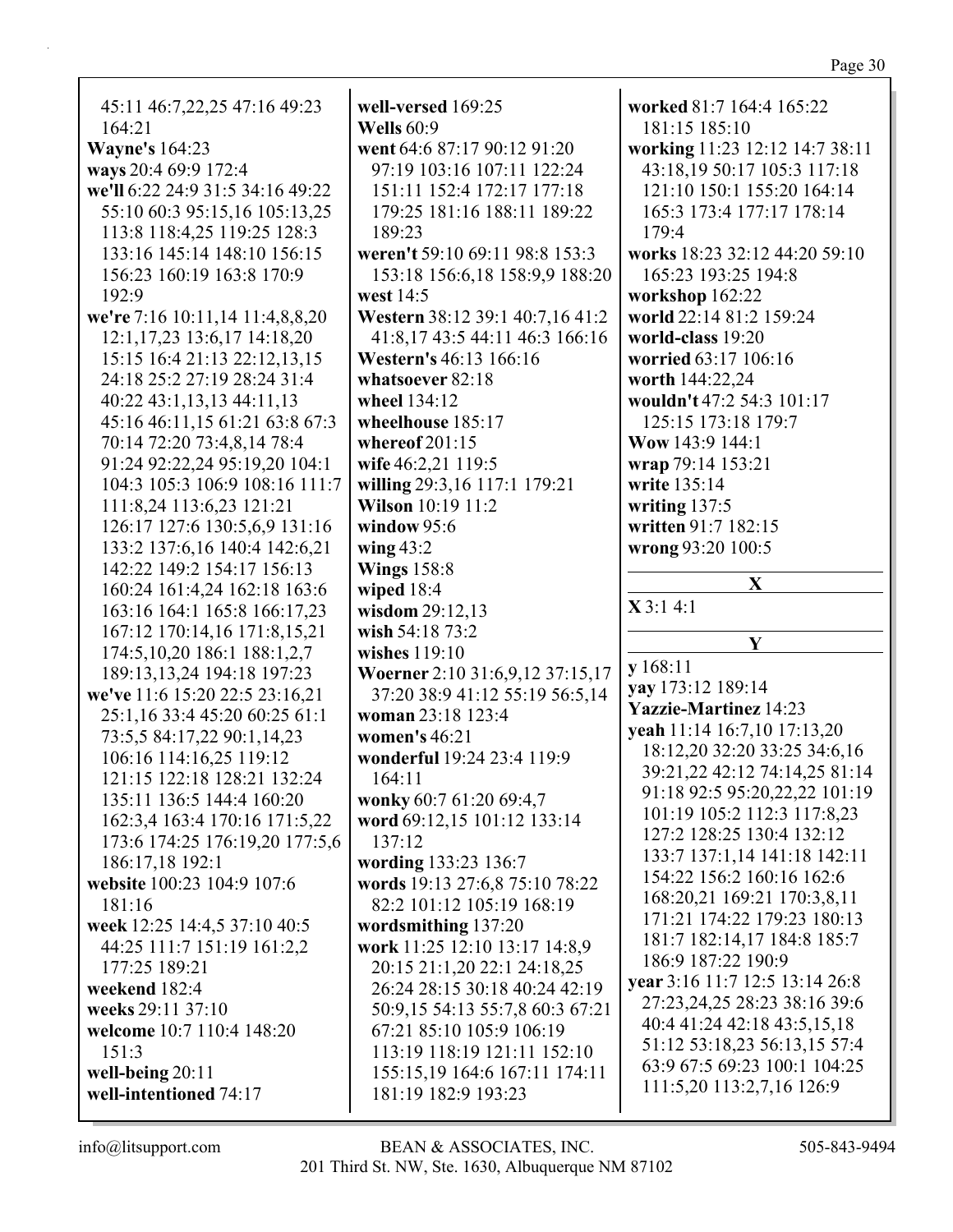| 131:18 143:7,8 144:15 152:19    | 11:52 118:10                | 2018 27:17 37:24 38:2,19 44:22  |
|---------------------------------|-----------------------------|---------------------------------|
| 152:20,25 155:4 156:3,7,9       | 11000 62:14                 | 56:2 61:12,15 149:6             |
| 158:12 162:5 165:22 167:7       | 119 3:23                    | 2018-'19 27:23                  |
| 168:12 171:13,16,25 172:1       | 11th $5:3$                  | 2018-2019 3:16 53:18 57:3       |
| 179:15,17 182:5 192:16 195:1    | 12 3:23 119:14 142:7 152:5  | 2018-2023 4:6 148:8             |
| year's 154:18                   | 186:20                      | 2019 1:12 27:18 201:16          |
| years 44:1,20 45:22 56:17,17    | 134:3                       | 2020 3:17 53:20 57:6            |
| 81:9 85:17,18 91:24 93:25       | 130 193:25                  | 2023 149:6                      |
| 116:10 133:18 136:12 152:24     | 1324:3                      | 20th 15:9                       |
| 163:17 165:14,18 182:24 190:3   | 144:5 145:1 148:5           | 210 45:15                       |
| <b>yellow</b> 173:5             | 14,000 194:25               | 219 1:20 201:8,19               |
| yesterday 15:11 18:4 26:11 27:3 | 1404 178:21 179:9           | 21st 193:16                     |
| 30:9 31:13 50:9 51:10 59:4      | 1484:5                      | 2367N 1:25 201:25 202:2         |
| 60:2 93:12 94:1 95:12 107:14    | 14th 162:19                 | 25 201:16                       |
| 107:17 108:17 167:10 168:23     | 154:7 151:8                 | 26,000 171:14                   |
| 184:16 188:6 192:6              | 1514:7                      | 28,000 171:15                   |
|                                 |                             |                                 |
| yesterday's 50:15               | 15th 14:19,19               | $\mathbf{3}$                    |
| yield 104:18                    | 16 4:8 107:16 179:16 194:25 | 3 3:5 8:8 154:21,22             |
| vou-all 10:11 11:6 13:22 14:10  | 16,000 195:1                | 3:18 200:7                      |
| 26:9 30:11 105:25 107:25        | 1630 1:21 201:20            | 30 171:24 192:14                |
| young 61:3 79:18                | 16th 26:8                   | 30,000 45:13                    |
| younger 92:9 155:16,22          | 174:9                       | 300 1:13 16:12                  |
| youngest 30:12                  | 173 45:16                   | 363:11                          |
| Z                               | 1763:9                      |                                 |
| zero 18:4                       | 17th 15:9 17:12             | 39 190:3                        |
|                                 | 184:10                      | $\overline{\mathbf{4}}$         |
| <b>Zimmerman</b> 18:11          | 18-'19 56:15                | 4 3:6 8:10 154:22,22            |
| <b>ZIP</b> 178:23               | 1884:8                      | 40 171:24                       |
| zone 94:6                       | 18th 17:11,19 122:13 126:11 | 40th 143:6 171:14,19 172:7      |
| $\boldsymbol{0}$                | 19 54:12 170:16             | 45 120:20                       |
| 08 93:14                        | 1905 42:25                  | 46 143:8                        |
| 09 93:14                        | 1950 43:1,2                 | 49-year-old 189:23              |
|                                 | 1964:9                      |                                 |
|                                 | 19th 17:11,20               | 5                               |
| 1 3:3 4:13 105:3 137:12         | 1st 26:8                    | 5 3:3,7 6:24 7:6 10:2 154:22,22 |
| 1,000 68:15 80:5,6              | $\overline{2}$              | 5-C $7:1$                       |
| $1:00$ 118:5,6                  | 2 3:4 4:17 6:18 7:3         | 5.66 193:25 194:5               |
| 1:09 118:11                     |                             | 50 3:13 119:8 172:10            |
| 10 3:7,18 58:20                 | $2-a$ 135:8                 | 501(c) 88:9                     |
| 10-15-1(H)(7) 196:4             | 2:30 116:24 117:2           | 501(c)(3) 87:5 88:5 89:12       |
| 10/11/19 202:2                  | 20 163:17                   | 533:16                          |
| 10:09 50:2                      | 20,000 45:14                | 57202 62:15                     |
| 100 46:12 193:24 194:7,14       | 2004:10                     | 58 3:18                         |
| 108 3:21                        | 2001 103:15                 | 589 143:7                       |
| 11 1:12 3:21 108:13             | 2008 90:11                  |                                 |
| 11:30 116:17                    | 201 1:21 4:11 201:20        | 6                               |
| 11:50 116:17                    | 2015 103:12                 | 63:4,930:2336:24175:1,6         |
|                                 | 2017 27:17                  |                                 |
|                                 |                             |                                 |